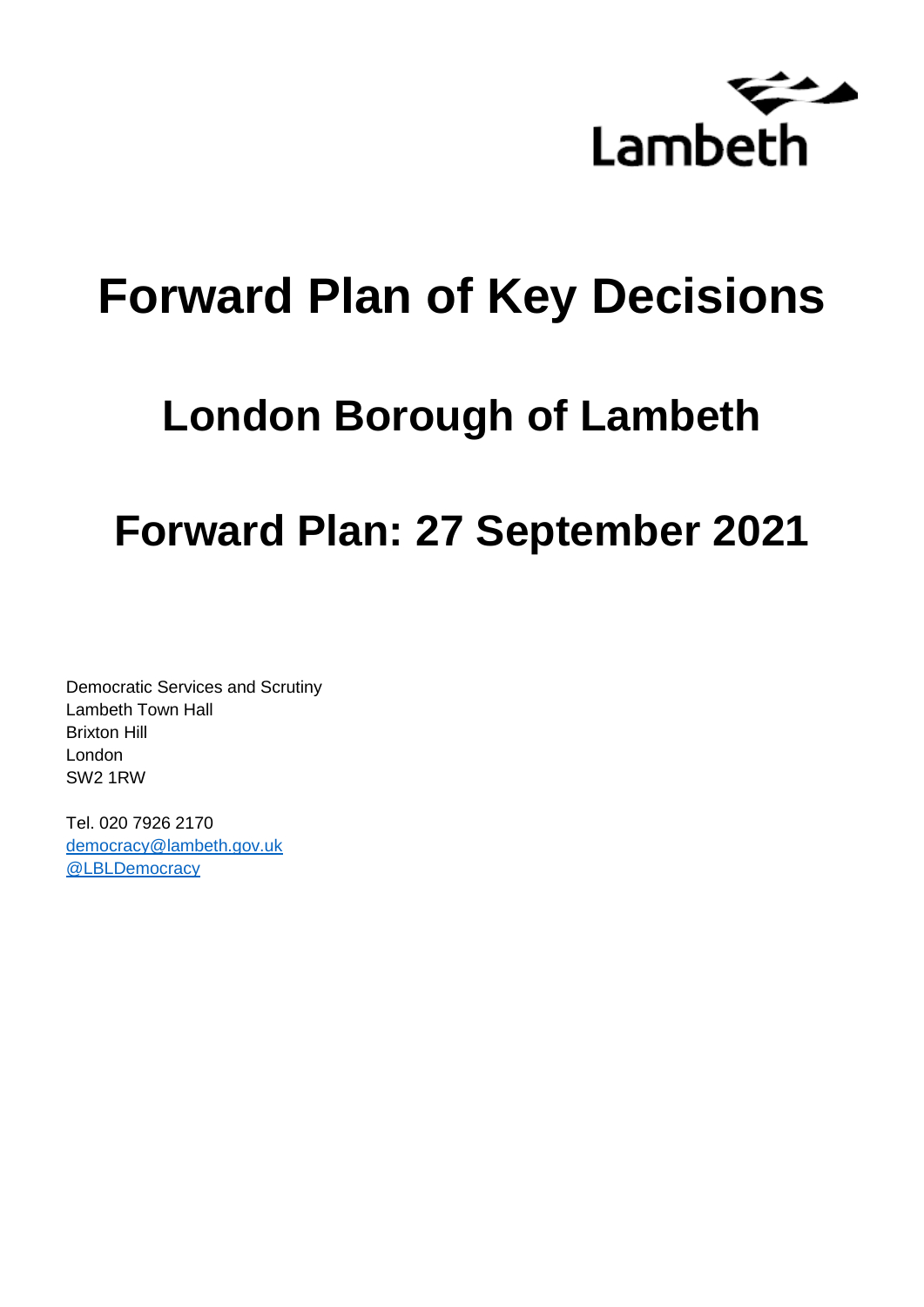# **Notice of forthcoming Key Decisions**

Local authorities are required by law to give 28 days' notice of any key decisions to be made. The Forward Plan sets out information about the key decisions that Cabinet, individual Cabinet Members, the Health and Wellbeing Board and the Better Places Joint Committee intend to make in forthcoming months. It ensures public notice of all key decisions is provided at least 28 days' in advance of the decision date.

The Forward Plan contains information about each forthcoming key decision and is published to the Council website every week, usually on a Monday.

# **What is a Key Decision?**

The Lambeth Council Constitution defines a key decision as an executive decision that:

- 1) Requires an amendment to the Community Plan Outcomes Framework or requires a recommendation to Full Council to amend the Budget and Policy Framework;
- 2) Results in the local authority incurring expenditure, raising income or the making of savings in excess of £500,000; or,
- 3) Has a significant impact on:
	- a) communities living or working in an area comprising two or more wards in Lambeth;
	- b) the wellbeing of the community or the quality of service provided to a significant number of people living or working in an area; or,
	- c) Communities of interest.

The majority of key decisions are taken by the Cabinet or individual Cabinet Members (the Executive). Each Key Decision will be communicated via a comprehensive report which must be published at least five clear days before the decision is taken. Published reports can be accessed through Decisions [Online.](http://moderngov.lambeth.gov.uk/mgDelegatedDecisions.aspx?bcr=1&DM=0&DS=2&K=0&DR=&V=0) Cabinet reports will also be available in [Cabinet agenda packs,](https://moderngov.lambeth.gov.uk/ieListMeetings.aspx?CommitteeId=225) which are published five clear days before the meeting.

The Executive cannot consider key decisions that have not been included on the Forward Plan. However, the Council Constitution sets out procedures that can be used if a decision that has not been advertised on the Forward Plan must be taken immediately. Urgency procedures can only be used in exceptional circumstances. For further information on Access to Information procedure rules please see Part 3, Section 2 of the [Council Constitution](http://moderngov.lambeth.gov.uk/ieListMeetings.aspx?CId=738&info=1&MD=Constitution) or contact Democratic Services.

# **What information is included on the Forward Plan?**

The Forward Plan gives information about:

- key decisions that are likely to be considered in forthcoming months;
- the earliest date a key decision can be taken;
- who will make a decision;
- what consultation will be undertaken;
- whether the forthcoming report is likely to include exempt or confidential information;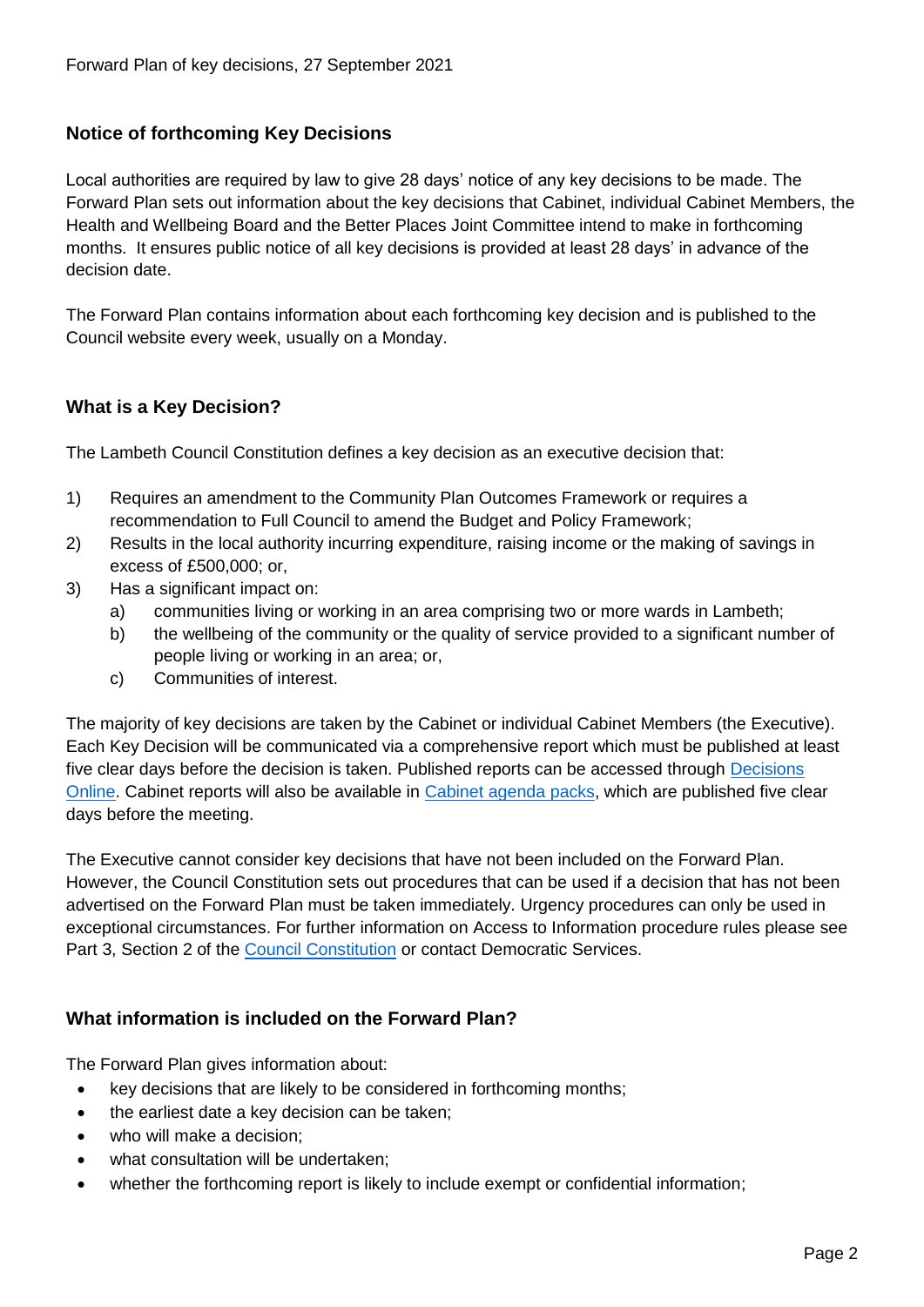- A list of background documents to be submitted to the decision maker for consideration in relation to the forthcoming decision; and,
- who you can contact for further information.

## **Public representations and further information**

Each Forward Plan entry gives the name of the relevant officer to contact about that particular decision. Where possible, a contact name, e-mail address and telephone number are provided.

Members of the public can make representations about forthcoming decisions by:

- Contacting the Lead Officer responsible for the report;
- Contacting the decision maker or relevant Cabinet Member (details can be found on the council [website\)](http://moderngov.lambeth.gov.uk/mgMemberIndex.aspx?bcr=1); and,
- Contacting Democratic Services.

Any document listed in the Forward Plan can be requested via the Lead Officer or by contacting Democratic Services. The reader is encouraged to access any such documents electronically, however copies or extracts may be made available at the following address on request: Lambeth Town Hall, Brixton Hill, SW2 1RW.

When making representations, members of the public may submit to the decision maker any further documents relevant to the decision.

All decision dates given in the Forward Plan are subject to change. Therefore, please ensure that you always consult the latest version of the Forward Plan for the most up to date information. Any further queries can be directed to Democratic Services.

# **Notice of decisions likely to contain confidential or exempt information**

Local authorities are required to specify 28 days in advance of a Cabinet meeting all the reports that are likely to contain confidential or exempt information. Should this be the case, a private 'Part 2' report will be produced to accompany the main report but will not be published. The public and press may also be asked to leave the Cabinet meeting for part of the proceedings. Any person is able to make representations if they believe the decision should instead be made in the open part of the meeting.

If you wish to make any such representation please contact Democratic Services. All representations will be documented in the relevant agenda a minimum of five clear days before the Cabinet meeting takes place. This will also include any response to the representations and a statement of the reasons why the meeting is be held in private.

For further information about exempt or confidential information please see the Access to Information Procedure Notes in Part 3, Section 2 of the [Council Constitution](http://moderngov.lambeth.gov.uk/ieListMeetings.aspx?CId=738&info=1&MD=Constitution) or contact Democratic Services.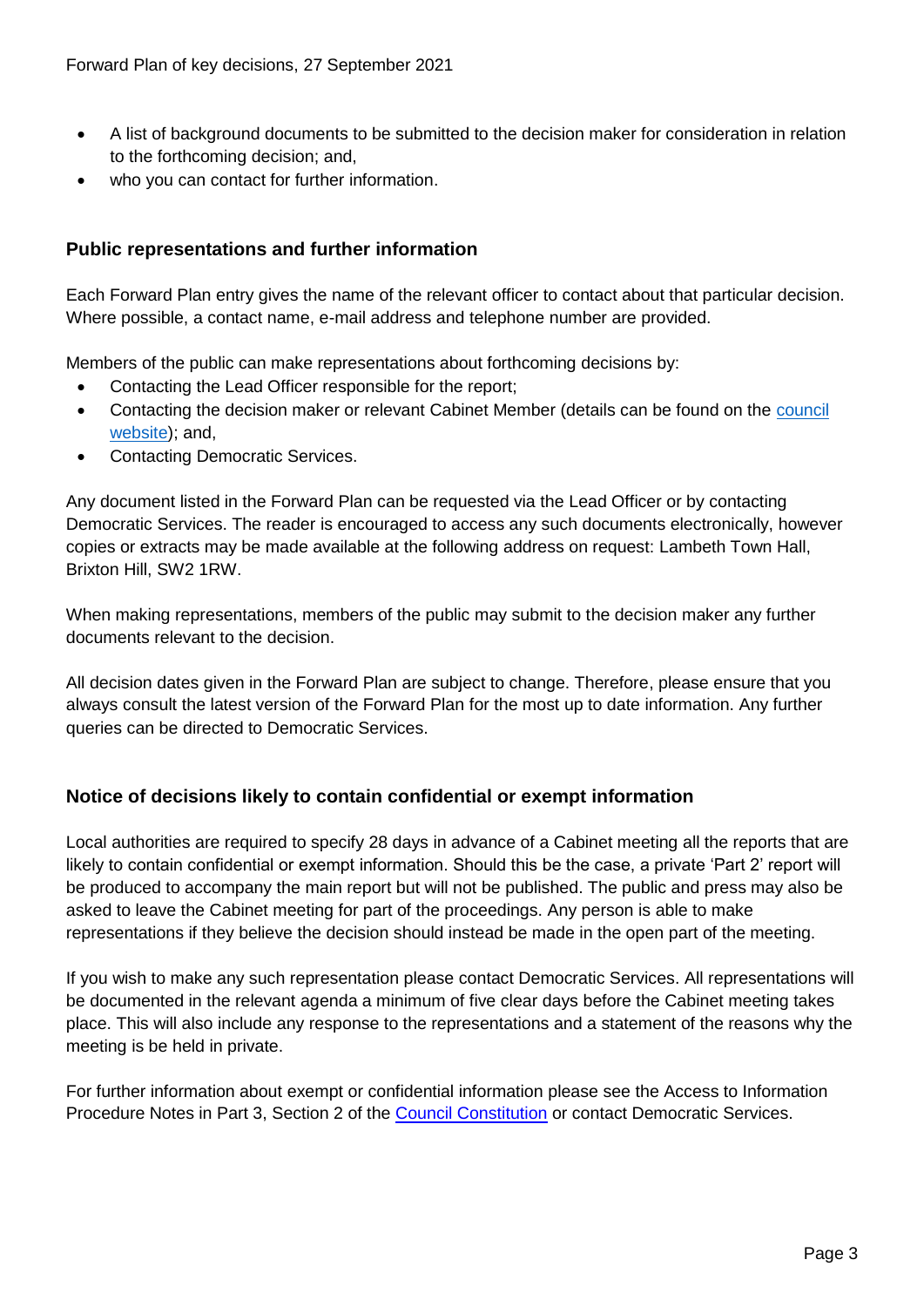| <b>Contents</b>                                                                                                             |                |
|-----------------------------------------------------------------------------------------------------------------------------|----------------|
| Highways Improvement Programme (HIP) 2021-22-Footway Renewal                                                                | 6              |
| Regulation 18 draft Site Allocations Development Plan Document                                                              | $\overline{7}$ |
| <b>SEND and Inclusion Strategy</b>                                                                                          | $\overline{7}$ |
| Leisure Services Provision from April 2022                                                                                  | 8              |
| Adoption of CIL Charging Schedule 2022                                                                                      | 9              |
| <b>Revised Lambeth Local Plan</b>                                                                                           | 9              |
| Lambeth Made Safer Violence Against Women and Girls (VAWG) Strategy 2021-27                                                 | 10             |
| Voluntary and Community Sector (VCS) Asset Strategy                                                                         | 10             |
| The November Financial Planning and Medium Term Strategy Report                                                             | 11             |
| Responsible Procurement Policy 2021-2024                                                                                    | 11             |
| Youth Strategy 2021-2025                                                                                                    | 12             |
| Revenue and Capital Budget 2022-23                                                                                          | 12             |
| 49 Brixton Station Road/6 Canterbury Crescent - Decision to Award Contract to<br><b>Preferred Delivery Partner</b>          | 13             |
| Care and support services in Lambeth's extra care housing schemes                                                           | 13             |
| Procedure for allocating Lambeth Council's Section 106 Carbon Offset Funds                                                  | 14             |
| <b>Tenancy Support Service</b>                                                                                              | 15             |
| Construction of Modular Units for Temporary Accommodation                                                                   | 15             |
| Delivery of Housing Contracts after 2020                                                                                    | 16             |
| Vehicle Leasing for the Direct Labour Organisation                                                                          | 16             |
| National Net Zero Retrofit Accelerator (NNZRA)                                                                              | 17             |
| Leigham Court Road - Amesbury and Barcombe Avenue                                                                           | 17             |
| Purser House - Refurbishment of vacant former community centre to form 3 x 2 bed<br>flats                                   | 18             |
| External Works Programme and Replacement of External Wall Insulation Cladding<br><b>Systems Procurement - Capital Works</b> | 19             |
| Vassall Road Heating Replacement Project                                                                                    | 19             |
| Oaklands Estate Lift Refurbishment Project                                                                                  | 20             |
| <b>Brixton Road Heating Replacement Project</b>                                                                             | 21             |
| Replacement of Kitchens and Bathrooms                                                                                       | 21             |
| <b>Asbestos Removals Contract</b>                                                                                           | 22             |
| Asbestos Surveys and Analytical Works Contract                                                                              | 22             |
| <b>Claremont East Environmental Improvements</b>                                                                            | 23             |
| Total Asset Solution - Strategic Asset Partner                                                                              | 23             |
| Total Asset Solution - Asset Delivery Partners                                                                              | 24             |
| Workwise Project - St Mungo's - Extension                                                                                   | 24             |
| Provision of a Dynamic Purchasing System for Housing Planned Capital<br>Maintenance Projects                                | 25             |
| <b>Lambeth Housing Strategy</b>                                                                                             | 26             |
| External Refurbishment Works and Fire Safety Works to No.1- No.44 Meath House                                               | 26             |
| HRA Business Plan, Rent and Service Charge setting report                                                                   | 27             |
| Award of a contract for Electric Vehicle Ultra Rapid Charge Points                                                          | 27             |
| Capital Studio, Infrastructure and Capital Delivery Salaries CIL                                                            | 28             |
| Procurement for Highways Professional Services - Traffic Order Making                                                       | 29             |
| <b>Fleet Maintenance Contract Procurement</b>                                                                               | 29             |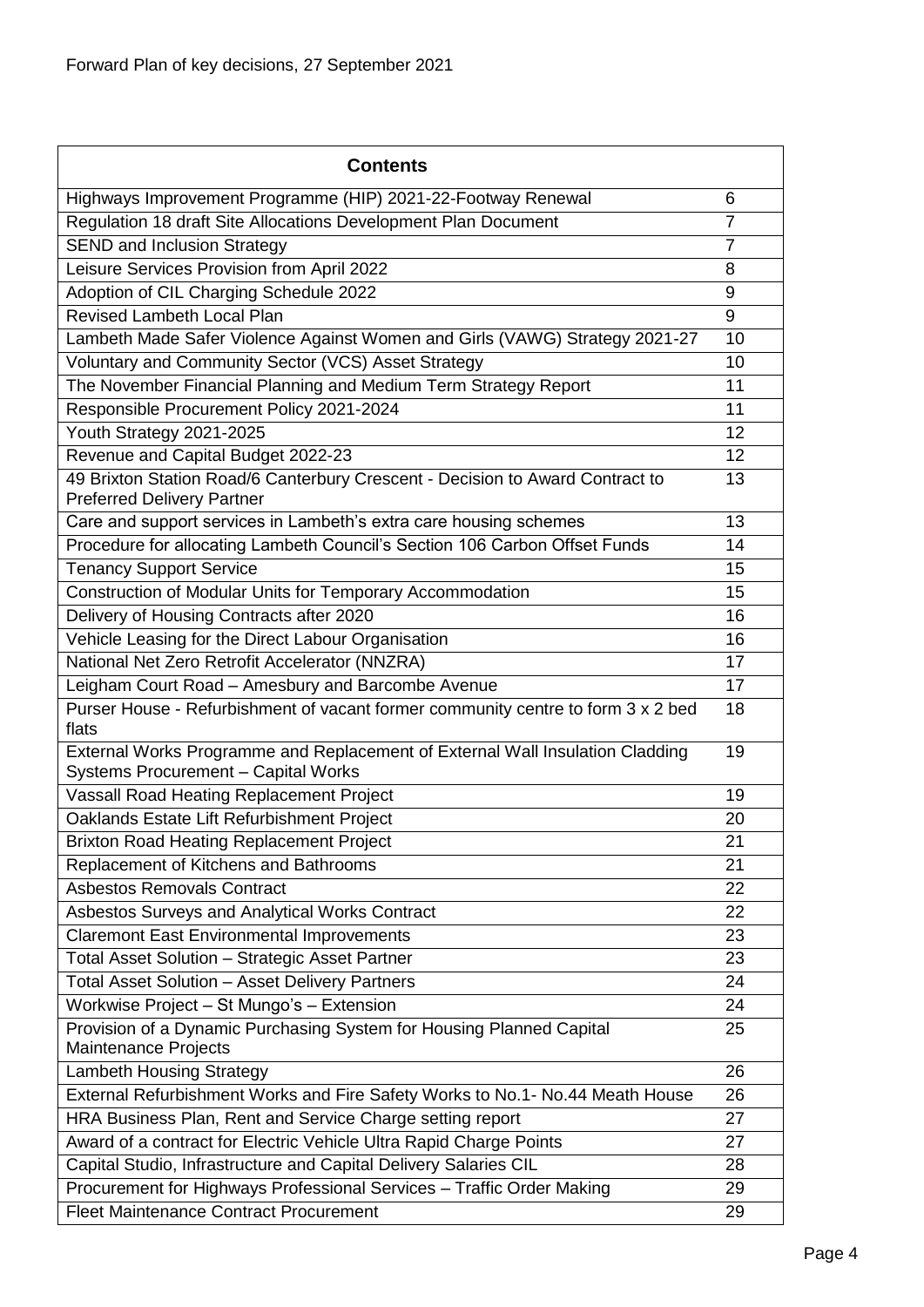| Transport Strategy Programme - Phase 1 Capital Funding<br>30                                                             |  |
|--------------------------------------------------------------------------------------------------------------------------|--|
| Parking Fees and Charges Inflationary uplift 2021/22<br>30                                                               |  |
| Procurement of electric small mechanical brooms<br>31                                                                    |  |
| Sustainable Travel - The Big Shift<br>32                                                                                 |  |
| <b>Upper Norwood Joint Library</b><br>32                                                                                 |  |
| Data Network Services - Extension<br>33                                                                                  |  |
| PSR - External Works and replacement of Town Hall roof<br>33                                                             |  |
| Network and Telephony Services Procurement<br>34                                                                         |  |
| <b>ITSM Replacement Plan</b><br>34                                                                                       |  |
| Procurement - Minor Works Framework<br>35                                                                                |  |
| Digital Delivery - capital budget allocation<br>35                                                                       |  |
| Digital Lambeth Programme - Project capital budget allocations<br>36                                                     |  |
| Laptops, associated products, and services procurement<br>36                                                             |  |
| <b>Insurance Legal Services</b><br>37                                                                                    |  |
| Property Liability and Terrorism Insurance<br>38                                                                         |  |
| Procurement of Managed Print Service for Print and Reprographics<br>38                                                   |  |
| Capital Maintenance - Cuttle Construction Ltd Contract variation and extension<br>39                                     |  |
| 39<br>New contract and commissioning arrangements for Youth Services                                                     |  |
| <b>Supervised Contact Service</b><br>40                                                                                  |  |
| Local Safeguarding Arrangements: changes and key issues<br>41                                                            |  |
| Semi-independent living for care leavers<br>41                                                                           |  |
| Capital Funding for field drainage and renovation of Stockport Road Playing fields,<br>42                                |  |
| <b>Woodmansterne School</b>                                                                                              |  |
| <b>Early Years Commissioning</b><br>42                                                                                   |  |
| School admissions policy and arrangements for 2021/22 entry<br>43                                                        |  |
| <b>Extension of Supervised Contact Services</b><br>43                                                                    |  |
| 6 Schools Roofing Works<br>44                                                                                            |  |
| Housing-related support pathway for young people<br>44                                                                   |  |
| School Capital Maintenance - Variation to Current Consultant Contract<br>45                                              |  |
| Re-procurement of community support services<br>46                                                                       |  |
| Implementation of PHE Section 31 Grant - Drug treatment and crime reduction<br>46<br>proposals                           |  |
| Reprovision of Community Support Approved Provider Spot Contract Arrangements<br>47                                      |  |
| Stop Smoking Services - Proposed single year extensions to current contracts with<br>47<br>GSTT and community pharmacies |  |
| Re-procurement of community support services<br>48                                                                       |  |
| Extension of the Approved Provider List framework agreement for community<br>49<br>support providers                     |  |
| North Lambeth and Stockwell Neighbourhood Areas - General Practice Capital<br>49<br>Investment                           |  |
| Conversion of Brixton Recreation Centre storage space to work space<br>50                                                |  |
| Oval and Prince's Co-operative Local Investment Plan<br>51                                                               |  |
| South Lambeth Estate - Enabling Works for the Phase 1 Development<br>51                                                  |  |
| Westbury estate - Making of Compulsory Purchase Order<br>52                                                              |  |
| South Lambeth estate - Making of Compulsory Purchase Order<br>52                                                         |  |
| Funding Allocation for Completion of LJ Works<br>53                                                                      |  |
| Local Lettings Plan - South Lambeth Estate<br>53                                                                         |  |
| Local Lettings Plan - Knight's Walk<br>53                                                                                |  |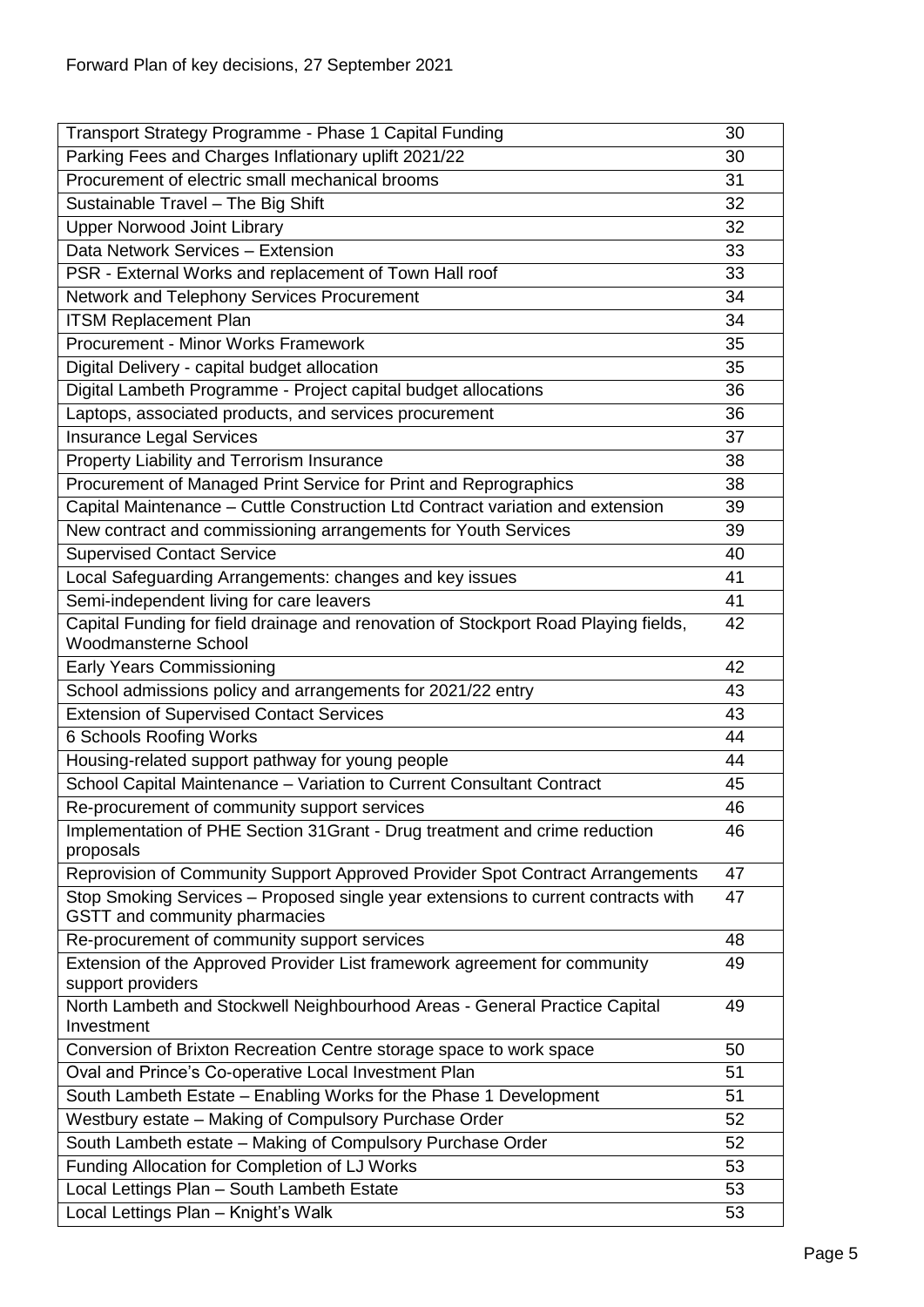| Local Lettings Plan - Fenwick Estate                                                                                    | 54 |
|-------------------------------------------------------------------------------------------------------------------------|----|
| Fenwick South - Variation to the Development Agreement                                                                  | 54 |
| Estate Regeneration - Buyback Programme - Dispute Resolution                                                            | 55 |
| Land at 53 Elliott Road - Appropriation for Planning Purposes                                                           | 56 |
| Brixton Townscape Heritage Initiative: Building Contractor Appointment                                                  | 56 |
| Land at 53 Elliott Road - Appropriation for Planning Purposes                                                           | 56 |
| Fenwick Place - Appropriation for Planning Purposes                                                                     | 57 |
| Hydethorpe Road - Appropriation for Planning Purposes                                                                   | 57 |
| Land at 2 Roman Rise - Appropriation for Planning Purposes                                                              | 58 |
| Allocation of Neighbourhood CIL to projects within the South Bank and Waterloo<br>Neighbours (SoWN) Neighbourhood area. | 59 |
| Approval of CIL Social Housing Relief for 17/02936/FUL Graphite Square SE11 5EE                                         | 59 |
| Appointment of the Principal Contractor for the Redevelopment of 114-118 Lower<br>Marsh                                 | 60 |
| Westbury - Phase 2 - Appropriation for Planning Purposes                                                                | 60 |
| Knights Walk - Phase 2, Appropriation for Planning Purposes                                                             | 61 |
| Somerleyton Road - Block F - Appropriation for Planning Purposes                                                        | 61 |
| Somerleyton Road - Phase 1 - Deed of Variation & Lettings                                                               | 62 |
| Lambeth Local Development Scheme                                                                                        | 62 |
| Waterloo Undercroft. Agreement for Lease                                                                                | 63 |
| LJ Works Landscaping Contract Award Report                                                                              | 63 |
| Lambeth Annual Infrastructure Funding Statement 2020/21                                                                 | 64 |
| Lambeth Annual Infrastructure Funding Statement 2020/21                                                                 | 65 |
| Updates to CIL Discretionary Relief Policy Statements                                                                   | 65 |
| Proposal regarding the site at the former Clapham Old Library                                                           | 66 |
| Transfer of the Greek Enclosure from the Greek Cathedral trust of St Stephen's<br>Chapel to the Council                 | 66 |
| Appointment of Consultants for Brockwell Hall Restoration                                                               | 67 |
| ELEVATE Strategic Plan 2020-23                                                                                          | 67 |
| Expenditure Arising from London Eye Section 106 Receipts                                                                | 68 |
| Kennington Park Funding Allocation                                                                                      | 69 |
| West Norwood Cemetery National Heritage Lottery (NLHF) Project: procurement and<br>award of works for Package A1        | 69 |
| Brockwell Hall Restoration Decarbonisation Project: procurement and award of<br>works                                   | 70 |
| Brockwell Hall Restoration NLHF Project: procurement and award of works for the<br>Ground maintenance Depot Building    | 70 |
| Business Case - Myatts Fields Depot Redevelopment - Request for Additional<br>Funding                                   | 71 |
| Vauxhall One Business Improvement District Re-ballot 2021                                                               | 72 |
| Essential Maintenance works at Carnegie Library                                                                         | 72 |
| <b>Kickstart Scheme</b>                                                                                                 | 73 |

<span id="page-5-0"></span>**Decision:** Highways Improvement Programme (HIP) 2021-22-Footway Renewal

For the implementation of the next programme of footway renewal works for the 2021-22 Highways Improvement Programme (HIP).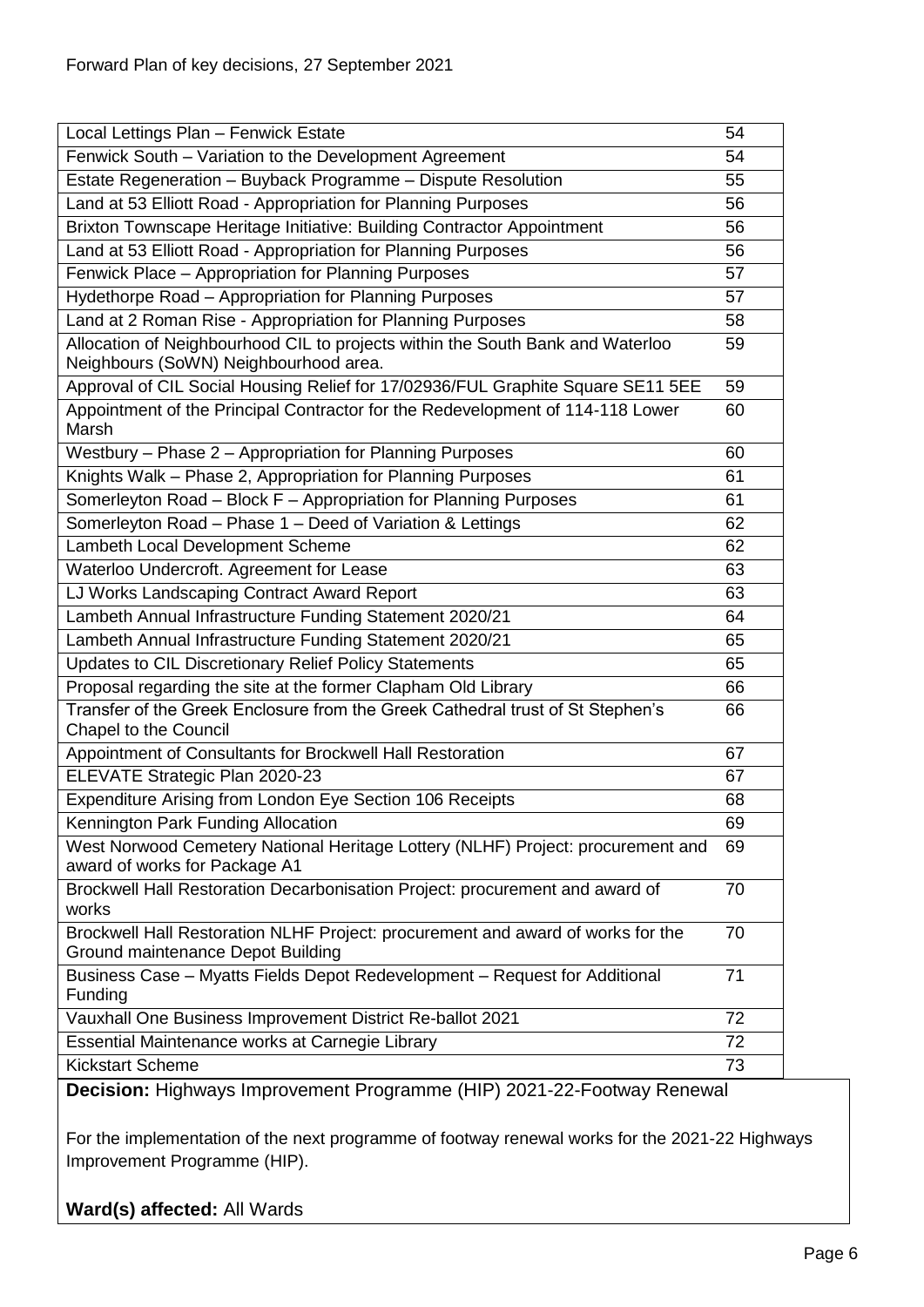<span id="page-6-0"></span>

| <b>Exempt or confidential information:</b>                                                                                                                                                        | <b>Consultation details:</b>                                                                        |  |
|---------------------------------------------------------------------------------------------------------------------------------------------------------------------------------------------------|-----------------------------------------------------------------------------------------------------|--|
|                                                                                                                                                                                                   |                                                                                                     |  |
|                                                                                                                                                                                                   |                                                                                                     |  |
|                                                                                                                                                                                                   |                                                                                                     |  |
| Decision to be taken by:                                                                                                                                                                          | <b>Decision date:</b>                                                                               |  |
| Cabinet Member for Sustainable Transport,                                                                                                                                                         | Not before 29 Oct 2021                                                                              |  |
| Environment and Clean Air (job-share)                                                                                                                                                             |                                                                                                     |  |
|                                                                                                                                                                                                   |                                                                                                     |  |
| <b>Background documents:</b>                                                                                                                                                                      |                                                                                                     |  |
|                                                                                                                                                                                                   |                                                                                                     |  |
|                                                                                                                                                                                                   |                                                                                                     |  |
| For further information about this key decision, please contact:                                                                                                                                  |                                                                                                     |  |
| Tony Ajala, Project Manager                                                                                                                                                                       |                                                                                                     |  |
| aajala@lambeth.gov.uk                                                                                                                                                                             |                                                                                                     |  |
|                                                                                                                                                                                                   |                                                                                                     |  |
|                                                                                                                                                                                                   |                                                                                                     |  |
|                                                                                                                                                                                                   |                                                                                                     |  |
| <b>Decision:</b> Regulation 18 draft Site Allocations Development Plan Document                                                                                                                   |                                                                                                     |  |
|                                                                                                                                                                                                   |                                                                                                     |  |
|                                                                                                                                                                                                   | To agree to commence consultation on the Regulation 18 draft of the Site Allocations DPD which will |  |
| eventually, on adoption, form part of the statutory Development Plan for the borough.                                                                                                             |                                                                                                     |  |
|                                                                                                                                                                                                   |                                                                                                     |  |
| Ward(s) affected: All Wards                                                                                                                                                                       |                                                                                                     |  |
|                                                                                                                                                                                                   |                                                                                                     |  |
| <b>Exempt or confidential information:</b>                                                                                                                                                        | <b>Consultation details:</b>                                                                        |  |
|                                                                                                                                                                                                   |                                                                                                     |  |
|                                                                                                                                                                                                   |                                                                                                     |  |
|                                                                                                                                                                                                   |                                                                                                     |  |
| Decision to be taken by:                                                                                                                                                                          | <b>Decision date:</b>                                                                               |  |
| Cabinet                                                                                                                                                                                           | Not before 23 Dec 2020                                                                              |  |
|                                                                                                                                                                                                   |                                                                                                     |  |
|                                                                                                                                                                                                   |                                                                                                     |  |
| <b>Background documents:</b>                                                                                                                                                                      |                                                                                                     |  |
|                                                                                                                                                                                                   |                                                                                                     |  |
| Regulation 18 draft Site Allocations Development Plan Document                                                                                                                                    |                                                                                                     |  |
| For further information about this key decision, please contact:                                                                                                                                  |                                                                                                     |  |
| Catherine Carpenter, Planning Strategy and Policy Manager                                                                                                                                         |                                                                                                     |  |
| ccarpenter@lambeth.gov.uk                                                                                                                                                                         |                                                                                                     |  |
|                                                                                                                                                                                                   |                                                                                                     |  |
| 1st Floor, Phoenix House, 10 Wandsworth Road<br>Tel: 020 7926 1251                                                                                                                                |                                                                                                     |  |
|                                                                                                                                                                                                   |                                                                                                     |  |
|                                                                                                                                                                                                   |                                                                                                     |  |
| <b>Decision: SEND and Inclusion Strategy</b>                                                                                                                                                      |                                                                                                     |  |
|                                                                                                                                                                                                   |                                                                                                     |  |
| The SEND and Inclusion strategy informs how Lambeth Council will further develop the SEND and<br>cion offer in Lambeth over the next 3 years (2004 to 2004). This builds on the many strengths in |                                                                                                     |  |

<span id="page-6-1"></span>Inclusion offer in Lambeth over the next 3 years (2021 to 2024). This builds on the many strengths in the local area and updates the strategy following the successful Ofsted/ CQC inspection in January 2020.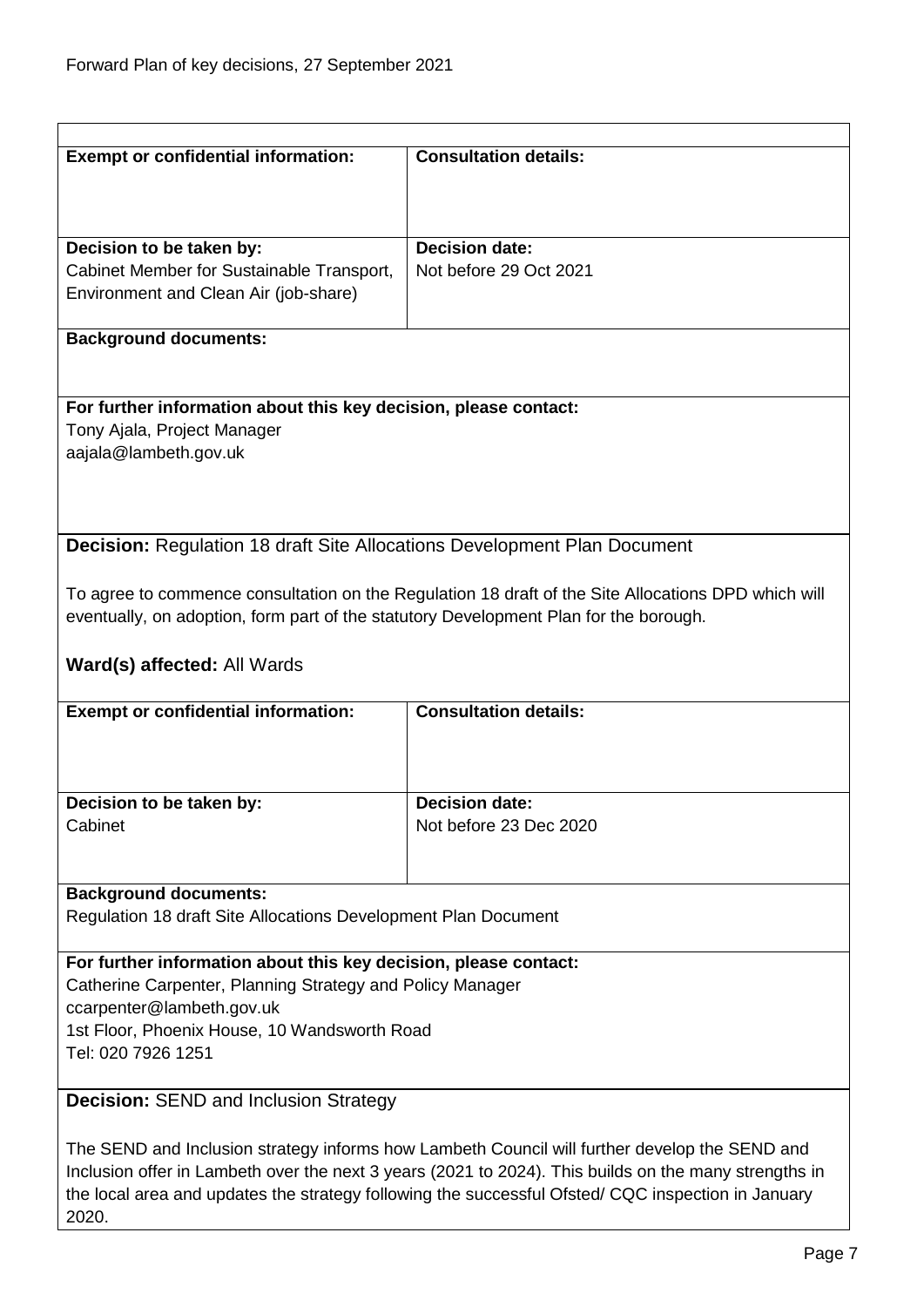The strategy has been co-produced over a period of three years with input from young people, parents, carers, service users, stakeholders and service providers across Education, Health and Social Care.

## **Ward(s) affected:** All Wards

| <b>Exempt or confidential information:</b> | <b>Consultation details:</b> |
|--------------------------------------------|------------------------------|
| Decision to be taken by:                   | <b>Decision date:</b>        |
| Cabinet                                    | 13 Sep 2021                  |
|                                            |                              |

#### **Background documents:**

SEND and Inclusion Strategy

## **For further information about this key decision, please contact:**

Jo Sullivan-Lyons, Assistant Director, Education Strategy, Access and Inclusion jsullivanlyons@lambeth.gov.uk

#### <span id="page-7-0"></span>**Decision:** Leisure Services Provision from April 2022

The report will recommend the delivery model for leisure services provision after the current contract with GLL ends on 31 March 2022

#### **Ward(s) affected:** All Wards

| <b>Exempt or confidential information:</b><br>Part exempt<br>Information relating to the financial or<br>business affairs of any particular person<br>(including the authority holding that)<br>information) | <b>Consultation details:</b>         |
|--------------------------------------------------------------------------------------------------------------------------------------------------------------------------------------------------------------|--------------------------------------|
| Decision to be taken by:<br>Cabinet                                                                                                                                                                          | <b>Decision date:</b><br>13 Sep 2021 |
| <b>Background documents:</b><br>Leisure Services Delivery from 2022                                                                                                                                          |                                      |
| For further information about this key decision, please contact:                                                                                                                                             |                                      |

Kevin Crook, Assistant Director: Neighbourhoods, Environment and Streetscene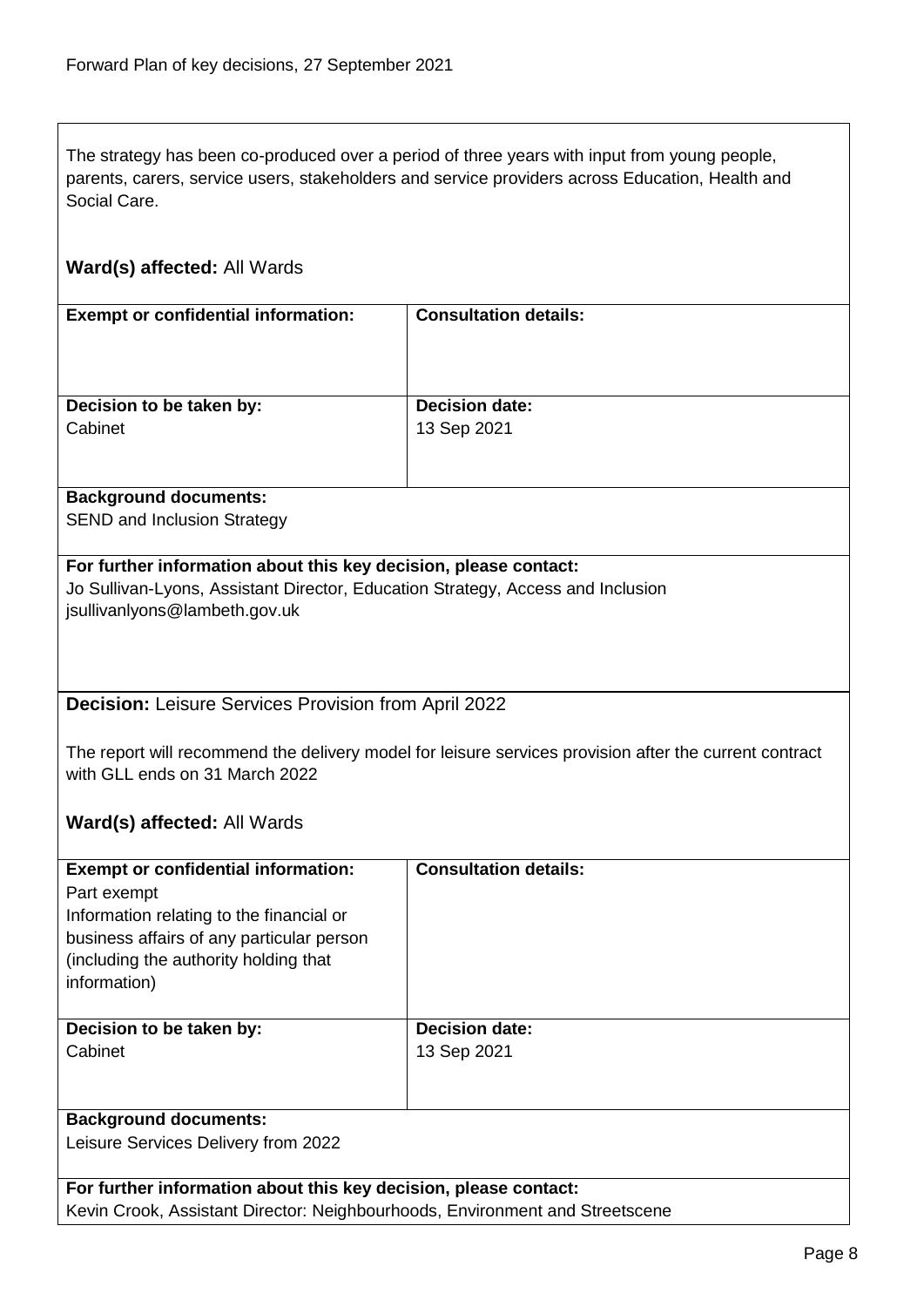kcrook@lambeth.gov.uk Blue Star House - 4th Floor Tel: 020 7926 8973

<span id="page-8-0"></span>**Decision:** Adoption of CIL Charging Schedule 2022

To adopt the new CIL Charging Schedule with effect from 1 January 2022. The new CIL Charging Schedule will replace Lambeth's current CIL Charging Schedule which was adopted in 2014.

## **Ward(s) affected:** All Wards

| <b>Exempt or confidential information:</b> | <b>Consultation details:</b> |
|--------------------------------------------|------------------------------|
| Decision to be taken by:                   | <b>Decision date:</b>        |
| Cabinet                                    | 13 Sep 2021                  |
|                                            |                              |

#### **Background documents:**

Adoption of CIL Charging Schedule 2022

# **For further information about this key decision, please contact:** Benny Clutario, CIL/S106 Manager

bclutario1@lambeth.gov.uk

## <span id="page-8-1"></span>**Decision:** Revised Lambeth Local Plan

To adopt the revised Lambeth Local Plan following the receipt of the Inspector's report.

| <b>Exempt or confidential information:</b>                       | <b>Consultation details:</b> |
|------------------------------------------------------------------|------------------------------|
|                                                                  |                              |
|                                                                  |                              |
|                                                                  |                              |
|                                                                  |                              |
| Decision to be taken by:                                         | <b>Decision date:</b>        |
| Cabinet                                                          | 13 Sep 2021                  |
|                                                                  |                              |
|                                                                  |                              |
|                                                                  |                              |
| <b>Background documents:</b>                                     |                              |
| Revised Lambeth Local Plan                                       |                              |
|                                                                  |                              |
| For further information about this key decision, please contact: |                              |
| Catherine Carpenter, Planning Strategy and Policy Manager        |                              |
| ccarpenter@lambeth.gov.uk                                        |                              |
|                                                                  |                              |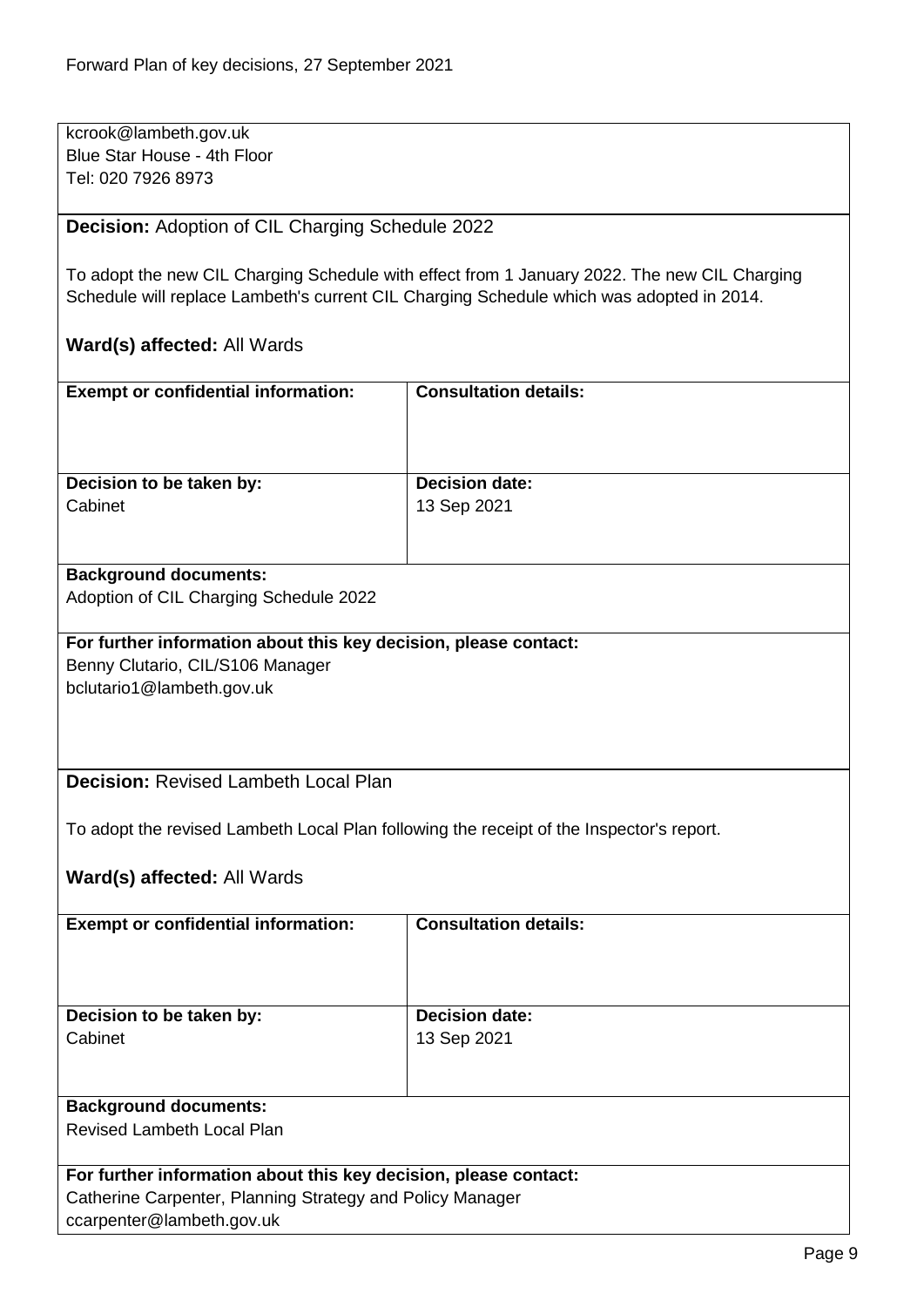1st Floor, Phoenix House, 10 Wandsworth Road Tel: 020 7926 1251

<span id="page-9-0"></span>**Decision:** Lambeth Made Safer Violence Against Women and Girls (VAWG) Strategy 2021- 27

To adopt the new VAWG Strategy which outlines our commitment as a partnership to a six-year vision for tackling all forms of Violence Against Women and Girls. The Strategy is our third iteration in ten years and outlines our vision, goals, and commitments to work together and with our residents and communities to prevent and respond to all forms of VAWG so Lambeth is a borough where everyone is safe.

<span id="page-9-1"></span>

| <b>Exempt or confidential information:</b>                                        | <b>Consultation details:</b>                                                                        |  |
|-----------------------------------------------------------------------------------|-----------------------------------------------------------------------------------------------------|--|
|                                                                                   |                                                                                                     |  |
|                                                                                   |                                                                                                     |  |
|                                                                                   |                                                                                                     |  |
| Decision to be taken by:                                                          | <b>Decision date:</b>                                                                               |  |
| Cabinet                                                                           | 4 Oct 2021                                                                                          |  |
|                                                                                   |                                                                                                     |  |
|                                                                                   |                                                                                                     |  |
| <b>Background documents:</b>                                                      |                                                                                                     |  |
|                                                                                   |                                                                                                     |  |
|                                                                                   |                                                                                                     |  |
| For further information about this key decision, please contact:                  |                                                                                                     |  |
| Rose Parker, Violence Against Women and Girls Programme and Commissioning Manager |                                                                                                     |  |
| rparker1@lambeth.gov.uk                                                           |                                                                                                     |  |
|                                                                                   |                                                                                                     |  |
|                                                                                   |                                                                                                     |  |
|                                                                                   |                                                                                                     |  |
| <b>Decision:</b> Voluntary and Community Sector (VCS) Asset Strategy              |                                                                                                     |  |
|                                                                                   |                                                                                                     |  |
|                                                                                   |                                                                                                     |  |
|                                                                                   | To adopt the Voluntary and Community Sector (VCS) Asset Strategy, including the Letting Policy, VCS |  |
|                                                                                   | Rent Matrix model, and Social Value reporting mechanism. And to approve funding of the shortfall in |  |
| the rent during the implementation phase.                                         |                                                                                                     |  |
|                                                                                   |                                                                                                     |  |
| Ward(s) affected: All Wards                                                       |                                                                                                     |  |
|                                                                                   |                                                                                                     |  |
| <b>Exempt or confidential information:</b>                                        | <b>Consultation details:</b>                                                                        |  |
| Part exempt                                                                       |                                                                                                     |  |
| Information relating to the financial or                                          |                                                                                                     |  |
| business affairs of any particular person                                         |                                                                                                     |  |
| (including the authority holding that                                             |                                                                                                     |  |
| information)                                                                      |                                                                                                     |  |
|                                                                                   |                                                                                                     |  |
| Decision to be taken by:                                                          | <b>Decision date:</b>                                                                               |  |
| Cabinet                                                                           | 4 Oct 2021                                                                                          |  |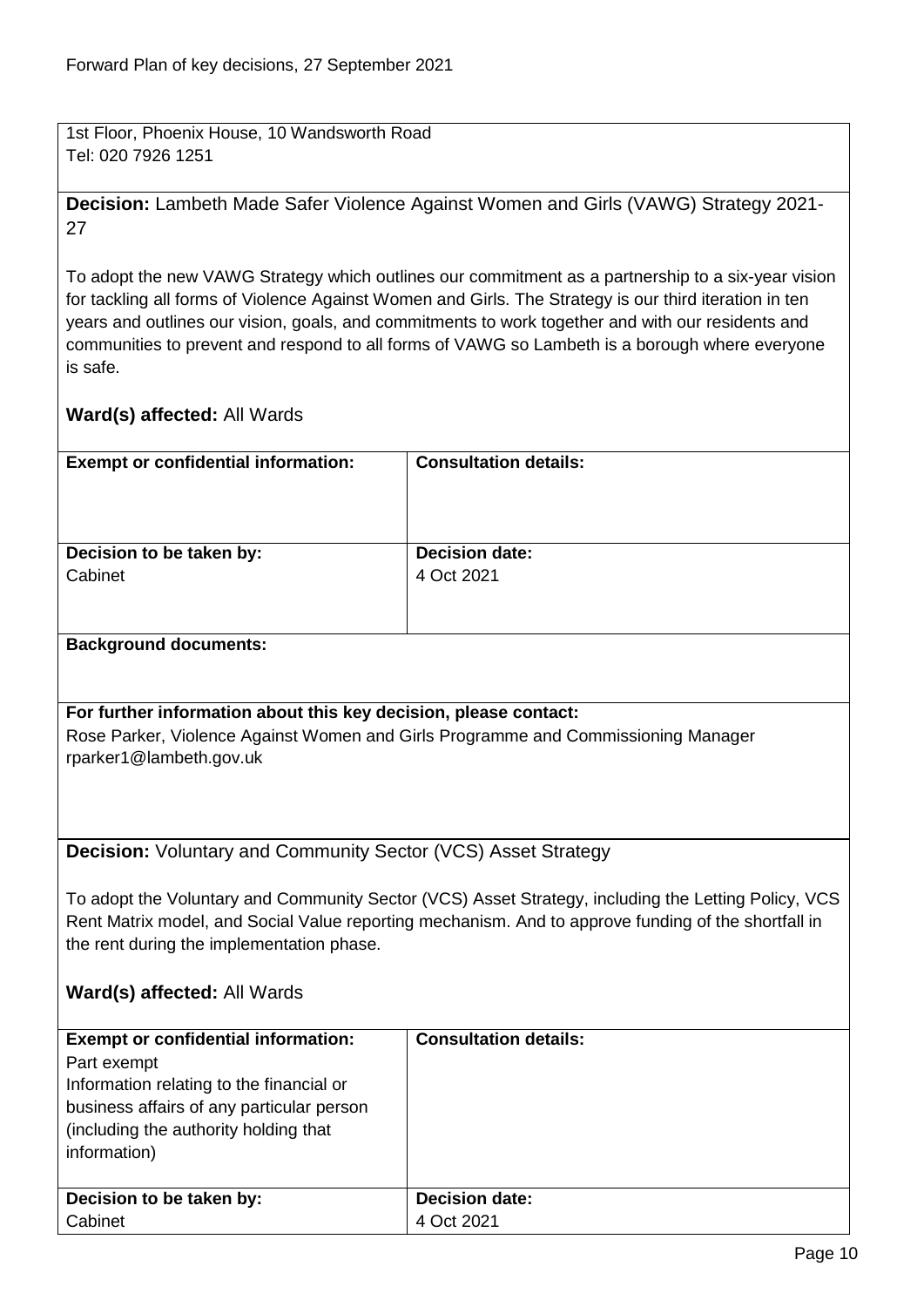<span id="page-10-1"></span><span id="page-10-0"></span>

| <b>Background documents:</b><br>Voluntary and Community Sector (VCS) Asset Strategy                                                                                                                                                                                                                                                                                              |                                      |  |
|----------------------------------------------------------------------------------------------------------------------------------------------------------------------------------------------------------------------------------------------------------------------------------------------------------------------------------------------------------------------------------|--------------------------------------|--|
| For further information about this key decision, please contact:<br>Yvonne Hardy, Assistant Head - Directorates, Valuation and Strategic Assets<br>yhardy@lambeth.gov.uk                                                                                                                                                                                                         |                                      |  |
| Tel: 0207 926 2984                                                                                                                                                                                                                                                                                                                                                               |                                      |  |
| <b>Decision:</b> The November Financial Planning and Medium Term Strategy Report                                                                                                                                                                                                                                                                                                 |                                      |  |
| The November Financial Planning and Medium Term Strategy Report will provide an update on the<br>economic outlook, pressures, risk areas and set out the revenue funding deficit for 2021-26 together<br>with proposals to close the funding gap. Together with a refreshed Medium Term Financial Strategy,<br>and Financial Management Strategy.<br>Ward(s) affected: All Wards |                                      |  |
| <b>Exempt or confidential information:</b>                                                                                                                                                                                                                                                                                                                                       | <b>Consultation details:</b>         |  |
|                                                                                                                                                                                                                                                                                                                                                                                  |                                      |  |
| Decision to be taken by:<br>Cabinet                                                                                                                                                                                                                                                                                                                                              | <b>Decision date:</b><br>22 Nov 2021 |  |
| <b>Background documents:</b>                                                                                                                                                                                                                                                                                                                                                     |                                      |  |
| For further information about this key decision, please contact:<br>Amaris Wong, Group Manager Strategic Finance<br>awong@lambeth.gov.uk                                                                                                                                                                                                                                         |                                      |  |
| Decision: Responsible Procurement Policy 2021-2024                                                                                                                                                                                                                                                                                                                               |                                      |  |
| Refresh of the Responsible Procurement Policy to guide how Social Value and Borough Plan<br>outcomes should be included within procurement and contracts.                                                                                                                                                                                                                        |                                      |  |
| Ward(s) affected: All Wards                                                                                                                                                                                                                                                                                                                                                      |                                      |  |
| <b>Exempt or confidential information:</b>                                                                                                                                                                                                                                                                                                                                       | <b>Consultation details:</b>         |  |
|                                                                                                                                                                                                                                                                                                                                                                                  |                                      |  |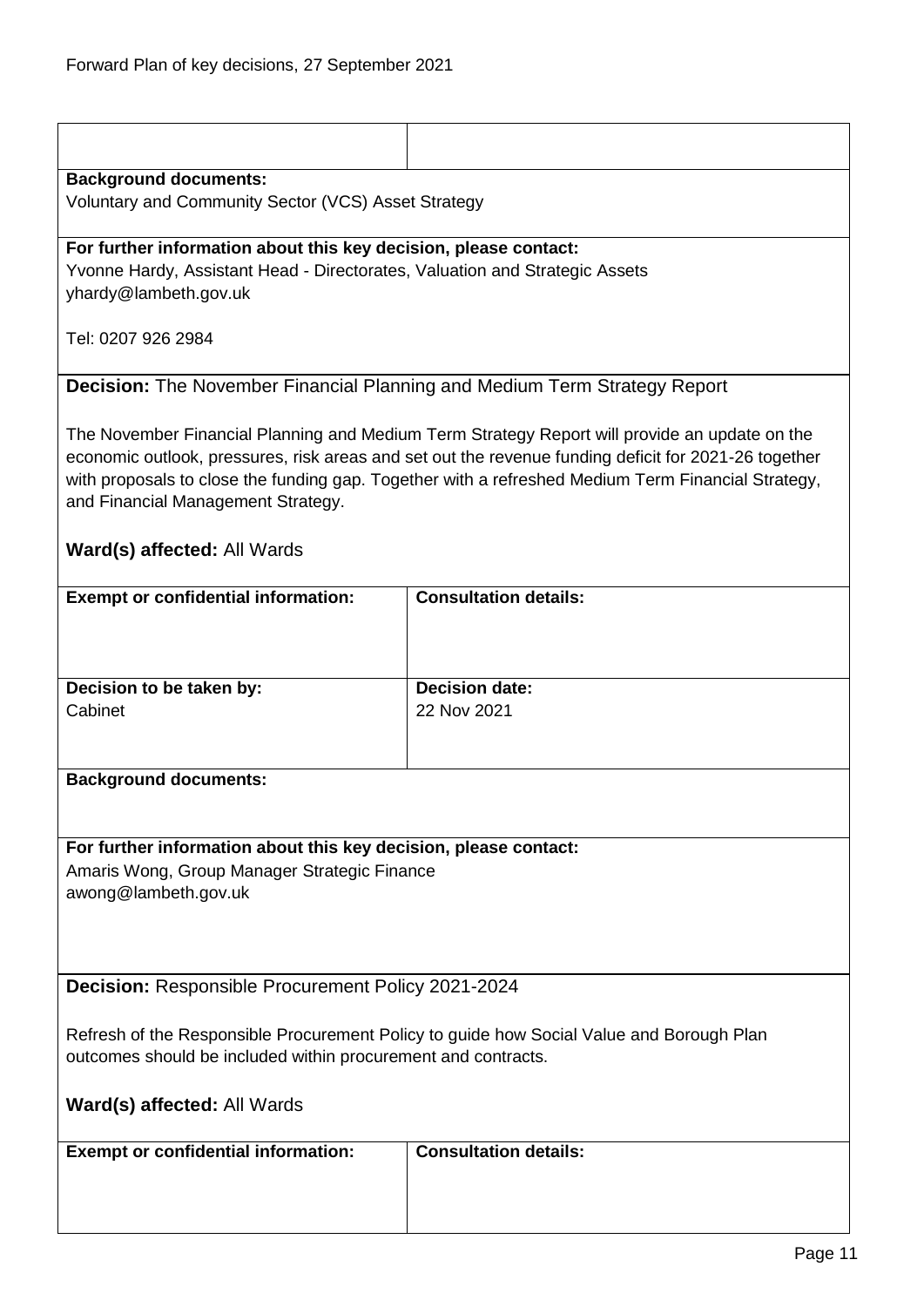<span id="page-11-1"></span><span id="page-11-0"></span>

| Decision to be taken by:                                                                   | <b>Decision date:</b>                                                                                |
|--------------------------------------------------------------------------------------------|------------------------------------------------------------------------------------------------------|
| Cabinet                                                                                    | 22 Nov 2021                                                                                          |
|                                                                                            |                                                                                                      |
|                                                                                            |                                                                                                      |
| <b>Background documents:</b>                                                               |                                                                                                      |
| Responsible Procurement Policy 2021-2024                                                   |                                                                                                      |
| For further information about this key decision, please contact:                           |                                                                                                      |
|                                                                                            |                                                                                                      |
| Genine Whitehorne, Interim Head of Procurement<br>gwhitehorne@lambeth.gov.uk               |                                                                                                      |
|                                                                                            |                                                                                                      |
|                                                                                            |                                                                                                      |
|                                                                                            |                                                                                                      |
| Decision: Youth Strategy 2021-2025                                                         |                                                                                                      |
|                                                                                            |                                                                                                      |
|                                                                                            | To adopt the new Youth Strategy which outlines Lambeth Council's commitment to a 4-year vision for   |
|                                                                                            | youth and play services to support children and young people to be happy, safe, active, and healthy. |
|                                                                                            |                                                                                                      |
| Ward(s) affected: All Wards                                                                |                                                                                                      |
|                                                                                            |                                                                                                      |
| <b>Exempt or confidential information:</b>                                                 | <b>Consultation details:</b>                                                                         |
|                                                                                            |                                                                                                      |
|                                                                                            |                                                                                                      |
|                                                                                            |                                                                                                      |
| Decision to be taken by:<br>Cabinet                                                        | <b>Decision date:</b><br>22 Nov 2021                                                                 |
|                                                                                            |                                                                                                      |
|                                                                                            |                                                                                                      |
| <b>Background documents:</b>                                                               |                                                                                                      |
| Youth Strategy 2021-2025                                                                   |                                                                                                      |
|                                                                                            |                                                                                                      |
| For further information about this key decision, please contact:                           |                                                                                                      |
| Dan Stoten, Integrated Assistant Director, Children's Commissioning                        |                                                                                                      |
| daniel.stoten@nhs.net                                                                      |                                                                                                      |
|                                                                                            |                                                                                                      |
| Tel: 07920 545689                                                                          |                                                                                                      |
|                                                                                            |                                                                                                      |
| Decision: Revenue and Capital Budget 2022-23                                               |                                                                                                      |
|                                                                                            |                                                                                                      |
| The Revenue and Capital Budget report will set out the General Fund budget for 2022-23 and |                                                                                                      |
| Treasury Management Strategy.                                                              |                                                                                                      |
|                                                                                            |                                                                                                      |
| Ward(s) affected: All Wards                                                                |                                                                                                      |
|                                                                                            |                                                                                                      |
| <b>Exempt or confidential information:</b>                                                 | <b>Consultation details:</b>                                                                         |
|                                                                                            |                                                                                                      |
|                                                                                            |                                                                                                      |
|                                                                                            |                                                                                                      |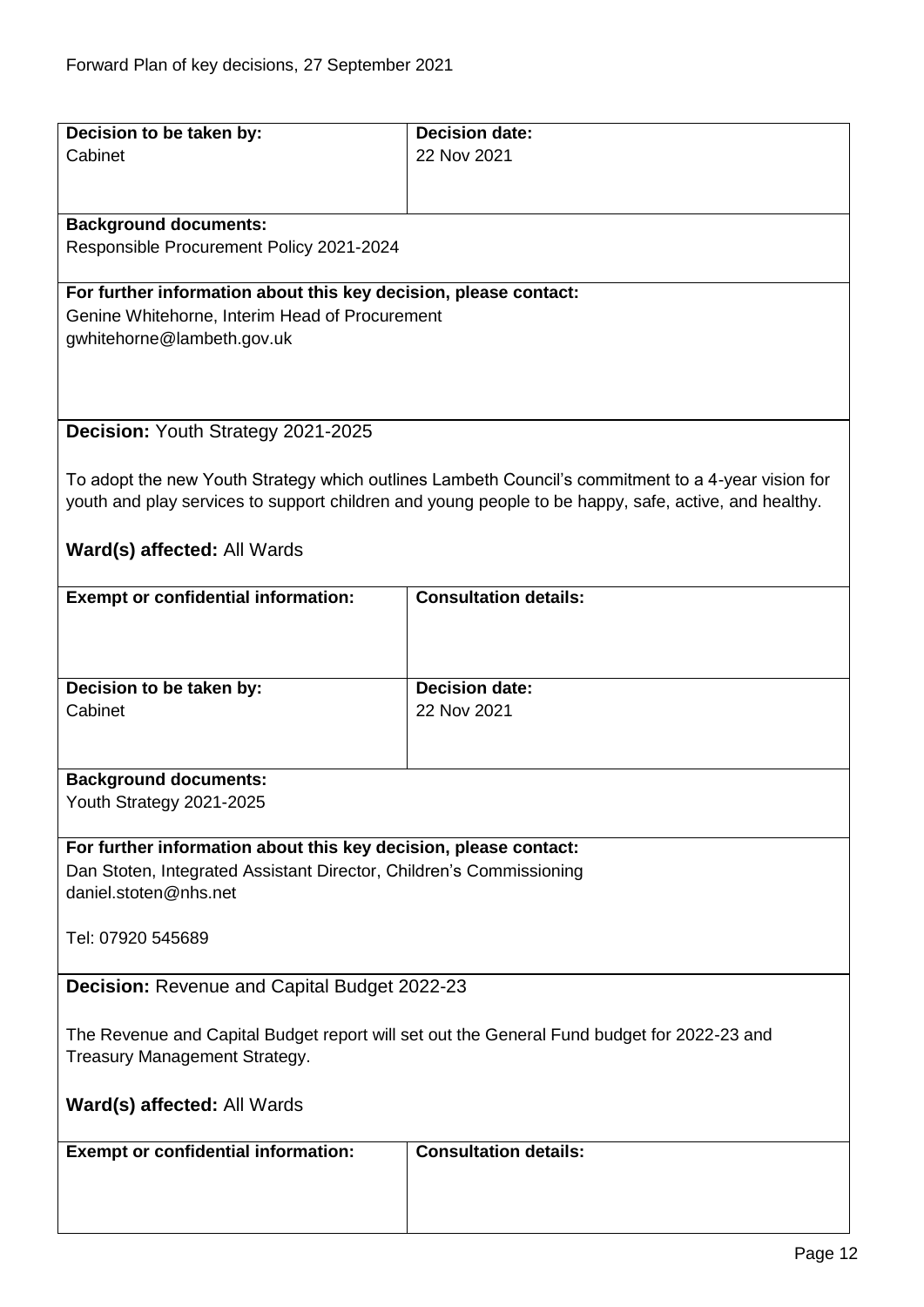<span id="page-12-1"></span><span id="page-12-0"></span>

| Decision to be taken by:                                                                         | <b>Decision date:</b>                                                                                                                                                                                       |
|--------------------------------------------------------------------------------------------------|-------------------------------------------------------------------------------------------------------------------------------------------------------------------------------------------------------------|
| Cabinet                                                                                          | 7 Feb 2022                                                                                                                                                                                                  |
|                                                                                                  |                                                                                                                                                                                                             |
|                                                                                                  |                                                                                                                                                                                                             |
| <b>Background documents:</b>                                                                     |                                                                                                                                                                                                             |
|                                                                                                  |                                                                                                                                                                                                             |
| For further information about this key decision, please contact:                                 |                                                                                                                                                                                                             |
| Amaris Wong, Group Manager Strategic Finance                                                     |                                                                                                                                                                                                             |
| awong@lambeth.gov.uk                                                                             |                                                                                                                                                                                                             |
|                                                                                                  |                                                                                                                                                                                                             |
|                                                                                                  |                                                                                                                                                                                                             |
|                                                                                                  | <b>Decision:</b> 49 Brixton Station Road/6 Canterbury Crescent - Decision to Award Contract to                                                                                                              |
| <b>Preferred Delivery Partner</b>                                                                |                                                                                                                                                                                                             |
|                                                                                                  |                                                                                                                                                                                                             |
|                                                                                                  | The council is seeking to appoint a delivery partner to develop two council-owned sites in Brixton town                                                                                                     |
|                                                                                                  | centre to support its future growth and economic and community resilience. This process was agreed                                                                                                          |
|                                                                                                  | by Cabinet in February 2020, following which the council undertook a competitive negotiation process                                                                                                        |
|                                                                                                  | as part of the procurement exercise. A preferred bidder has now been identified as the most suitable                                                                                                        |
| development partner to deliver these two sites.                                                  |                                                                                                                                                                                                             |
|                                                                                                  |                                                                                                                                                                                                             |
|                                                                                                  | The council is seeking approval to award this contract for the development partner to deliver on the<br>council's ambitions and objectives to support the social and economic needs of the local community. |
|                                                                                                  |                                                                                                                                                                                                             |
|                                                                                                  |                                                                                                                                                                                                             |
| Ward(s) affected: Coldharbour                                                                    |                                                                                                                                                                                                             |
|                                                                                                  |                                                                                                                                                                                                             |
| <b>Exempt or confidential information:</b>                                                       | <b>Consultation details:</b>                                                                                                                                                                                |
|                                                                                                  |                                                                                                                                                                                                             |
|                                                                                                  |                                                                                                                                                                                                             |
| Decision to be taken by:                                                                         | <b>Decision date:</b>                                                                                                                                                                                       |
| Cabinet                                                                                          | 7 Feb 2022                                                                                                                                                                                                  |
|                                                                                                  |                                                                                                                                                                                                             |
|                                                                                                  |                                                                                                                                                                                                             |
| <b>Background documents:</b>                                                                     |                                                                                                                                                                                                             |
| 49 Brixton Station Road/6 Canterbury Crescent - Decision to Award Contract to Preferred Delivery |                                                                                                                                                                                                             |
| Partner                                                                                          |                                                                                                                                                                                                             |
| For further information about this key decision, please contact:                                 |                                                                                                                                                                                                             |
| Alessia Montero, Principal Area Regeneration Officer                                             |                                                                                                                                                                                                             |
| amonterocastro@lambeth.gov.uk                                                                    |                                                                                                                                                                                                             |
|                                                                                                  |                                                                                                                                                                                                             |
|                                                                                                  |                                                                                                                                                                                                             |
|                                                                                                  |                                                                                                                                                                                                             |
| <b>Decision:</b> Care and support services in Lambeth's extra care housing schemes               |                                                                                                                                                                                                             |
|                                                                                                  |                                                                                                                                                                                                             |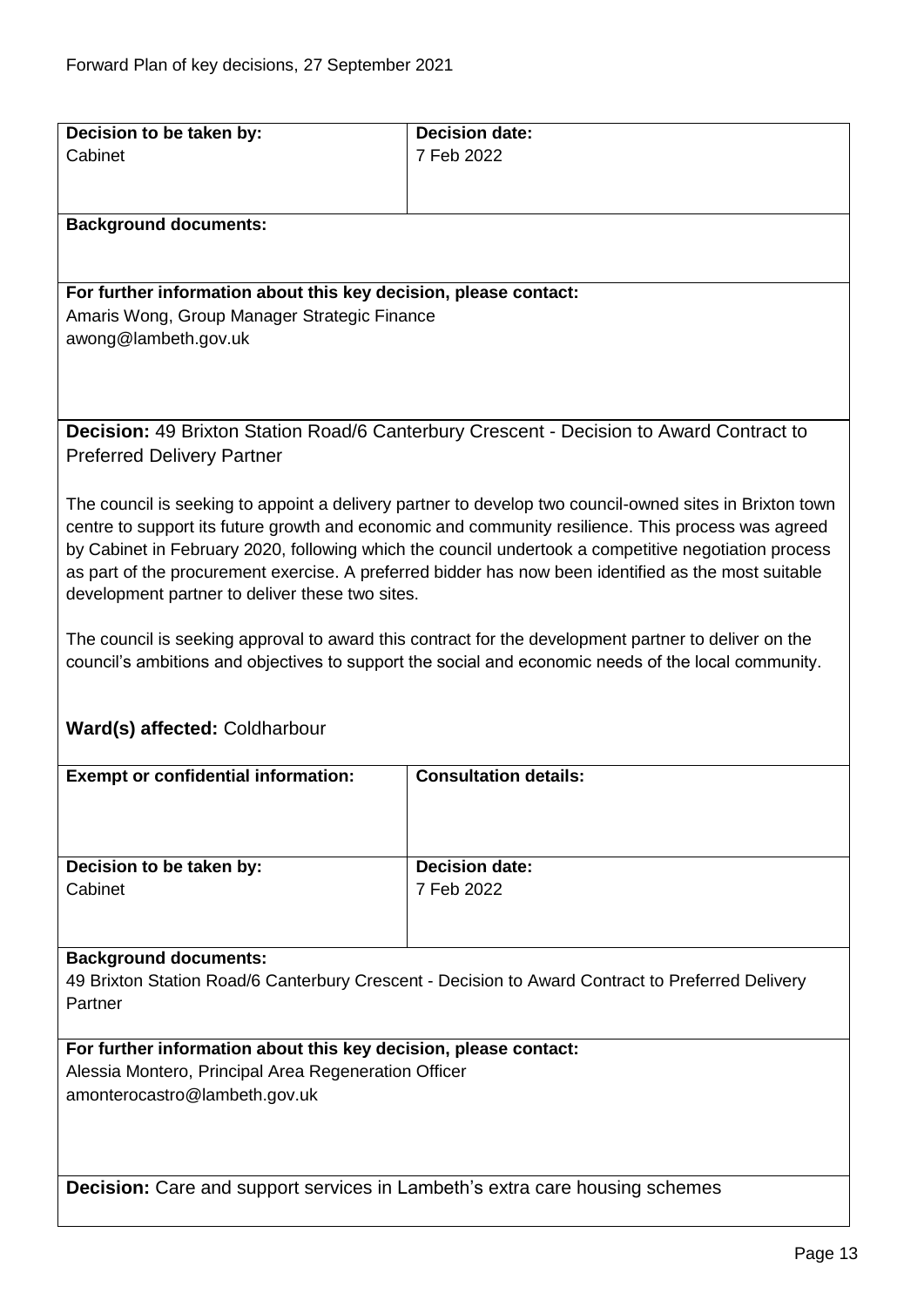To commence the redesign and procurement of the current Extra Care Housing contracts which all expire towards the end of June 2022.

The current contracts provide care and support services, giving older and vulnerable people the opportunity to live more independently in the community through the provision of accessible accommodation, combined with 24-hour, on-site care and support services.

## **Ward(s) affected:** All Wards

| <b>Exempt or confidential information:</b> | <b>Consultation details:</b> |
|--------------------------------------------|------------------------------|
| Decision to be taken by:                   | <b>Decision date:</b>        |
| Cabinet                                    | 21 Mar 2022                  |
|                                            |                              |

#### **Background documents:**

Care and support services in Lambeth's extra care housing schemes

# **For further information about this key decision, please contact:** Ramone Nurse

rnurse@lambeth.gov.uk

<span id="page-13-0"></span>**Decision:** Procedure for allocating Lambeth Council's Section 106 Carbon Offset Funds

To implement a procedure for allocating Lambeth Council's Section 106 Carbon Offset Funds. The procedure will continue up to the end of 2025, subject to a review following lessons learnt from an initial 12-month pilot phase.

#### **Ward(s) affected:** All Wards

| <b>Exempt or confidential information:</b>        | <b>Consultation details:</b>                   |
|---------------------------------------------------|------------------------------------------------|
| Decision to be taken by:<br>Leader of the Council | <b>Decision date:</b><br>Not before 5 Oct 2021 |
| <b>Background documents:</b>                      |                                                |

**For further information about this key decision, please contact:** Joe Walsh, Climate Change, Energy and Buildings - Senior Project Officer, Susatianable Growth and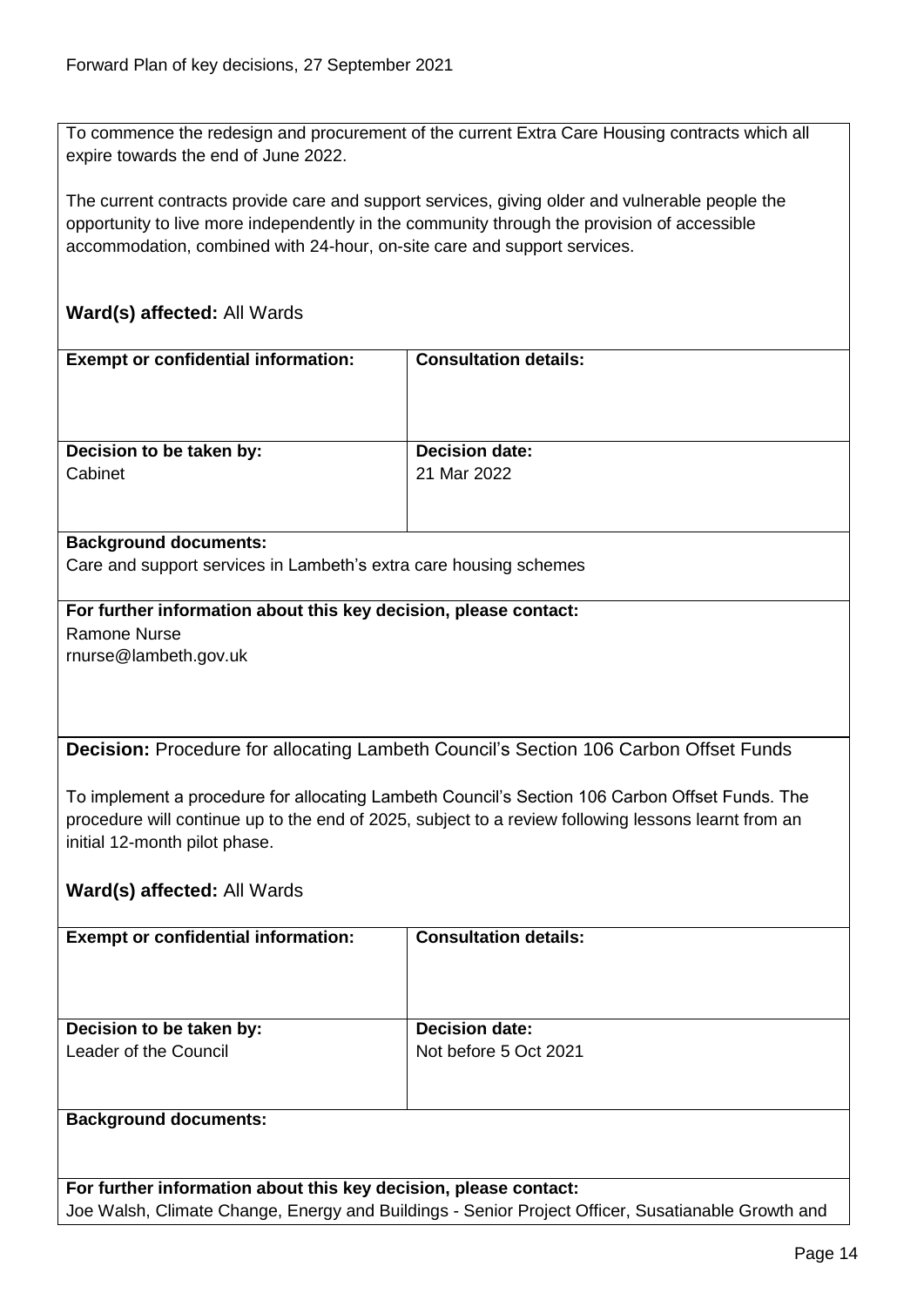**Opportunity** jwalsh2@lambeth.gov.uk

## <span id="page-14-0"></span>**Decision:** Tenancy Support Service

The decision to extend the current contract will enable the Council to continue to provide tenancy support to residents while Housing colleagues plan the future structure of the service.

## **Ward(s) affected:** All Wards

| <b>Exempt or confidential information:</b>                                        | <b>Consultation details:</b>                    |
|-----------------------------------------------------------------------------------|-------------------------------------------------|
| Decision to be taken by:<br>Cabinet Member for Housing and<br><b>Homelessness</b> | <b>Decision date:</b><br>Not before 19 Feb 2018 |

#### **Background documents:**

#### **For further information about this key decision, please contact:**

Andy Radice, Social Housing Liaison Manager aradice@lambeth.gov.uk Hambrook House Tel: 020 7926 3611

## <span id="page-14-1"></span>**Decision:** Construction of Modular Units for Temporary Accommodation

To approve capital funding for the construction of modular units for use as Temporary Accommodation for homeless households.

## **Ward(s) affected:** Streatham Hill

| <b>Exempt or confidential information:</b>                                        | <b>Consultation details:</b>                    |
|-----------------------------------------------------------------------------------|-------------------------------------------------|
| Decision to be taken by:<br>Cabinet Member for Housing and<br><b>Homelessness</b> | <b>Decision date:</b><br>Not before 12 Nov 2019 |
| <b>Background documents:</b>                                                      |                                                 |

**For further information about this key decision, please contact:**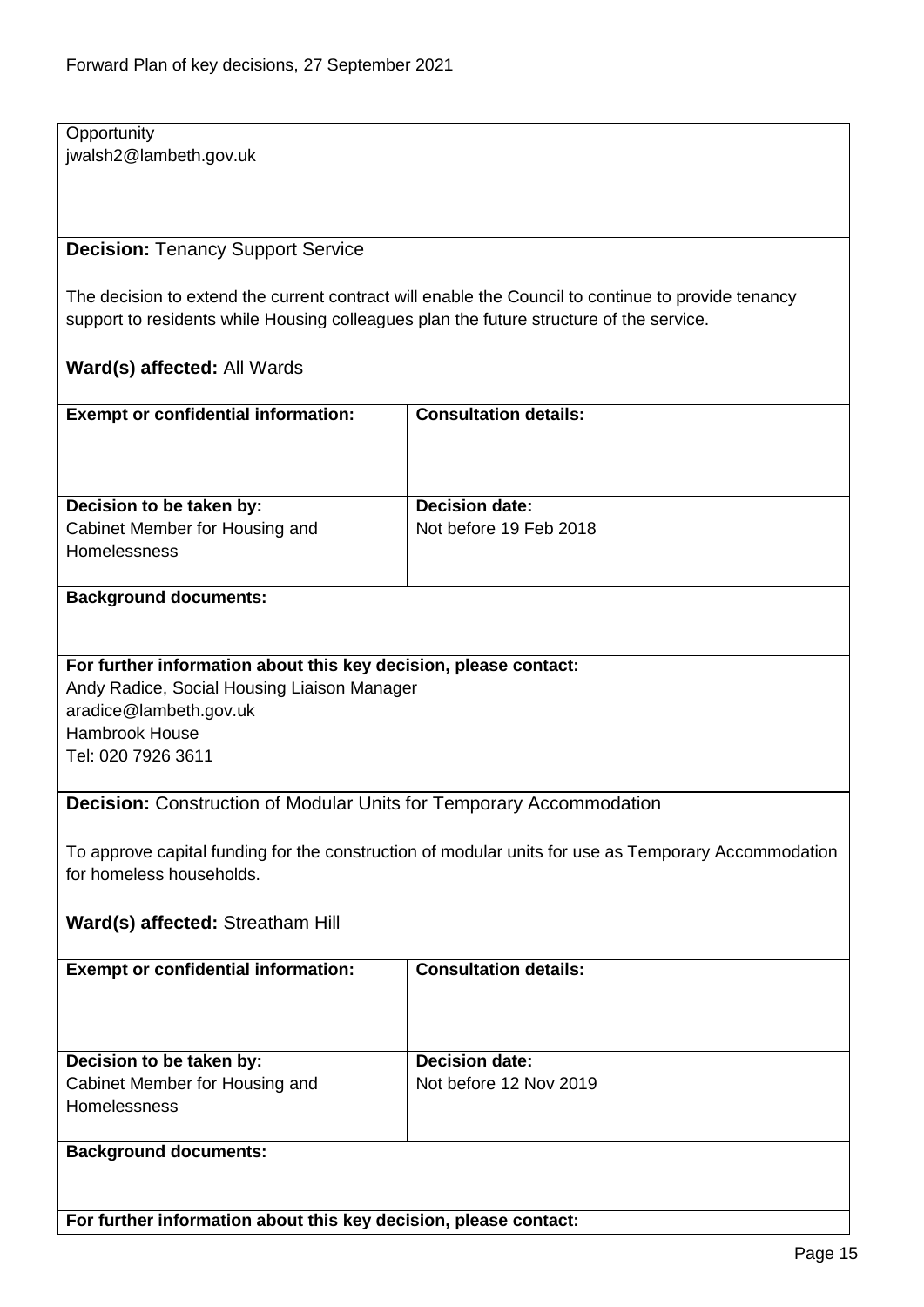Andy Radice, Social Housing Liaison Manager aradice@lambeth.gov.uk Hambrook House Tel: 020 7926 3611

## <span id="page-15-0"></span>**Decision:** Delivery of Housing Contracts after 2020

To commence the redesign and reprocurement of all of the current housing repair, maintenance and capital work contracts which all expire towards the end of 2020.

These soon-to-expire contracts include: major works, housing repairs, estate and grounds maintenance, estate block cleaning, voids, gas servicing, electrical/water supplies, door entry systems and other housing based services.

## **Ward(s) affected:** All Wards

| <b>Exempt or confidential information:</b>                 | <b>Consultation details:</b>                    |
|------------------------------------------------------------|-------------------------------------------------|
| Decision to be taken by:<br>Cabinet Member for Housing and | <b>Decision date:</b><br>Not before 13 Dec 2019 |
| <b>Homelessness</b>                                        |                                                 |

#### **Background documents:**

**For further information about this key decision, please contact:** Andrew Jacques, Head of Contract Scrutiny and Cost Management AJacques@lambeth.gov.uk

<span id="page-15-1"></span>**Decision:** Vehicle Leasing for the Direct Labour Organisation

Agree to the procurement of the vehicle leasing of 35 vehicles via the councils existing Fleet Management Framework for the necessary hybrid/electric vehicles

DLO staff will require vehicles to move around the borough to transport materials and tools to carry out their repairing or inspecting duties. The vehicles will be consistent with the Council's commitment to being Zero Carbon by 2030. All vehicles leased from the leasing company will be Cat 6 compliant(EU Standard) the hybrid vehicles will emit less than 75g/km CO2, or will be ultra-low emission. This is ensuring the DLO only leases vehicle which are meeting the Lambeth carbon reduction standard.

| <b>Ward(s) affected: All Wards</b>         |                              |
|--------------------------------------------|------------------------------|
| <b>Exempt or confidential information:</b> | <b>Consultation details:</b> |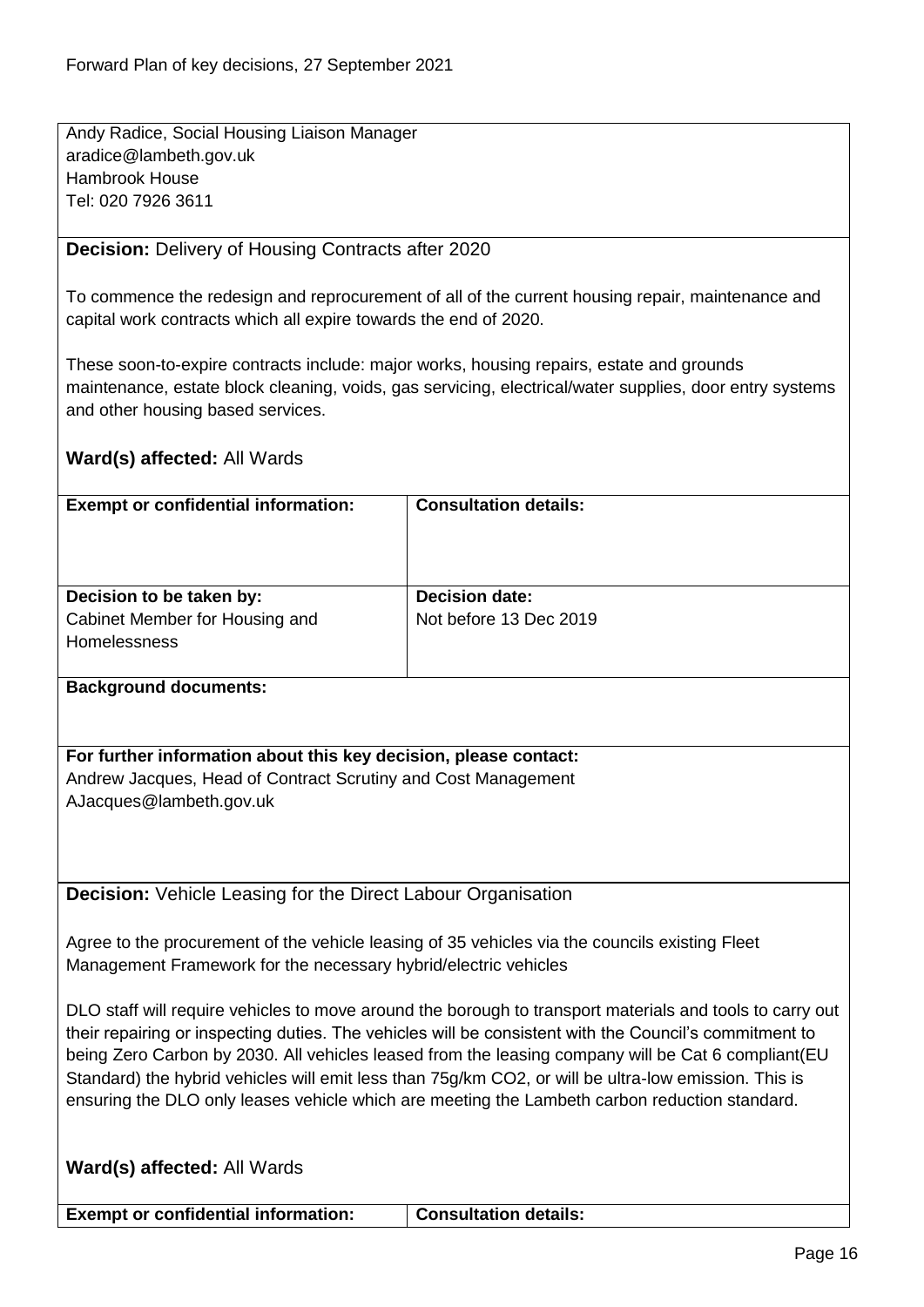<span id="page-16-1"></span><span id="page-16-0"></span>

| Decision to be taken by:                                                       | <b>Decision date:</b>                                                                                                                                                                             |  |
|--------------------------------------------------------------------------------|---------------------------------------------------------------------------------------------------------------------------------------------------------------------------------------------------|--|
| Cabinet Member for Housing and<br><b>Homelessness</b>                          | Not before 1 Sep 2020                                                                                                                                                                             |  |
|                                                                                |                                                                                                                                                                                                   |  |
| <b>Background documents:</b>                                                   |                                                                                                                                                                                                   |  |
|                                                                                |                                                                                                                                                                                                   |  |
| For further information about this key decision, please contact:               |                                                                                                                                                                                                   |  |
| Andrew Jacques, Head of Contract Scrutiny and Cost Management                  |                                                                                                                                                                                                   |  |
| AJacques@lambeth.gov.uk                                                        |                                                                                                                                                                                                   |  |
|                                                                                |                                                                                                                                                                                                   |  |
|                                                                                |                                                                                                                                                                                                   |  |
| <b>Decision: National Net Zero Retrofit Accelerator (NNZRA)</b>                |                                                                                                                                                                                                   |  |
|                                                                                |                                                                                                                                                                                                   |  |
|                                                                                | The council was invited to bid and was successful in November 2020 for funding to decarbonise 40                                                                                                  |  |
|                                                                                | homes as part of stage two National Net Zero Retrofit Accelerator (NNZRA). The funding was agreed                                                                                                 |  |
|                                                                                | with the Greater London Authority (GLA) and monitored by Business, Energy and Industrial Strategy                                                                                                 |  |
|                                                                                | (BEIS). NNZRA is a major step towards goal of delivering self-financing, performance guaranteed, net                                                                                              |  |
| zero retrofit at scale across the UK and to reach our net zero target by 2030. |                                                                                                                                                                                                   |  |
| Ward(s) affected: All Wards                                                    |                                                                                                                                                                                                   |  |
| <b>Exempt or confidential information:</b>                                     | <b>Consultation details:</b>                                                                                                                                                                      |  |
|                                                                                |                                                                                                                                                                                                   |  |
|                                                                                |                                                                                                                                                                                                   |  |
|                                                                                |                                                                                                                                                                                                   |  |
| Decision to be taken by:                                                       | <b>Decision date:</b>                                                                                                                                                                             |  |
| Cabinet Member for Housing and                                                 | Not before 13 Apr 2021                                                                                                                                                                            |  |
| Homelessness                                                                   |                                                                                                                                                                                                   |  |
| <b>Background documents:</b>                                                   |                                                                                                                                                                                                   |  |
|                                                                                |                                                                                                                                                                                                   |  |
|                                                                                |                                                                                                                                                                                                   |  |
| For further information about this key decision, please contact:               |                                                                                                                                                                                                   |  |
| Michael Axtell, Water Quality Officer                                          |                                                                                                                                                                                                   |  |
| maxtell@lambethliving.org.uk                                                   |                                                                                                                                                                                                   |  |
| Housing Property Services, 10 Somerleyton Road,, LONDON, SW9 8ND               |                                                                                                                                                                                                   |  |
| Tel: 020 7926 2084                                                             |                                                                                                                                                                                                   |  |
|                                                                                |                                                                                                                                                                                                   |  |
| <b>Decision:</b> Leigham Court Road - Amesbury and Barcombe Avenue             |                                                                                                                                                                                                   |  |
|                                                                                |                                                                                                                                                                                                   |  |
|                                                                                |                                                                                                                                                                                                   |  |
|                                                                                | To award to Engie Regeneration the contract for works consisting of external refurbishment and<br>maintenance items, including roof repairs/ replacement, chimney and parapet repairs, window and |  |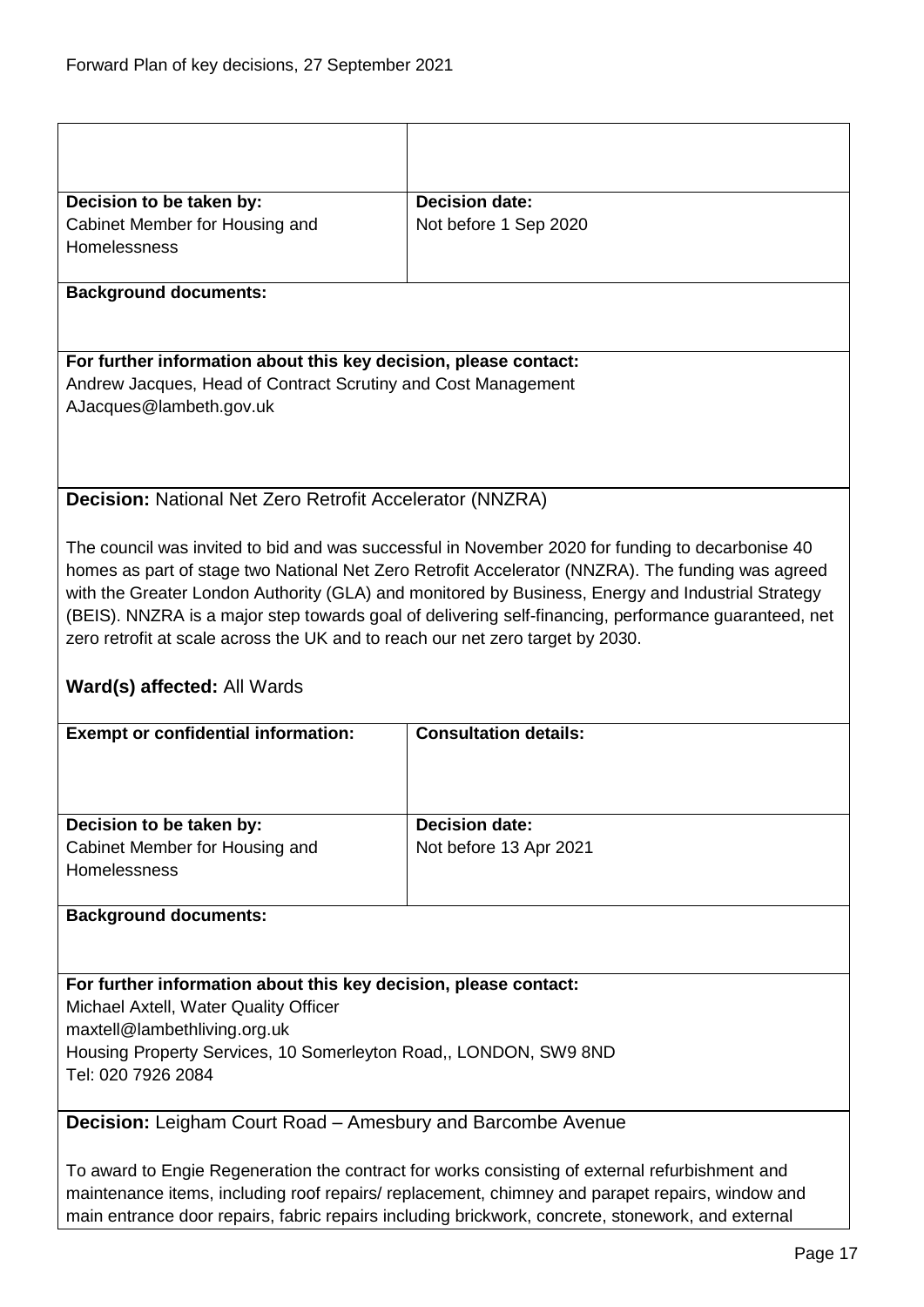<span id="page-17-0"></span>

|                                                                                                                                                                                     | decorations. in the sum of is £2,368,740, for 2021/22                                  |  |
|-------------------------------------------------------------------------------------------------------------------------------------------------------------------------------------|----------------------------------------------------------------------------------------|--|
| Ward(s) affected: All Wards                                                                                                                                                         |                                                                                        |  |
| <b>Exempt or confidential information:</b>                                                                                                                                          | <b>Consultation details:</b>                                                           |  |
|                                                                                                                                                                                     |                                                                                        |  |
| Decision to be taken by:                                                                                                                                                            | <b>Decision date:</b>                                                                  |  |
| Cabinet Member for Housing and                                                                                                                                                      | Not before 5 May 2021                                                                  |  |
| Homelessness                                                                                                                                                                        |                                                                                        |  |
| <b>Background documents:</b>                                                                                                                                                        |                                                                                        |  |
|                                                                                                                                                                                     |                                                                                        |  |
| For further information about this key decision, please contact:                                                                                                                    |                                                                                        |  |
| Paul Ingram, Capital Works Manager                                                                                                                                                  |                                                                                        |  |
| PIngram1@lambeth.gov.uk                                                                                                                                                             |                                                                                        |  |
|                                                                                                                                                                                     |                                                                                        |  |
|                                                                                                                                                                                     |                                                                                        |  |
|                                                                                                                                                                                     |                                                                                        |  |
|                                                                                                                                                                                     | Decision: Purser House - Refurbishment of vacant former community centre to form 3 x 2 |  |
|                                                                                                                                                                                     |                                                                                        |  |
| bed flats                                                                                                                                                                           |                                                                                        |  |
| This recommendation is for the council to approve the refurbishment of the vacant former community<br>centre into 3 self-contained 2-bedroom flats.<br>Ward(s) affected: Tulse Hill |                                                                                        |  |
|                                                                                                                                                                                     |                                                                                        |  |
| <b>Exempt or confidential information:</b>                                                                                                                                          | <b>Consultation details:</b>                                                           |  |
|                                                                                                                                                                                     |                                                                                        |  |
| Part exempt                                                                                                                                                                         |                                                                                        |  |
| Information relating to the financial or                                                                                                                                            |                                                                                        |  |
| business affairs of any particular person                                                                                                                                           |                                                                                        |  |
| (including the authority holding that                                                                                                                                               |                                                                                        |  |
| information)                                                                                                                                                                        |                                                                                        |  |
|                                                                                                                                                                                     |                                                                                        |  |
| Decision to be taken by:                                                                                                                                                            | <b>Decision date:</b>                                                                  |  |
| Cabinet Member for Housing and                                                                                                                                                      | Not before 22 Jun 2021                                                                 |  |
| Homelessness                                                                                                                                                                        |                                                                                        |  |
|                                                                                                                                                                                     |                                                                                        |  |
| <b>Background documents:</b>                                                                                                                                                        |                                                                                        |  |
|                                                                                                                                                                                     |                                                                                        |  |
| For further information about this key decision, please contact:                                                                                                                    |                                                                                        |  |
|                                                                                                                                                                                     |                                                                                        |  |
| Paul Ingram, Capital Works Manager                                                                                                                                                  |                                                                                        |  |
| PIngram1@lambeth.gov.uk                                                                                                                                                             |                                                                                        |  |
|                                                                                                                                                                                     |                                                                                        |  |
|                                                                                                                                                                                     |                                                                                        |  |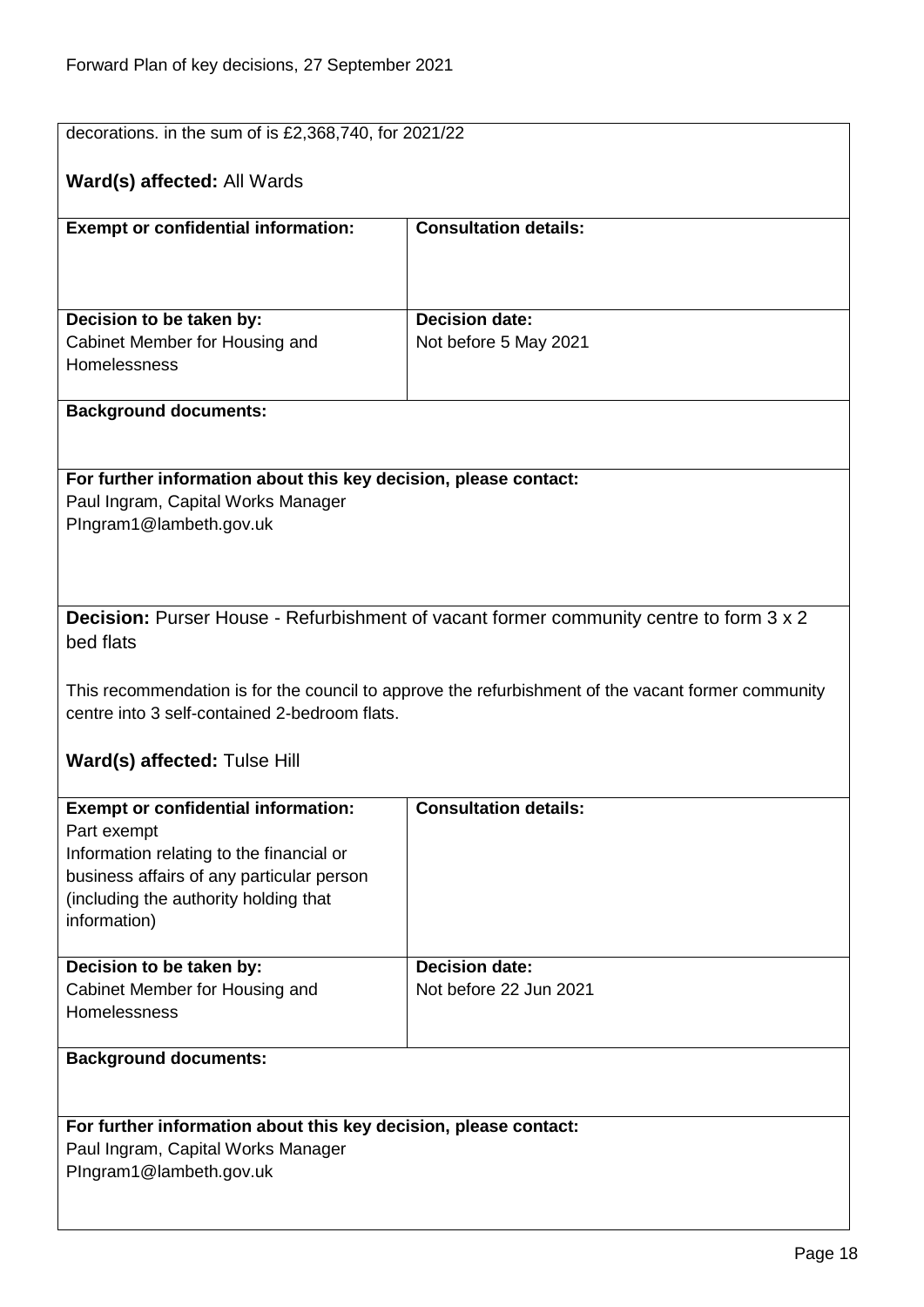<span id="page-18-0"></span>**Decision:** External Works Programme and Replacement of External Wall Insulation Cladding Systems Procurement – Capital Works

To approve the upcoming capital works programme which will include external works and replacement of external wall insulation cladding systems intended to be delivered within 2021/22 financial year. The proposed method of obtaining mini tenders is primarily via Construction Line, whilst utilising the route of Gold Membership of suppliers. Competition to obtain value for money will be a consistent thread.

The works will include but not limited to the following:

- external fabric repairs
- communal electrics
- lift renewal
- door entry installation
- heating & hot water upgrade
- communal electric upgrade
- cold water tank renewal
- boiler room upgrades
- new fire doors to tenanted properties
- sprinklers to sheltered blocks
- Kitchen & Bathroom Installations plus associated electrical re-wires
- Residential and communal fire doors replacements

The works will be funded from the £35m Lambeth Housing Standard budget.

# **Ward(s) affected:** All Wards

| <b>Exempt or confidential information:</b>                       | <b>Consultation details:</b> |
|------------------------------------------------------------------|------------------------------|
|                                                                  |                              |
|                                                                  |                              |
|                                                                  |                              |
| Decision to be taken by:                                         | <b>Decision date:</b>        |
|                                                                  |                              |
| Cabinet Member for Housing and                                   | Not before 13 Jul 2021       |
| <b>Homelessness</b>                                              |                              |
|                                                                  |                              |
| <b>Background documents:</b>                                     |                              |
|                                                                  |                              |
|                                                                  |                              |
| For further information about this key decision, please contact: |                              |
|                                                                  |                              |
| Adelle Pobee                                                     |                              |
| apobee@lambeth.gov.uk                                            |                              |
| 2nd Floor, Hambrook House, Porden Road, London SW2 5RW           |                              |
|                                                                  |                              |
|                                                                  |                              |

<span id="page-18-1"></span>**Decision:** Vassall Road Heating Replacement Project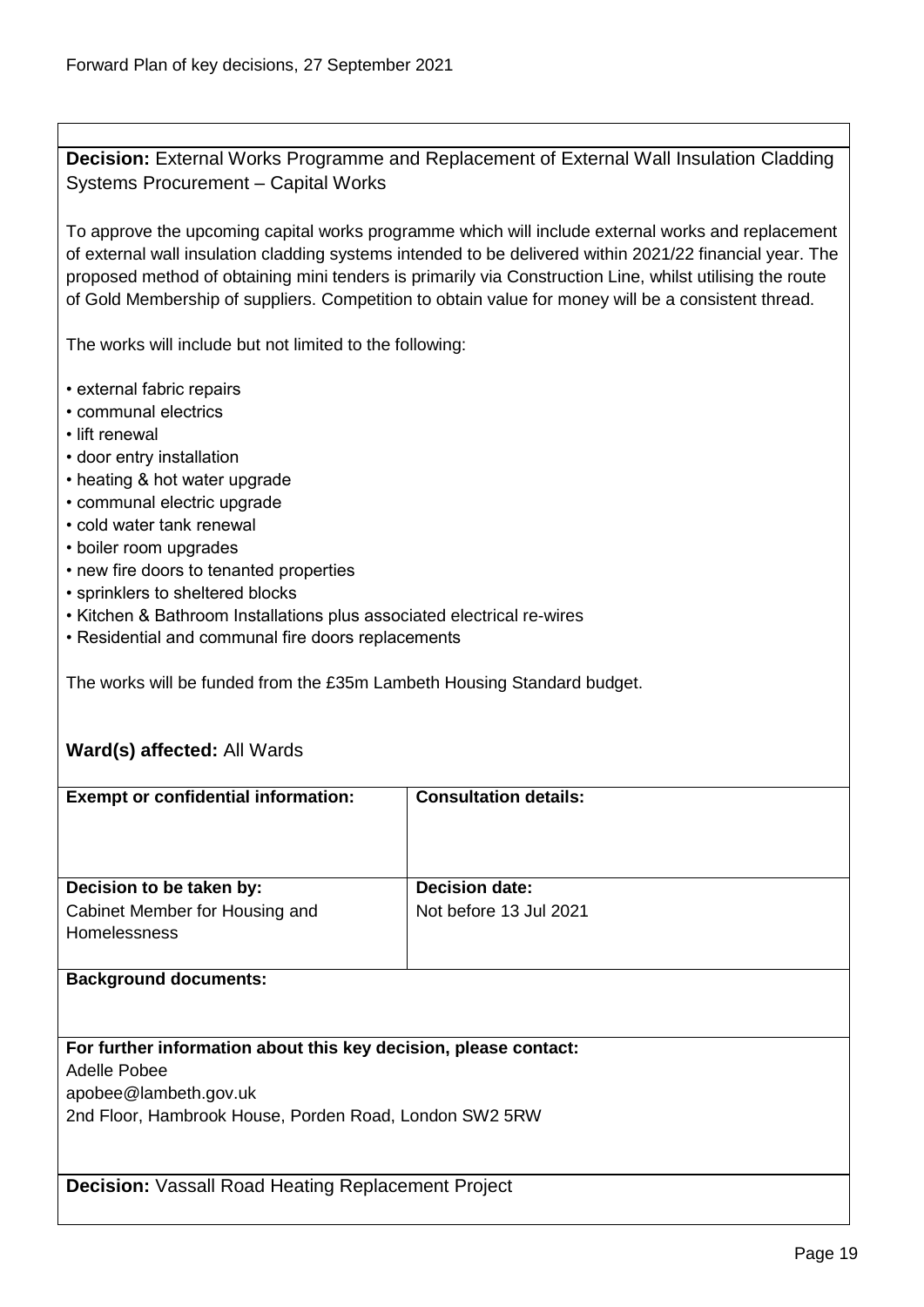To instruct Regen (UK) Construction Ltd to undertake the replacement of the Communal Heating system with Individual Combi Boilers in the sum of £917,020.24. Works to be completed in the new financial year 1 April 2021.

<span id="page-19-0"></span>

| Ward(s) affected: Vassall                                                                                                                                                                                   |                              |  |
|-------------------------------------------------------------------------------------------------------------------------------------------------------------------------------------------------------------|------------------------------|--|
| <b>Exempt or confidential information:</b><br>Part exempt<br>Information relating to the financial or<br>business affairs of any particular person<br>(including the authority holding that<br>information) | <b>Consultation details:</b> |  |
| Decision to be taken by:                                                                                                                                                                                    | <b>Decision date:</b>        |  |
| Cabinet Member for Housing and<br>Homelessness                                                                                                                                                              | Not before 20 Jul 2021       |  |
| <b>Background documents:</b>                                                                                                                                                                                |                              |  |
|                                                                                                                                                                                                             |                              |  |
| For further information about this key decision, please contact:                                                                                                                                            |                              |  |
| Darren Bradford, Technical Services Electrical Project Manager                                                                                                                                              |                              |  |
| dbradford@lambeth.gov.uk                                                                                                                                                                                    |                              |  |
|                                                                                                                                                                                                             |                              |  |
| Decision: Oaklands Estate Lift Refurbishment Project                                                                                                                                                        |                              |  |
| To instruct Precision Lifts Ltd to undertake the refurbishment of the lifts in the sum of £629,253.88.<br>Works to be completed in the new financial year 1 April 2021<br>Ward(s) affected: Clapham Common  |                              |  |
|                                                                                                                                                                                                             |                              |  |
| <b>Exempt or confidential information:</b>                                                                                                                                                                  | <b>Consultation details:</b> |  |
| Part exempt                                                                                                                                                                                                 |                              |  |
| Information relating to the financial or                                                                                                                                                                    |                              |  |
| business affairs of any particular person                                                                                                                                                                   |                              |  |
| (including the authority holding that                                                                                                                                                                       |                              |  |
| information)                                                                                                                                                                                                |                              |  |
| Decision to be taken by:                                                                                                                                                                                    | <b>Decision date:</b>        |  |
| Cabinet Member for Housing and                                                                                                                                                                              | Not before 20 Jul 2021       |  |
| Homelessness                                                                                                                                                                                                |                              |  |
| <b>Background documents:</b>                                                                                                                                                                                |                              |  |
|                                                                                                                                                                                                             |                              |  |
| For further information about this key decision, please contact:                                                                                                                                            |                              |  |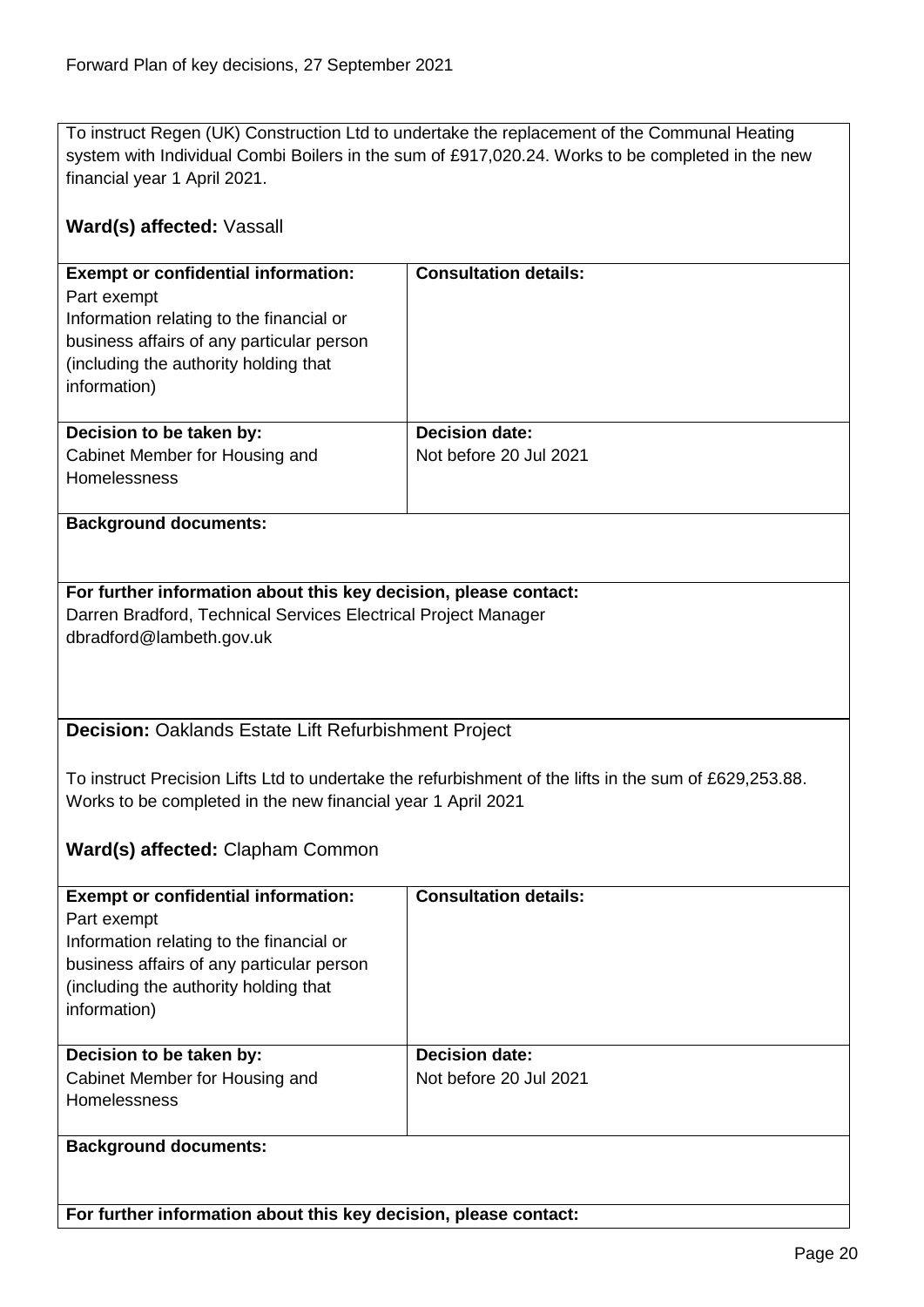Paul Ingram, Capital Works Manager PIngram1@lambeth.gov.uk

# <span id="page-20-0"></span>**Decision:** Brixton Road Heating Replacement Project

To instruct TBrown Group Ltd to undertake the replacement of the Communal Heating system with individual Combi Boilers in the sum of £903,100.00. Works to be completed in the new financial year 1 April 2021

## **Ward(s) affected:** Vassall

<span id="page-20-1"></span>

| <b>Exempt or confidential information:</b>                                                        | <b>Consultation details:</b>                                                                 |  |
|---------------------------------------------------------------------------------------------------|----------------------------------------------------------------------------------------------|--|
| Part exempt                                                                                       |                                                                                              |  |
| Information relating to the financial or                                                          |                                                                                              |  |
| business affairs of any particular person                                                         |                                                                                              |  |
| (including the authority holding that                                                             |                                                                                              |  |
| information)                                                                                      |                                                                                              |  |
|                                                                                                   |                                                                                              |  |
| Decision to be taken by:                                                                          | <b>Decision date:</b>                                                                        |  |
| Cabinet Member for Housing and                                                                    | Not before 20 Jul 2021                                                                       |  |
| Homelessness                                                                                      |                                                                                              |  |
|                                                                                                   |                                                                                              |  |
| <b>Background documents:</b>                                                                      |                                                                                              |  |
|                                                                                                   |                                                                                              |  |
|                                                                                                   |                                                                                              |  |
| For further information about this key decision, please contact:                                  |                                                                                              |  |
| Darren Bradford, Technical Services Electrical Project Manager                                    |                                                                                              |  |
| dbradford@lambeth.gov.uk                                                                          |                                                                                              |  |
|                                                                                                   |                                                                                              |  |
|                                                                                                   |                                                                                              |  |
|                                                                                                   |                                                                                              |  |
| <b>Decision: Replacement of Kitchens and Bathrooms</b>                                            |                                                                                              |  |
|                                                                                                   |                                                                                              |  |
| The report recommends the Council proceeds with a direct award to SER contractor from an existing |                                                                                              |  |
|                                                                                                   | framework, LHC 46581 and is accessing WH2, Workstream 1, Lot 2 (K&Bs) for the replacement of |  |
| various kitchens and bathrooms in tenanted homes, up to a value of £2m.                           |                                                                                              |  |
|                                                                                                   |                                                                                              |  |
| Ward(s) affected: All Wards                                                                       |                                                                                              |  |
|                                                                                                   |                                                                                              |  |
| <b>Exempt or confidential information:</b>                                                        | <b>Consultation details:</b>                                                                 |  |
|                                                                                                   |                                                                                              |  |
|                                                                                                   |                                                                                              |  |
|                                                                                                   |                                                                                              |  |
| Decision to be taken by:                                                                          | <b>Decision date:</b>                                                                        |  |
| Cabinet Member for Housing and                                                                    | Not before 27 Jul 2021                                                                       |  |
| Homelessness                                                                                      |                                                                                              |  |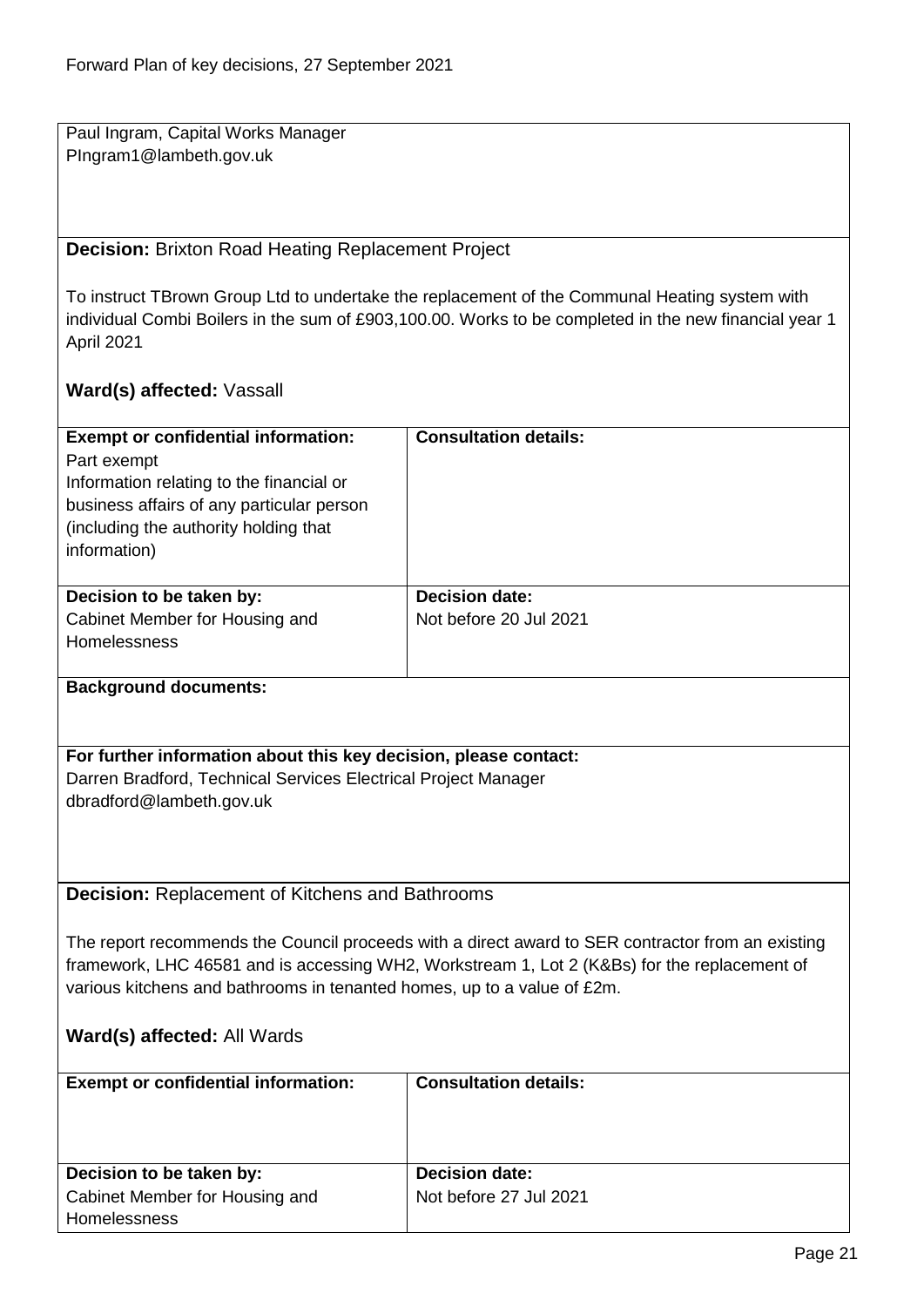<span id="page-21-1"></span><span id="page-21-0"></span>

| <b>Background documents:</b>                                                                                                                                                          |                                                                                                  |
|---------------------------------------------------------------------------------------------------------------------------------------------------------------------------------------|--------------------------------------------------------------------------------------------------|
|                                                                                                                                                                                       |                                                                                                  |
|                                                                                                                                                                                       |                                                                                                  |
|                                                                                                                                                                                       |                                                                                                  |
| For further information about this key decision, please contact:                                                                                                                      |                                                                                                  |
| Paul Ingram, Capital Works Manager                                                                                                                                                    |                                                                                                  |
| PIngram1@lambeth.gov.uk                                                                                                                                                               |                                                                                                  |
|                                                                                                                                                                                       |                                                                                                  |
|                                                                                                                                                                                       |                                                                                                  |
|                                                                                                                                                                                       |                                                                                                  |
|                                                                                                                                                                                       |                                                                                                  |
| <b>Decision: Asbestos Removals Contract</b>                                                                                                                                           |                                                                                                  |
|                                                                                                                                                                                       |                                                                                                  |
|                                                                                                                                                                                       | To approve the procurement and awarding of a new contract to undertake Asbestos Removal Works    |
|                                                                                                                                                                                       | to communal areas of Lambeth structures including hostels, sheltered accommodation and community |
|                                                                                                                                                                                       |                                                                                                  |
| centres.                                                                                                                                                                              |                                                                                                  |
|                                                                                                                                                                                       |                                                                                                  |
| Ward(s) affected: All Wards                                                                                                                                                           |                                                                                                  |
|                                                                                                                                                                                       |                                                                                                  |
| <b>Exempt or confidential information:</b>                                                                                                                                            | <b>Consultation details:</b>                                                                     |
|                                                                                                                                                                                       |                                                                                                  |
|                                                                                                                                                                                       |                                                                                                  |
|                                                                                                                                                                                       |                                                                                                  |
|                                                                                                                                                                                       |                                                                                                  |
| Decision to be taken by:                                                                                                                                                              | <b>Decision date:</b>                                                                            |
| Cabinet Member for Housing and                                                                                                                                                        | Not before 17 Aug 2021                                                                           |
| Homelessness                                                                                                                                                                          |                                                                                                  |
|                                                                                                                                                                                       |                                                                                                  |
| <b>Background documents:</b>                                                                                                                                                          |                                                                                                  |
|                                                                                                                                                                                       |                                                                                                  |
| Asbestos Removals Contract                                                                                                                                                            |                                                                                                  |
|                                                                                                                                                                                       |                                                                                                  |
| For further information about this key decision, please contact:                                                                                                                      |                                                                                                  |
| Jamie Sud, Asbestos Advisor                                                                                                                                                           |                                                                                                  |
| jsud@lambeth.gov.uk                                                                                                                                                                   |                                                                                                  |
|                                                                                                                                                                                       |                                                                                                  |
|                                                                                                                                                                                       |                                                                                                  |
|                                                                                                                                                                                       |                                                                                                  |
|                                                                                                                                                                                       |                                                                                                  |
| <b>Decision:</b> Asbestos Surveys and Analytical Works Contract                                                                                                                       |                                                                                                  |
|                                                                                                                                                                                       |                                                                                                  |
|                                                                                                                                                                                       |                                                                                                  |
| To approve the procurement and award of a new contract to undertake Asbestos Surveys and<br>Analytical Works to the communal areas of Lambeth structures including hostels, sheltered |                                                                                                  |
|                                                                                                                                                                                       |                                                                                                  |
| accommodation and community centres.                                                                                                                                                  |                                                                                                  |
|                                                                                                                                                                                       |                                                                                                  |
| Ward(s) affected: All Wards                                                                                                                                                           |                                                                                                  |
|                                                                                                                                                                                       |                                                                                                  |
| <b>Exempt or confidential information:</b>                                                                                                                                            | <b>Consultation details:</b>                                                                     |
|                                                                                                                                                                                       |                                                                                                  |
|                                                                                                                                                                                       |                                                                                                  |
|                                                                                                                                                                                       |                                                                                                  |
|                                                                                                                                                                                       |                                                                                                  |
| Decision to be taken by:                                                                                                                                                              | <b>Decision date:</b>                                                                            |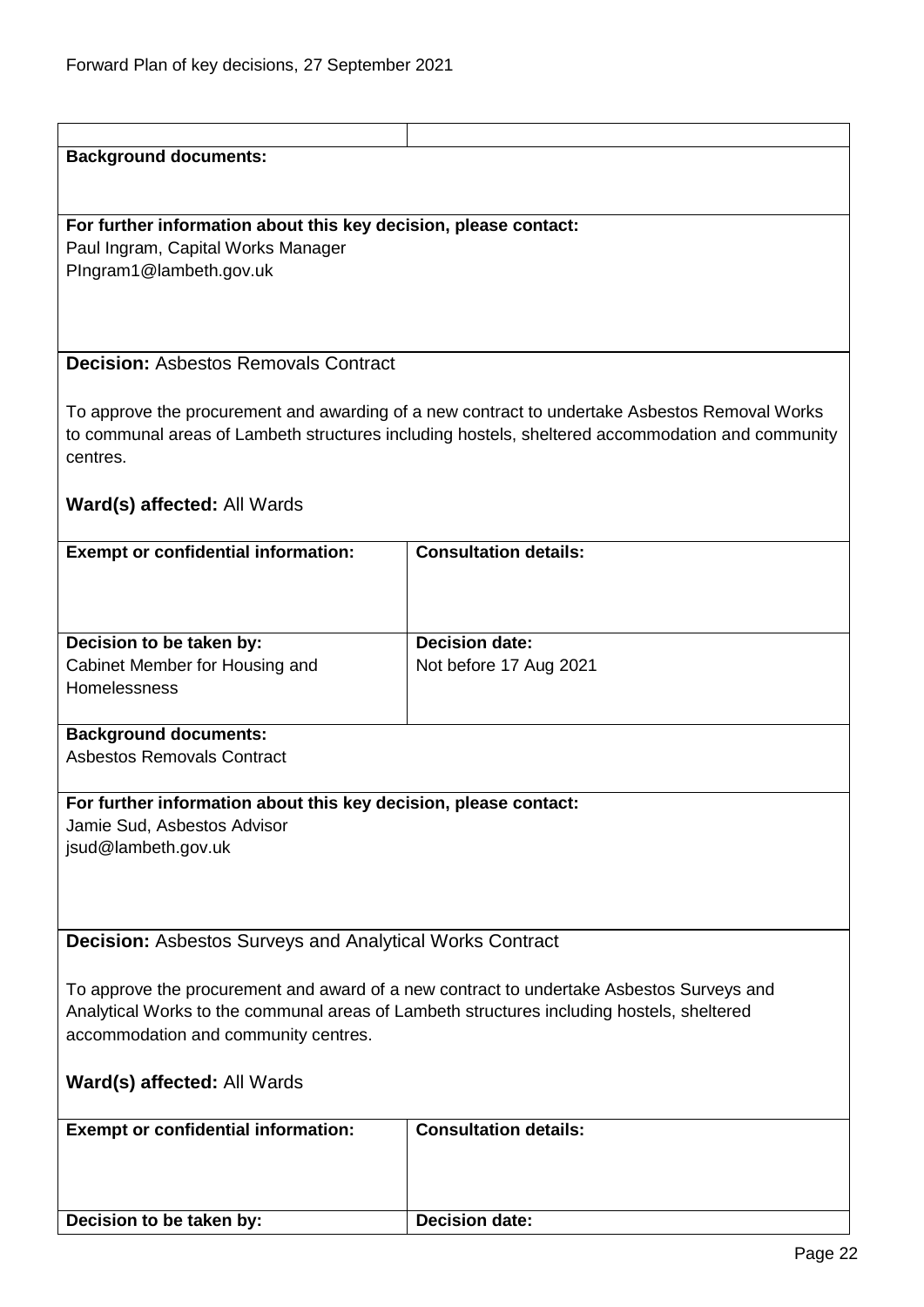<span id="page-22-1"></span><span id="page-22-0"></span>

| Cabinet Member for Housing and                                                                            | Not before 17 Aug 2021       |  |
|-----------------------------------------------------------------------------------------------------------|------------------------------|--|
| <b>Homelessness</b>                                                                                       |                              |  |
| <b>Background documents:</b>                                                                              |                              |  |
| Procurement for an Asbestos Removals Contract                                                             |                              |  |
|                                                                                                           |                              |  |
| For further information about this key decision, please contact:                                          |                              |  |
| Jamie Sud, Asbestos Advisor                                                                               |                              |  |
| jsud@lambeth.gov.uk                                                                                       |                              |  |
|                                                                                                           |                              |  |
|                                                                                                           |                              |  |
|                                                                                                           |                              |  |
| <b>Decision:</b> Claremont East Environmental Improvements                                                |                              |  |
| Ward(s) affected: Streatham Hill                                                                          |                              |  |
|                                                                                                           |                              |  |
| <b>Exempt or confidential information:</b>                                                                | <b>Consultation details:</b> |  |
|                                                                                                           |                              |  |
|                                                                                                           |                              |  |
| Decision to be taken by:                                                                                  | <b>Decision date:</b>        |  |
| Cabinet Member for Housing and                                                                            | 14 Oct 2021                  |  |
| Homelessness                                                                                              |                              |  |
|                                                                                                           |                              |  |
| <b>Background documents:</b>                                                                              |                              |  |
|                                                                                                           |                              |  |
| For further information about this key decision, please contact:                                          |                              |  |
| Lesley Ambler, Housing Project Coordinator                                                                |                              |  |
| lambler@lambeth.gov.uk                                                                                    |                              |  |
|                                                                                                           |                              |  |
|                                                                                                           |                              |  |
|                                                                                                           |                              |  |
| <b>Decision:</b> Total Asset Solution – Strategic Asset Partner                                           |                              |  |
| To approve the strategic direction to procure a Strategic Asset Partner that will join up strategic asset |                              |  |
| management, stock condition surveying, investment planning, social and economic equality, carbon          |                              |  |
| reduction, compliance, disrepair and procurement.                                                         |                              |  |
|                                                                                                           |                              |  |
| Ward(s) affected: All Wards                                                                               |                              |  |
|                                                                                                           | <b>Consultation details:</b> |  |
| <b>Exempt or confidential information:</b>                                                                |                              |  |
|                                                                                                           |                              |  |
|                                                                                                           |                              |  |
| Decision to be taken by:                                                                                  | <b>Decision date:</b>        |  |
| Cabinet Member for Housing and                                                                            | Not before 11 Sep 2021       |  |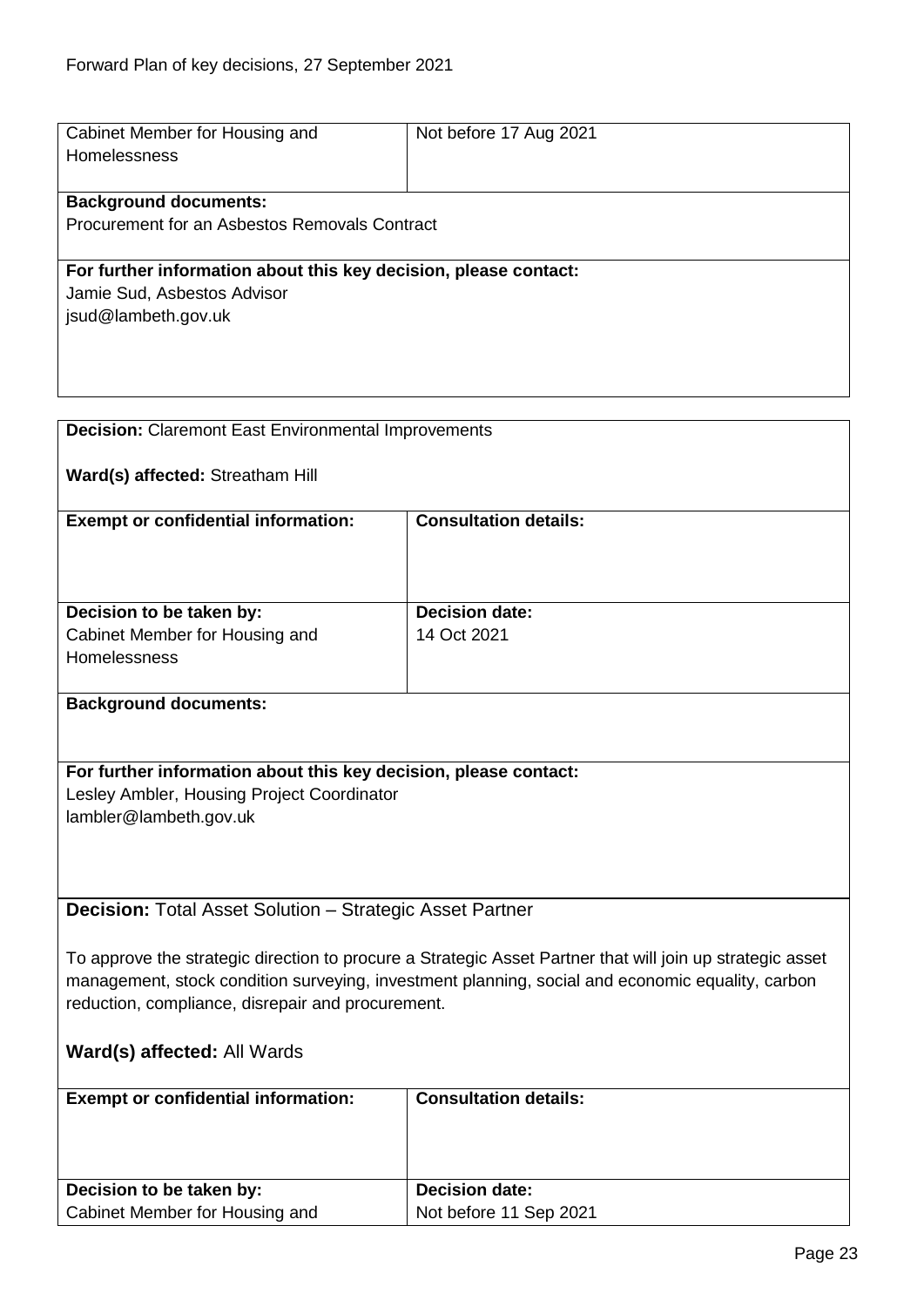<span id="page-23-0"></span>

| Homelessness                                                                                                                                                                                                                                                                                                                                                                                                                                                                                                                                                                                                       |                                                 |  |
|--------------------------------------------------------------------------------------------------------------------------------------------------------------------------------------------------------------------------------------------------------------------------------------------------------------------------------------------------------------------------------------------------------------------------------------------------------------------------------------------------------------------------------------------------------------------------------------------------------------------|-------------------------------------------------|--|
| <b>Background documents:</b>                                                                                                                                                                                                                                                                                                                                                                                                                                                                                                                                                                                       |                                                 |  |
|                                                                                                                                                                                                                                                                                                                                                                                                                                                                                                                                                                                                                    |                                                 |  |
| For further information about this key decision, please contact:                                                                                                                                                                                                                                                                                                                                                                                                                                                                                                                                                   |                                                 |  |
| Andrew Jacques, Head of Contract Scrutiny and Cost Management<br>AJacques@lambeth.gov.uk                                                                                                                                                                                                                                                                                                                                                                                                                                                                                                                           |                                                 |  |
|                                                                                                                                                                                                                                                                                                                                                                                                                                                                                                                                                                                                                    |                                                 |  |
|                                                                                                                                                                                                                                                                                                                                                                                                                                                                                                                                                                                                                    |                                                 |  |
| <b>Decision:</b> Total Asset Solution – Asset Delivery Partners                                                                                                                                                                                                                                                                                                                                                                                                                                                                                                                                                    |                                                 |  |
| To approve the strategic direction to procure 2 x Asset Delivery Partners (North and South) that will<br>manage and administer major works and statutory compliance work programmes; and broaden the<br>client technical skills base.<br>Two technical delivery partnerships (North and South – 3-year duration) with two principal functions:<br>a) Specify and manage major work projects (planned and procured by the strategic asset partner –<br>using the DPS).<br>b) Empower and train the client team to self-manage major work projects (removing the continuous<br>reliance on third-party consultants). |                                                 |  |
| Ward(s) affected: All Wards<br><b>Exempt or confidential information:</b>                                                                                                                                                                                                                                                                                                                                                                                                                                                                                                                                          | <b>Consultation details:</b>                    |  |
|                                                                                                                                                                                                                                                                                                                                                                                                                                                                                                                                                                                                                    |                                                 |  |
| Decision to be taken by:<br>Cabinet Member for Housing and                                                                                                                                                                                                                                                                                                                                                                                                                                                                                                                                                         | <b>Decision date:</b><br>Not before 11 Sep 2021 |  |
| Homelessness                                                                                                                                                                                                                                                                                                                                                                                                                                                                                                                                                                                                       |                                                 |  |
| <b>Background documents:</b>                                                                                                                                                                                                                                                                                                                                                                                                                                                                                                                                                                                       |                                                 |  |
| For further information about this key decision, please contact:                                                                                                                                                                                                                                                                                                                                                                                                                                                                                                                                                   |                                                 |  |
| Andrew Jacques, Head of Contract Scrutiny and Cost Management<br>AJacques@lambeth.gov.uk                                                                                                                                                                                                                                                                                                                                                                                                                                                                                                                           |                                                 |  |
| <b>Decision:</b> Workwise Project - St Mungo's - Extension                                                                                                                                                                                                                                                                                                                                                                                                                                                                                                                                                         |                                                 |  |
| The St Mungo's Workwise service provides employment and training services. The service is primarily<br>targeted at those in rented housing (Council tenants, private sector tenants and homeless in                                                                                                                                                                                                                                                                                                                                                                                                                |                                                 |  |

<span id="page-23-1"></span>temporary accommodation) who are in receipt of benefits and adversely affected by welfare reforms. Welfare reforms including the Size Criteria, Benefit Cap and Universal Credit. The proposed report is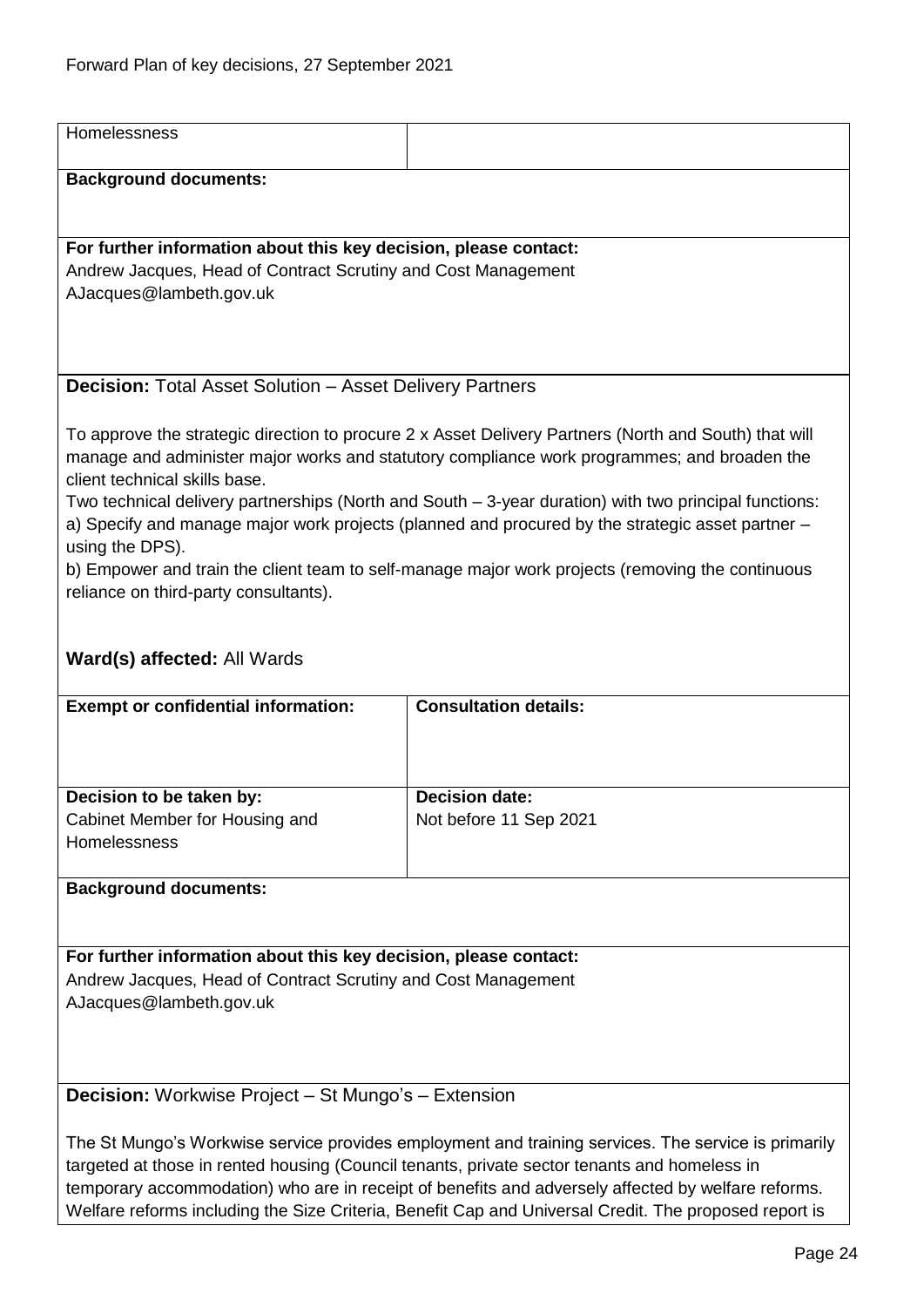requesting for the service to be extended from 1st of May 2021 to 29th of April 2022. The service has been very successful in supporting Lambeth residents into sustained employment and training opportunities and has been instrumental in assisting Lambeth residents who have been furloughed or lost their jobs due to the Covid-19 pandemic.

The cumulative value of the contracts from February 2015 to April 2021 is £560,295.89. A further extension for the 2021/22 financial year will increase that value by a further £100,000.

# **Ward(s) affected:** All Wards

| <b>Exempt or confidential information:</b>            | <b>Consultation details:</b> |
|-------------------------------------------------------|------------------------------|
| Decision to be taken by:                              | <b>Decision date:</b>        |
| Cabinet Member for Housing and<br><b>Homelessness</b> | Not before 11 Sep 2021       |

#### **Background documents:**

**For further information about this key decision, please contact:** Lionel Ighodaro, Housing Support Team Manager lighodaro@lambeth.gov.uk

<span id="page-24-0"></span>**Decision:** Provision of a Dynamic Purchasing System for Housing Planned Capital Maintenance Projects

To approve the implementation of a dynamic purchasing system (DPS) to manage the Council's £35m planned maintenance spend for Housing.

It is recognised that the Council needs to refresh its approach to the management of its assets and delivery of planned programmes and major works to better meet its legal and statutory obligations. Underpinned by the Council's Asset Management Strategy, a Total Asset Solution is being implemented, in pursuit of better quality, socially responsible and digitally driven services. The bespoke DPS will support a more co-ordinated and agile project purchasing process for the delivery of the Total Asset Solution and will also provide:

- a compliant procurement vehicle to manage tenders for the Council's housing planned capital maintenance project contracts,

- focus on enabling a more diverse range of suppliers to compete for contract opportunities within Lambeth and encourage the participation of local suppliers,

- encourage small business and those owned and operated by underrepresented groups to compete for Council contracts.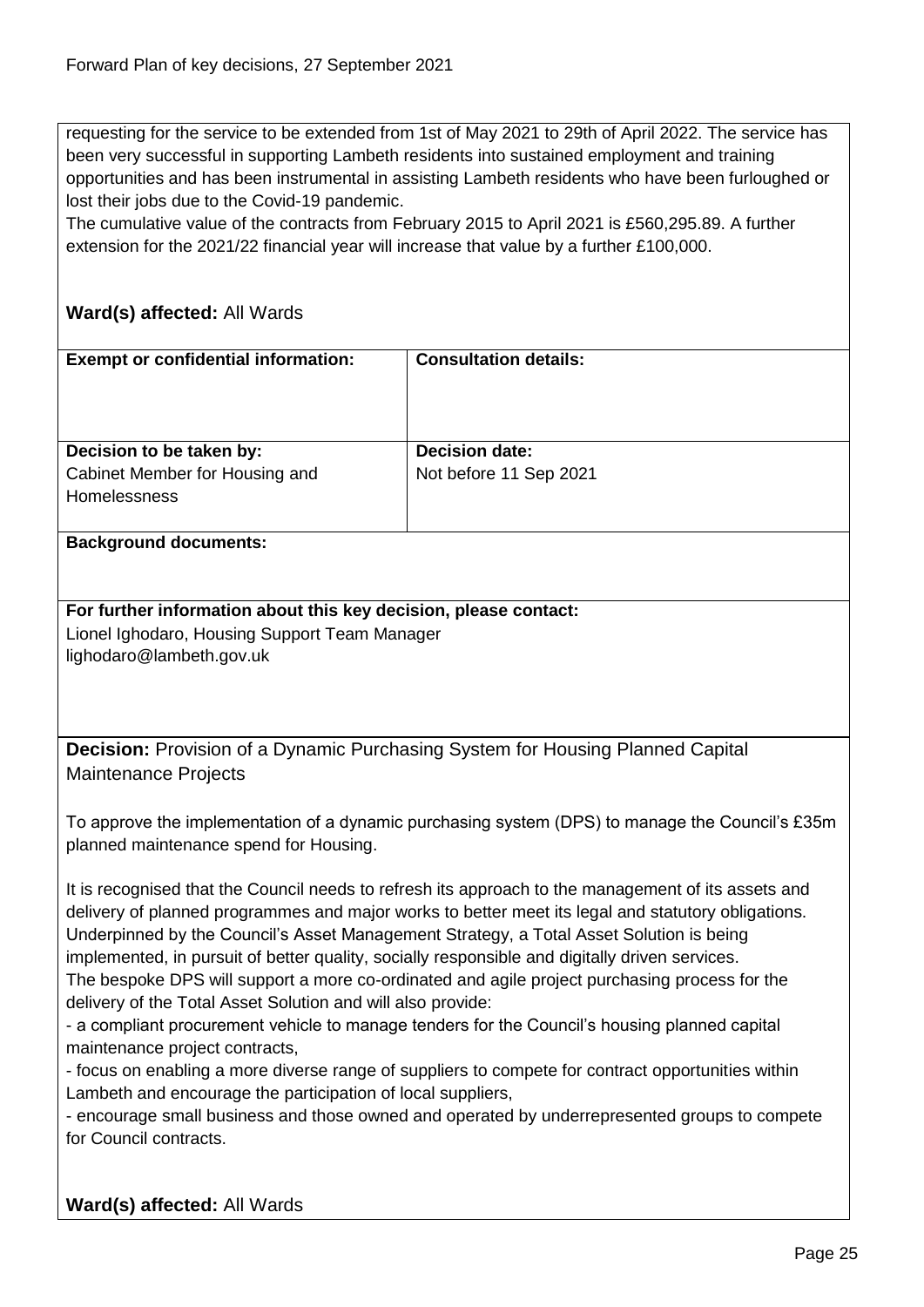<span id="page-25-1"></span><span id="page-25-0"></span>

| <b>Exempt or confidential information:</b>                                           | <b>Consultation details:</b>                                                                      |  |
|--------------------------------------------------------------------------------------|---------------------------------------------------------------------------------------------------|--|
|                                                                                      |                                                                                                   |  |
|                                                                                      |                                                                                                   |  |
| Decision to be taken by:                                                             | <b>Decision date:</b>                                                                             |  |
| Cabinet Member for Housing and                                                       | Not before 12 Oct 2021                                                                            |  |
| Homelessness                                                                         |                                                                                                   |  |
| <b>Background documents:</b>                                                         |                                                                                                   |  |
|                                                                                      |                                                                                                   |  |
| For further information about this key decision, please contact:                     |                                                                                                   |  |
| Cordelia Asamoah, Project Lead                                                       |                                                                                                   |  |
| CAsamoah@lambeth.gov.uk                                                              |                                                                                                   |  |
|                                                                                      |                                                                                                   |  |
|                                                                                      |                                                                                                   |  |
| <b>Decision: Lambeth Housing Strategy</b>                                            |                                                                                                   |  |
|                                                                                      |                                                                                                   |  |
|                                                                                      | For cabinet to approve the Housing Strategy. Member approval is required to adopt the strategy.   |  |
|                                                                                      |                                                                                                   |  |
| Ward(s) affected: All Wards                                                          |                                                                                                   |  |
|                                                                                      |                                                                                                   |  |
| <b>Exempt or confidential information:</b>                                           | <b>Consultation details:</b>                                                                      |  |
|                                                                                      |                                                                                                   |  |
|                                                                                      |                                                                                                   |  |
| Decision to be taken by:                                                             | <b>Decision date:</b>                                                                             |  |
| Cabinet Member for Housing and                                                       | Not before 19 Oct 2021                                                                            |  |
| <b>Homelessness</b>                                                                  |                                                                                                   |  |
|                                                                                      |                                                                                                   |  |
| <b>Background documents:</b>                                                         |                                                                                                   |  |
|                                                                                      |                                                                                                   |  |
| For further information about this key decision, please contact:                     |                                                                                                   |  |
| Calum Davidson, Housing Strategy and Policy Officer                                  |                                                                                                   |  |
| cdavidson1@lambeth.gov.uk                                                            |                                                                                                   |  |
|                                                                                      |                                                                                                   |  |
|                                                                                      |                                                                                                   |  |
|                                                                                      | Decision: External Refurbishment Works and Fire Safety Works to No.1- No.44 Meath House           |  |
|                                                                                      |                                                                                                   |  |
|                                                                                      | The award of contract to the successful bidder to carry out essential fire safety works including |  |
|                                                                                      | replacement of external wall cladding system with external wall insulation system (EWI) and       |  |
|                                                                                      | refurbishment of external façade including roof repairs and redecoration. These works will ensure |  |
| compliance with fire safety regulations and prolong the useful life of the building. |                                                                                                   |  |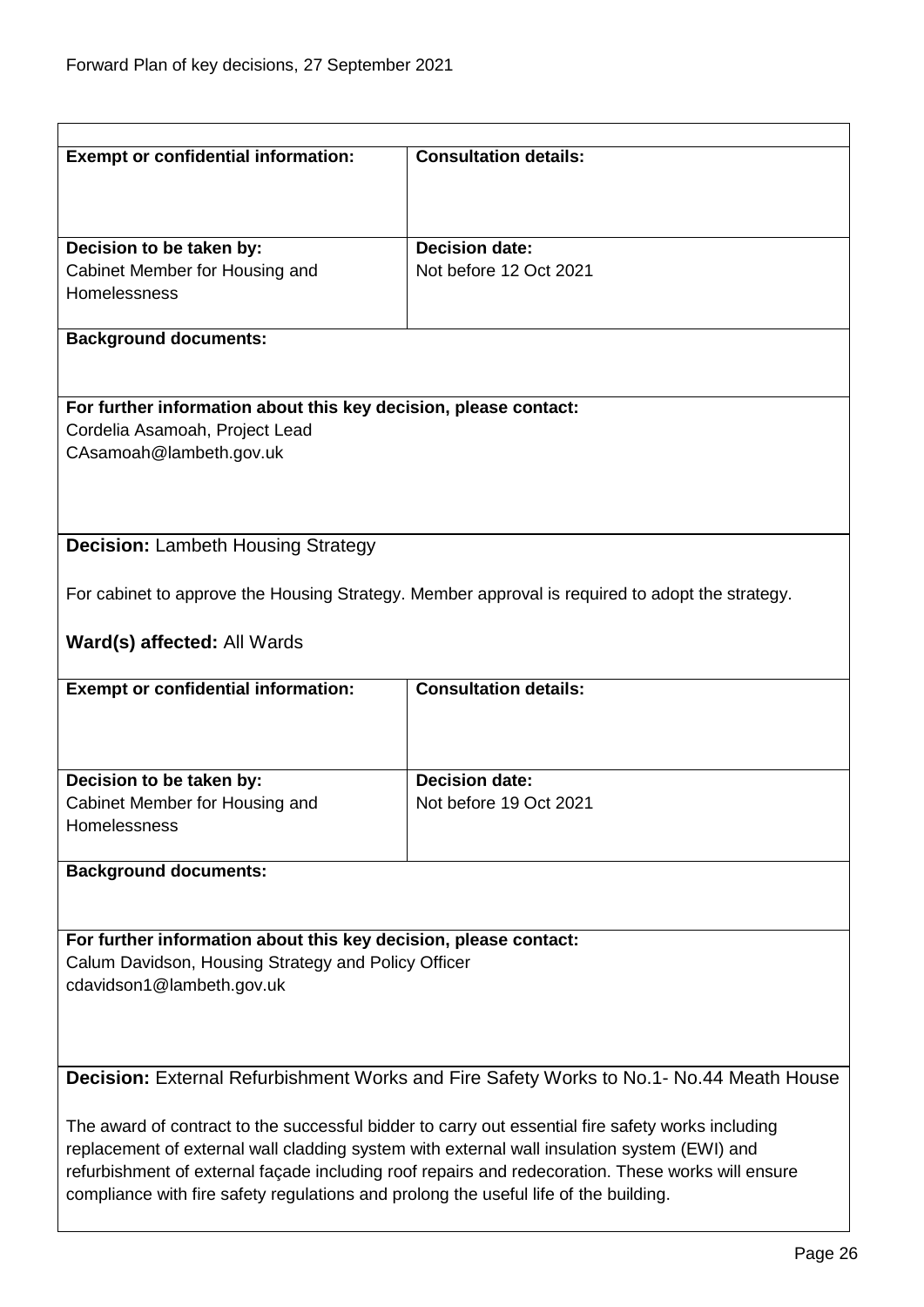<span id="page-26-1"></span><span id="page-26-0"></span>

|                                                                                       | Ward(s) affected: Herne Hill                                                                    |  |
|---------------------------------------------------------------------------------------|-------------------------------------------------------------------------------------------------|--|
|                                                                                       |                                                                                                 |  |
| <b>Exempt or confidential information:</b>                                            | <b>Consultation details:</b>                                                                    |  |
|                                                                                       |                                                                                                 |  |
|                                                                                       |                                                                                                 |  |
| Decision to be taken by:                                                              | <b>Decision date:</b>                                                                           |  |
| Cabinet Member for Housing and                                                        | Not before 19 Oct 2021                                                                          |  |
| Homelessness                                                                          |                                                                                                 |  |
|                                                                                       |                                                                                                 |  |
| <b>Background documents:</b>                                                          |                                                                                                 |  |
|                                                                                       |                                                                                                 |  |
| For further information about this key decision, please contact:                      |                                                                                                 |  |
| Mohammed Ullah, Capital Works - Project Manager                                       |                                                                                                 |  |
| mullah@lambeth.gov.uk                                                                 |                                                                                                 |  |
|                                                                                       |                                                                                                 |  |
|                                                                                       |                                                                                                 |  |
| <b>Decision:</b> HRA Business Plan, Rent and Service Charge setting report            |                                                                                                 |  |
|                                                                                       |                                                                                                 |  |
|                                                                                       | Decision will be based on the proposals for the Housing Revenue Account (HRA) budget, rents and |  |
| service charges for the 2022-23 year                                                  |                                                                                                 |  |
|                                                                                       |                                                                                                 |  |
| Ward(s) affected: All Wards                                                           |                                                                                                 |  |
| <b>Exempt or confidential information:</b>                                            | <b>Consultation details:</b>                                                                    |  |
|                                                                                       |                                                                                                 |  |
|                                                                                       |                                                                                                 |  |
|                                                                                       |                                                                                                 |  |
|                                                                                       |                                                                                                 |  |
| Decision to be taken by:                                                              | <b>Decision date:</b>                                                                           |  |
| Cabinet Member for Housing and                                                        | Not before 26 Oct 2021                                                                          |  |
| Homelessness                                                                          |                                                                                                 |  |
| <b>Background documents:</b>                                                          |                                                                                                 |  |
|                                                                                       |                                                                                                 |  |
|                                                                                       |                                                                                                 |  |
| For further information about this key decision, please contact:                      |                                                                                                 |  |
| Shankar Siva Ananthan, Group Manager, Finance and Property                            |                                                                                                 |  |
| ssivaananthan@lambeth.gov.uk                                                          |                                                                                                 |  |
|                                                                                       |                                                                                                 |  |
|                                                                                       |                                                                                                 |  |
| <b>Decision:</b> Award of a contract for Electric Vehicle Ultra Rapid Charge Points   |                                                                                                 |  |
|                                                                                       |                                                                                                 |  |
| Approval to award a contract for installation of Electric Vehicle Rapid Charge Points |                                                                                                 |  |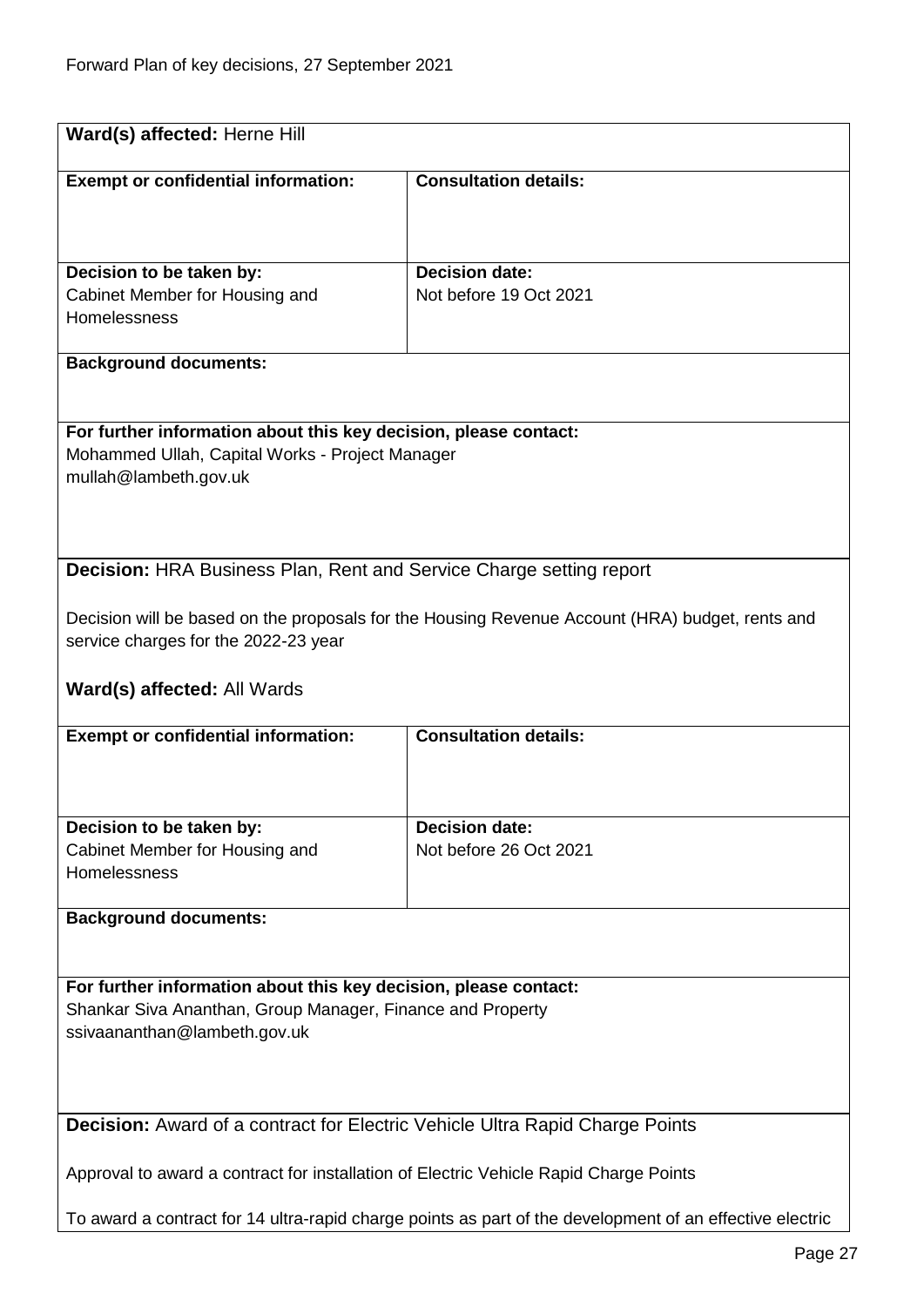charge point network and meet Council commitments set out in the transportation strategy and climate change agenda

<span id="page-27-0"></span>

| Ward(s) affected: All Wards                                                                                                                                                                                                                                                                                                                                                                                                                                                      |                                                |  |
|----------------------------------------------------------------------------------------------------------------------------------------------------------------------------------------------------------------------------------------------------------------------------------------------------------------------------------------------------------------------------------------------------------------------------------------------------------------------------------|------------------------------------------------|--|
| <b>Exempt or confidential information:</b><br>Part exempt<br>Information relating to the financial or<br>business affairs of any particular person<br>(including the authority holding that<br>information)                                                                                                                                                                                                                                                                      | <b>Consultation details:</b>                   |  |
| Decision to be taken by:<br>Cabinet Member for Sustainable Transport,<br>Environment and Clean Air (job-share)                                                                                                                                                                                                                                                                                                                                                                   | <b>Decision date:</b><br>Not before 9 Feb 2021 |  |
| <b>Background documents:</b>                                                                                                                                                                                                                                                                                                                                                                                                                                                     |                                                |  |
| For further information about this key decision, please contact:<br>Dan Thomas, Programme Manager (Parks & Special Projects)<br>dthomas4@lambeth.gov.uk                                                                                                                                                                                                                                                                                                                          |                                                |  |
| Decision: Capital Studio, Infrastructure and Capital Delivery Salaries CIL                                                                                                                                                                                                                                                                                                                                                                                                       |                                                |  |
| The Capital Studio is the delivery arm of the Resident Services area, covering design and<br>construction of public realm and built environment projects. The service delivers large<br>programmes such as the Highways Investment Programme and major public realm and green<br>space schemes, such as in parks and cemeteries. The service is primarily funded through third<br>party grants, such as through Transport for London, and from within allocated project budgets. |                                                |  |
| The report seeks an allocation of £1,076m from the Lambeth Community Infrastructure Levy (CIL)<br>receipts to fund costs associated with staff costs for the Resident Services Capital Programme<br>delivered via the Capital Studio (Infrastructure and Capital Delivery).                                                                                                                                                                                                      |                                                |  |
| This report seeks funding to cover establishment salaries which can't be covered by project<br>budgets. The identified source of funding for this infrastructure is CIL, with other sources of<br>external and internal funding already having been secured to fund Capital Studio staff.                                                                                                                                                                                        |                                                |  |
| Ward(s) affected: All Wards                                                                                                                                                                                                                                                                                                                                                                                                                                                      |                                                |  |
| <b>Exempt or confidential information:</b>                                                                                                                                                                                                                                                                                                                                                                                                                                       | <b>Consultation details:</b>                   |  |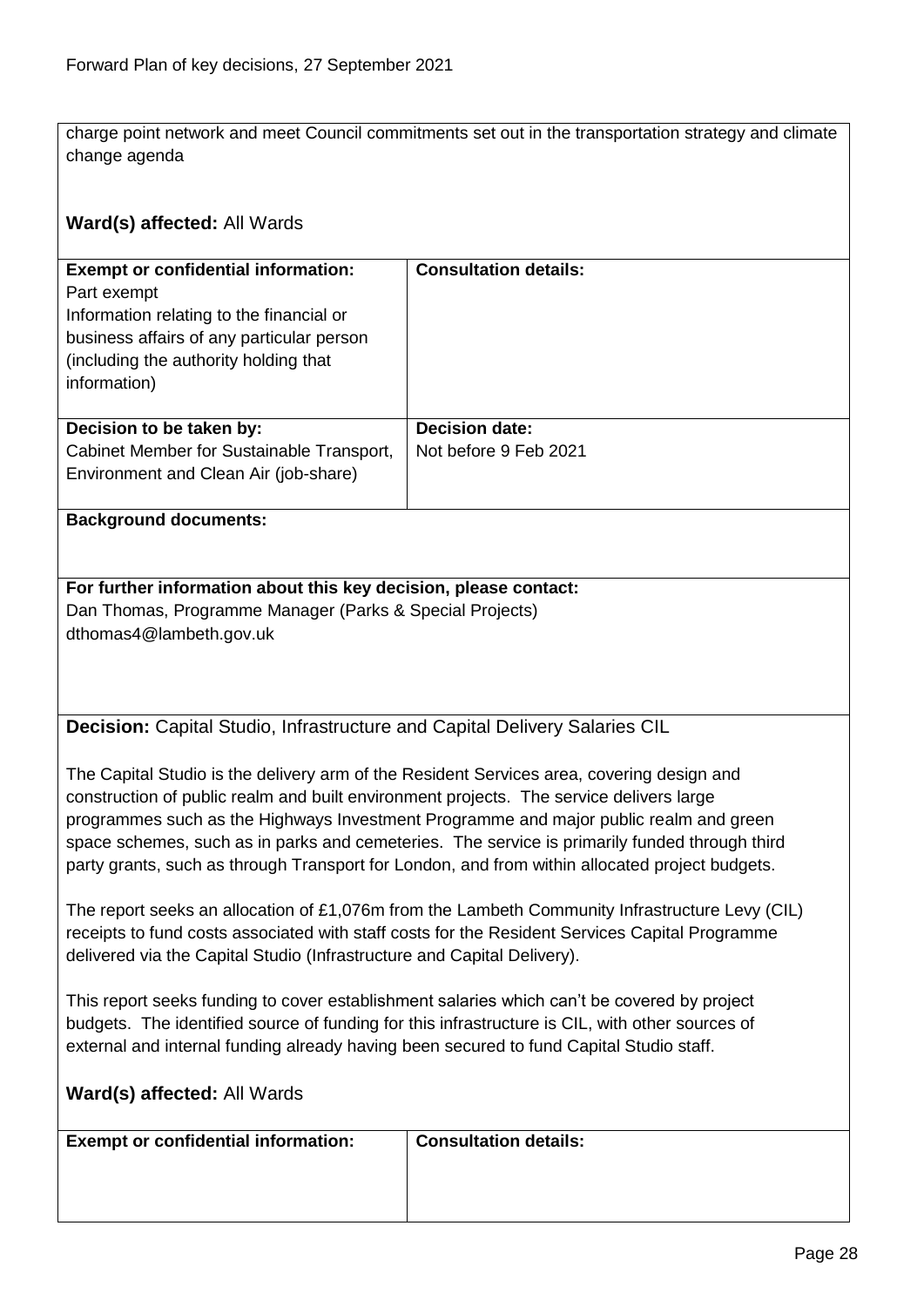<span id="page-28-1"></span><span id="page-28-0"></span>

| Decision to be taken by:                                                           | <b>Decision date:</b>                                                                                 |  |
|------------------------------------------------------------------------------------|-------------------------------------------------------------------------------------------------------|--|
| Cabinet Member for Sustainable Transport,<br>Environment and Clean Air (job-share) | Not before 6 Apr 2021                                                                                 |  |
|                                                                                    | Not before 6 Apr 2021                                                                                 |  |
|                                                                                    |                                                                                                       |  |
| <b>Background documents:</b>                                                       |                                                                                                       |  |
|                                                                                    |                                                                                                       |  |
| For further information about this key decision, please contact:                   |                                                                                                       |  |
| Dan Thomas, Programme Manager (Parks & Special Projects)                           |                                                                                                       |  |
| dthomas4@lambeth.gov.uk                                                            |                                                                                                       |  |
|                                                                                    |                                                                                                       |  |
|                                                                                    |                                                                                                       |  |
|                                                                                    |                                                                                                       |  |
|                                                                                    | <b>Decision:</b> Procurement for Highways Professional Services - Traffic Order Making                |  |
|                                                                                    |                                                                                                       |  |
|                                                                                    | The purpose of this procurement is to provide the necessary information to award a contract for the   |  |
|                                                                                    | provision of Highways Professional Services for public realm schemes within Lambeth. The works will   |  |
|                                                                                    | primarily be focused on the administration and work to develop the full range of traffic orders. The  |  |
|                                                                                    | schemes that this work supports includes Controlled Parking Zones, Major and minor Traffic schemes    |  |
| Neighbourhoods.                                                                    | as well as schemes supporting Transport for London (TfL) Streetscapes initiatives such as Low Traffic |  |
|                                                                                    |                                                                                                       |  |
| Ward(s) affected: All Wards                                                        |                                                                                                       |  |
| <b>Exempt or confidential information:</b>                                         | <b>Consultation details:</b>                                                                          |  |
| Part exempt                                                                        |                                                                                                       |  |
| Information relating to the financial or                                           |                                                                                                       |  |
| business affairs of any particular person                                          |                                                                                                       |  |
| (including the authority holding that                                              |                                                                                                       |  |
| information)                                                                       |                                                                                                       |  |
|                                                                                    |                                                                                                       |  |
|                                                                                    |                                                                                                       |  |
| Decision to be taken by:                                                           | Decision date:                                                                                        |  |
| Cabinet Member for Sustainable Transport,                                          | Not before 20 Apr 2021                                                                                |  |
| Environment and Clean Air (job-share)                                              |                                                                                                       |  |
|                                                                                    |                                                                                                       |  |
| <b>Background documents:</b>                                                       |                                                                                                       |  |
|                                                                                    |                                                                                                       |  |
| For further information about this key decision, please contact:                   |                                                                                                       |  |
| Shannon Consses, Head of Service Development and Street Management                 |                                                                                                       |  |
| sconsses@lambeth.gov.uk                                                            |                                                                                                       |  |
|                                                                                    |                                                                                                       |  |
|                                                                                    |                                                                                                       |  |
| <b>Decision: Fleet Maintenance Contract Procurement</b>                            |                                                                                                       |  |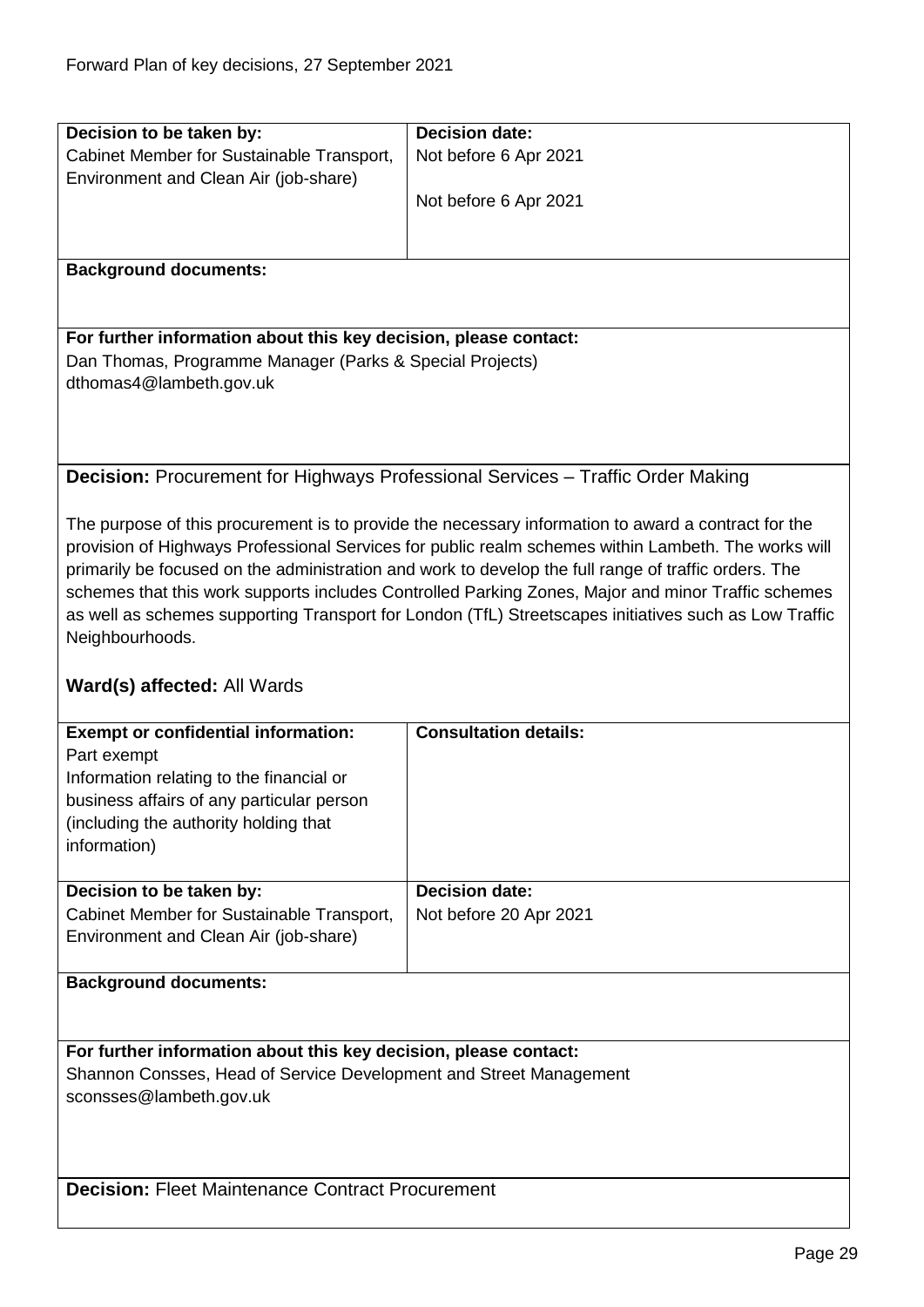| Approval of contract award following competitive tender.         |                              |
|------------------------------------------------------------------|------------------------------|
| Ward(s) affected: All Wards                                      |                              |
| <b>Exempt or confidential information:</b>                       | <b>Consultation details:</b> |
|                                                                  |                              |
| Decision to be taken by:                                         | <b>Decision date:</b>        |
| Cabinet Member for Sustainable Transport,                        | Not before 18 May 2021       |
| Environment and Clean Air (job-share)                            |                              |
| <b>Background documents:</b>                                     |                              |
|                                                                  |                              |
| For further information about this key decision, please contact: |                              |
| Jonathan Pook, Parking and Enforcement Operations Manager        |                              |
| JPook@lambeth.gov.uk                                             |                              |
|                                                                  |                              |
|                                                                  |                              |
|                                                                  |                              |
| Decision: Transport Strategy Programme - Phase 1 Capital Funding |                              |
| Ward(s) affected: All Wards                                      |                              |
| <b>Exempt or confidential information:</b>                       | <b>Consultation details:</b> |
|                                                                  |                              |
|                                                                  |                              |

<span id="page-29-0"></span>

| Decision to be taken by:                                                           | <b>Decision date:</b> |
|------------------------------------------------------------------------------------|-----------------------|
| Cabinet Member for Sustainable Transport,<br>Environment and Clean Air (job-share) | 7 Oct 2021            |

### **Background documents:**

**For further information about this key decision, please contact:** Simon Phillips, Transport Manager - Planning, Transport & Development SPhillips2@lambeth.gov.uk

<span id="page-29-1"></span>**Decision:** Parking Fees and Charges Inflationary uplift 2021/22

This report details the increase to the parking permit and on-street parking charges. The Mayor of London's Transport Strategy as provided by sections 142 and 144(1)(a) Greater London Authority Act 1999, emphasises the importance of reducing emissions and improving air quality.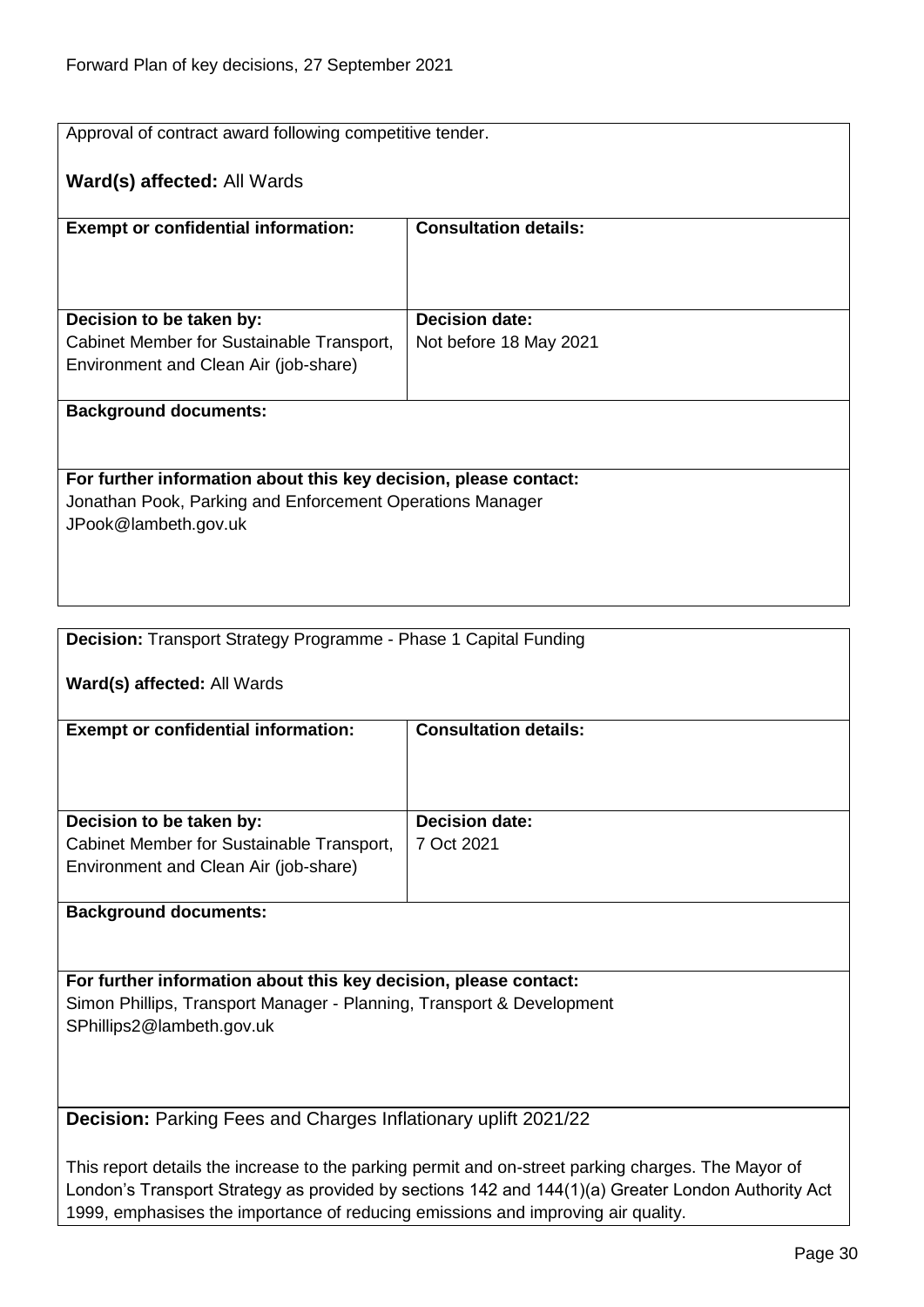Where possible Lambeth encourages a move away from vehicle use and ownership and promotes the use of public transport, cycling and walking as sustainable and greener alternatives. Increasing charges would contribute to achieving this so it is essential that through our permit and on-street parking pricing that vehicle ownership is not seen as more economical than using sustainable methods of transport. This report recommends advertising a notice and undertaking a consultation to increase these charges.

<span id="page-30-0"></span>

| <b>Exempt or confidential information:</b>                                                           | <b>Consultation details:</b> |  |
|------------------------------------------------------------------------------------------------------|------------------------------|--|
|                                                                                                      |                              |  |
|                                                                                                      |                              |  |
|                                                                                                      |                              |  |
| Decision to be taken by:                                                                             | <b>Decision date:</b>        |  |
| Cabinet Member for Sustainable Transport,                                                            | 22 Sep 2021                  |  |
| Environment and Clean Air (job-share)                                                                |                              |  |
| <b>Background documents:</b>                                                                         |                              |  |
|                                                                                                      |                              |  |
|                                                                                                      |                              |  |
| For further information about this key decision, please contact:                                     |                              |  |
| Jonathan Pook, Parking and Enforcement Operations Manager                                            |                              |  |
| JPook@lambeth.gov.uk                                                                                 |                              |  |
|                                                                                                      |                              |  |
|                                                                                                      |                              |  |
| <b>Decision:</b> Procurement of electric small mechanical brooms                                     |                              |  |
|                                                                                                      |                              |  |
|                                                                                                      |                              |  |
| To approve the purchase of eight electric small mechanical brooms directly from the only supplier of |                              |  |
| the type specified and needed to deliver the new Recycling, Waste Collection and Cleansing Services  |                              |  |
| Contract, due to commence on 1 October 2021                                                          |                              |  |
|                                                                                                      |                              |  |
| Ward(s) affected: All Wards                                                                          |                              |  |
| <b>Exempt or confidential information:</b>                                                           | <b>Consultation details:</b> |  |
|                                                                                                      |                              |  |
|                                                                                                      |                              |  |
|                                                                                                      |                              |  |
| Decision to be taken by:                                                                             | <b>Decision date:</b>        |  |
| Cabinet Member for Sustainable Transport,                                                            | Not before 21 Sep 2021       |  |
| Environment and Clean Air (job-share)                                                                |                              |  |
|                                                                                                      |                              |  |
| <b>Background documents:</b>                                                                         |                              |  |
|                                                                                                      |                              |  |
|                                                                                                      |                              |  |
| For further information about this key decision, please contact:                                     |                              |  |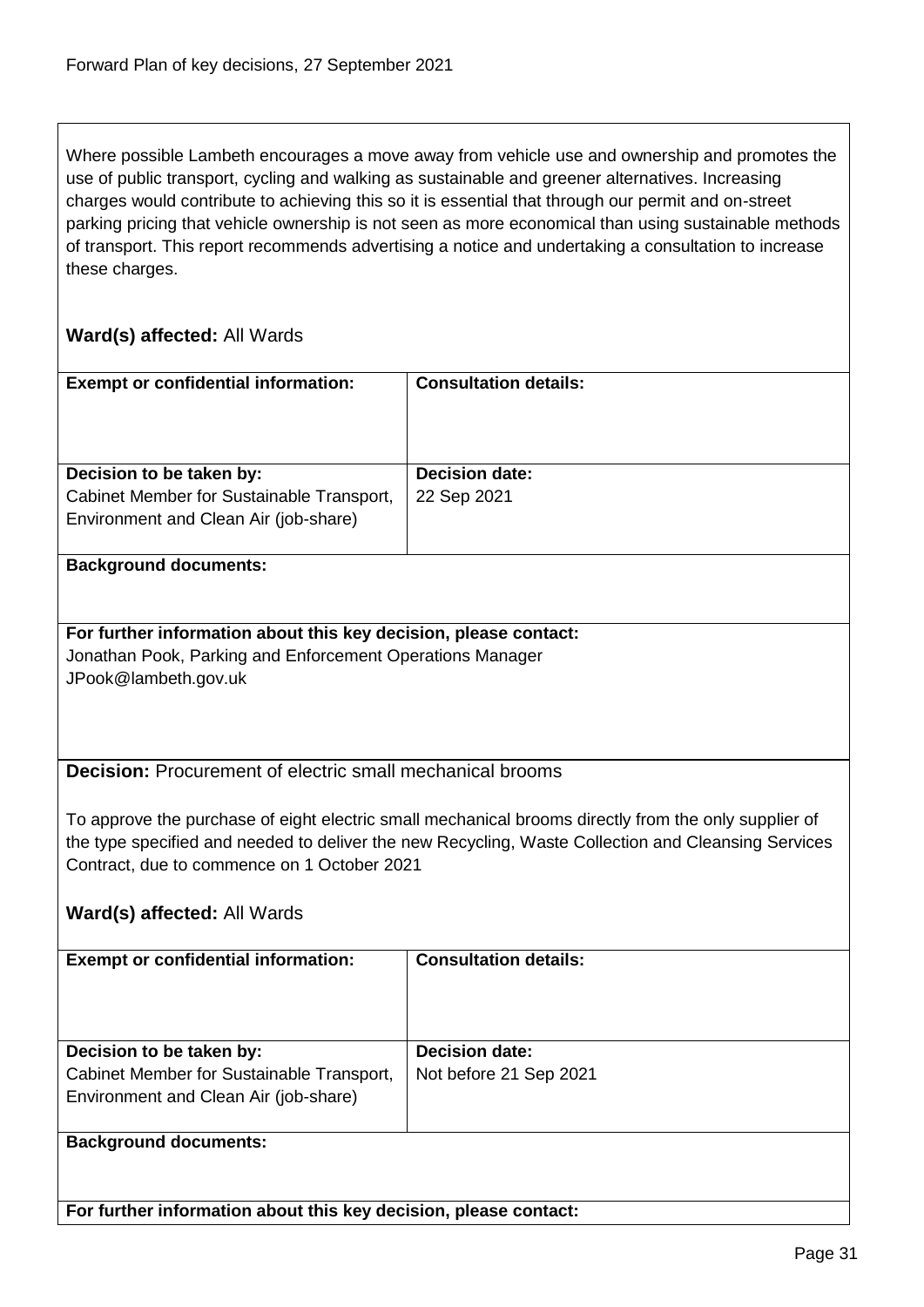Cormac Stokes, Head of Environmental Services cstokes@lambeth.gov.uk

## <span id="page-31-0"></span>**Decision:** Sustainable Travel – The Big Shift

To authorise the expenditure of revenue funding to support the take up of sustainable modes of travel

## **Ward(s) affected:** All Wards

| <b>Exempt or confidential information:</b>                                         | <b>Consultation details:</b> |
|------------------------------------------------------------------------------------|------------------------------|
| Decision to be taken by:                                                           | <b>Decision date:</b>        |
| Cabinet Member for Sustainable Transport,<br>Environment and Clean Air (job-share) | Not before 12 Oct 2021       |
|                                                                                    |                              |

#### **Background documents:**

**For further information about this key decision, please contact:** Simon Phillips, Transport Manager - Planning, Transport & Development SPhillips2@lambeth.gov.uk

## <span id="page-31-1"></span>**Decision:** Upper Norwood Joint Library

To grant a 25 year lease to Upper Norwood Library Trust at a peppercorn rent

# **Ward(s) affected:** Gipsy Hill

| <b>Exempt or confidential information:</b>    | <b>Consultation details:</b> |
|-----------------------------------------------|------------------------------|
| Decision to be taken by:                      | <b>Decision date:</b>        |
| Cabinet Member for Finance and<br>Performance | Not before 17 Jul 2017       |
| <b>Background documents:</b>                  |                              |

**For further information about this key decision, please contact:** Yvonne Hardy, Assistant Head - Directorates, Valuation and Strategic Assets yhardy@lambeth.gov.uk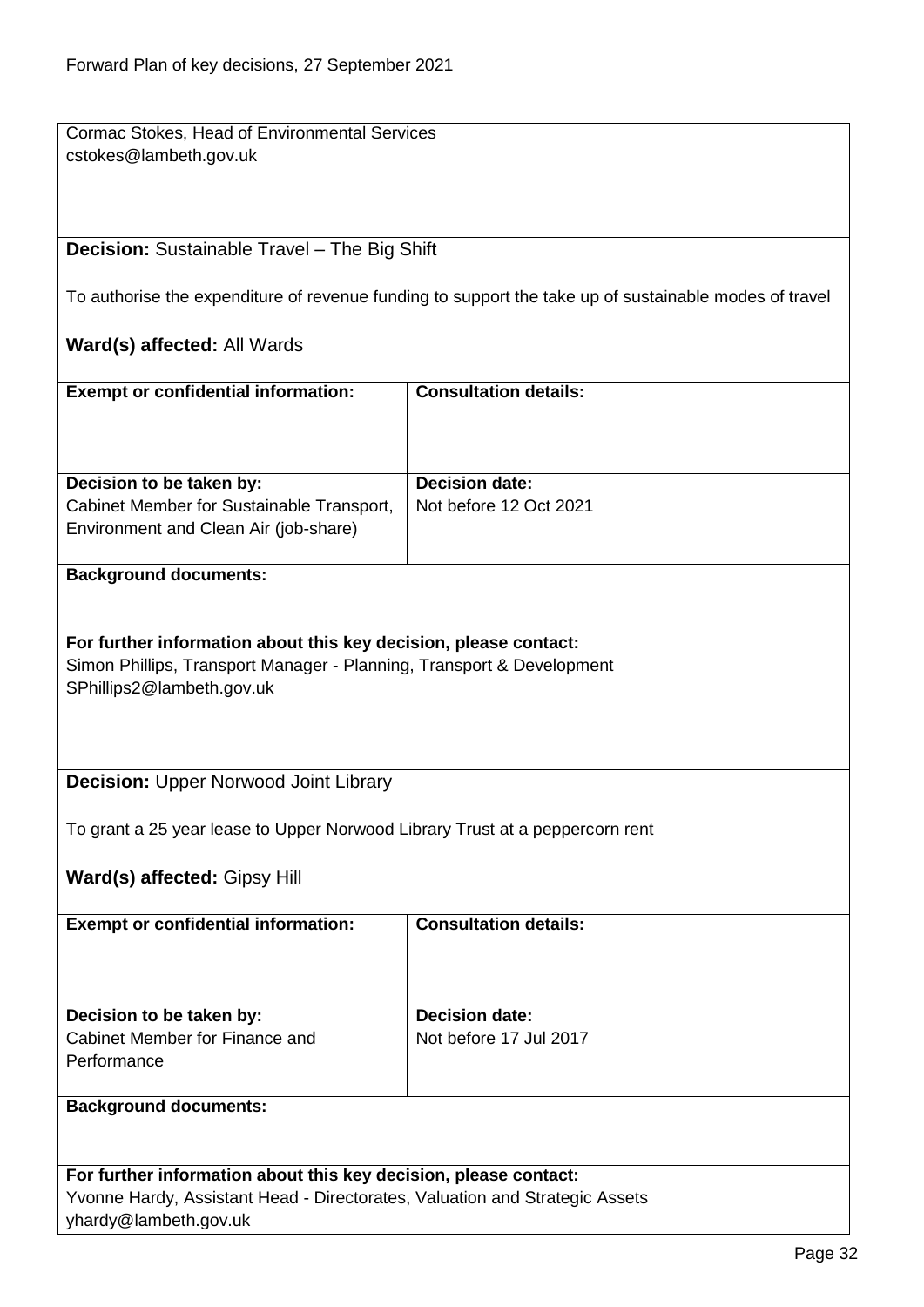Tel: 0207 926 2984

## <span id="page-32-0"></span>**Decision:** Data Network Services – Extension

To exercise the two-year contract extension option with Virgin Media Business Ltd for data network services from 17 September 2020 to 15 June 2022 for an amount of £3,589,000 and a total value of £3,750,000.

<span id="page-32-1"></span>

| <b>Exempt or confidential information:</b>                                | <b>Consultation details:</b>                                                                       |  |
|---------------------------------------------------------------------------|----------------------------------------------------------------------------------------------------|--|
| Part exempt                                                               |                                                                                                    |  |
| Information relating to the financial or                                  |                                                                                                    |  |
| business affairs of any particular person                                 |                                                                                                    |  |
| (including the authority holding that                                     |                                                                                                    |  |
| information)                                                              |                                                                                                    |  |
|                                                                           |                                                                                                    |  |
| Decision to be taken by:                                                  | <b>Decision date:</b>                                                                              |  |
| Cabinet Member for Finance and                                            | Not before 25 Nov 2020                                                                             |  |
| Performance                                                               |                                                                                                    |  |
|                                                                           |                                                                                                    |  |
| <b>Background documents:</b>                                              |                                                                                                    |  |
|                                                                           |                                                                                                    |  |
|                                                                           |                                                                                                    |  |
| For further information about this key decision, please contact:          |                                                                                                    |  |
| Clive Redington, ICT Manager Contract Management, Business Transformation |                                                                                                    |  |
| credington@lambeth.gov.uk                                                 |                                                                                                    |  |
| Olive Morris House (2nd Floor)                                            |                                                                                                    |  |
| Tel: 020 7926 4021                                                        |                                                                                                    |  |
|                                                                           |                                                                                                    |  |
| Decision: PSR - External Works and replacement of Town Hall roof          |                                                                                                    |  |
|                                                                           |                                                                                                    |  |
|                                                                           | To approve the request to use the LHC Flat Roofing Framework (FR2) route of procurement to appoint |  |
| a contractor to carry out the works to renew the Lambeth town hall roof.  |                                                                                                    |  |
|                                                                           |                                                                                                    |  |
| <b>Ward(s) affected: Brixton Hill</b>                                     |                                                                                                    |  |
|                                                                           |                                                                                                    |  |
| <b>Exempt or confidential information:</b>                                | <b>Consultation details:</b>                                                                       |  |
|                                                                           |                                                                                                    |  |
|                                                                           |                                                                                                    |  |
|                                                                           |                                                                                                    |  |
| Decision to be taken by:                                                  | <b>Decision date:</b>                                                                              |  |
| Cabinet Member for Finance and                                            | Not before 2 Mar 2021                                                                              |  |
| Performance                                                               |                                                                                                    |  |
|                                                                           |                                                                                                    |  |
| <b>Background documents:</b>                                              |                                                                                                    |  |
| PSR - External Works and replacement of Town Hall roof                    |                                                                                                    |  |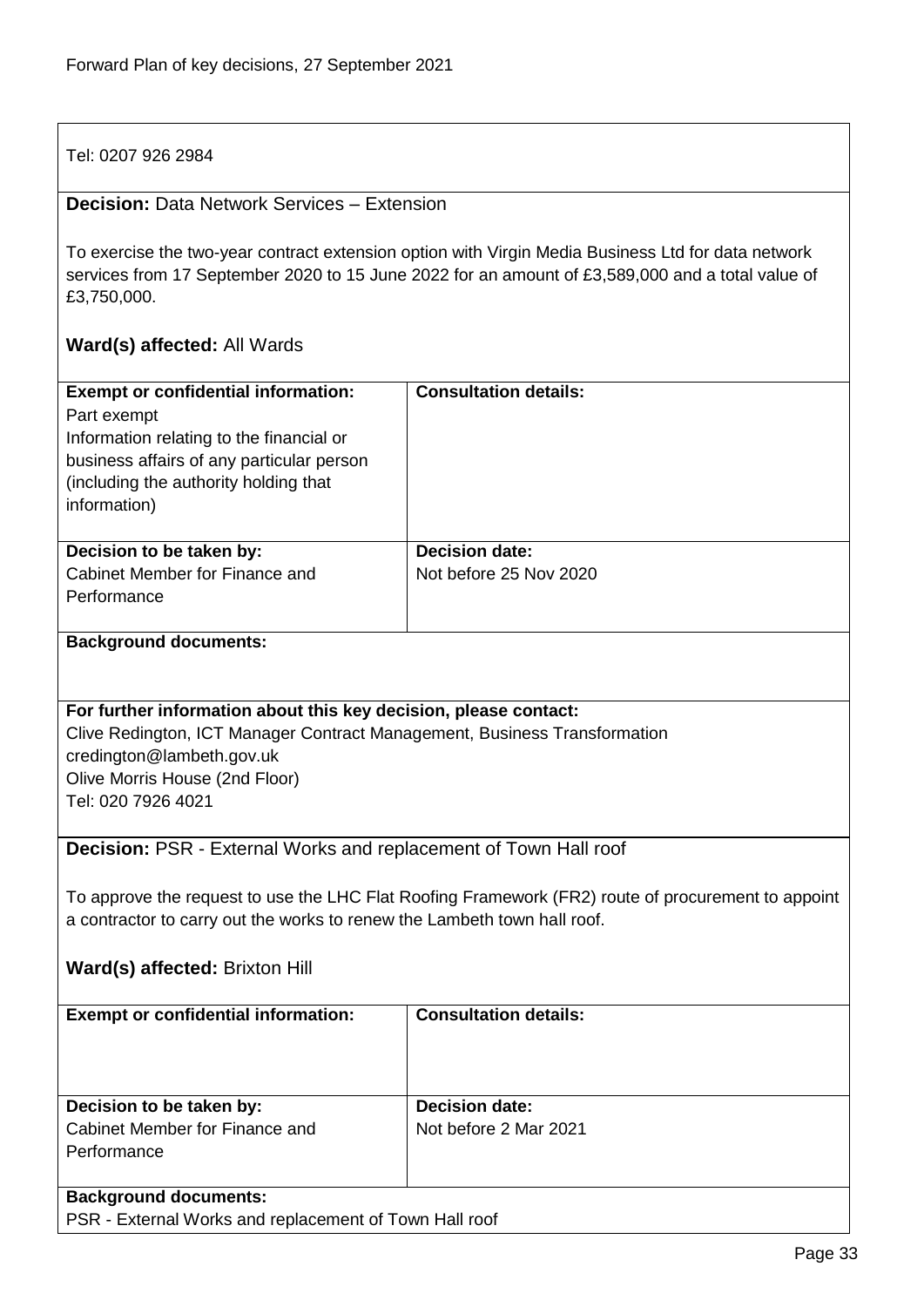## **For further information about this key decision, please contact:** Andre Gordon, Senior Project Manager agordon2@lambeth.gov.uk

<span id="page-33-0"></span>**Decision:** Network and Telephony Services Procurement

Agreement to award contracts for the replacement of the existing services delivered under the networks contract with Virgin Media Business and the telephony solution delivered under a hosted service managed by Telefonica.

#### **Ward(s) affected:** All Wards

| <b>Exempt or confidential information:</b><br>Part exempt<br>Information relating to the financial or<br>business affairs of any particular person<br>(including the authority holding that)<br>information) | <b>Consultation details:</b>                    |
|--------------------------------------------------------------------------------------------------------------------------------------------------------------------------------------------------------------|-------------------------------------------------|
| Decision to be taken by:<br>Cabinet Member for Finance and<br>Performance                                                                                                                                    | <b>Decision date:</b><br>Not before 22 May 2021 |

#### **Background documents:**

## **For further information about this key decision, please contact:**

Paul Headington, ICT Procurement Coordination Lead pheadington@lambeth.gov.uk

<span id="page-33-1"></span>**Decision:** ITSM Replacement Plan

Award of the contract for the ITSM Replacement of an existing help desk software system that supports the recording and allocation of service calls to IT and other departments in Lambeth Council.

| <b>Exempt or confidential information:</b> | <b>Consultation details:</b> |
|--------------------------------------------|------------------------------|
| Part exempt                                |                              |
| Information relating to the financial or   |                              |
| business affairs of any particular person  |                              |
| (including the authority holding that)     |                              |
| information)                               |                              |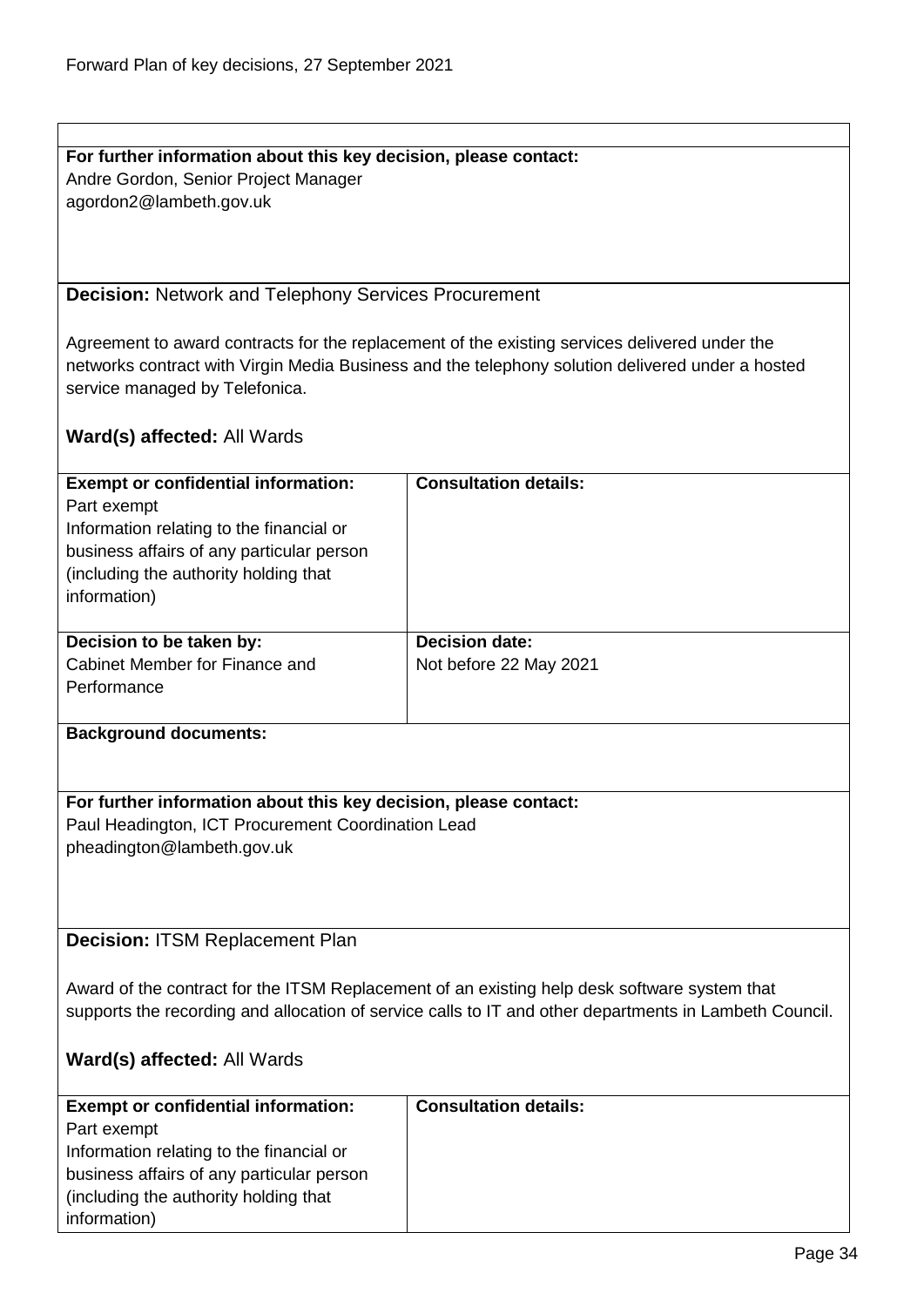<span id="page-34-1"></span><span id="page-34-0"></span>

| Decision to be taken by:                                                                         | <b>Decision date:</b>                                                                             |  |
|--------------------------------------------------------------------------------------------------|---------------------------------------------------------------------------------------------------|--|
| Cabinet Member for Finance and                                                                   | Not before 8 Jun 2021                                                                             |  |
| Performance                                                                                      |                                                                                                   |  |
|                                                                                                  |                                                                                                   |  |
| <b>Background documents:</b>                                                                     |                                                                                                   |  |
|                                                                                                  |                                                                                                   |  |
|                                                                                                  |                                                                                                   |  |
|                                                                                                  |                                                                                                   |  |
| For further information about this key decision, please contact:                                 |                                                                                                   |  |
| Paul Headington, ICT Procurement Coordination Lead                                               |                                                                                                   |  |
| pheadington@lambeth.gov.uk                                                                       |                                                                                                   |  |
|                                                                                                  |                                                                                                   |  |
|                                                                                                  |                                                                                                   |  |
|                                                                                                  |                                                                                                   |  |
| <b>Decision: Procurement - Minor Works Framework</b>                                             |                                                                                                   |  |
|                                                                                                  |                                                                                                   |  |
|                                                                                                  |                                                                                                   |  |
|                                                                                                  | To procure a Call Off Framework agreement for Minor Works and Projects with an estimated contract |  |
| value of £8m. The framework will be for a duration of 4 years.                                   |                                                                                                   |  |
|                                                                                                  | The framework will be open to local companies and tradespeople to apply for appointment.          |  |
|                                                                                                  |                                                                                                   |  |
| Ward(s) affected: All Wards                                                                      |                                                                                                   |  |
|                                                                                                  |                                                                                                   |  |
|                                                                                                  |                                                                                                   |  |
| <b>Exempt or confidential information:</b>                                                       | <b>Consultation details:</b>                                                                      |  |
| Part exempt                                                                                      |                                                                                                   |  |
| Information relating to the financial or                                                         |                                                                                                   |  |
| business affairs of any particular person                                                        |                                                                                                   |  |
| (including the authority holding that                                                            |                                                                                                   |  |
| information)                                                                                     |                                                                                                   |  |
|                                                                                                  |                                                                                                   |  |
| Decision to be taken by:                                                                         | <b>Decision date:</b>                                                                             |  |
| Cabinet Member for Finance and                                                                   | Not before 28 Jun 2021                                                                            |  |
|                                                                                                  |                                                                                                   |  |
| Performance                                                                                      |                                                                                                   |  |
|                                                                                                  |                                                                                                   |  |
| <b>Background documents:</b>                                                                     |                                                                                                   |  |
|                                                                                                  |                                                                                                   |  |
|                                                                                                  |                                                                                                   |  |
| For further information about this key decision, please contact:                                 |                                                                                                   |  |
| Patricia Anamoah, AD FM, Property and Projects                                                   |                                                                                                   |  |
| PAnamoah@lambeth.gov.uk                                                                          |                                                                                                   |  |
|                                                                                                  |                                                                                                   |  |
| 1st Floor, Olive Morris House, 18 Brixton Hill, London, SW2 1RL                                  |                                                                                                   |  |
|                                                                                                  |                                                                                                   |  |
|                                                                                                  |                                                                                                   |  |
| <b>Decision:</b> Digital Delivery - capital budget allocation                                    |                                                                                                   |  |
|                                                                                                  |                                                                                                   |  |
| To seek approval to allocate funds from the capital budget approved by Cabinet in March 2021 for |                                                                                                   |  |
|                                                                                                  |                                                                                                   |  |
| Resident services projects that will deliver against objectives prioritised in Digital strategy. |                                                                                                   |  |
|                                                                                                  |                                                                                                   |  |
| Ward(s) affected: All Wards                                                                      |                                                                                                   |  |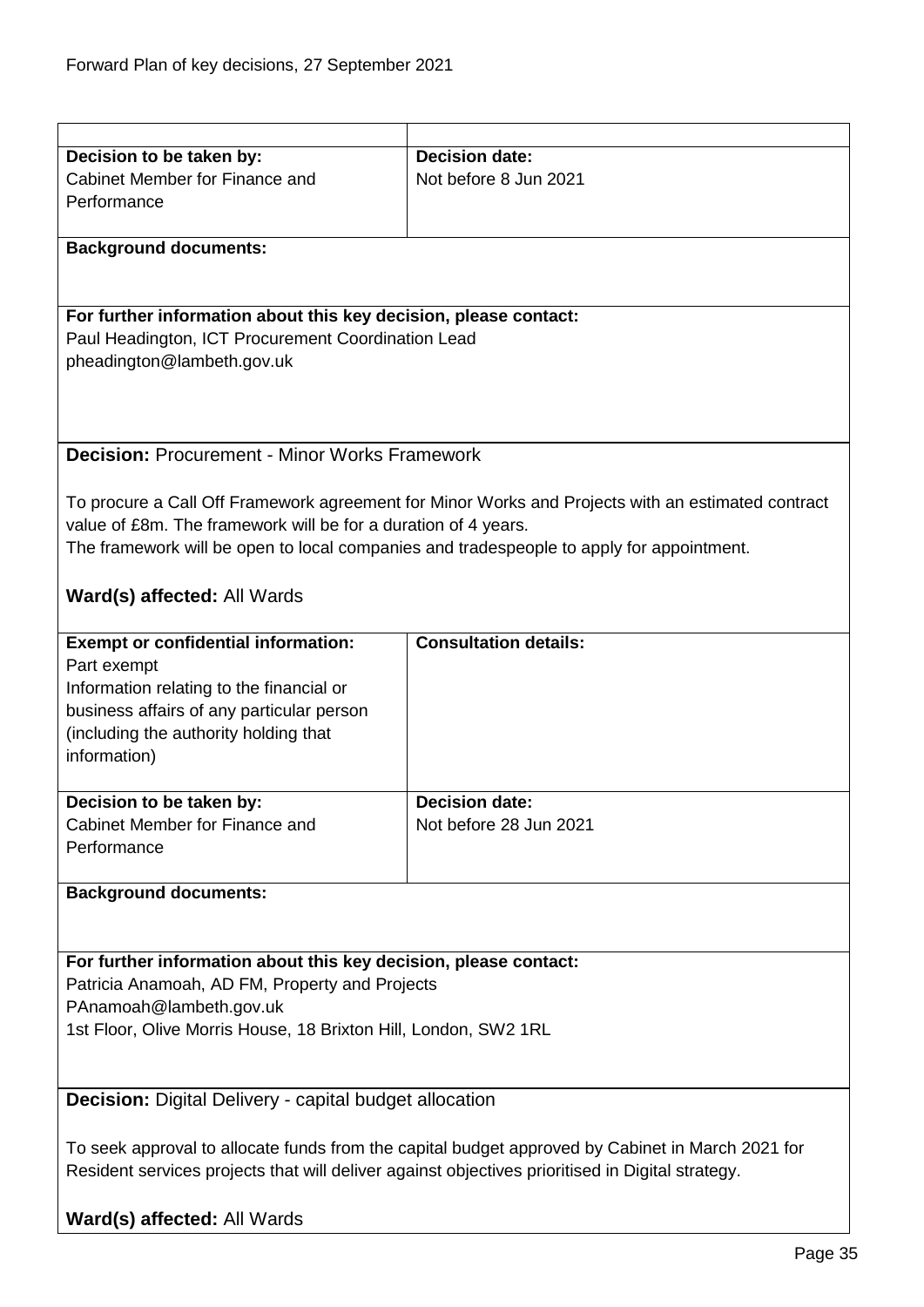<span id="page-35-1"></span><span id="page-35-0"></span>

| <b>Exempt or confidential information:</b>                                                                                                                                                                    | <b>Consultation details:</b>                                                                           |  |  |
|---------------------------------------------------------------------------------------------------------------------------------------------------------------------------------------------------------------|--------------------------------------------------------------------------------------------------------|--|--|
|                                                                                                                                                                                                               |                                                                                                        |  |  |
|                                                                                                                                                                                                               |                                                                                                        |  |  |
| Decision to be taken by:                                                                                                                                                                                      | <b>Decision date:</b>                                                                                  |  |  |
| Cabinet Member for Finance and                                                                                                                                                                                | Not before 13 Jul 2021                                                                                 |  |  |
| Performance                                                                                                                                                                                                   |                                                                                                        |  |  |
| <b>Background documents:</b>                                                                                                                                                                                  |                                                                                                        |  |  |
|                                                                                                                                                                                                               |                                                                                                        |  |  |
| For further information about this key decision, please contact:<br>Matt Gunn, Programme Manager                                                                                                              |                                                                                                        |  |  |
| mgunn@lambeth.gov.uk                                                                                                                                                                                          |                                                                                                        |  |  |
|                                                                                                                                                                                                               |                                                                                                        |  |  |
|                                                                                                                                                                                                               |                                                                                                        |  |  |
| <b>Decision:</b> Digital Lambeth Programme - Project capital budget allocations                                                                                                                               |                                                                                                        |  |  |
|                                                                                                                                                                                                               |                                                                                                        |  |  |
|                                                                                                                                                                                                               | To seek approval of allocation of capital funding for the individual schemes being delivered under the |  |  |
| Digital Lambeth programme to achieve the outcomes from the Digital Strategy                                                                                                                                   |                                                                                                        |  |  |
| Ward(s) affected: All Wards                                                                                                                                                                                   |                                                                                                        |  |  |
|                                                                                                                                                                                                               |                                                                                                        |  |  |
| <b>Exempt or confidential information:</b>                                                                                                                                                                    | <b>Consultation details:</b>                                                                           |  |  |
|                                                                                                                                                                                                               |                                                                                                        |  |  |
|                                                                                                                                                                                                               |                                                                                                        |  |  |
| Decision to be taken by:                                                                                                                                                                                      | <b>Decision date:</b>                                                                                  |  |  |
| Cabinet Member for Finance and                                                                                                                                                                                | 4 Oct 2021                                                                                             |  |  |
| Performance                                                                                                                                                                                                   |                                                                                                        |  |  |
| <b>Background documents:</b>                                                                                                                                                                                  |                                                                                                        |  |  |
|                                                                                                                                                                                                               |                                                                                                        |  |  |
| For further information about this key decision, please contact:                                                                                                                                              |                                                                                                        |  |  |
| Adrian Thompson, Housing Project Coordinator                                                                                                                                                                  |                                                                                                        |  |  |
| athompson3@lambeth.gov.uk                                                                                                                                                                                     |                                                                                                        |  |  |
|                                                                                                                                                                                                               |                                                                                                        |  |  |
|                                                                                                                                                                                                               |                                                                                                        |  |  |
| <b>Decision:</b> Laptops, associated products, and services procurement                                                                                                                                       |                                                                                                        |  |  |
|                                                                                                                                                                                                               |                                                                                                        |  |  |
| There is an ongoing requirement for purchasing laptops and other end user computing products and                                                                                                              |                                                                                                        |  |  |
| services for new joiners above establishment baselines, replacing out-of-support laptops and fulfilling<br>the requirement of other transformation projects. The current contract agreement with XMA Ltd (for |                                                                                                        |  |  |
|                                                                                                                                                                                                               | laptops) will end on 31st May 2021 and the contract for Insight (UK) Direct (for desktops) already     |  |  |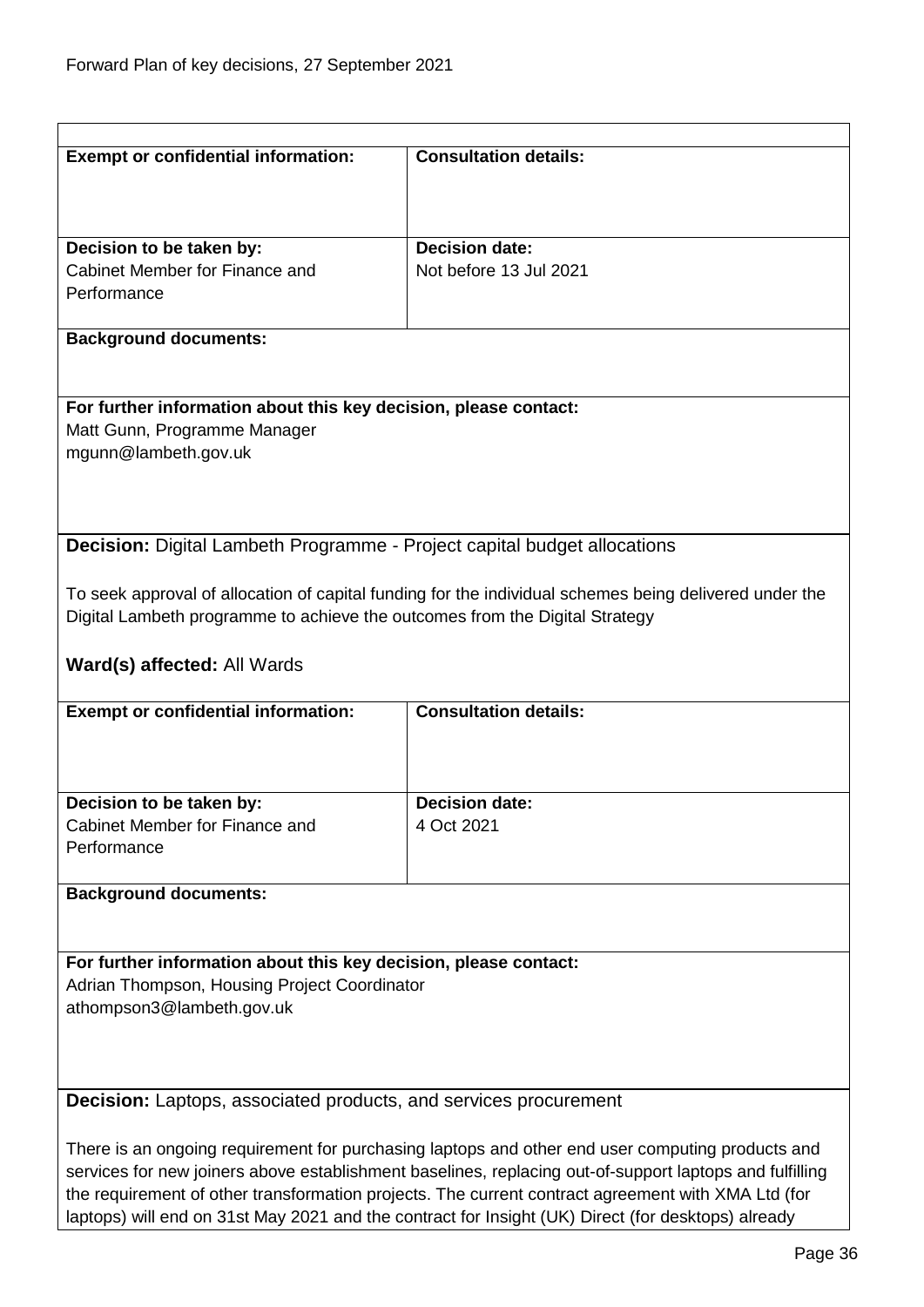ended on 31st May 2020. ICT have ensured that there's sufficient hardware stock procured to cover the period from expiry of the old contract to commencement of new arrangements. It is proposed to undertake procurement of these services to deliver the Resident Services Business Plan. The proposed plan also supports "Excellent Workforce" theme from "Your Future Lambeth".

# **Ward(s) affected:** All Wards

| <b>Exempt or confidential information:</b> | <b>Consultation details:</b> |
|--------------------------------------------|------------------------------|
|                                            |                              |
| Decision to be taken by:                   | <b>Decision date:</b>        |
| Cabinet Member for Finance and             | Not before 21 Sep 2021       |
| Performance                                |                              |
|                                            |                              |
|                                            |                              |

#### **Background documents:**

# **For further information about this key decision, please contact:**

Neeraj Mittra, Senior ICT Officer Contract Management, Business Transformation NMittra@lambeth.gov.uk

Tel: 020 7926 9274

# **Decision:** Insurance Legal Services

Insurance legal services framework is outsourced to allow the council to deal with civil claims received. The council has a legal obligation to comply with the Civil Procedure Rules (CPR) under which such claims are required to be dealt with.

The current business model is still relevant as we will continue to receive claims for compensation, we also must comply with our insurer's requirements which state we must have a panel for claims that are handled in house by our own claim handlers within our policy excess where necessary. The services of the law firms on the framework are essential. Not having recourse to such legal support is not an option and would leave the Council exposed to significant risk and increased costs. This is the case in respect of the Redress Scheme or civil litigation cases.

# **Ward(s) affected:** All Wards

| <b>Exempt or confidential information:</b>                                | <b>Consultation details:</b>                    |
|---------------------------------------------------------------------------|-------------------------------------------------|
| Decision to be taken by:<br>Cabinet Member for Finance and<br>Performance | <b>Decision date:</b><br>Not before 12 Oct 2021 |
| <b>Background documents:</b>                                              |                                                 |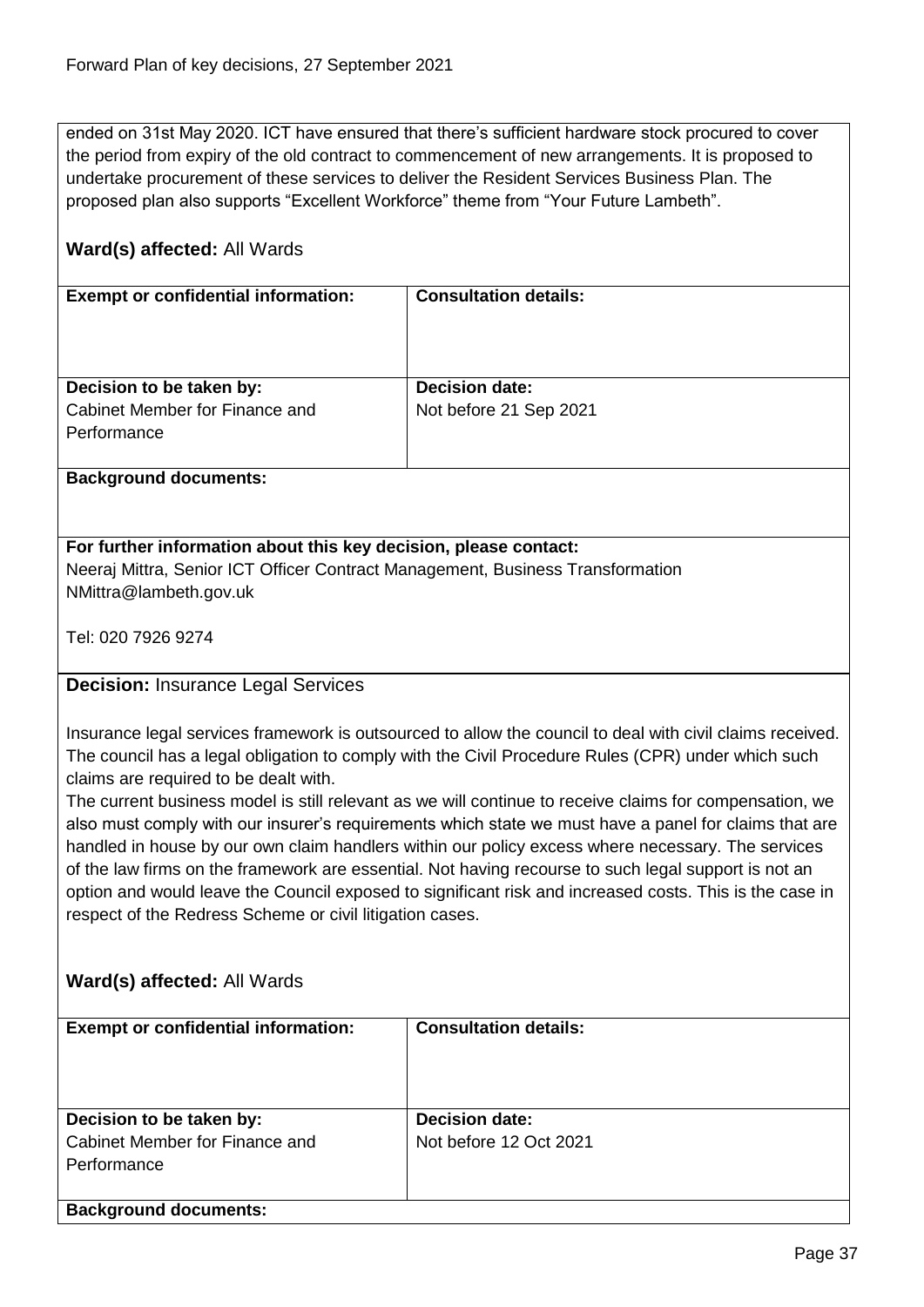#### **For further information about this key decision, please contact:**

Maureen Dennie, Insurance Manager mdennie@lambeth.gov.uk 1st Floor, Olive Morris House Tel: 020 7926 9846

# **Decision:** Property Liability and Terrorism Insurance

Lambeth is a member of the Insurance London Consortium (ILC). The members of ILC have been very successful in procuring its insurance policies to date.

Whilst the Council accepts an element of risk with regards to insurance claims and maintains an insurance fund to cover such eventualities, it also procures 'catastrophe' cover through the insurance market. This is the case for the property and liability covers.

# **Ward(s) affected:** All Wards

| <b>Exempt or confidential information:</b>                                        | <b>Consultation details:</b> |
|-----------------------------------------------------------------------------------|------------------------------|
|                                                                                   |                              |
|                                                                                   |                              |
|                                                                                   |                              |
| Decision to be taken by:                                                          | <b>Decision date:</b>        |
| Cabinet Member for Finance and                                                    | Not before 12 Oct 2021       |
| Performance                                                                       |                              |
|                                                                                   |                              |
| <b>Background documents:</b>                                                      |                              |
|                                                                                   |                              |
|                                                                                   |                              |
| For further information about this key decision, please contact:                  |                              |
| Maureen Dennie, Insurance Manager                                                 |                              |
| mdennie@lambeth.gov.uk                                                            |                              |
| 1st Floor, Olive Morris House                                                     |                              |
| Tel: 020 7926 9846                                                                |                              |
|                                                                                   |                              |
| <b>Decision:</b> Procurement of Managed Print Service for Print and Reprographics |                              |
|                                                                                   |                              |
| To procure a new contract to provide a managed print and reprographics services   |                              |
|                                                                                   |                              |
| Ward(s) affected: All Wards                                                       |                              |
|                                                                                   |                              |
| <b>Exempt or confidential information:</b>                                        | <b>Consultation details:</b> |
|                                                                                   |                              |
|                                                                                   |                              |
|                                                                                   |                              |
| Decision to be taken by:                                                          | <b>Decision date:</b>        |
| Cabinet Member for Finance and                                                    | Not before 19 Oct 2021       |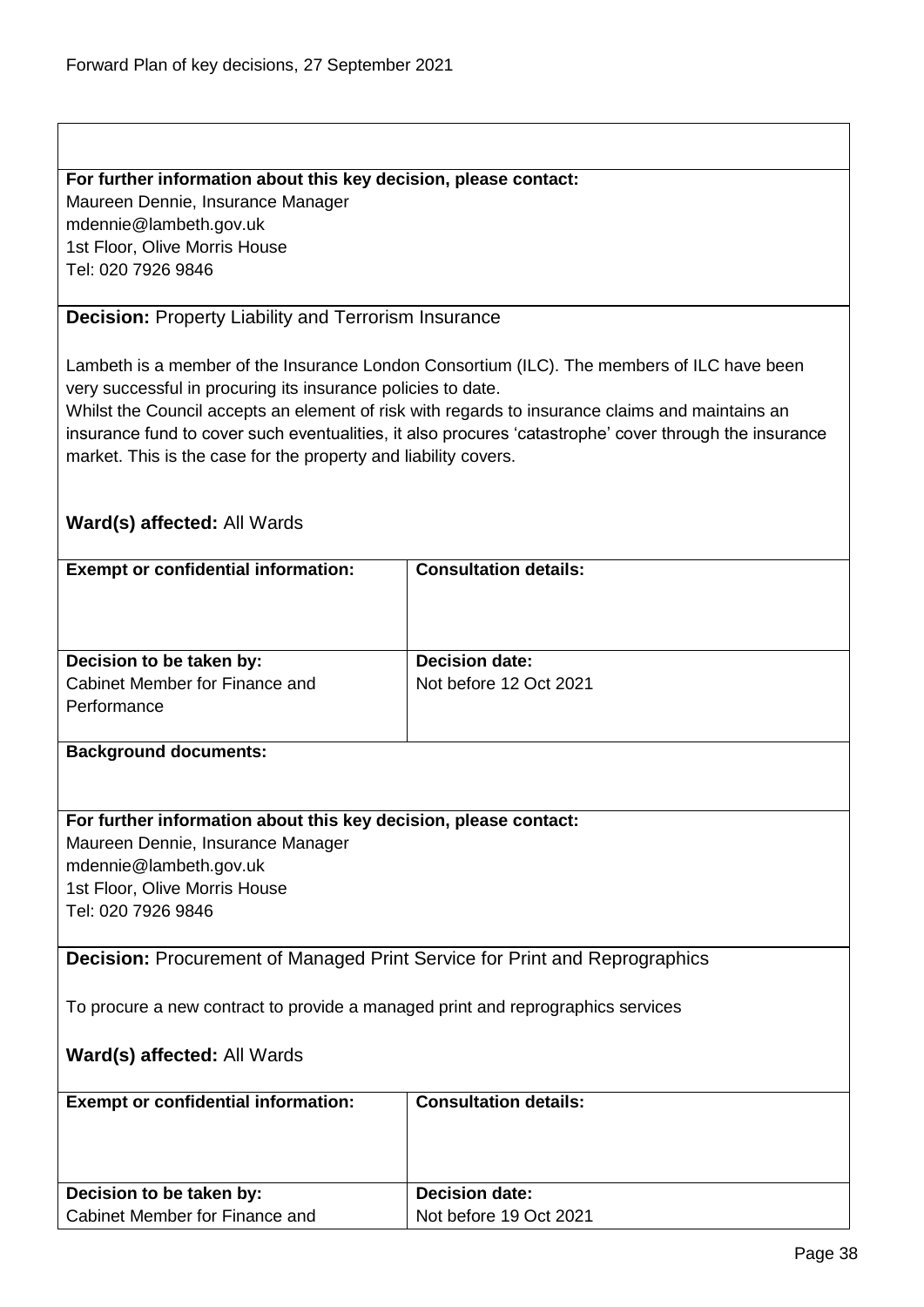| Performance                                                                                        |                                                                                                    |  |
|----------------------------------------------------------------------------------------------------|----------------------------------------------------------------------------------------------------|--|
| <b>Background documents:</b>                                                                       |                                                                                                    |  |
|                                                                                                    |                                                                                                    |  |
| For further information about this key decision, please contact:                                   |                                                                                                    |  |
| <b>Andrew Butler</b>                                                                               |                                                                                                    |  |
| abutler@lambeth.gov.uk                                                                             |                                                                                                    |  |
|                                                                                                    |                                                                                                    |  |
| Decision: Capital Maintenance - Cuttle Construction Ltd Contract variation and extension           |                                                                                                    |  |
|                                                                                                    |                                                                                                    |  |
|                                                                                                    | Variation and extension of the existing contract with Cuttle Construction Ltd to carry out further |  |
|                                                                                                    | essential and urgent Capital Maintenance and Safety works to avoid potential closure of schools    |  |
| Ward(s) affected: All Wards                                                                        |                                                                                                    |  |
| <b>Exempt or confidential information:</b>                                                         | <b>Consultation details:</b>                                                                       |  |
|                                                                                                    |                                                                                                    |  |
|                                                                                                    |                                                                                                    |  |
| Decision to be taken by:                                                                           | <b>Decision date:</b>                                                                              |  |
| Cabinet Member for Children and Young<br>People                                                    | Not before 31 Aug 2018                                                                             |  |
|                                                                                                    |                                                                                                    |  |
| <b>Background documents:</b>                                                                       |                                                                                                    |  |
|                                                                                                    |                                                                                                    |  |
| For further information about this key decision, please contact:                                   |                                                                                                    |  |
| Rachel Sharpe, Commissioning Director                                                              |                                                                                                    |  |
| RSharpe@lambeth.gov.uk<br><b>Lambeth Town Hall</b>                                                 |                                                                                                    |  |
| Tel: 020 7926 3463                                                                                 |                                                                                                    |  |
| <b>Decision:</b> New contract and commissioning arrangements for Youth Services                    |                                                                                                    |  |
|                                                                                                    |                                                                                                    |  |
| A decision is sought to change the current model for commissioning youth services in Lambeth as of |                                                                                                    |  |
| September 30th 2019 and implement the new commissioning arrangements and services in line with     |                                                                                                    |  |
| Lambeth priorities and local direction.                                                            |                                                                                                    |  |
| Ward(s) affected:                                                                                  |                                                                                                    |  |
| <b>Exempt or confidential information:</b>                                                         | <b>Consultation details:</b>                                                                       |  |
|                                                                                                    |                                                                                                    |  |
|                                                                                                    |                                                                                                    |  |
| Decision to be taken by:                                                                           | <b>Decision date:</b>                                                                              |  |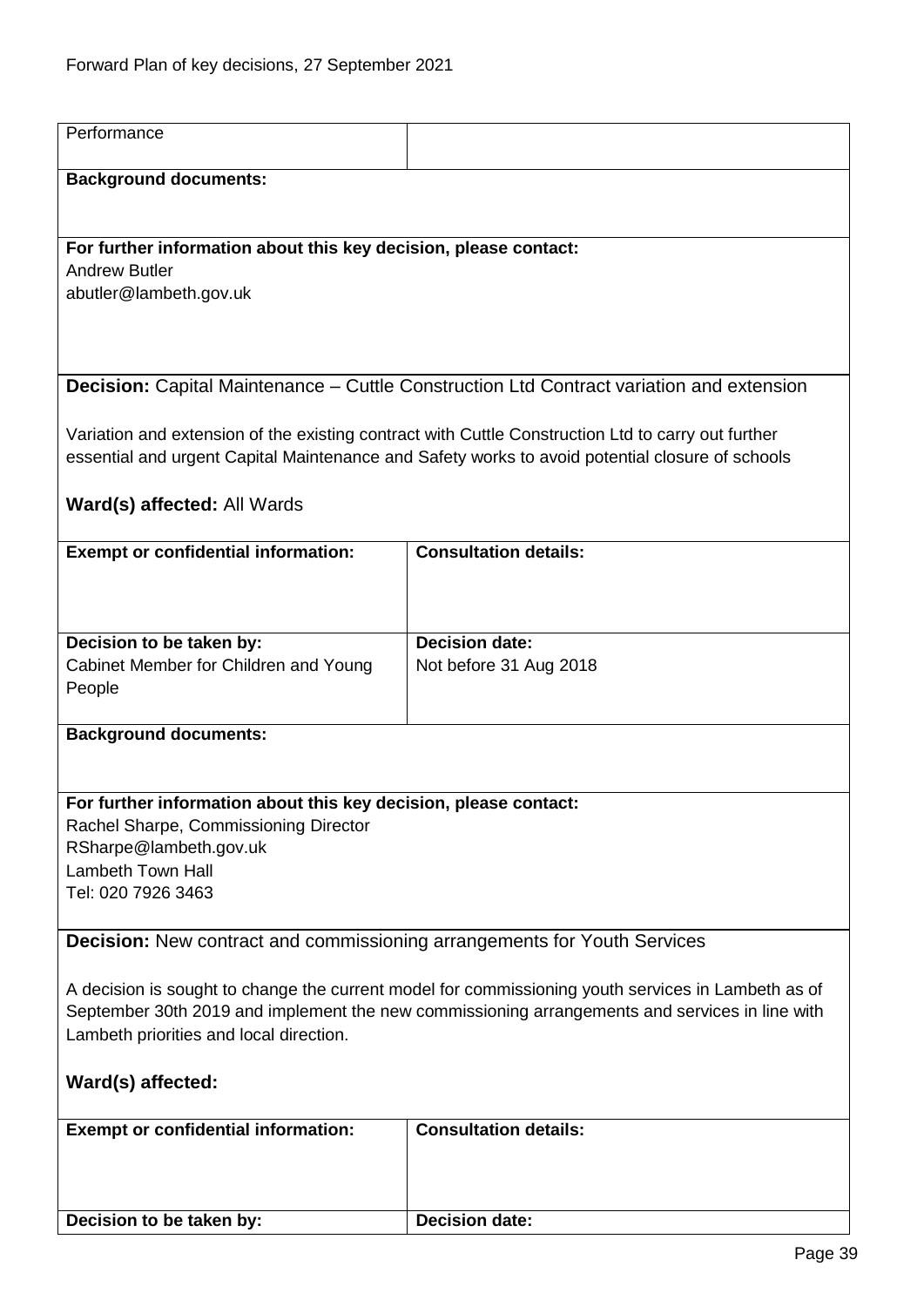| Cabinet Member for Children and Young<br>People                                                                                                                                                                                                                                                                                                                                               | Not before 2 Jul 2019                           |  |
|-----------------------------------------------------------------------------------------------------------------------------------------------------------------------------------------------------------------------------------------------------------------------------------------------------------------------------------------------------------------------------------------------|-------------------------------------------------|--|
| <b>Background documents:</b>                                                                                                                                                                                                                                                                                                                                                                  |                                                 |  |
| For further information about this key decision, please contact:<br>Paul Davies, Strategic Commissioning Officer<br>PDavies5@lambeth.gov.uk                                                                                                                                                                                                                                                   |                                                 |  |
| Tel: 07720 827496                                                                                                                                                                                                                                                                                                                                                                             |                                                 |  |
| <b>Decision: Supervised Contact Service</b>                                                                                                                                                                                                                                                                                                                                                   |                                                 |  |
| Supervised Contact is a statutory service provided by the local authorities where the child/young<br>person has been accommodated by the local authority and a need has been identified for the<br>child/young person to have contact with their birth parents and other relatives. These are usually under<br>orders as specified by the court (under section 8 of the Children's Act 1989). |                                                 |  |
| The supervised contact service that will offer a menu of services on a part block, part spot contract<br>basis. The contract will consist of - a block contract for Supervised Contact Service, this is the total<br>service of contact supervisors and venue combined,                                                                                                                       |                                                 |  |
| This pro-forma seeks member approval to add the procurement and retender of a new Supervised<br>Contact service to the Forward Plan for a four year term (2+1+1), which will be a two year contract<br>with an option to extend for a further two years on a one plus one basis, effective from 01 April 2020.                                                                                |                                                 |  |
| Ward(s) affected: All Wards                                                                                                                                                                                                                                                                                                                                                                   |                                                 |  |
| <b>Exempt or confidential information:</b>                                                                                                                                                                                                                                                                                                                                                    | <b>Consultation details:</b>                    |  |
| Decision to be taken by:<br>Cabinet Member for Children and Young<br>People                                                                                                                                                                                                                                                                                                                   | <b>Decision date:</b><br>Not before 10 Dec 2019 |  |
| <b>Background documents:</b>                                                                                                                                                                                                                                                                                                                                                                  |                                                 |  |
| For further information about this key decision, please contact:<br>Yvette Knight, Strategic Commissioning Officer<br>yknight@lambeth.gov.uk<br>10th Floor, International House<br>Tel: 020 7926 5141                                                                                                                                                                                         |                                                 |  |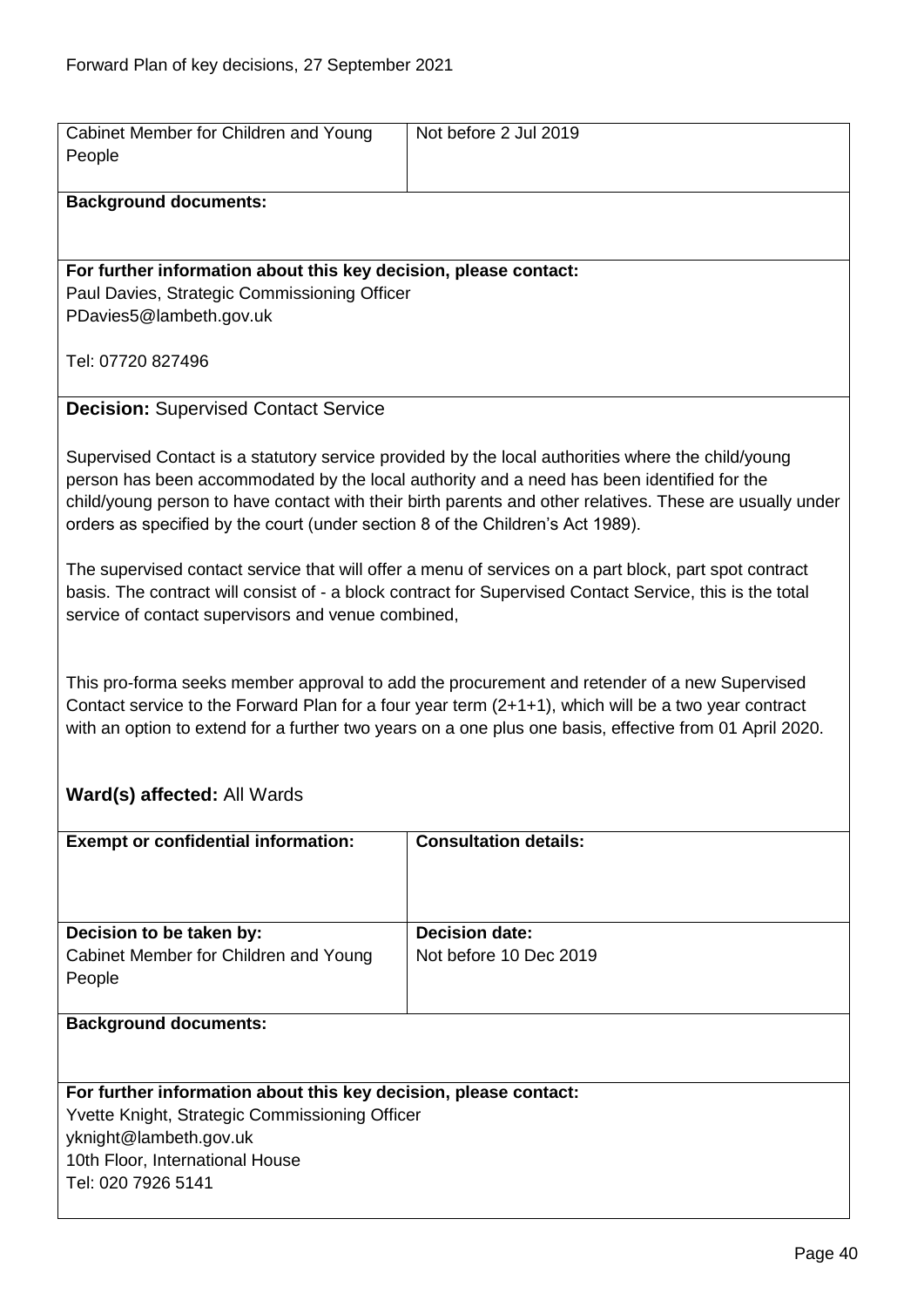# **Decision:** Local Safeguarding Arrangements: changes and key issues

The report will set out:

- New local multi agency safeguarding arrangements established in September 2019
- Current performance issues: strengths and areas for development
- Priorities and key challenges

# **Ward(s) affected:** All Wards

| <b>Exempt or confidential information:</b>                                  | <b>Consultation details:</b>                    |
|-----------------------------------------------------------------------------|-------------------------------------------------|
| Decision to be taken by:<br>Cabinet Member for Children and Young<br>People | <b>Decision date:</b><br>Not before 30 Mar 2020 |
|                                                                             |                                                 |

#### **Background documents:**

Local Safeguarding Arrangements : changes and key issues

# **For further information about this key decision, please contact:** Naeema Sarkar

nsarkar@lambeth.gov.uk

**Decision:** Semi-independent living for care leavers

To waive Contract Standing Order 8.2 to award a contract to Ekaya Housing Association to provide semi-independent living (SIL) accommodation to care leavers in Lambeth. The award will allow Children's Social Care to provide twenty-two in-borough placements with a well-established local Housing Association

# **Ward(s) affected:** All Wards

| <b>Exempt or confidential information:</b>                                  | <b>Consultation details:</b>                    |
|-----------------------------------------------------------------------------|-------------------------------------------------|
| Decision to be taken by:<br>Cabinet Member for Children and Young<br>People | <b>Decision date:</b><br>Not before 31 Mar 2020 |
| <b>Background documents:</b>                                                |                                                 |

**For further information about this key decision, please contact:**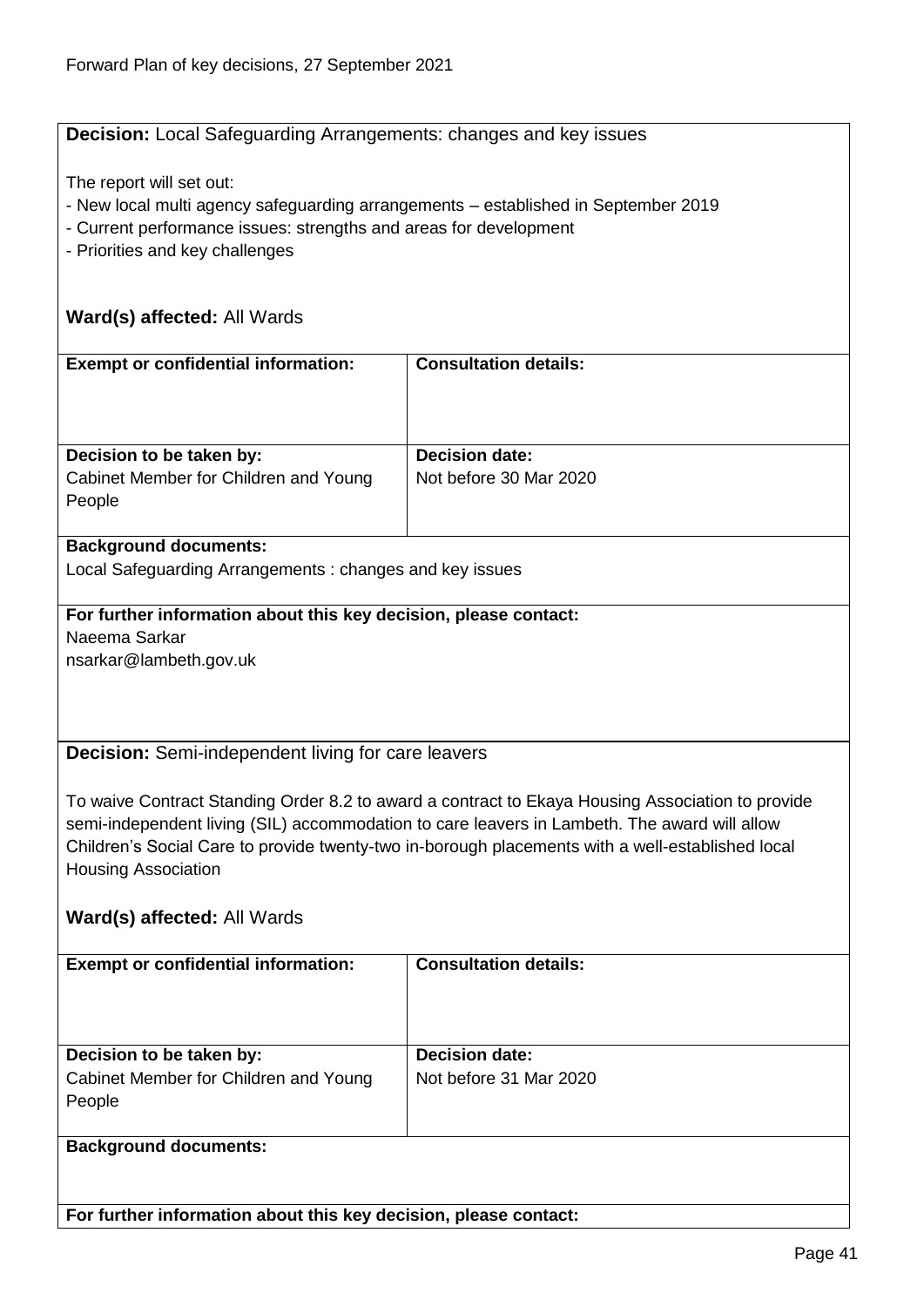Sophie Konradsen, Strategic Commissioning Manager SKonradsen@lambeth.gov.uk

**Decision:** Capital Funding for field drainage and renovation of Stockport Road Playing fields, Woodmansterne School

The Council is the asset owner of the Stockport Road playing fields. As part of the of the planning permission for Woodmansterne School development, the Council and Woodmansterne School agrees to provision of community access to the Sports Facilities and playing fields making them available for Community Use in accordance with the hours noted in the Community Use Management Plan.

The School will manage and operate the Facility and playing fields on behalf of the Council. The playing fields have historic drainage issues and this Cabinet Member delegated decision report (CMDDR) is being written to arrange the necessary funds and procure the suppliers to improve the field drainage and renovation of the Playing fields.

# **Ward(s) affected:** Streatham South

| <b>Exempt or confidential information:</b> | <b>Consultation details:</b> |
|--------------------------------------------|------------------------------|
| Decision to be taken by:                   | <b>Decision date:</b>        |
| Cabinet Member for Children and Young      | Not before 27 Oct 2020       |
| People                                     |                              |
| - -<br>. .                                 |                              |

#### **Background documents:**

# **For further information about this key decision, please contact:** Preeti Chatwal Kauffman, Head of Capital Programmes

PChatwalKauffman@lambeth.gov.uk

#### **Decision:** Early Years Commissioning

Decision to award new contracts for targeted support under a recommissioning of Early Years services.

#### **Ward(s) affected:** All Wards

| <b>Exempt or confidential information:</b> | Consultation details: |
|--------------------------------------------|-----------------------|
| Part exempt                                |                       |
| Information relating to the financial or   |                       |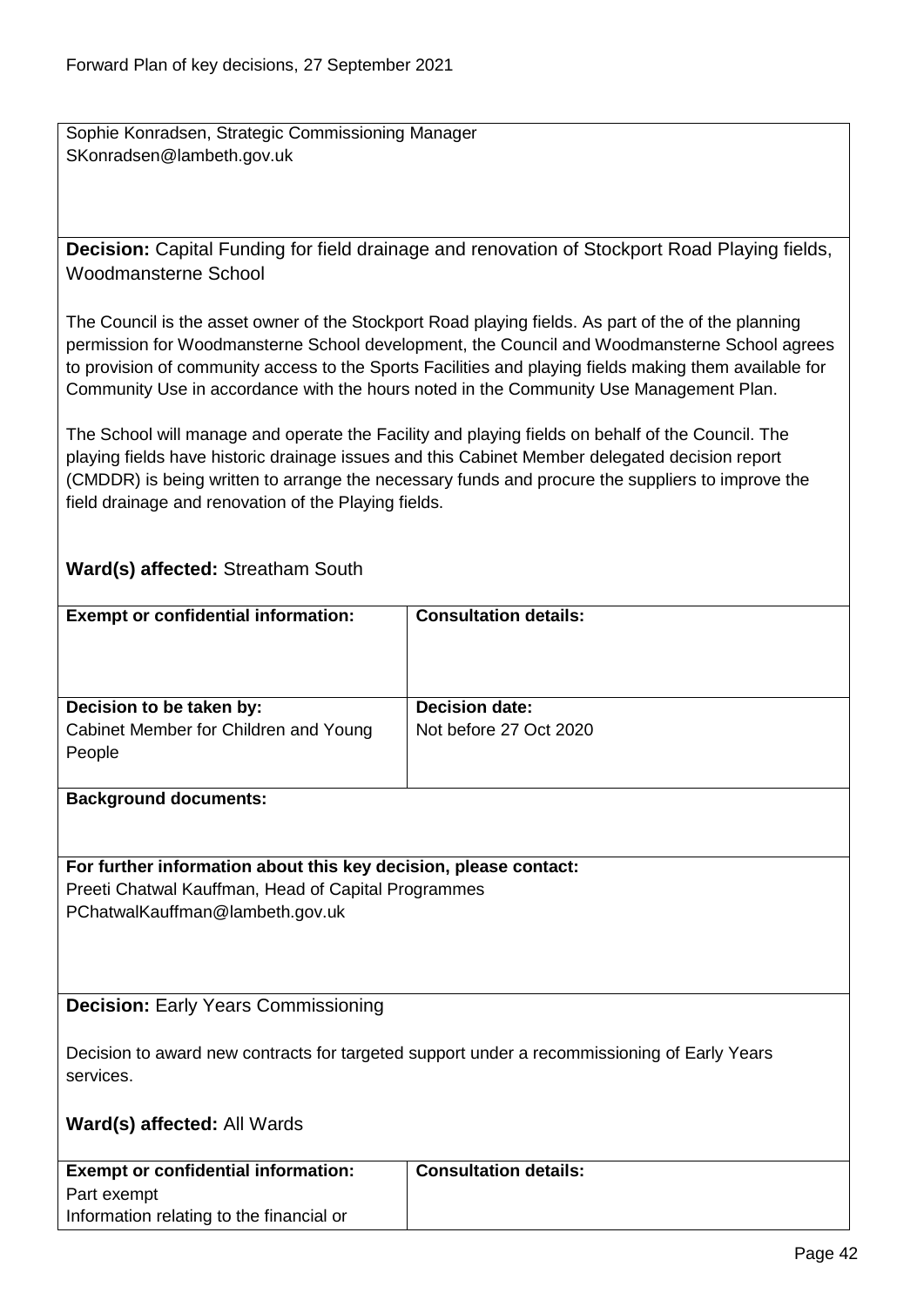| business affairs of any particular person                                         |                              |
|-----------------------------------------------------------------------------------|------------------------------|
| (including the authority holding that                                             |                              |
| information)                                                                      |                              |
|                                                                                   | <b>Decision date:</b>        |
| Decision to be taken by:<br>Cabinet Member for Children and Young                 | Not before 12 Jan 2021       |
| People                                                                            |                              |
|                                                                                   |                              |
| <b>Background documents:</b>                                                      |                              |
|                                                                                   |                              |
|                                                                                   |                              |
| For further information about this key decision, please contact:                  |                              |
| Laura Griffin, Interim Lead Commissioner                                          |                              |
| LMGriffin@lambeth.gov.uk                                                          |                              |
|                                                                                   |                              |
| Tel: 020 7926 9565                                                                |                              |
|                                                                                   |                              |
| <b>Decision:</b> School admissions policy and arrangements for 2021/22 entry      |                              |
|                                                                                   |                              |
| The policy us agreed (determined) as required by the School Admissions Code 2014. |                              |
|                                                                                   |                              |
| Ward(s) affected: All Wards                                                       |                              |
|                                                                                   |                              |
| <b>Exempt or confidential information:</b>                                        | <b>Consultation details:</b> |
|                                                                                   |                              |
|                                                                                   |                              |
| Decision to be taken by:                                                          | <b>Decision date:</b>        |
| Cabinet Member for Children and Young                                             | Not before 16 Mar 2021       |
| People                                                                            |                              |
|                                                                                   |                              |
| <b>Background documents:</b>                                                      |                              |
|                                                                                   |                              |
|                                                                                   |                              |
| For further information about this key decision, please contact:                  |                              |
| <b>Ruth Wright</b>                                                                |                              |
| rwright@lambeth.gov.uk                                                            |                              |
|                                                                                   |                              |
|                                                                                   |                              |
|                                                                                   |                              |
|                                                                                   |                              |
| <b>Decision: Extension of Supervised Contact Services</b>                         |                              |
|                                                                                   |                              |
| Ward(s) affected: All Wards                                                       |                              |
|                                                                                   | <b>Consultation details:</b> |
| <b>Exempt or confidential information:</b>                                        |                              |
|                                                                                   |                              |
|                                                                                   |                              |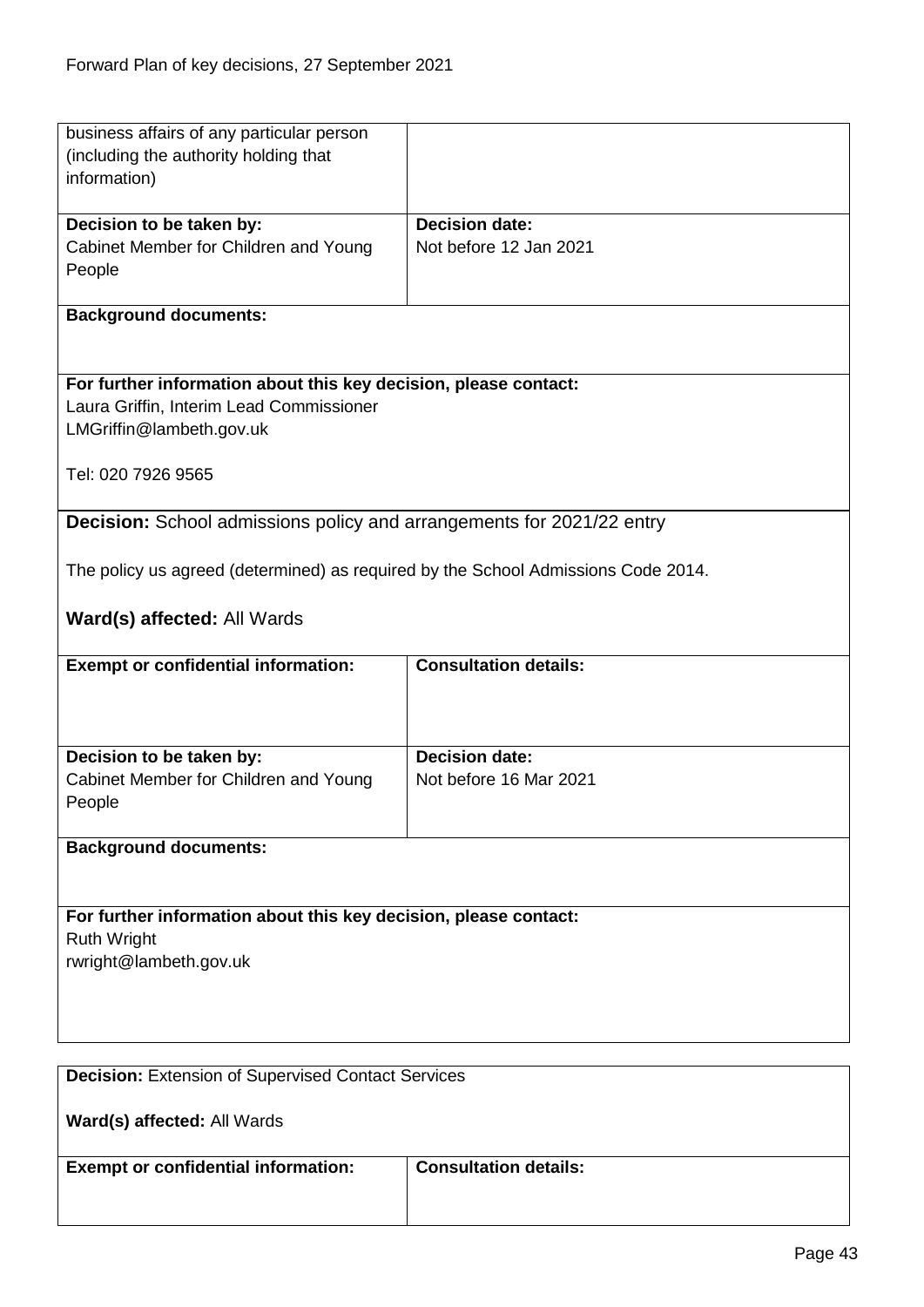| Decision to be taken by:                                                           | <b>Decision date:</b>        |  |
|------------------------------------------------------------------------------------|------------------------------|--|
| Cabinet Member for Children and Young                                              | 24 Sep 2021                  |  |
| People                                                                             |                              |  |
|                                                                                    |                              |  |
| <b>Background documents:</b>                                                       |                              |  |
|                                                                                    |                              |  |
| For further information about this key decision, please contact:                   |                              |  |
| Marcele Henry-Thomas, Integrated Commissioning Officer                             |                              |  |
| mhenrythomas@lambeth.gov.uk                                                        |                              |  |
|                                                                                    |                              |  |
|                                                                                    |                              |  |
|                                                                                    |                              |  |
| <b>Decision: 6 Schools Roofing Works</b>                                           |                              |  |
| Approval Required to appoint a contractor to carry out the 6 Schools Roofing Works |                              |  |
|                                                                                    |                              |  |
| Ward(s) affected: All Wards                                                        |                              |  |
|                                                                                    |                              |  |
| <b>Exempt or confidential information:</b>                                         | <b>Consultation details:</b> |  |
|                                                                                    |                              |  |
|                                                                                    |                              |  |
|                                                                                    |                              |  |
| Decision to be taken by:                                                           | <b>Decision date:</b>        |  |
| Cabinet Member for Children and Young<br>People                                    | Not before 8 Sep 2021        |  |
|                                                                                    |                              |  |
| <b>Background documents:</b>                                                       |                              |  |
|                                                                                    |                              |  |
|                                                                                    |                              |  |
| For further information about this key decision, please contact:                   |                              |  |
| Stella Denyoh                                                                      |                              |  |
| SDenyoh@lambeth.gov.uk                                                             |                              |  |
| Hambrook House, 17 Porden Road, London, SW2 5RW                                    |                              |  |
|                                                                                    |                              |  |
| <b>Decision:</b> Housing-related support pathway for young people                  |                              |  |
|                                                                                    |                              |  |
| To put contracts out to competitive tender on 4th October 2021 via 10 lots:        |                              |  |
| ? Lot 1 Approved Provider List - Housing-related support:                          |                              |  |
| ? 16/17s                                                                           |                              |  |
| ? Additional needs                                                                 |                              |  |
| ? Male-only and female-only<br>? Complex mental health                             |                              |  |
| ? Visiting support                                                                 |                              |  |
| ? LGBTIQ+                                                                          |                              |  |
| ? Short-term assessment and timeout                                                |                              |  |
|                                                                                    |                              |  |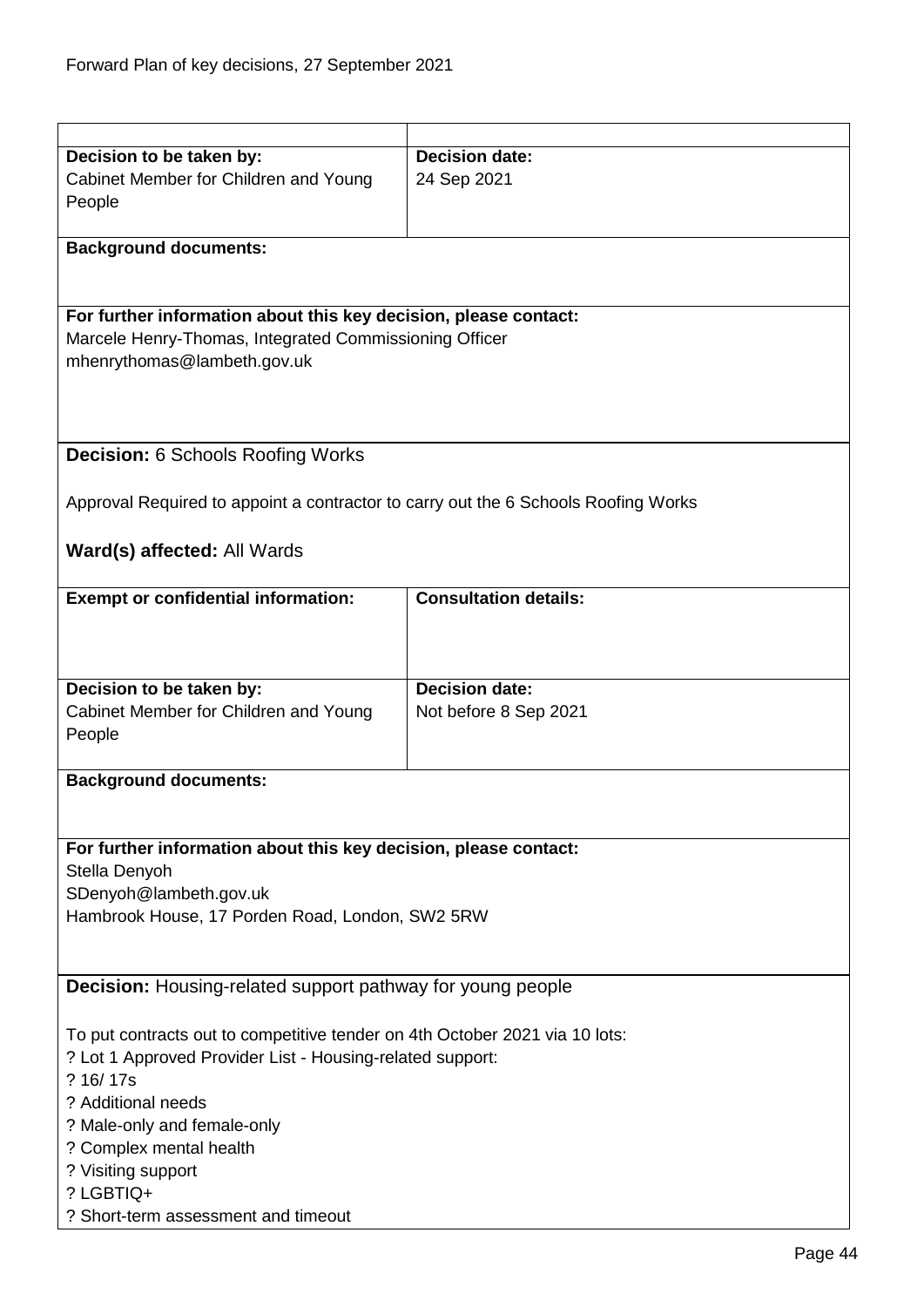? Lot 2 Approved Provider List - Young parents and babies housing-related support

? Lot 3 Approved Provider List - Unaccompanied-asylum seeking young people's housing-related support

? Lot 4 Individual single contract - Supported lodgings

? Lot 5 Individual single contract - Private-rented sector move on and support

? Lot 6 Individual single contract - Housing First

? Lot 7 Individual single contract - Floating support

? Lot 8 Individual single contract - Early intervention and mediation

# **Ward(s) affected:** All Wards

| <b>Exempt or confidential information:</b>      | <b>Consultation details:</b> |
|-------------------------------------------------|------------------------------|
| Decision to be taken by:                        | <b>Decision date:</b>        |
| Cabinet Member for Children and Young<br>People | Not before 29 Sep 2021       |

#### **Background documents:**

# **For further information about this key decision, please contact:**

Sophie Konradsen, Strategic Commissioning Manager SKonradsen@lambeth.gov.uk

**Decision:** School Capital Maintenance – Variation to Current Consultant Contract

This report seeks the approval for an increase in the contract value, by way of a variation, for the sum of £615,376.94 for Professional fees to Ingleton Wood LLP.

# **Ward(s) affected:** All Wards

| <b>Exempt or confidential information:</b>                                  | <b>Consultation details:</b>                    |
|-----------------------------------------------------------------------------|-------------------------------------------------|
| Decision to be taken by:<br>Cabinet Member for Children and Young<br>People | <b>Decision date:</b><br>Not before 12 Oct 2021 |
| <b>Background documents:</b>                                                |                                                 |

**For further information about this key decision, please contact:**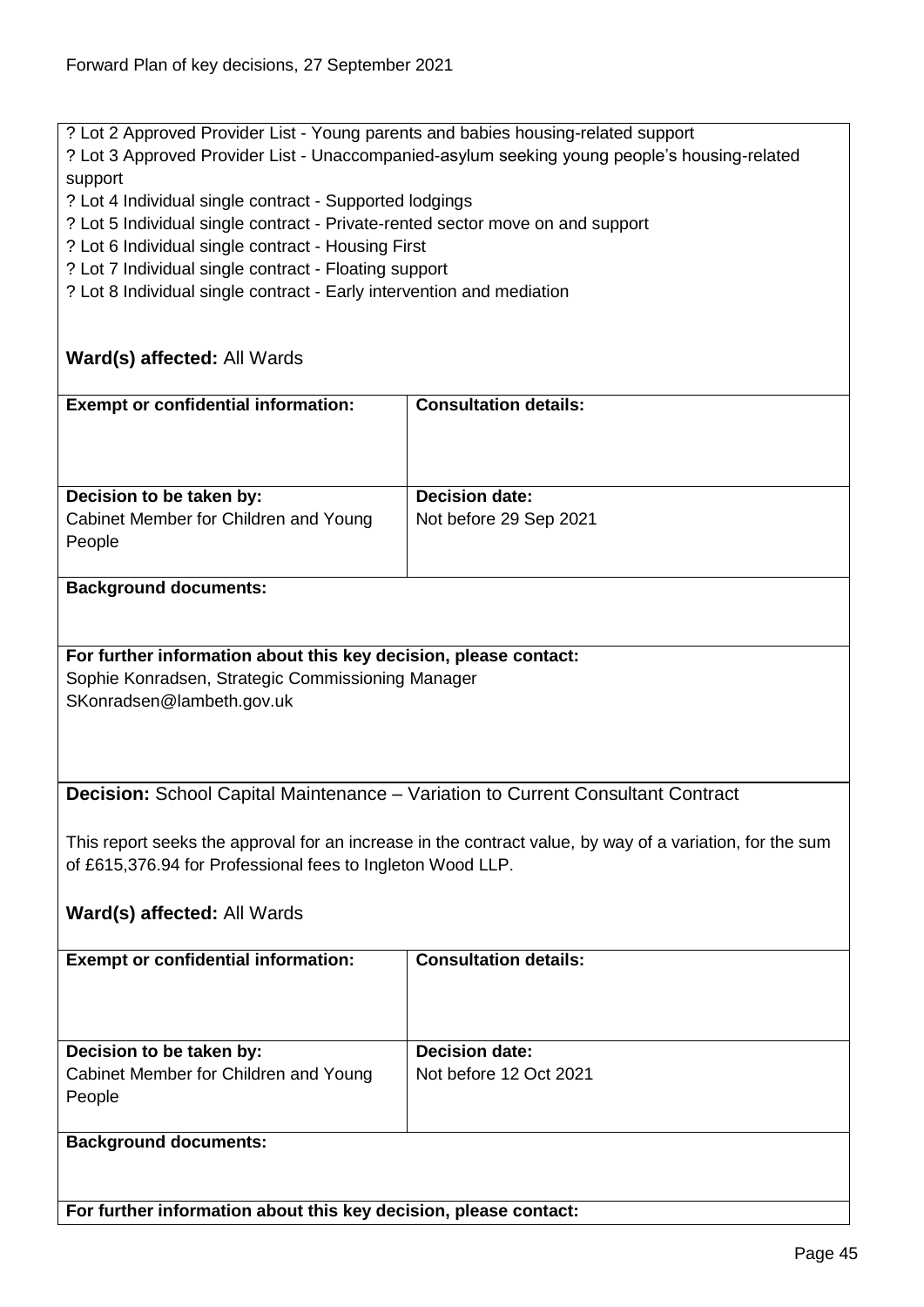Greg Wade, Capital Programme Manager, Strategic Programme gwade@lambeth.gov.uk

#### **Decision:** Re-procurement of community support services

The current approved provider framework agreement for the provision of community support (homecare) services will end in January 2020. The council will be re-procuring these services aligning to the development of local neighbourhoods. https://lambethtogether.net

# **Ward(s) affected:** All Wards

| <b>Exempt or confidential information:</b>               | <b>Consultation details:</b> |
|----------------------------------------------------------|------------------------------|
| Decision to be taken by:                                 | <b>Decision date:</b>        |
| Cabinet Member for Health and Social Care<br>(job-share) | Not before 13 Aug 2019       |

#### **Background documents:**

**For further information about this key decision, please contact:** Ginny Hume, Commissioning Lead- Domiciliary Care GHume@lambeth.gov.uk Phoenix House Tel: 020 7926 5178

**Decision:** Implementation of PHE Section 31Grant - Drug treatment and crime reduction proposals

Approval to waive the council's Contract Standing Order 8.2 and award contracts to South London and Maudsley (SLaM) and Women in Prison for the provision of Section 31 Drug Treatment and Crime Reduction grant form Public Health England (PHE). The funding and proposals will cover staff and treatment costs as well as the commissioning support function to be provided by the council.

This grant is a one-off fund which will enable Lambeth to provide and test alternative models of Substance Misuse health services for those within the criminal justice system to access. The contract period is for 12 months from 1st April 2021 until 31st March 2022

| <b>Ward(s) affected: All Wards</b>         |                              |
|--------------------------------------------|------------------------------|
| <b>Exempt or confidential information:</b> | <b>Consultation details:</b> |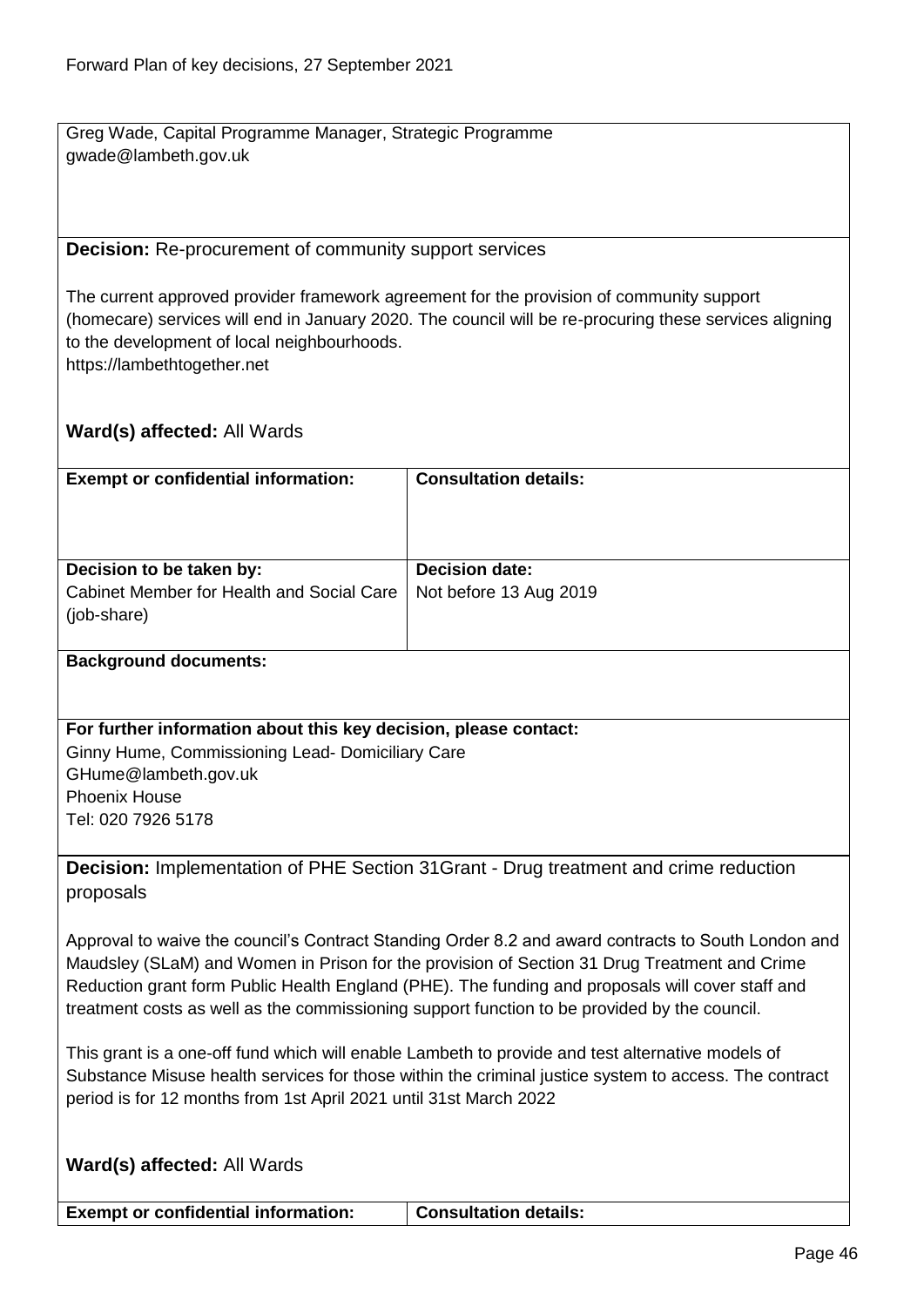| Decision to be taken by:                                                                                                                                                                                                                                                                                                           | <b>Decision date:</b>                                                          |  |
|------------------------------------------------------------------------------------------------------------------------------------------------------------------------------------------------------------------------------------------------------------------------------------------------------------------------------------|--------------------------------------------------------------------------------|--|
| Cabinet Member for Health and Social Care                                                                                                                                                                                                                                                                                          | 23 Sep 2021                                                                    |  |
| (job-share)                                                                                                                                                                                                                                                                                                                        |                                                                                |  |
|                                                                                                                                                                                                                                                                                                                                    |                                                                                |  |
| <b>Background documents:</b>                                                                                                                                                                                                                                                                                                       |                                                                                |  |
|                                                                                                                                                                                                                                                                                                                                    |                                                                                |  |
|                                                                                                                                                                                                                                                                                                                                    |                                                                                |  |
| For further information about this key decision, please contact:                                                                                                                                                                                                                                                                   |                                                                                |  |
| Robert Goodwin, Lead Commissioner Substance Misuse                                                                                                                                                                                                                                                                                 |                                                                                |  |
| rgoodwin@lambeth.gov.uk                                                                                                                                                                                                                                                                                                            |                                                                                |  |
|                                                                                                                                                                                                                                                                                                                                    |                                                                                |  |
|                                                                                                                                                                                                                                                                                                                                    |                                                                                |  |
|                                                                                                                                                                                                                                                                                                                                    |                                                                                |  |
| <b>Decision:</b> Reprovision of Community Support Approved Provider Spot Contract                                                                                                                                                                                                                                                  |                                                                                |  |
| Arrangements                                                                                                                                                                                                                                                                                                                       |                                                                                |  |
|                                                                                                                                                                                                                                                                                                                                    |                                                                                |  |
| To reallocate the contract due to changing circumstances with the current provider.                                                                                                                                                                                                                                                |                                                                                |  |
|                                                                                                                                                                                                                                                                                                                                    |                                                                                |  |
| Ward(s) affected: All Wards                                                                                                                                                                                                                                                                                                        |                                                                                |  |
|                                                                                                                                                                                                                                                                                                                                    |                                                                                |  |
|                                                                                                                                                                                                                                                                                                                                    |                                                                                |  |
|                                                                                                                                                                                                                                                                                                                                    |                                                                                |  |
|                                                                                                                                                                                                                                                                                                                                    |                                                                                |  |
|                                                                                                                                                                                                                                                                                                                                    |                                                                                |  |
|                                                                                                                                                                                                                                                                                                                                    |                                                                                |  |
|                                                                                                                                                                                                                                                                                                                                    |                                                                                |  |
|                                                                                                                                                                                                                                                                                                                                    |                                                                                |  |
|                                                                                                                                                                                                                                                                                                                                    |                                                                                |  |
|                                                                                                                                                                                                                                                                                                                                    |                                                                                |  |
|                                                                                                                                                                                                                                                                                                                                    |                                                                                |  |
| For further information about this key decision, please contact:                                                                                                                                                                                                                                                                   |                                                                                |  |
|                                                                                                                                                                                                                                                                                                                                    |                                                                                |  |
|                                                                                                                                                                                                                                                                                                                                    |                                                                                |  |
|                                                                                                                                                                                                                                                                                                                                    |                                                                                |  |
|                                                                                                                                                                                                                                                                                                                                    |                                                                                |  |
|                                                                                                                                                                                                                                                                                                                                    |                                                                                |  |
| <b>Decision:</b> Stop Smoking Services - Proposed single year extensions to current contracts with                                                                                                                                                                                                                                 |                                                                                |  |
|                                                                                                                                                                                                                                                                                                                                    |                                                                                |  |
|                                                                                                                                                                                                                                                                                                                                    |                                                                                |  |
| To award single year contract extensions from 1 April 2022 to 31 September 2023 to: (1) Guys and St                                                                                                                                                                                                                                |                                                                                |  |
| <b>Exempt or confidential information:</b><br>Decision to be taken by:<br>Cabinet Member for Health and Social Care<br>(job-share)<br><b>Background documents:</b><br>Laval Lebon, Senior Strategic Commissioning Manager<br>LLebon2@lambeth.gov.uk<br><b>Phoenix House</b><br>Tel: 020 7926 4654<br>GSTT and community pharmacies | <b>Consultation details:</b><br><b>Decision date:</b><br>Not before 2 Sep 2021 |  |

Thomas' Hospital NHS Foundation Trust (GSTT) for the continued provision of a specialist stop smoking service.; and to (2) 13 local pharmacies for the continued provision of community-based stop smoking services. Existing contracts are due to end on 31 March 2022 and the market (NHS Trusts, pharmacies) and Council's capacity to complete a commissioning review and procurement process for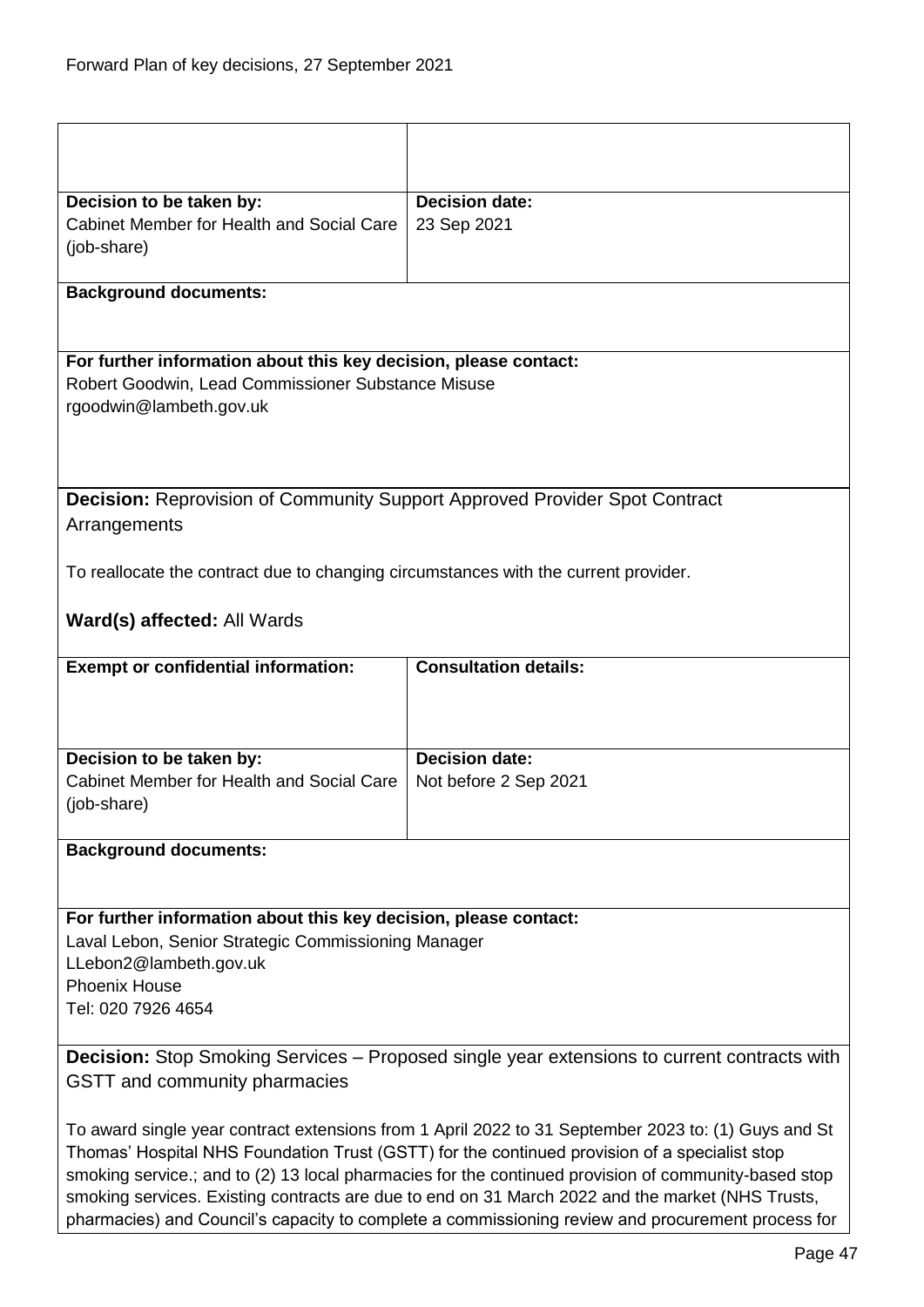the next contract period has been heavily impeded by the response to COVID19. The extension is sought to enable sufficient time for service evaluation and engagement to inform potential service redesign and the commissioning of a future model.

| Ward(s) affected: All Wards                                                                                                    |                              |  |
|--------------------------------------------------------------------------------------------------------------------------------|------------------------------|--|
| <b>Exempt or confidential information:</b>                                                                                     | <b>Consultation details:</b> |  |
|                                                                                                                                |                              |  |
| Decision to be taken by:                                                                                                       | Decision date:               |  |
| Cabinet Member for Health and Social Care<br>(job-share)                                                                       | Not before 11 Sep 2021       |  |
| <b>Background documents:</b>                                                                                                   |                              |  |
|                                                                                                                                |                              |  |
| For further information about this key decision, please contact:<br>Alex Jackson, Interim Lead Commissioner Health Improvement |                              |  |
| ajackson2@lambeth.gov.uk                                                                                                       |                              |  |
|                                                                                                                                |                              |  |
|                                                                                                                                |                              |  |
| <b>Decision:</b> Re-procurement of community support services                                                                  |                              |  |
| The council will be re-procuring a framework contract to replace the APL.                                                      |                              |  |
| Approval of the contract award.                                                                                                |                              |  |
|                                                                                                                                |                              |  |
| Ward(s) affected: All Wards                                                                                                    |                              |  |
| <b>Exempt or confidential information:</b>                                                                                     | <b>Consultation details:</b> |  |
| Part exempt                                                                                                                    |                              |  |
| Information relating to the financial or                                                                                       |                              |  |
| business affairs of any particular person<br>(including the authority holding that                                             |                              |  |
| information)                                                                                                                   |                              |  |
| Decision to be taken by:                                                                                                       | <b>Decision date:</b>        |  |
| Cabinet Member for Health and Social Care                                                                                      | Not before 19 Oct 2021       |  |
| (job-share)                                                                                                                    |                              |  |
| <b>Background documents:</b>                                                                                                   |                              |  |
|                                                                                                                                |                              |  |
| For further information about this key decision, please contact:                                                               |                              |  |
| Laval Lebon, Senior Strategic Commissioning Manager                                                                            |                              |  |
| LLebon2@lambeth.gov.uk                                                                                                         |                              |  |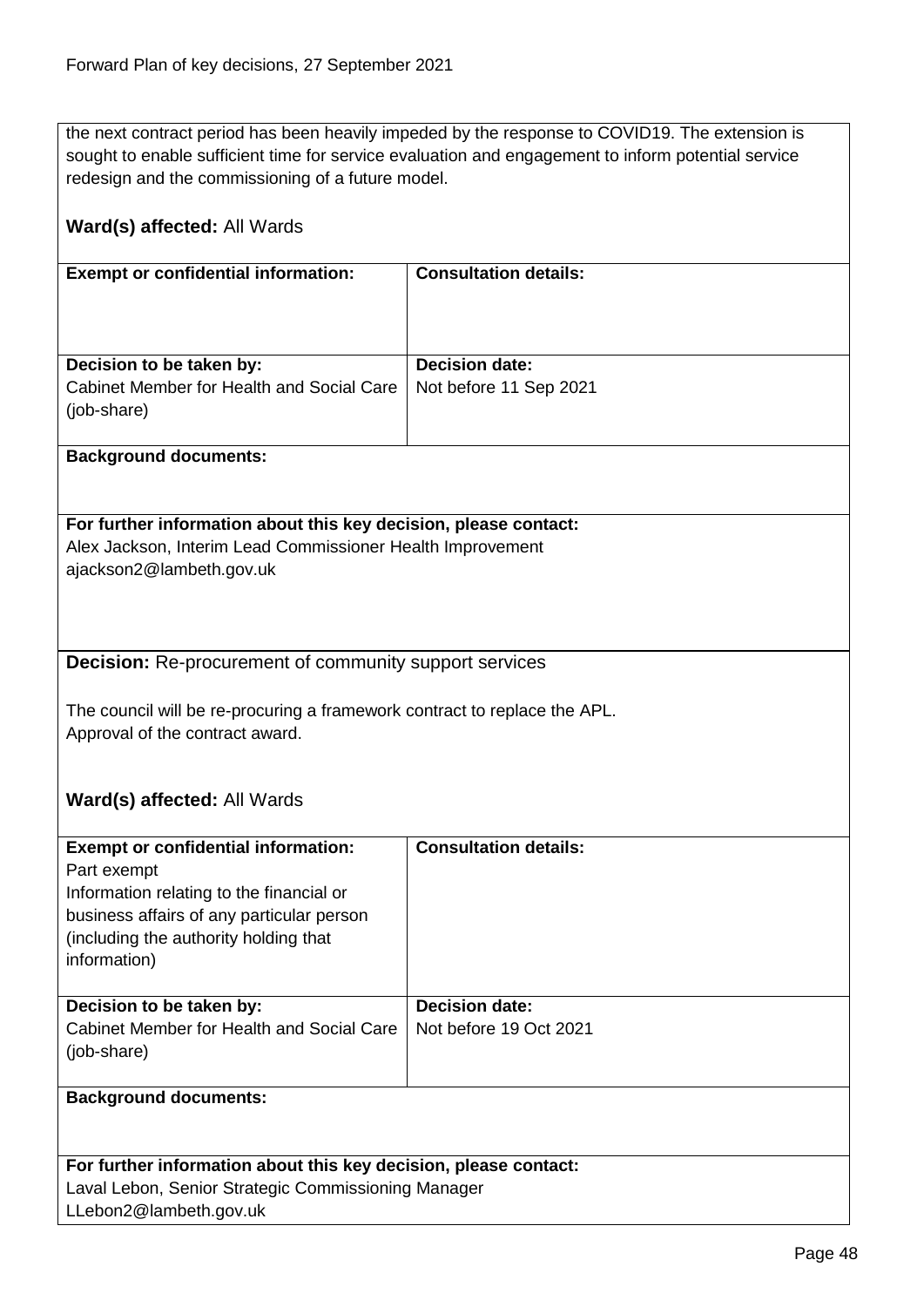Phoenix House Tel: 020 7926 4654

**Decision:** Extension of the Approved Provider List framework agreement for community support providers

That the current Approved Provider List arrangement is extended for 12 months from 19 January 2022 to 18 January 2023 to allow for the procurement and mobilisation of a new framework contract for community support

# **Ward(s) affected:** All Wards

| <b>Exempt or confidential information:</b><br>Part exempt<br>Information relating to the financial or<br>business affairs of any particular person<br>(including the authority holding that)<br>information) | <b>Consultation details:</b>                    |
|--------------------------------------------------------------------------------------------------------------------------------------------------------------------------------------------------------------|-------------------------------------------------|
| Decision to be taken by:<br>Cabinet Member for Health and Social Care<br>(job-share)                                                                                                                         | <b>Decision date:</b><br>Not before 19 Oct 2021 |

#### **Background documents:**

#### **For further information about this key decision, please contact:**

Laval Lebon, Senior Strategic Commissioning Manager LLebon2@lambeth.gov.uk Phoenix House Tel: 020 7926 4654

**Decision:** North Lambeth and Stockwell Neighbourhood Areas - General Practice Capital Investment

The Cabinet Members are requested to approve funding to the value of £2,217,000 support the delivery of the additional clinical capacity in Primary Care services in the Nine Elms Vauxhall locality because of the significant new residential developments within the area and the expected significant growth within the local populations.

The total cost to deliver the Project is £2,460,604 with the gap between the requested funding and the required funding being made up through a contribution of £243,604 from South East London Clinical Commissioning Group – Lambeth.

This investment will increase the clinical capacity in three General Practices in the north of Lambeth as follows:

- Mawbey Group Practice (Oval Ward)
- Binfield Road Surgery (Vauxhall Ward)
- South Lambeth Road Practice (Stockwell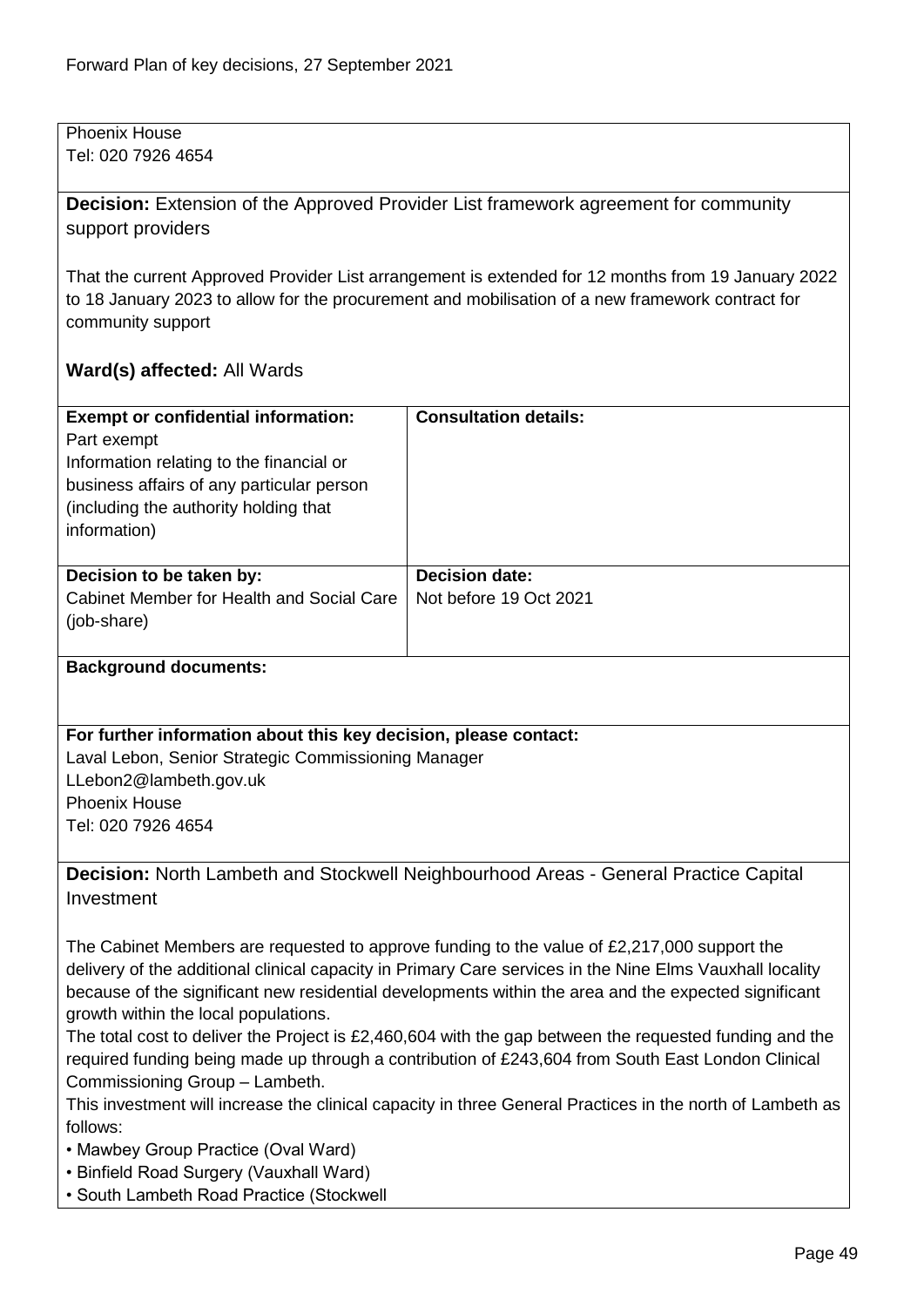| Ward)                                                                                |                                                                                                        |
|--------------------------------------------------------------------------------------|--------------------------------------------------------------------------------------------------------|
|                                                                                      |                                                                                                        |
| Ward(s) affected: Oval; Prince's; Stockwell                                          |                                                                                                        |
|                                                                                      |                                                                                                        |
| <b>Exempt or confidential information:</b>                                           | <b>Consultation details:</b>                                                                           |
|                                                                                      |                                                                                                        |
|                                                                                      |                                                                                                        |
|                                                                                      |                                                                                                        |
| Decision to be taken by:                                                             | <b>Decision date:</b>                                                                                  |
| Cabinet Member for Health and Social Care                                            | Not before 26 Oct 2021                                                                                 |
| (job-share)                                                                          |                                                                                                        |
| <b>Background documents:</b>                                                         |                                                                                                        |
|                                                                                      |                                                                                                        |
|                                                                                      |                                                                                                        |
| For further information about this key decision, please contact:                     |                                                                                                        |
| Andrew Eyres, Strategic Director of Integrated Health and Adults Care                |                                                                                                        |
| andrew.eyres@nhs.net                                                                 |                                                                                                        |
| 1 Lower Marsh, London, SE1 7NT                                                       |                                                                                                        |
| Tel: (020)30494076                                                                   |                                                                                                        |
| <b>Decision:</b> Conversion of Brixton Recreation Centre storage space to work space |                                                                                                        |
|                                                                                      |                                                                                                        |
|                                                                                      | To approve the reuse and letting of the storage space at Brixton Recreation Centre (off Beehive Place) |
|                                                                                      | and delegate authority to the Head of Strategic Property & Valuation Services to enter into an         |
|                                                                                      | Agreement to Lease in the best interest of the council, subject to planning and listed building being  |
| grant for change of use and physical alterations.                                    |                                                                                                        |
|                                                                                      |                                                                                                        |
| Ward(s) affected: Coldharbour                                                        |                                                                                                        |
|                                                                                      |                                                                                                        |
| <b>Exempt or confidential information:</b>                                           | <b>Consultation details:</b>                                                                           |
|                                                                                      |                                                                                                        |
|                                                                                      |                                                                                                        |
| Decision to be taken by:                                                             | <b>Decision date:</b>                                                                                  |
| Deputy Leader of the Council (Planning,                                              | Not before 9 Oct 2017                                                                                  |
| Investment and New Homes)                                                            |                                                                                                        |
|                                                                                      |                                                                                                        |
| <b>Background documents:</b>                                                         |                                                                                                        |
|                                                                                      |                                                                                                        |
|                                                                                      |                                                                                                        |
| For further information about this key decision, please contact:                     |                                                                                                        |
| Tom Bridgman<br>tbridgman@lambeth.gov.uk                                             |                                                                                                        |
|                                                                                      |                                                                                                        |
|                                                                                      |                                                                                                        |
|                                                                                      |                                                                                                        |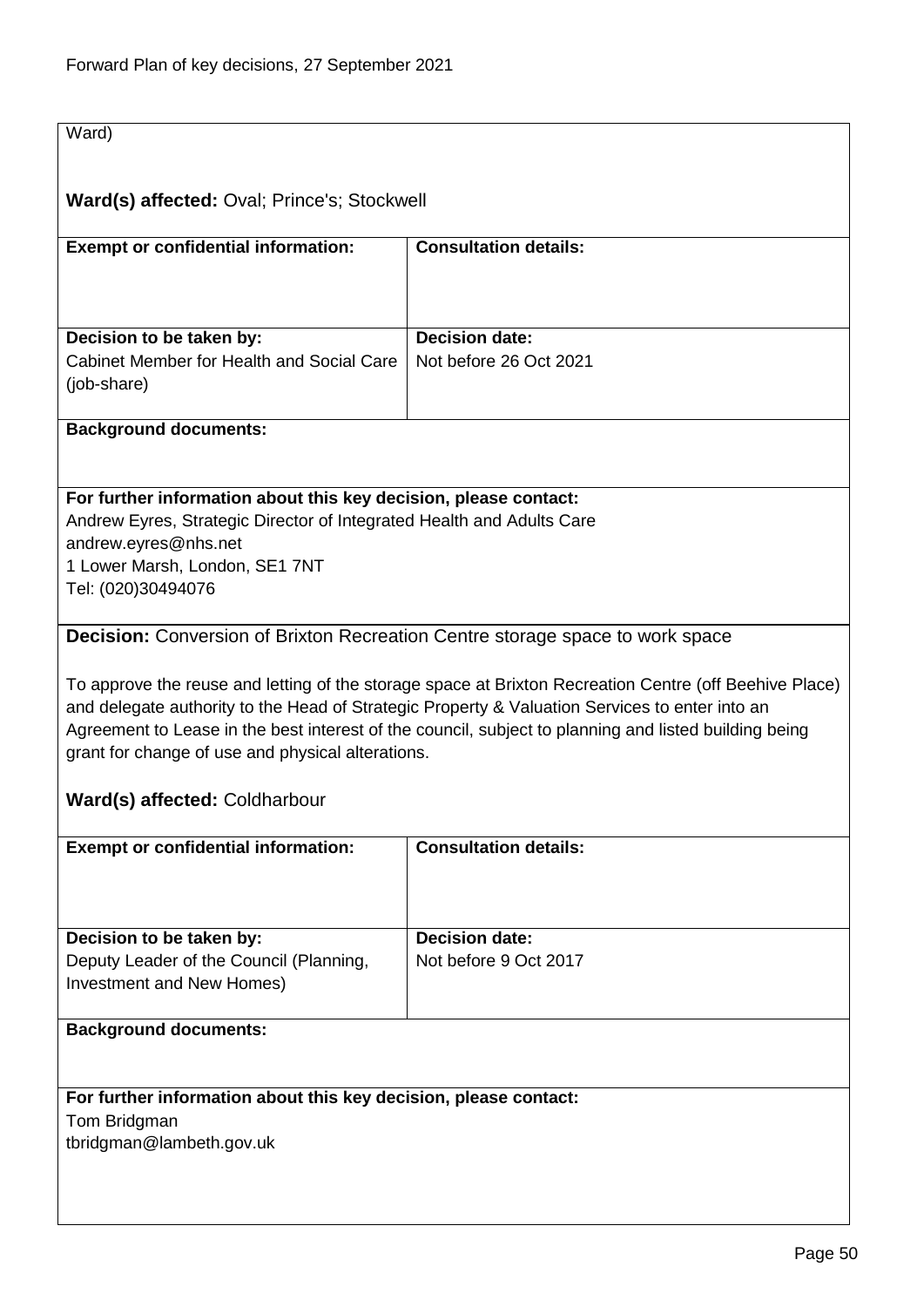# **Decision:** Oval and Prince's Co-operative Local Investment Plan

To agree priorities for infrastructure investment in Oval and Prince's wards for the next five years. Priorities have been informed by public consultation from January to March 2017.

# **Ward(s) affected:** Oval; Prince's

| <b>Exempt or confidential information:</b>                           | <b>Consultation details:</b> |
|----------------------------------------------------------------------|------------------------------|
| Decision to be taken by:                                             | <b>Decision date:</b>        |
| Deputy Leader of the Council (Planning,<br>Investment and New Homes) | Not before 9 Oct 2017        |

### **Background documents:**

### **For further information about this key decision, please contact:**

Conor McDonagh, Head of Area Regeneration for Vauxhall, Stockwell and Norwood cmcdonagh@lambeth.gov.uk 1st Floor, Phoenix House, 10 Wandsworth Road, London, SW8 2LL Tel: 020 7926 5980

# **Decision:** South Lambeth Estate – Enabling Works for the Phase 1 Development

To authorise the expenditure and to proceed with enabling works that need to be completed before the main contract works can start.

# **Ward(s) affected:** Stockwell

| <b>Exempt or confidential information:</b>                                                       | <b>Consultation details:</b>                    |
|--------------------------------------------------------------------------------------------------|-------------------------------------------------|
| Decision to be taken by:<br>Deputy Leader of the Council (Planning,<br>Investment and New Homes) | <b>Decision date:</b><br>Not before 10 Sep 2019 |

# **Background documents:**

#### **For further information about this key decision, please contact:**

Bruce McRobie

bmcrobie@lambeth.gov.uk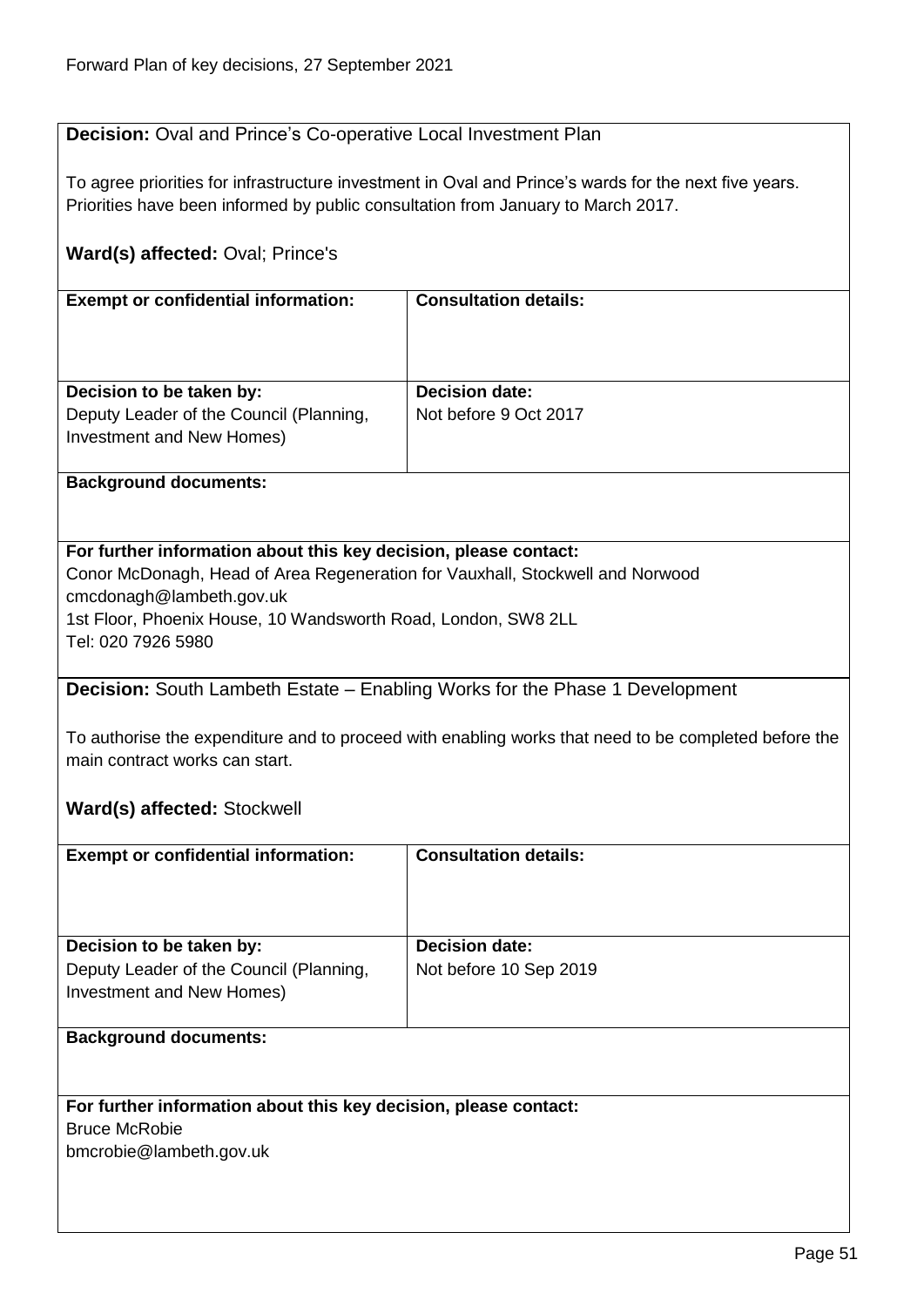# **Decision:** Westbury estate – Making of Compulsory Purchase Order

To authorise the making of the Compulsory Purchase Order to support the regeneration of Westbury estate.

# **Ward(s) affected:** Clapham Town

| <b>Exempt or confidential information:</b>                                                       | <b>Consultation details:</b>                   |
|--------------------------------------------------------------------------------------------------|------------------------------------------------|
| Decision to be taken by:<br>Deputy Leader of the Council (Planning,<br>Investment and New Homes) | <b>Decision date:</b><br>Not before 5 Nov 2019 |

### **Background documents:**

### **For further information about this key decision, please contact:** Bruce McRobie

bmcrobie@lambeth.gov.uk

**Decision:** South Lambeth estate – Making of Compulsory Purchase Order

To authorise the making of the Compulsory Purchase Order to support the regeneration of South Lambeth estate.

# **Ward(s) affected:** Stockwell

| <b>Exempt or confidential information:</b> | <b>Consultation details:</b> |
|--------------------------------------------|------------------------------|
|                                            |                              |
| Decision to be taken by:                   | <b>Decision date:</b>        |
| Deputy Leader of the Council (Planning,    | Not before 5 Nov 2019        |
| Investment and New Homes)                  |                              |
|                                            |                              |
| <b>Background documents:</b>               |                              |

#### **For further information about this key decision, please contact:**

Bruce McRobie

bmcrobie@lambeth.gov.uk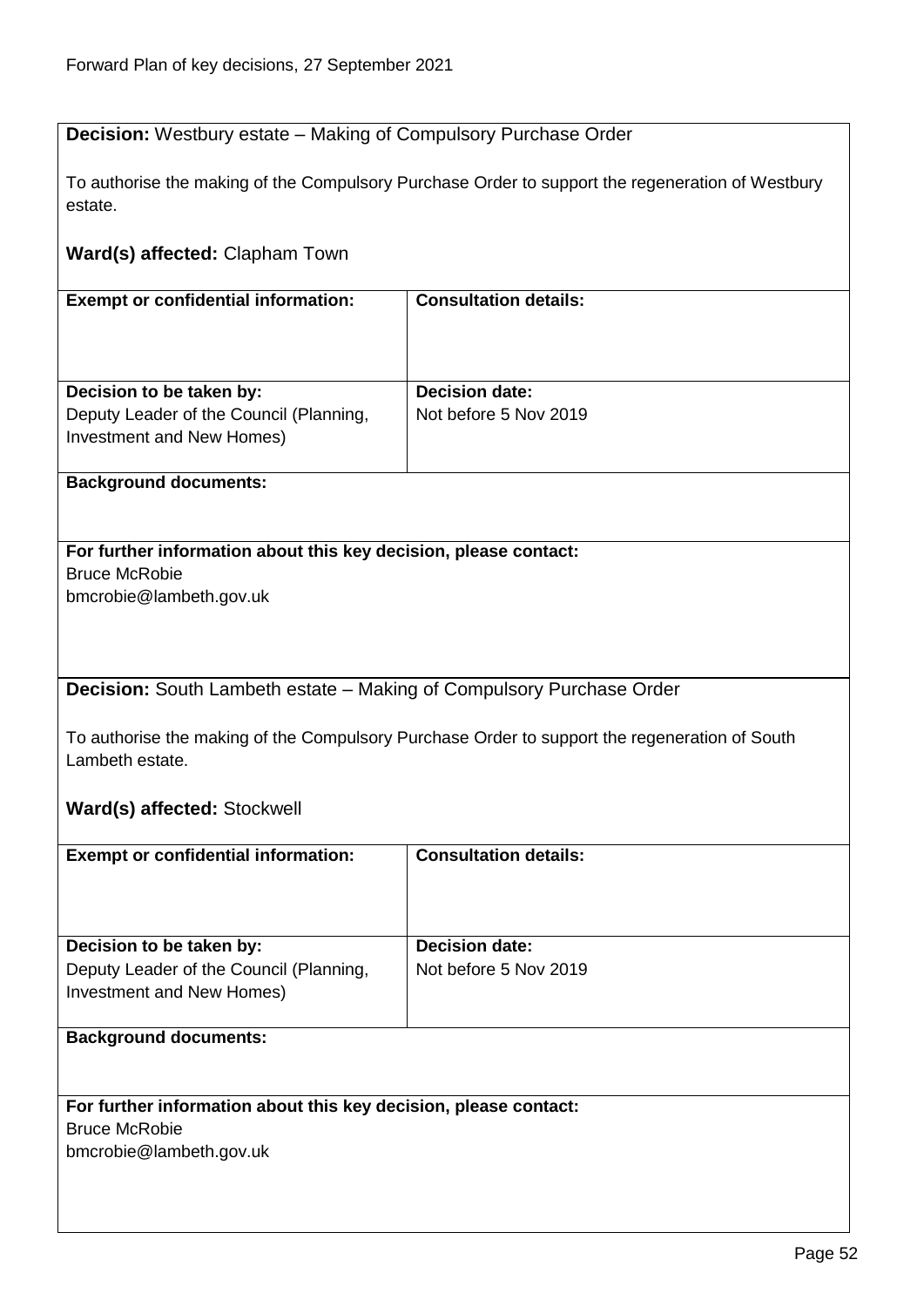| <b>Decision: Funding Allocation for Completion of LJ Works</b>       |                                                                                                      |  |
|----------------------------------------------------------------------|------------------------------------------------------------------------------------------------------|--|
| Ward(s) affected: Coldharbour                                        |                                                                                                      |  |
| <b>Exempt or confidential information:</b>                           | <b>Consultation details:</b>                                                                         |  |
|                                                                      |                                                                                                      |  |
|                                                                      |                                                                                                      |  |
| Decision to be taken by:                                             | <b>Decision date:</b>                                                                                |  |
| Deputy Leader of the Council (Planning,<br>Investment and New Homes) | Not before 24 Dec 2019                                                                               |  |
|                                                                      |                                                                                                      |  |
| <b>Background documents:</b>                                         |                                                                                                      |  |
|                                                                      |                                                                                                      |  |
| For further information about this key decision, please contact:     |                                                                                                      |  |
| Will Steadman, Head of Area Regeneration (Brixton and Clapham),      |                                                                                                      |  |
| wsteadman@lambeth.gov.uk                                             |                                                                                                      |  |
|                                                                      |                                                                                                      |  |
|                                                                      |                                                                                                      |  |
| <b>Decision:</b> Local Lettings Plan - South Lambeth Estate          |                                                                                                      |  |
|                                                                      |                                                                                                      |  |
| part of the council's estate regeneration programme                  | To approve a Local Lettings plan for the new homes that will provided at the South Lambeth Estate as |  |
|                                                                      |                                                                                                      |  |
| Ward(s) affected: Stockwell                                          |                                                                                                      |  |
|                                                                      |                                                                                                      |  |
| <b>Exempt or confidential information:</b>                           | <b>Consultation details:</b>                                                                         |  |
|                                                                      |                                                                                                      |  |
|                                                                      |                                                                                                      |  |
| Decision to be taken by:                                             | <b>Decision date:</b><br>Not before 31 Mar 2020                                                      |  |
| Deputy Leader of the Council (Planning,<br>Investment and New Homes) |                                                                                                      |  |
|                                                                      |                                                                                                      |  |
| <b>Background documents:</b>                                         |                                                                                                      |  |
|                                                                      |                                                                                                      |  |
| For further information about this key decision, please contact:     |                                                                                                      |  |
| <b>Bruce McRobie</b>                                                 |                                                                                                      |  |
| bmcrobie@lambeth.gov.uk                                              |                                                                                                      |  |
|                                                                      |                                                                                                      |  |
|                                                                      |                                                                                                      |  |
| <b>Decision:</b> Local Lettings Plan - Knight's Walk                 |                                                                                                      |  |
|                                                                      |                                                                                                      |  |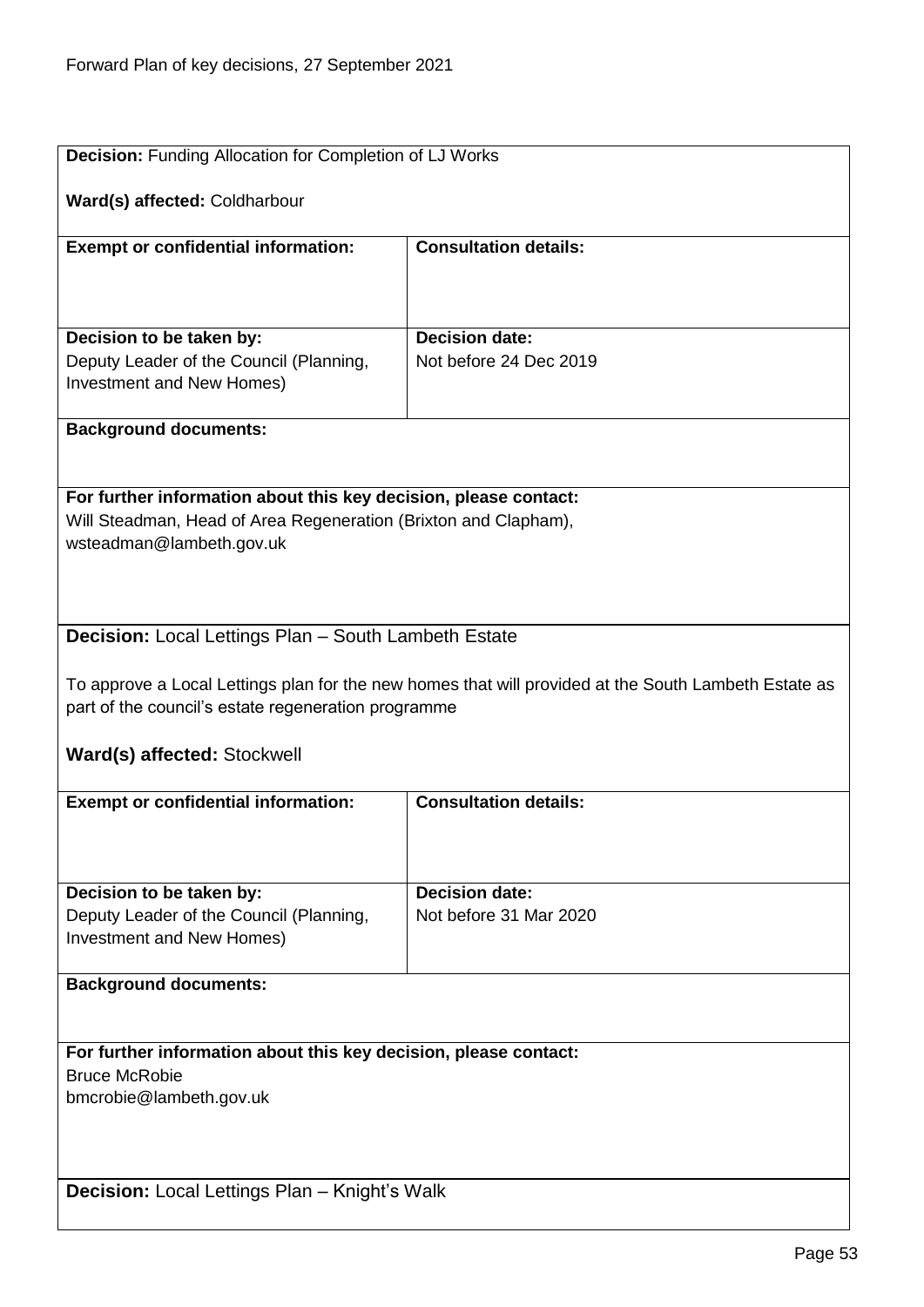To approve a Local Lettings plan for the new homes that will provided at the Knight's Walk as part of the council's estate regeneration programme

## **Ward(s) affected:** Prince's

| <b>Exempt or confidential information:</b>                           | <b>Consultation details:</b> |
|----------------------------------------------------------------------|------------------------------|
| Decision to be taken by:                                             | <b>Decision date:</b>        |
| Deputy Leader of the Council (Planning,<br>Investment and New Homes) | Not before 31 Mar 2020       |

#### **Background documents:**

**For further information about this key decision, please contact:** Bruce McRobie

bmcrobie@lambeth.gov.uk

# **Decision:** Local Lettings Plan – Fenwick Estate

To approve a Local Lettings plan for the new homes that will provided at the Fenwick Estate as part of the council's estate regeneration programme

**Ward(s) affected:** Clapham Town

| <b>Exempt or confidential information:</b>                              | <b>Consultation details:</b> |
|-------------------------------------------------------------------------|------------------------------|
|                                                                         |                              |
|                                                                         |                              |
|                                                                         |                              |
| Decision to be taken by:                                                | <b>Decision date:</b>        |
| Deputy Leader of the Council (Planning,                                 | Not before 31 Mar 2020       |
| Investment and New Homes)                                               |                              |
|                                                                         |                              |
| <b>Background documents:</b>                                            |                              |
|                                                                         |                              |
|                                                                         |                              |
| For further information about this key decision, please contact:        |                              |
| <b>Bruce McRobie</b>                                                    |                              |
|                                                                         |                              |
| bmcrobie@lambeth.gov.uk                                                 |                              |
|                                                                         |                              |
|                                                                         |                              |
|                                                                         |                              |
| <b>Decision:</b> Fenwick South – Variation to the Development Agreement |                              |
|                                                                         |                              |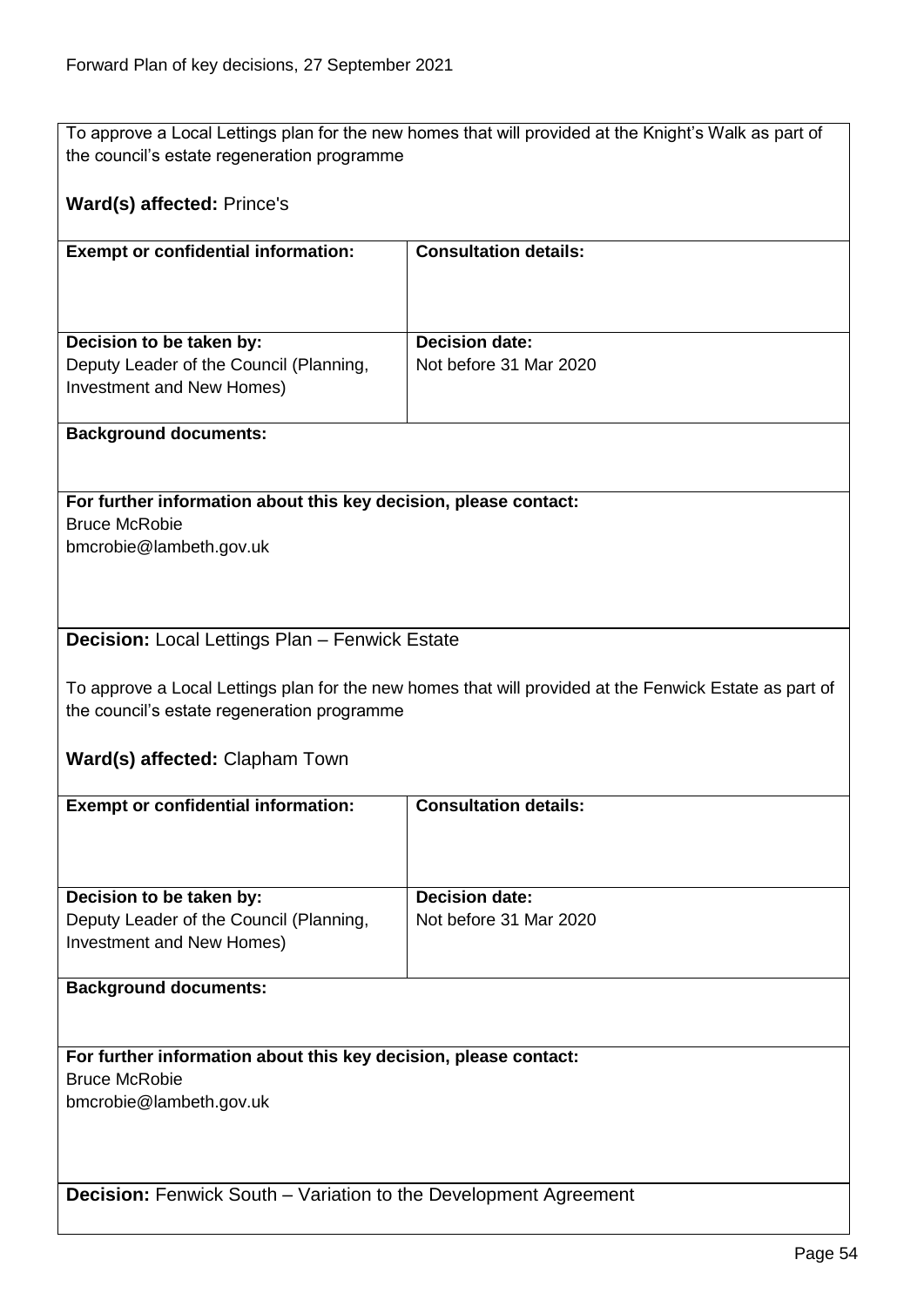To allow for the variation of the Development Agreement with Transport for London for the building of new homes on Fenwick Estate. For clarity this will not include any alteration to the numbers of affordable homes to be provided.

| Ward(s) affected: Larkhall                                                                                                                                                                                                                                   |                              |  |
|--------------------------------------------------------------------------------------------------------------------------------------------------------------------------------------------------------------------------------------------------------------|------------------------------|--|
| <b>Exempt or confidential information:</b>                                                                                                                                                                                                                   | <b>Consultation details:</b> |  |
| Decision to be taken by:                                                                                                                                                                                                                                     | <b>Decision date:</b>        |  |
| Deputy Leader of the Council (Planning,<br>Investment and New Homes)                                                                                                                                                                                         | Not before 2 Jun 2020        |  |
| <b>Background documents:</b>                                                                                                                                                                                                                                 |                              |  |
|                                                                                                                                                                                                                                                              |                              |  |
| For further information about this key decision, please contact:                                                                                                                                                                                             |                              |  |
| <b>Bruce McRobie</b>                                                                                                                                                                                                                                         |                              |  |
| bmcrobie@lambeth.gov.uk                                                                                                                                                                                                                                      |                              |  |
|                                                                                                                                                                                                                                                              |                              |  |
|                                                                                                                                                                                                                                                              |                              |  |
|                                                                                                                                                                                                                                                              |                              |  |
| Decision: Estate Regeneration - Buyback Programme - Dispute Resolution                                                                                                                                                                                       |                              |  |
| To introduce an independent dispute resolution procedure for the valuation of properties being<br>purchased under the buyback programme and to introduce some changes to the timing of deadlines<br>for payments to alleviate the impact of Covid 19 issues. |                              |  |
| Ward(s) affected: All Wards                                                                                                                                                                                                                                  |                              |  |
| <b>Exempt or confidential information:</b>                                                                                                                                                                                                                   | <b>Consultation details:</b> |  |
|                                                                                                                                                                                                                                                              |                              |  |
| Decision to be taken by:                                                                                                                                                                                                                                     | <b>Decision date:</b>        |  |
| Deputy Leader of the Council (Planning,<br>Investment and New Homes)                                                                                                                                                                                         | Not before 2 Jun 2020        |  |
| <b>Background documents:</b>                                                                                                                                                                                                                                 |                              |  |
|                                                                                                                                                                                                                                                              |                              |  |
| For further information about this key decision, please contact:                                                                                                                                                                                             |                              |  |
| <b>Bruce McRobie</b>                                                                                                                                                                                                                                         |                              |  |
| bmcrobie@lambeth.gov.uk                                                                                                                                                                                                                                      |                              |  |
|                                                                                                                                                                                                                                                              |                              |  |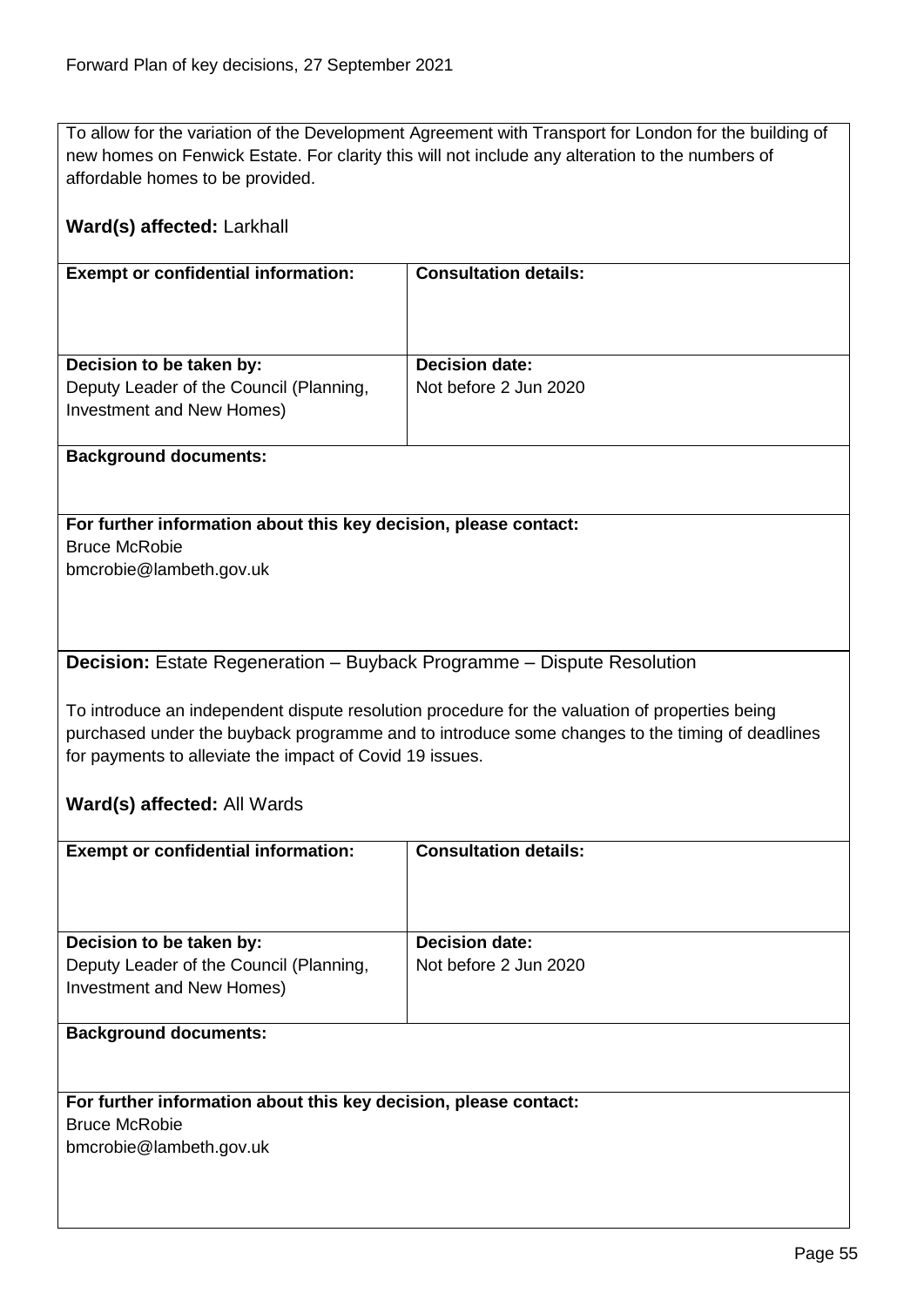# **Decision:** Land at 53 Elliott Road - Appropriation for Planning Purposes

To exercise the Council's powers to appropriate land, formerly occupied by Patmos Lodge, at 53 Elliott Road site for planning purposes to enable the construction of new homes.

# **Ward(s) affected:** Vassall

| <b>Exempt or confidential information:</b> | <b>Consultation details:</b> |
|--------------------------------------------|------------------------------|
|                                            |                              |
|                                            |                              |
|                                            |                              |
|                                            |                              |
| Decision to be taken by:                   | <b>Decision date:</b>        |
|                                            |                              |
| Deputy Leader of the Council (Planning,    | Not before 24 Jun 2020       |
| Investment and New Homes)                  |                              |
|                                            |                              |
|                                            |                              |

#### **Background documents:**

## **For further information about this key decision, please contact:** Bruce McRobie

bmcrobie@lambeth.gov.uk

**Decision:** Brixton Townscape Heritage Initiative: Building Contractor Appointment

Appointment of building contractor for Brixton THI

**Ward(s) affected:** Coldharbour

| <b>Exempt or confidential information:</b>                                                       | <b>Consultation details:</b>                    |
|--------------------------------------------------------------------------------------------------|-------------------------------------------------|
| Decision to be taken by:<br>Deputy Leader of the Council (Planning,<br>Investment and New Homes) | <b>Decision date:</b><br>Not before 19 Jan 2021 |

#### **Background documents:**

**For further information about this key decision, please contact:** Ellie Cook, Brixton Townscape Heritage Initiative Project Manager ecook@lambeth.gov.uk

Tel: 020 7926 9588

**Decision:** Land at 53 Elliott Road - Appropriation for Planning Purposes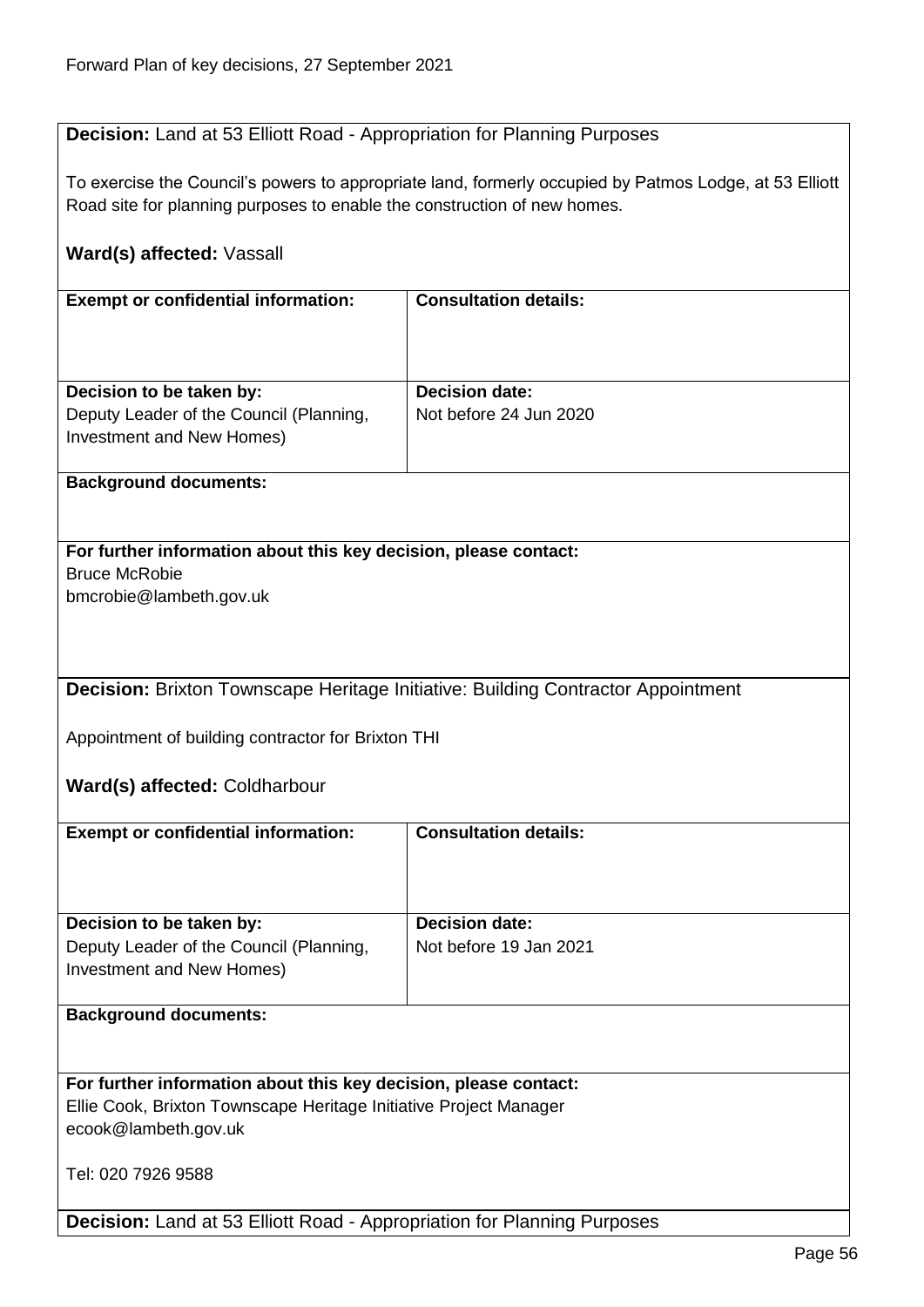$\overline{\phantom{a}}$ 

| To exercise the Council's powers to appropriate land, formerly occupied by Patmos Lodge, at 53 Elliott<br>Road site for planning purposes to enable the construction of new homes. |                                                                                                       |  |
|------------------------------------------------------------------------------------------------------------------------------------------------------------------------------------|-------------------------------------------------------------------------------------------------------|--|
| Ward(s) affected: Vassall                                                                                                                                                          |                                                                                                       |  |
| <b>Exempt or confidential information:</b>                                                                                                                                         | <b>Consultation details:</b>                                                                          |  |
|                                                                                                                                                                                    |                                                                                                       |  |
| Decision to be taken by:                                                                                                                                                           | <b>Decision date:</b>                                                                                 |  |
| Deputy Leader of the Council (Planning,<br>Investment and New Homes)                                                                                                               | Not before 16 Feb 2021                                                                                |  |
| <b>Background documents:</b>                                                                                                                                                       |                                                                                                       |  |
|                                                                                                                                                                                    |                                                                                                       |  |
| For further information about this key decision, please contact:                                                                                                                   |                                                                                                       |  |
| <b>Bruce McRobie</b><br>bmcrobie@lambeth.gov.uk                                                                                                                                    |                                                                                                       |  |
|                                                                                                                                                                                    |                                                                                                       |  |
|                                                                                                                                                                                    |                                                                                                       |  |
| <b>Decision:</b> Fenwick Place – Appropriation for Planning Purposes                                                                                                               |                                                                                                       |  |
|                                                                                                                                                                                    |                                                                                                       |  |
| purposes to enable the construction of the development on the Fenwick Place Rise site.                                                                                             | To exercise the Council's powers to appropriate the Fenwick Place site at Fenwick Estate for planning |  |
|                                                                                                                                                                                    |                                                                                                       |  |
| Ward(s) affected: Larkhall                                                                                                                                                         |                                                                                                       |  |
| <b>Exempt or confidential information:</b>                                                                                                                                         | <b>Consultation details:</b>                                                                          |  |
|                                                                                                                                                                                    |                                                                                                       |  |
|                                                                                                                                                                                    |                                                                                                       |  |
| Decision to be taken by:                                                                                                                                                           | <b>Decision date:</b>                                                                                 |  |
| Deputy Leader of the Council (Planning,                                                                                                                                            | Not before 16 Feb 2021                                                                                |  |
| Investment and New Homes)                                                                                                                                                          |                                                                                                       |  |
|                                                                                                                                                                                    |                                                                                                       |  |
| <b>Background documents:</b>                                                                                                                                                       |                                                                                                       |  |
|                                                                                                                                                                                    |                                                                                                       |  |
| For further information about this key decision, please contact:<br><b>Bruce McRobie</b>                                                                                           |                                                                                                       |  |
| bmcrobie@lambeth.gov.uk                                                                                                                                                            |                                                                                                       |  |
|                                                                                                                                                                                    |                                                                                                       |  |
|                                                                                                                                                                                    |                                                                                                       |  |
|                                                                                                                                                                                    |                                                                                                       |  |
| <b>Decision:</b> Hydethorpe Road - Appropriation for Planning Purposes                                                                                                             |                                                                                                       |  |

┑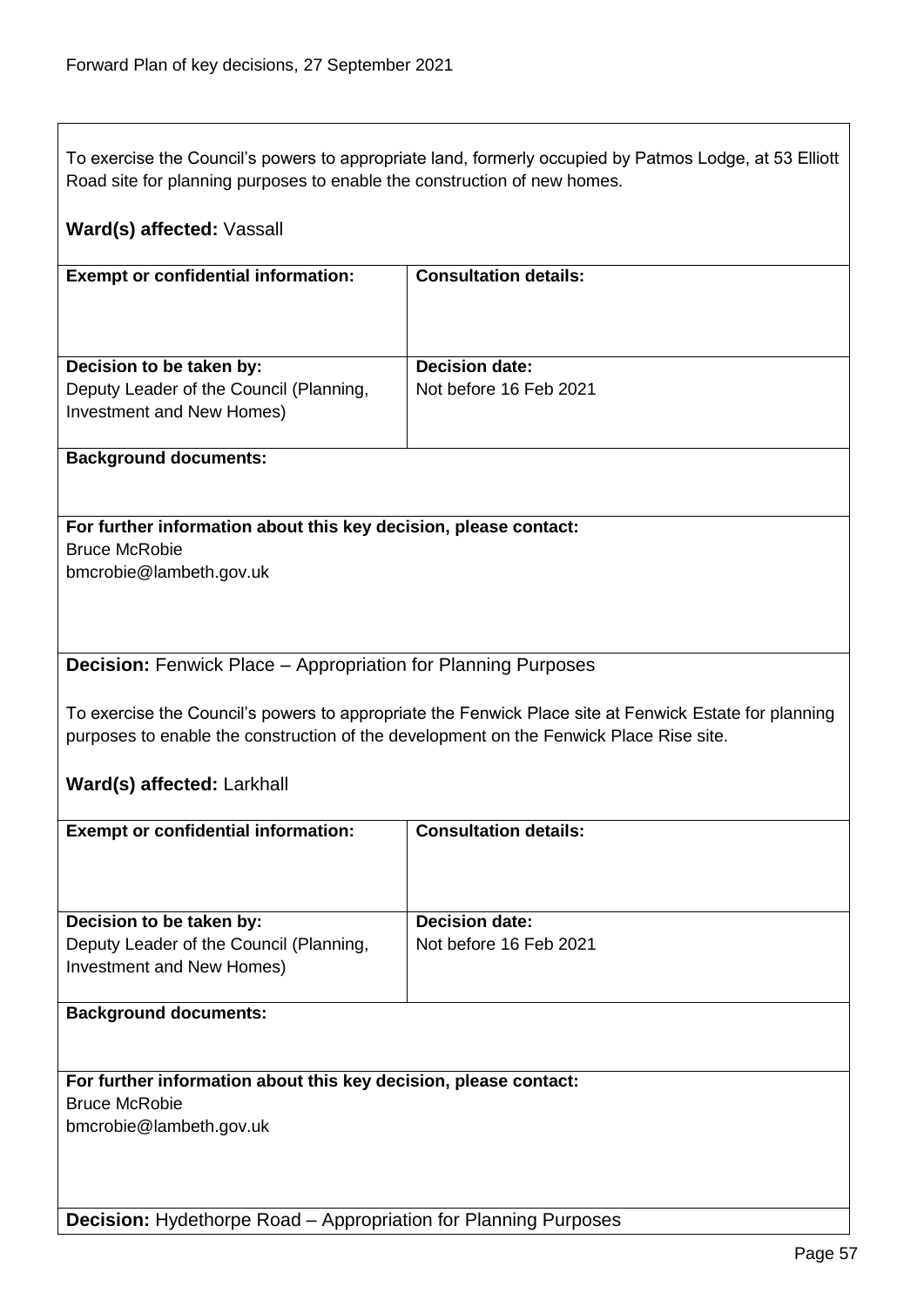To exercise the Council's powers to appropriate land to the south of 200-262 Hydethorpe Road site for planning purposes to enable the construction of new homes.

| Ward(s) affected: Thornton                                                                                                                  |                                                                                          |  |
|---------------------------------------------------------------------------------------------------------------------------------------------|------------------------------------------------------------------------------------------|--|
| <b>Exempt or confidential information:</b>                                                                                                  | <b>Consultation details:</b>                                                             |  |
| Decision to be taken by:                                                                                                                    | <b>Decision date:</b>                                                                    |  |
| Deputy Leader of the Council (Planning,<br>Investment and New Homes)                                                                        | Not before 16 Feb 2021                                                                   |  |
| <b>Background documents:</b>                                                                                                                |                                                                                          |  |
| For further information about this key decision, please contact:<br><b>Bruce McRobie</b>                                                    |                                                                                          |  |
| bmcrobie@lambeth.gov.uk                                                                                                                     |                                                                                          |  |
|                                                                                                                                             |                                                                                          |  |
| <b>Decision:</b> Land at 2 Roman Rise - Appropriation for Planning Purposes                                                                 |                                                                                          |  |
| To exercise the Council's powers to appropriate land at 2 Roman Rise site for planning purposes to<br>enable the construction of new homes. |                                                                                          |  |
| Ward(s) affected: Gipsy Hill                                                                                                                |                                                                                          |  |
| <b>Exempt or confidential information:</b>                                                                                                  | <b>Consultation details:</b>                                                             |  |
|                                                                                                                                             |                                                                                          |  |
| Decision to be taken by:                                                                                                                    | <b>Decision date:</b>                                                                    |  |
| Deputy Leader of the Council (Planning,<br>Investment and New Homes)                                                                        | Not before 16 Feb 2021                                                                   |  |
| <b>Background documents:</b>                                                                                                                |                                                                                          |  |
|                                                                                                                                             |                                                                                          |  |
| For further information about this key decision, please contact:                                                                            |                                                                                          |  |
| <b>Bruce McRobie</b><br>bmcrobie@lambeth.gov.uk                                                                                             |                                                                                          |  |
|                                                                                                                                             |                                                                                          |  |
|                                                                                                                                             |                                                                                          |  |
|                                                                                                                                             | Decision: Allocation of Neighbourhood CIL to projects within the South Bank and Waterloo |  |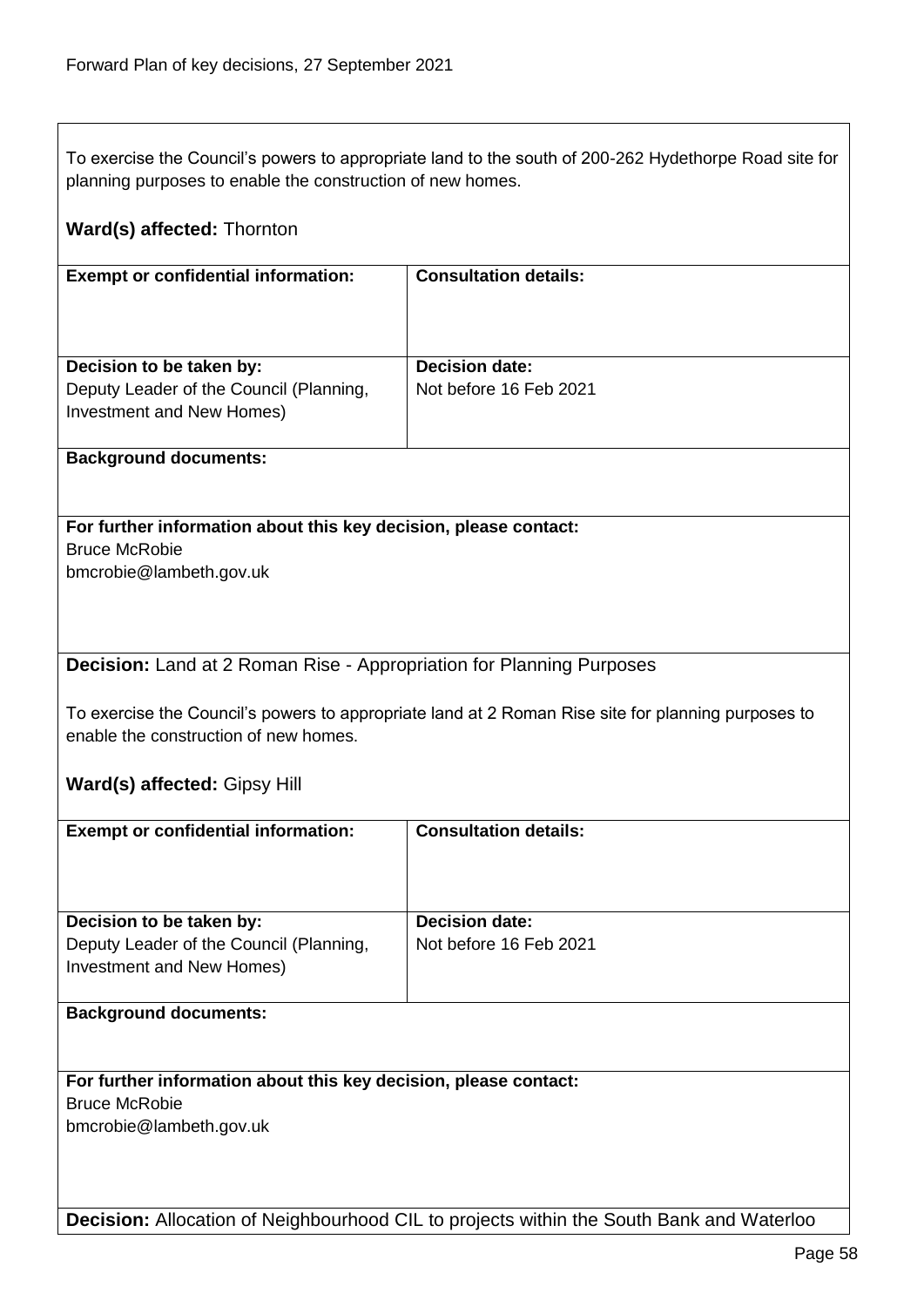## Neighbours (SoWN) Neighbourhood area.

To approve an allocation of Neighbourhood CIL to support the delivery of projects in the South Bank and Waterloo Neighbours (SoWN) Neighbourhood area.

# **Ward(s) affected:** Bishop's

| <b>Exempt or confidential information:</b>                           | <b>Consultation details:</b> |
|----------------------------------------------------------------------|------------------------------|
| Decision to be taken by:                                             | <b>Decision date:</b>        |
| Deputy Leader of the Council (Planning,<br>Investment and New Homes) | Not before 25 May 2021       |

#### **Background documents:**

# **For further information about this key decision, please contact:**

Abi Lewis, Head of Programme Delivery, Waterloo and Southbank

alewis1@lambeth.gov.uk

**Decision:** Approval of CIL Social Housing Relief for 17/02936/FUL Graphite Square SE11 5EE

Cabinet member approval is being sought in relation to the Mandatory Social Housing Relief claim submitted by the applicant in relation to the planning permission 17/02936/FUL Graphite Square, London, SE11 5EE.

The total CIL liability for the development would be £4,177,924.83 and the social housing relief claim is for £1,186,815.77. According to the constitution, any proposed expenditure or grant, or in this case, relief, that is over £500k needs to be approved by Cabinet member delegated decision.

# **Ward(s) affected:** Prince's

| <b>Exempt or confidential information:</b> | <b>Consultation details:</b> |
|--------------------------------------------|------------------------------|
|                                            |                              |
|                                            |                              |
|                                            |                              |
|                                            |                              |
|                                            |                              |
| Decision to be taken by:                   | <b>Decision date:</b>        |
|                                            |                              |
| Deputy Leader of the Council (Planning,    | Not before 29 May 2021       |
| Investment and New Homes)                  |                              |
|                                            |                              |
|                                            |                              |
|                                            |                              |
| <b>Background documents:</b>               |                              |

**For further information about this key decision, please contact:**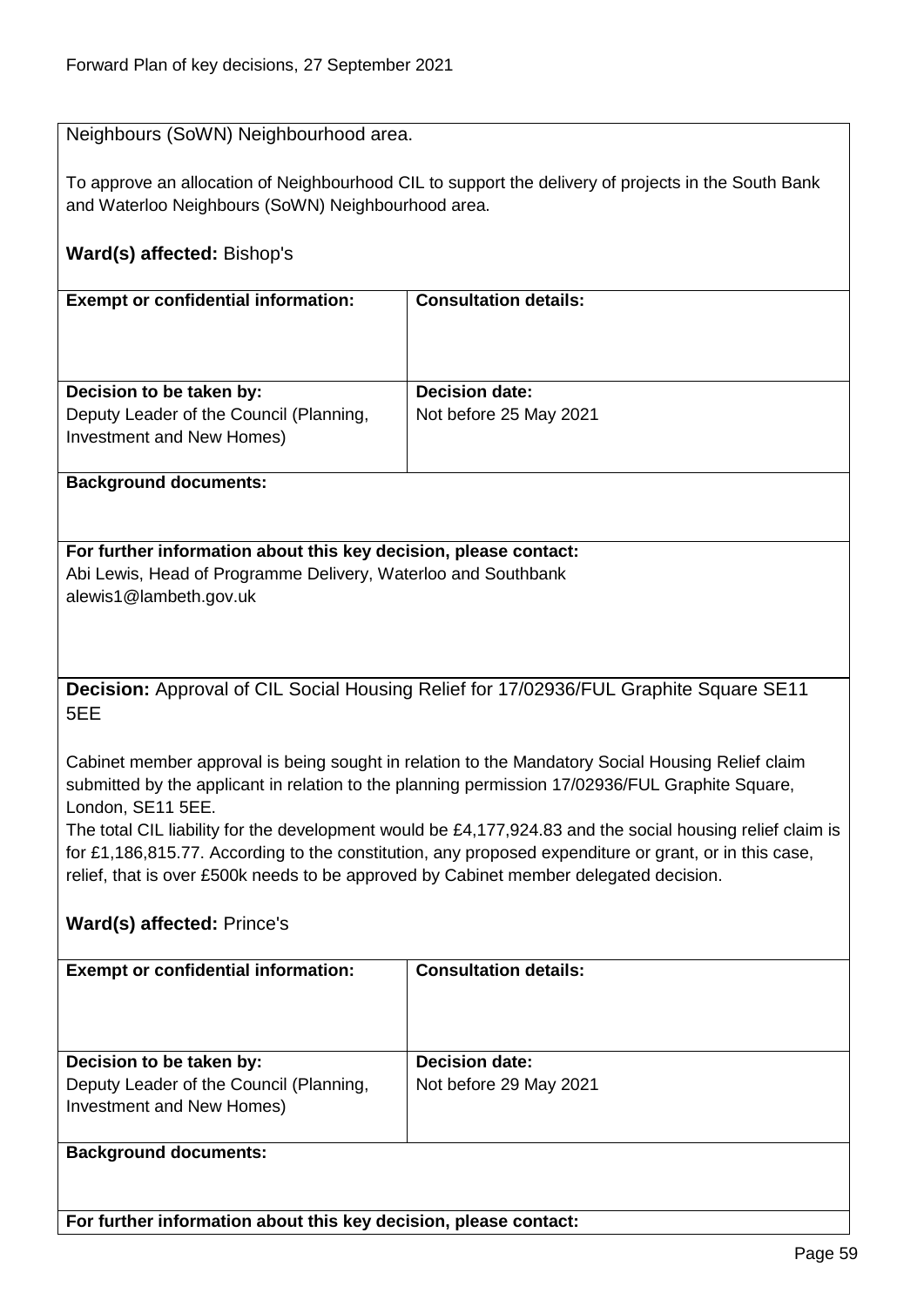Neela Ajithkumar, CIL/S106 Monitoring Officer najithkumar@lambeth.gov.uk

**Decision:** Appointment of the Principal Contractor for the Redevelopment of 114-118 Lower Marsh

To approve the award of a contract for the redevelopment of 114-118 Lower Marsh.

The anticipated duration of the contract is 16 months from September 2021 to December 2022. The estimated value of the contract is £5.5m.

# **Ward(s) affected:** Bishop's

| <b>Exempt or confidential information:</b>                                | <b>Consultation details:</b>                                                                       |
|---------------------------------------------------------------------------|----------------------------------------------------------------------------------------------------|
| Part exempt                                                               |                                                                                                    |
| Information relating to the financial or                                  |                                                                                                    |
| business affairs of any particular person                                 |                                                                                                    |
| (including the authority holding that                                     |                                                                                                    |
| information)                                                              |                                                                                                    |
|                                                                           |                                                                                                    |
| Decision to be taken by:                                                  | <b>Decision date:</b>                                                                              |
| Deputy Leader of the Council (Planning,                                   | Not before 28 Jun 2021                                                                             |
| Investment and New Homes)                                                 |                                                                                                    |
|                                                                           |                                                                                                    |
| <b>Background documents:</b>                                              |                                                                                                    |
|                                                                           |                                                                                                    |
|                                                                           |                                                                                                    |
| For further information about this key decision, please contact:          |                                                                                                    |
|                                                                           | Babtunde Awofolaju, Senior Project Manager, Schools and Communities Capital Programme              |
| bawofolaju@lambeth.gov.uk                                                 |                                                                                                    |
|                                                                           |                                                                                                    |
|                                                                           |                                                                                                    |
|                                                                           |                                                                                                    |
| <b>Decision:</b> Westbury - Phase 2 - Appropriation for Planning Purposes |                                                                                                    |
|                                                                           |                                                                                                    |
|                                                                           | To exercise the Council's powers to appropriate the Westbury Phase 2 development site at Westbury  |
|                                                                           | estate for planning purposes to enable the construction of the development on the Westbury Phase 2 |
| site.                                                                     |                                                                                                    |
|                                                                           |                                                                                                    |
| Ward(s) affected: Clapham Town                                            |                                                                                                    |
|                                                                           |                                                                                                    |
| <b>Exempt or confidential information:</b>                                | <b>Consultation details:</b>                                                                       |
|                                                                           |                                                                                                    |
|                                                                           |                                                                                                    |
|                                                                           |                                                                                                    |
|                                                                           |                                                                                                    |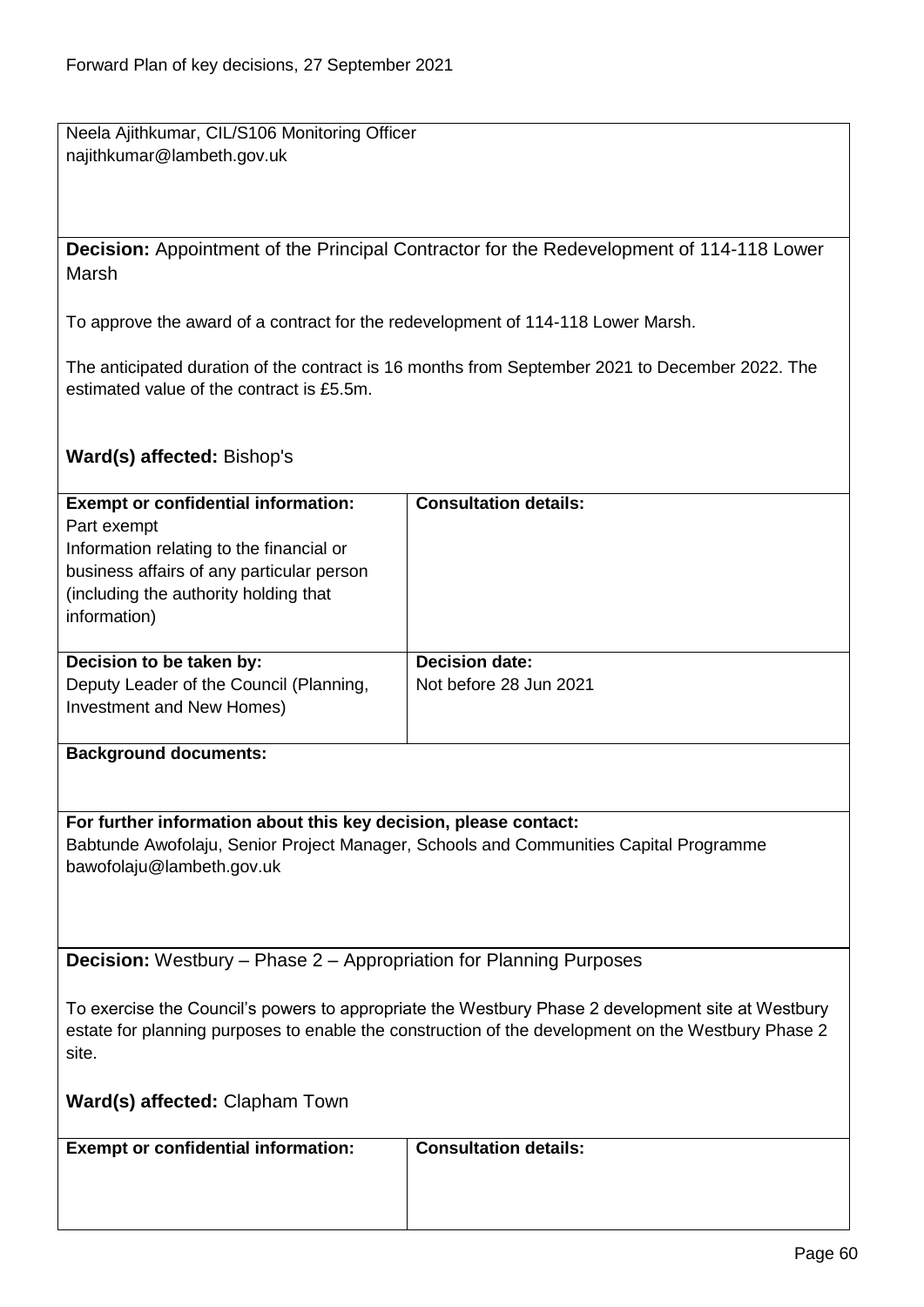| Decision to be taken by:                                                                 | <b>Decision date:</b>                                                                         |
|------------------------------------------------------------------------------------------|-----------------------------------------------------------------------------------------------|
| Deputy Leader of the Council (Planning,                                                  | Not before 13 Jul 2021                                                                        |
| Investment and New Homes)                                                                |                                                                                               |
|                                                                                          |                                                                                               |
| <b>Background documents:</b>                                                             |                                                                                               |
|                                                                                          |                                                                                               |
|                                                                                          |                                                                                               |
| For further information about this key decision, please contact:                         |                                                                                               |
| <b>Bruce McRobie</b>                                                                     |                                                                                               |
| bmcrobie@lambeth.gov.uk                                                                  |                                                                                               |
|                                                                                          |                                                                                               |
|                                                                                          |                                                                                               |
|                                                                                          |                                                                                               |
| <b>Decision:</b> Knights Walk – Phase 2, Appropriation for Planning Purposes             |                                                                                               |
|                                                                                          |                                                                                               |
| purposes to enable the construction of the Phase 2 development.                          | To exercise the Council's powers to appropriate the Phase 2 site at Knights Walk for planning |
|                                                                                          |                                                                                               |
| Ward(s) affected: Prince's                                                               |                                                                                               |
|                                                                                          |                                                                                               |
| <b>Exempt or confidential information:</b>                                               | <b>Consultation details:</b>                                                                  |
|                                                                                          |                                                                                               |
|                                                                                          |                                                                                               |
|                                                                                          |                                                                                               |
| Decision to be taken by:                                                                 | <b>Decision date:</b>                                                                         |
| Deputy Leader of the Council (Planning,                                                  | Not before 13 Jul 2021                                                                        |
| Investment and New Homes)                                                                |                                                                                               |
|                                                                                          |                                                                                               |
| <b>Background documents:</b>                                                             |                                                                                               |
|                                                                                          |                                                                                               |
|                                                                                          |                                                                                               |
| For further information about this key decision, please contact:                         |                                                                                               |
| <b>Bruce McRobie</b>                                                                     |                                                                                               |
| bmcrobie@lambeth.gov.uk                                                                  |                                                                                               |
|                                                                                          |                                                                                               |
|                                                                                          |                                                                                               |
| <b>Decision:</b> Somerleyton Road – Block F – Appropriation for Planning Purposes        |                                                                                               |
|                                                                                          |                                                                                               |
| To exercise the Council's powers to appropriate the Phase 1 site in the Somerleyton Road |                                                                                               |
| development for planning purposes.                                                       |                                                                                               |
|                                                                                          |                                                                                               |
| <b>Ward(s) affected: Coldharbour</b>                                                     |                                                                                               |
|                                                                                          |                                                                                               |
| <b>Exempt or confidential information:</b>                                               | <b>Consultation details:</b>                                                                  |
|                                                                                          |                                                                                               |
|                                                                                          |                                                                                               |
|                                                                                          |                                                                                               |
|                                                                                          |                                                                                               |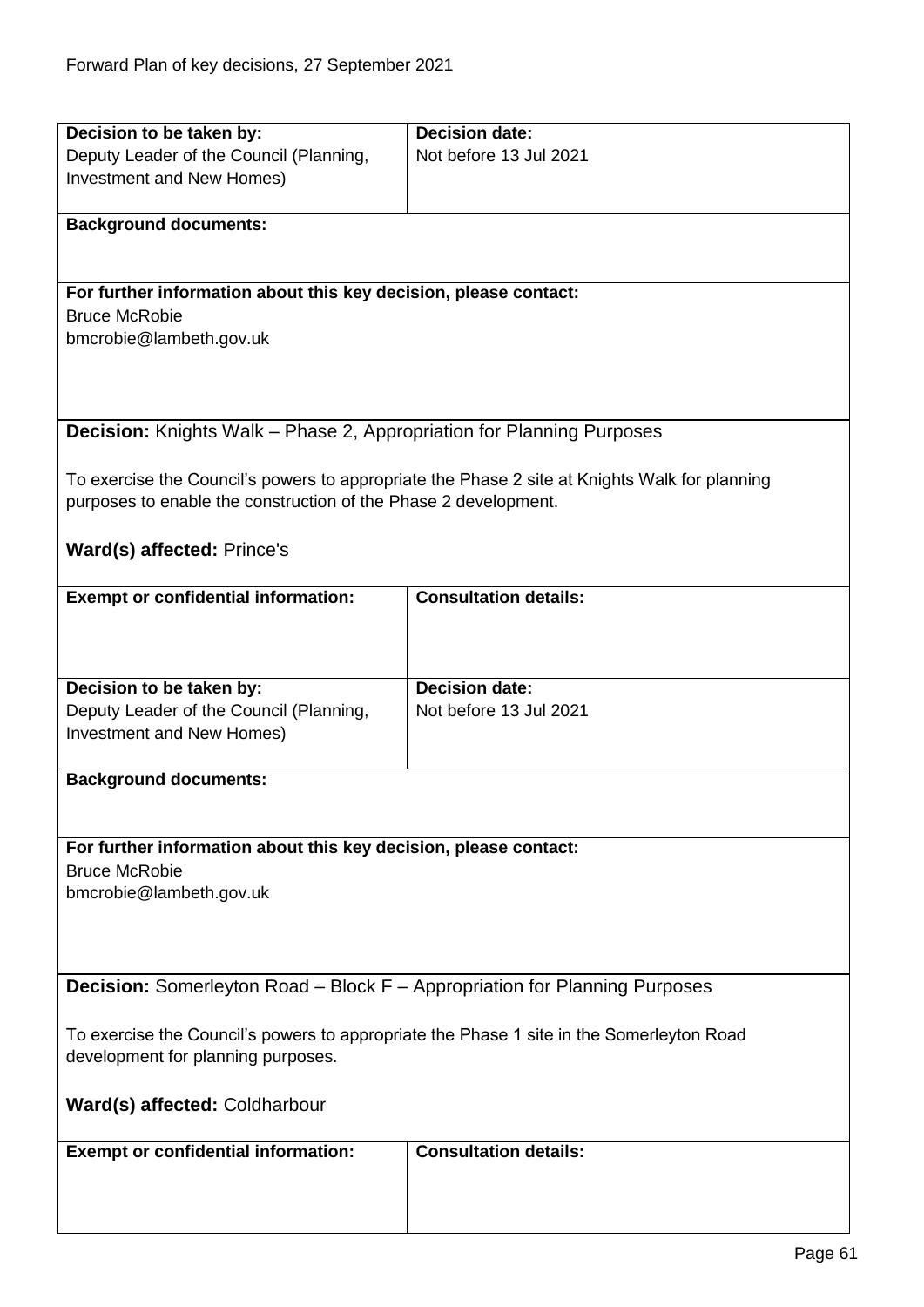| Decision to be taken by:                                                   | <b>Decision date:</b>                                                                             |
|----------------------------------------------------------------------------|---------------------------------------------------------------------------------------------------|
| Deputy Leader of the Council (Planning,                                    | Not before 13 Jul 2021                                                                            |
| Investment and New Homes)                                                  |                                                                                                   |
|                                                                            |                                                                                                   |
| <b>Background documents:</b>                                               |                                                                                                   |
|                                                                            |                                                                                                   |
| For further information about this key decision, please contact:           |                                                                                                   |
| <b>Bruce McRobie</b>                                                       |                                                                                                   |
| bmcrobie@lambeth.gov.uk                                                    |                                                                                                   |
|                                                                            |                                                                                                   |
|                                                                            |                                                                                                   |
|                                                                            |                                                                                                   |
| <b>Decision:</b> Somerleyton Road – Phase 1 – Deed of Variation & Lettings |                                                                                                   |
|                                                                            |                                                                                                   |
|                                                                            | To enter into a Deed of Variation with Ovalhouse Theatre and to agree various lettings for spaces |
| within Phase 1 of the Somerleyton Road development.                        |                                                                                                   |
|                                                                            |                                                                                                   |
| Ward(s) affected: Coldharbour                                              |                                                                                                   |
|                                                                            |                                                                                                   |
| <b>Exempt or confidential information:</b><br>Part exempt                  | <b>Consultation details:</b>                                                                      |
| Information relating to the financial or                                   |                                                                                                   |
| business affairs of any particular person                                  |                                                                                                   |
| (including the authority holding that                                      |                                                                                                   |
| information)                                                               |                                                                                                   |
|                                                                            |                                                                                                   |
| Decision to be taken by:                                                   | <b>Decision date:</b>                                                                             |
| Deputy Leader of the Council (Planning,                                    | Not before 13 Jul 2021                                                                            |
| Investment and New Homes)                                                  |                                                                                                   |
|                                                                            |                                                                                                   |
| <b>Background documents:</b>                                               |                                                                                                   |
|                                                                            |                                                                                                   |
| For further information about this key decision, please contact:           |                                                                                                   |
| <b>Bruce McRobie</b>                                                       |                                                                                                   |
| bmcrobie@lambeth.gov.uk                                                    |                                                                                                   |
|                                                                            |                                                                                                   |
|                                                                            |                                                                                                   |
|                                                                            |                                                                                                   |
| <b>Decision: Lambeth Local Development Scheme</b>                          |                                                                                                   |
|                                                                            |                                                                                                   |
|                                                                            | To agree the revised Lambeth Local Development Scheme for publication on the council's website    |
|                                                                            |                                                                                                   |
| Ward(s) affected: All Wards                                                |                                                                                                   |
|                                                                            |                                                                                                   |
| <b>Exempt or confidential information:</b>                                 | <b>Consultation details:</b>                                                                      |
|                                                                            |                                                                                                   |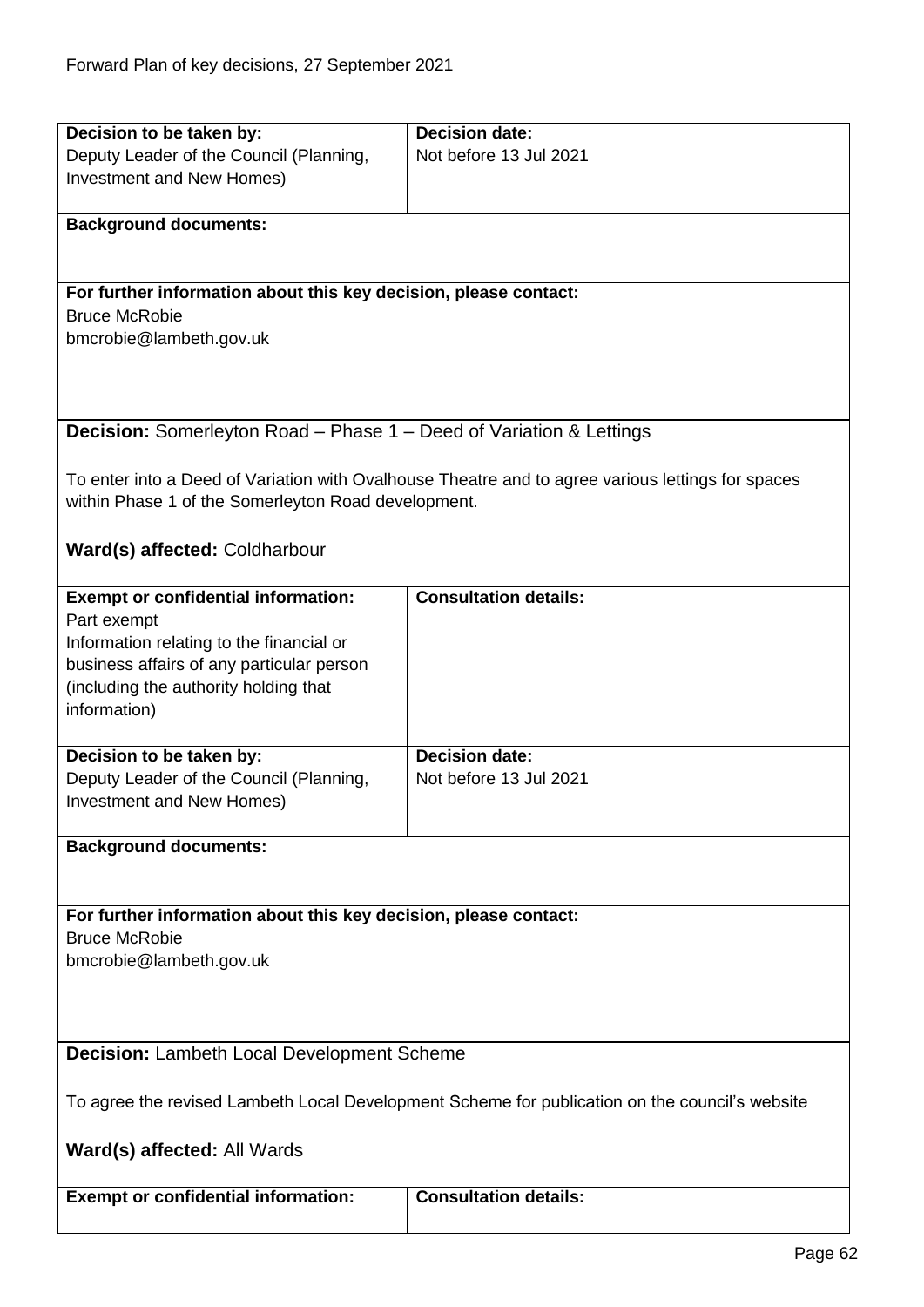| Decision to be taken by:                                                                                                      | <b>Decision date:</b>                                                                              |  |
|-------------------------------------------------------------------------------------------------------------------------------|----------------------------------------------------------------------------------------------------|--|
| Deputy Leader of the Council (Planning,                                                                                       | Not before 24 Aug 2021                                                                             |  |
| Investment and New Homes)                                                                                                     |                                                                                                    |  |
| <b>Background documents:</b>                                                                                                  |                                                                                                    |  |
|                                                                                                                               |                                                                                                    |  |
|                                                                                                                               |                                                                                                    |  |
| For further information about this key decision, please contact:<br>Catherine Carpenter, Planning Strategy and Policy Manager |                                                                                                    |  |
| ccarpenter@lambeth.gov.uk                                                                                                     |                                                                                                    |  |
| 1st Floor, Phoenix House, 10 Wandsworth Road                                                                                  |                                                                                                    |  |
| Tel: 020 7926 1251                                                                                                            |                                                                                                    |  |
| Decision: Waterloo Undercroft. Agreement for Lease                                                                            |                                                                                                    |  |
|                                                                                                                               |                                                                                                    |  |
|                                                                                                                               | To approve an Agreement for Lease and Lease to let the Waterloo Undercroft. The space is to be let |  |
|                                                                                                                               | for Culture, Entertainment and Food venue and will be conditional on the tenant securing planning  |  |
| permission and the appropriate licences                                                                                       |                                                                                                    |  |
| Ward(s) affected: Bishop's                                                                                                    |                                                                                                    |  |
| <b>Exempt or confidential information:</b>                                                                                    | <b>Consultation details:</b>                                                                       |  |
| Part exempt                                                                                                                   |                                                                                                    |  |
| Information relating to the financial or<br>business affairs of any particular person                                         |                                                                                                    |  |
| (including the authority holding that                                                                                         |                                                                                                    |  |
| information)                                                                                                                  |                                                                                                    |  |
| Decision to be taken by:                                                                                                      | <b>Decision date:</b>                                                                              |  |
| Deputy Leader of the Council (Planning,                                                                                       | Not before 8 Sep 2021                                                                              |  |
| <b>Investment and New Homes)</b>                                                                                              |                                                                                                    |  |
| <b>Background documents:</b>                                                                                                  |                                                                                                    |  |
|                                                                                                                               |                                                                                                    |  |
| For further information about this key decision, please contact:                                                              |                                                                                                    |  |
| Andrew Anderson, Assistant Director, Development Programme                                                                    |                                                                                                    |  |
| aanderson1@lambeth.gov.uk                                                                                                     |                                                                                                    |  |
|                                                                                                                               |                                                                                                    |  |
|                                                                                                                               |                                                                                                    |  |
| Decision: LJ Works Landscaping Contract Award Report                                                                          |                                                                                                    |  |
| This paper will recommend the appointment of a suitable construction contractor to deliver the                                |                                                                                                    |  |
| landscaping works packages at the LJ Works space in the Loughborough Junction area.                                           |                                                                                                    |  |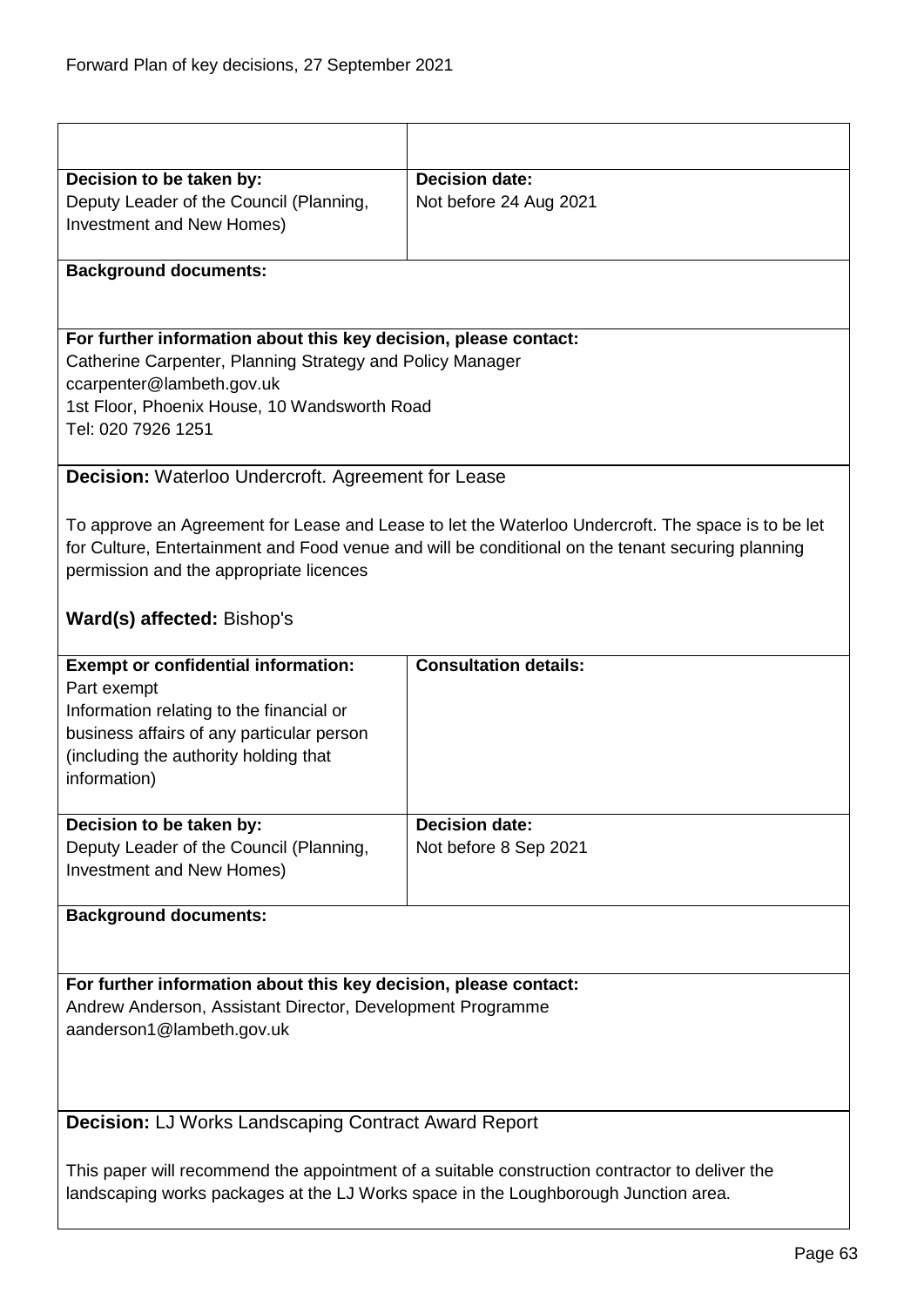LJ Works is a flagship affordable workspace project in Loughborough Junction being funded through a combination of GLA grant and Council funding.

# **Ward(s) affected:** Coldharbour

| <b>Exempt or confidential information:</b><br>Part exempt<br>Information relating to the financial or<br>business affairs of any particular person<br>(including the authority holding that)<br>information) | <b>Consultation details:</b>                   |
|--------------------------------------------------------------------------------------------------------------------------------------------------------------------------------------------------------------|------------------------------------------------|
| Decision to be taken by:<br>Deputy Leader of the Council (Planning,<br>Investment and New Homes)                                                                                                             | <b>Decision date:</b><br>Not before 8 Sep 2021 |

#### **Background documents:**

## **For further information about this key decision, please contact:** Dan Thomas, Programme Manager (Parks & Special Projects) dthomas4@lambeth.gov.uk

**Decision:** Lambeth Annual Infrastructure Funding Statement 2020/21

Approval of Lambeth's Annual Infrastructure Funding Statement (IFS) 2020/21 and authority for its publication on the Council's website on or before 31 December 2021.

# **Ward(s) affected:** All Wards

| <b>Exempt or confidential information:</b>                                                       | <b>Consultation details:</b>                    |
|--------------------------------------------------------------------------------------------------|-------------------------------------------------|
| Decision to be taken by:<br>Deputy Leader of the Council (Planning,<br>Investment and New Homes) | <b>Decision date:</b><br>Not before 11 Sep 2021 |
| <b>Background documents:</b>                                                                     |                                                 |

**For further information about this key decision, please contact:** Ismet Darendeli IDarendeli@lambeth.gov.uk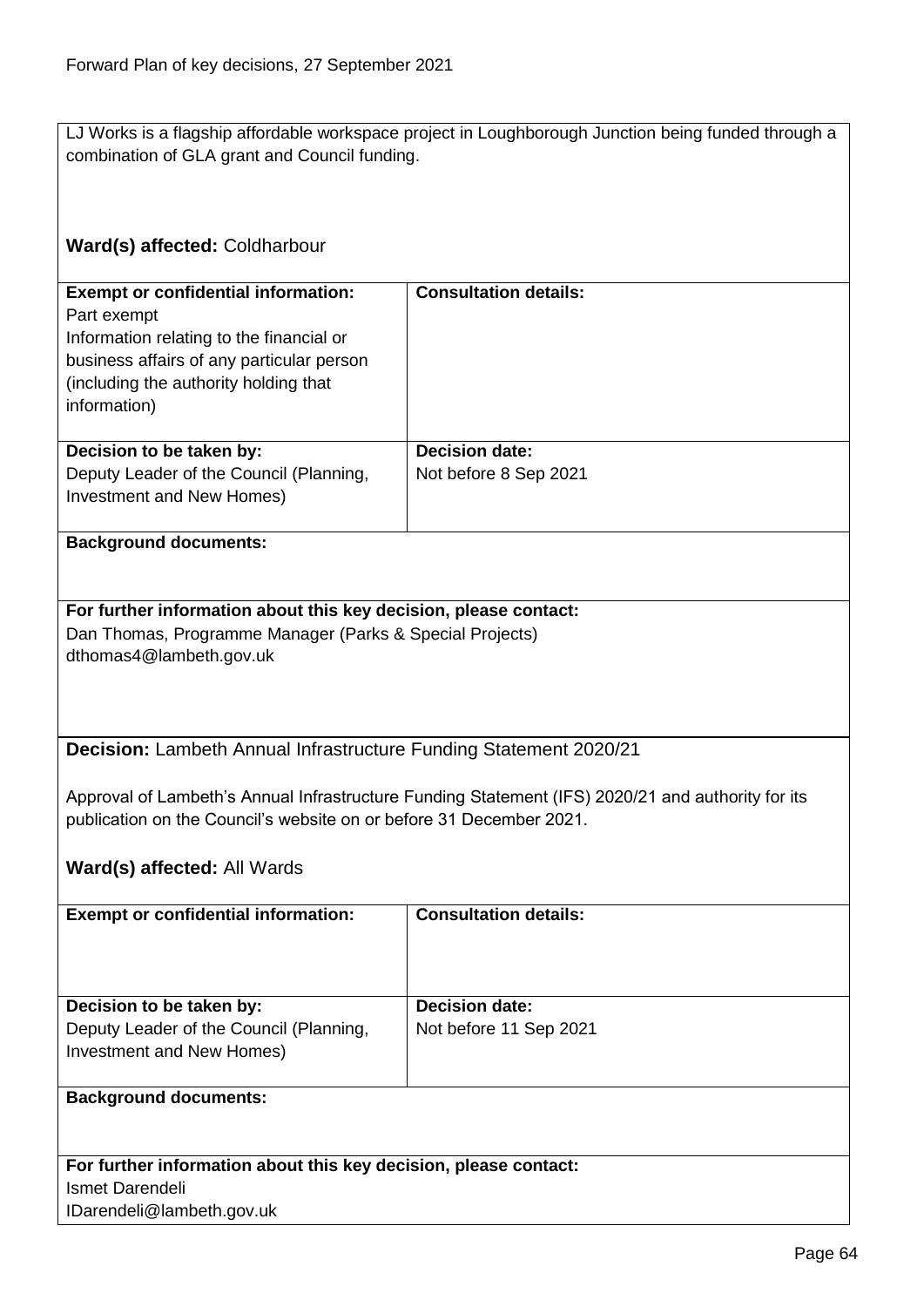**Decision:** Lambeth Annual Infrastructure Funding Statement 2020/21

Approval of Lambeth's Annual Infrastructure Funding Statement (IFS) 2020/21 and authority for its publication on the Council's website on or before 31 December 2021.

## **Ward(s) affected:** All Wards

| <b>Exempt or confidential information:</b>                           | <b>Consultation details:</b> |
|----------------------------------------------------------------------|------------------------------|
| Decision to be taken by:                                             | <b>Decision date:</b>        |
| Deputy Leader of the Council (Planning,<br>Investment and New Homes) | Not before 21 Sep 2021       |

#### **Background documents:**

**For further information about this key decision, please contact:** Ismet Darendeli IDarendeli@lambeth.gov.uk

**Decision:** Updates to CIL Discretionary Relief Policy Statements

To approve amendments to the policy statements on CIL Discretionary Relief for Exceptional Circumstances and on CIL Discretionary Charitable Relief to keep both in line with current legislation by removing all references to EU state aid which no longer applies in the UK

#### **Ward(s) affected:** All Wards

| <b>Exempt or confidential information:</b>                           | <b>Consultation details:</b> |
|----------------------------------------------------------------------|------------------------------|
| Decision to be taken by:                                             | <b>Decision date:</b>        |
| Deputy Leader of the Council (Planning,<br>Investment and New Homes) | Not before 19 Oct 2021       |
|                                                                      |                              |
| <b>Background documents:</b>                                         |                              |

**For further information about this key decision, please contact:** Benny Clutario, CIL/S106 Manager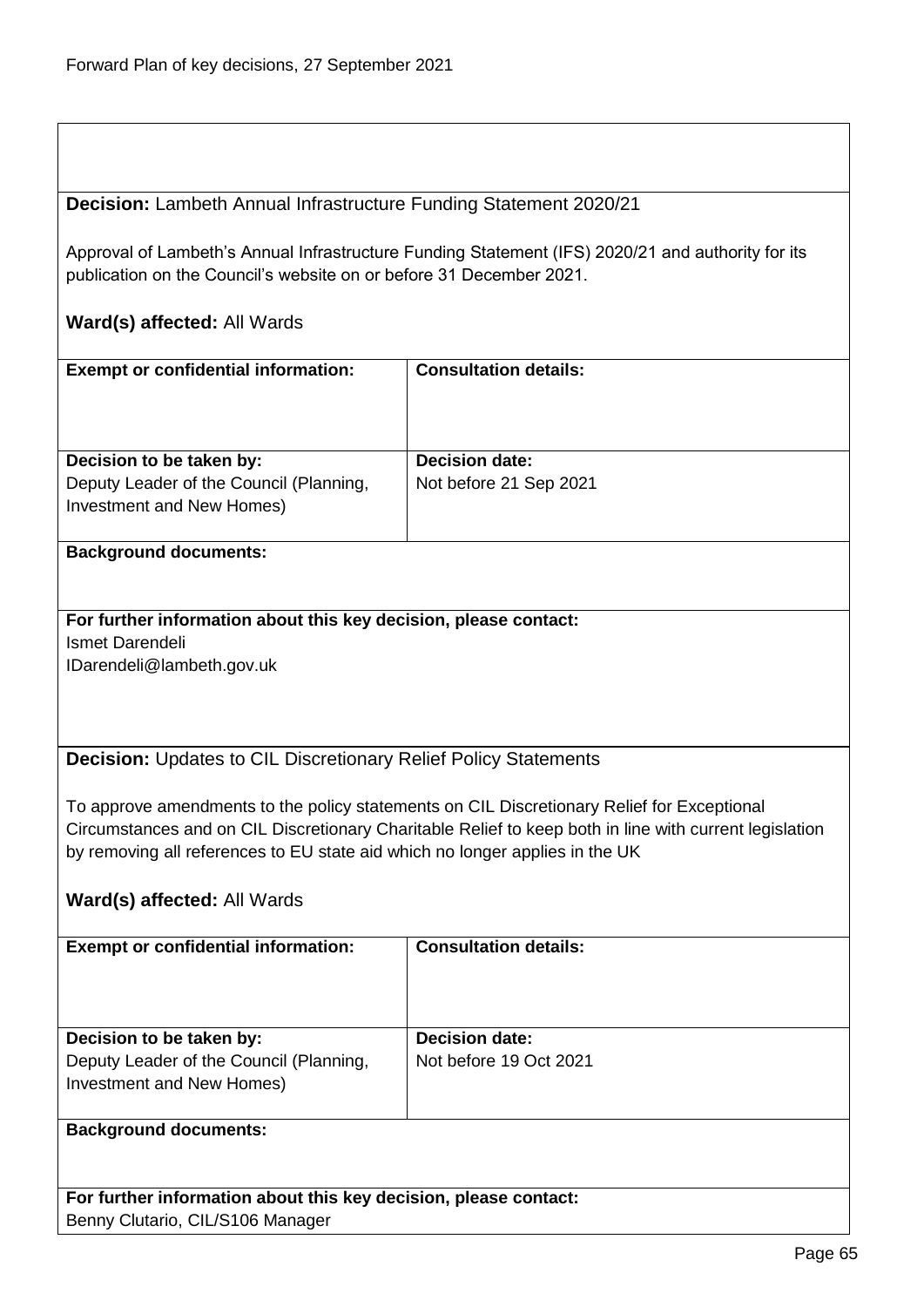bclutario1@lambeth.gov.uk

# **Decision:** Proposal regarding the site at the former Clapham Old Library

Following the acquisition of the property at 60 Orlando Road, the Council is proposing to work with Ipsus Developments and Omnibus Theatre to bring forward plans for a small scale redevelopment of the rear of the site, with the aim of creating a new asset, subject to further discussions with the planning department and formal consent, which will provide a sustainable revenue stream to the parties. The form of this joint venture is being discussed and it is anticipated that any works contracts will be under the OJEU threshold.

The Council wishes to engage with the above parties who will bring the local and commercial expertise to the venture. Ipsus Developments brought the opportunity to the Council and in recognition of their input to the process, it is proposed that the Council continues to utilise their significant local development expertise.

The Council also wishes to continue to work collaboratively with Omnibus to ensure the future of the building as a leading performance arts venue.

# **Ward(s) affected:** Clapham Town

| <b>Exempt or confidential information:</b> | <b>Consultation details:</b> |
|--------------------------------------------|------------------------------|
| Decision to be taken by:                   | <b>Decision date:</b>        |
| Cabinet Member for Equalities and Culture  | Not before 12 Jun 2017       |
|                                            |                              |
|                                            |                              |

#### **Background documents:**

**For further information about this key decision, please contact:** Yvonne Hardy, Assistant Head - Directorates, Valuation and Strategic Assets yhardy@lambeth.gov.uk

Tel: 0207 926 2984

**Decision:** Transfer of the Greek Enclosure from the Greek Cathedral trust of St Stephen's Chapel to the Council

To agree the formal legal vesting contract process for the Greek Cathedral Trust to transfer St Stephen's Chapel, the boundary wall to the Greek Enclosure and Burial Rights to the Council

**Ward(s) affected:** Knight's Hill; Thurlow Park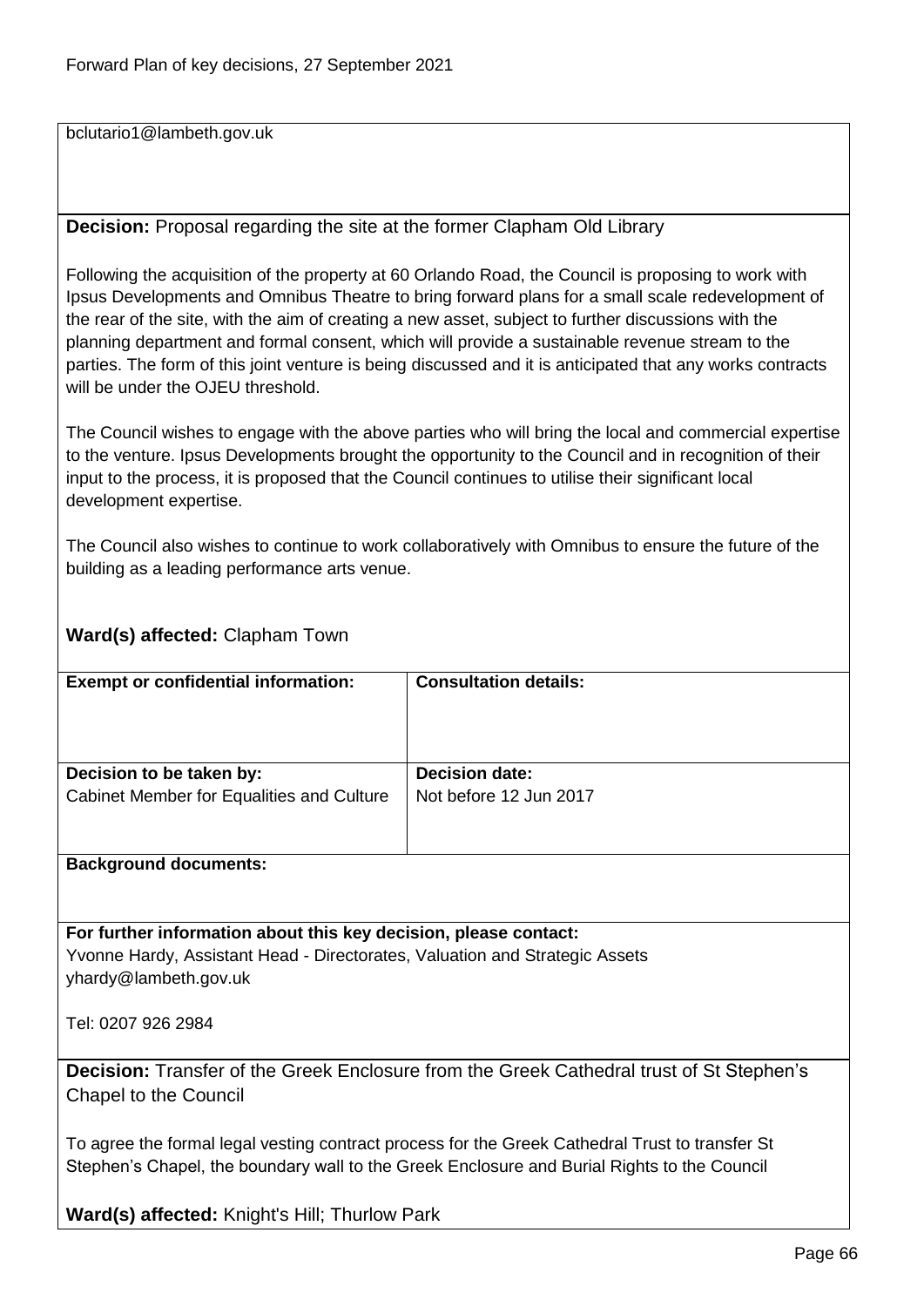| <b>Exempt or confidential information:</b>                                          | <b>Consultation details:</b>                                                                       |
|-------------------------------------------------------------------------------------|----------------------------------------------------------------------------------------------------|
|                                                                                     |                                                                                                    |
|                                                                                     |                                                                                                    |
| Decision to be taken by:                                                            | <b>Decision date:</b>                                                                              |
| Cabinet Member for Equalities and Culture                                           | Not before 23 Jul 2018                                                                             |
|                                                                                     |                                                                                                    |
| <b>Background documents:</b>                                                        |                                                                                                    |
|                                                                                     |                                                                                                    |
|                                                                                     |                                                                                                    |
| For further information about this key decision, please contact:                    |                                                                                                    |
| Dan Thomas, Programme Manager (Parks & Special Projects)<br>dthomas4@lambeth.gov.uk |                                                                                                    |
|                                                                                     |                                                                                                    |
|                                                                                     |                                                                                                    |
|                                                                                     |                                                                                                    |
| <b>Decision:</b> Appointment of Consultants for Brockwell Hall Restoration          |                                                                                                    |
|                                                                                     | Following the successful award of funding by the National Lottery Heritage Fund (NLHF) Round 1,    |
|                                                                                     | some development funds have been released to allow the Council to develop the proposals for        |
| refurbishment.                                                                      |                                                                                                    |
|                                                                                     |                                                                                                    |
|                                                                                     | The Council will require the engagement of Specialist consultants with to oversee and help develop |
|                                                                                     | the proposals, notable expertise areas include conservation architecture, landscape architecture   |
|                                                                                     |                                                                                                    |
| Ward(s) affected: Coldharbour; Herne Hill                                           |                                                                                                    |
|                                                                                     |                                                                                                    |
| <b>Exempt or confidential information:</b>                                          | <b>Consultation details:</b>                                                                       |
|                                                                                     |                                                                                                    |
|                                                                                     |                                                                                                    |
| Decision to be taken by:                                                            | <b>Decision date:</b>                                                                              |
| Cabinet Member for Equalities and Culture                                           | Not before 16 Oct 2019                                                                             |
|                                                                                     |                                                                                                    |
| <b>Background documents:</b>                                                        |                                                                                                    |
|                                                                                     |                                                                                                    |
|                                                                                     |                                                                                                    |
| For further information about this key decision, please contact:                    |                                                                                                    |
| Dan Thomas, Programme Manager (Parks & Special Projects)                            |                                                                                                    |
| dthomas4@lambeth.gov.uk                                                             |                                                                                                    |
|                                                                                     |                                                                                                    |
|                                                                                     |                                                                                                    |
| <b>Decision: ELEVATE Strategic Plan 2020-23</b>                                     |                                                                                                    |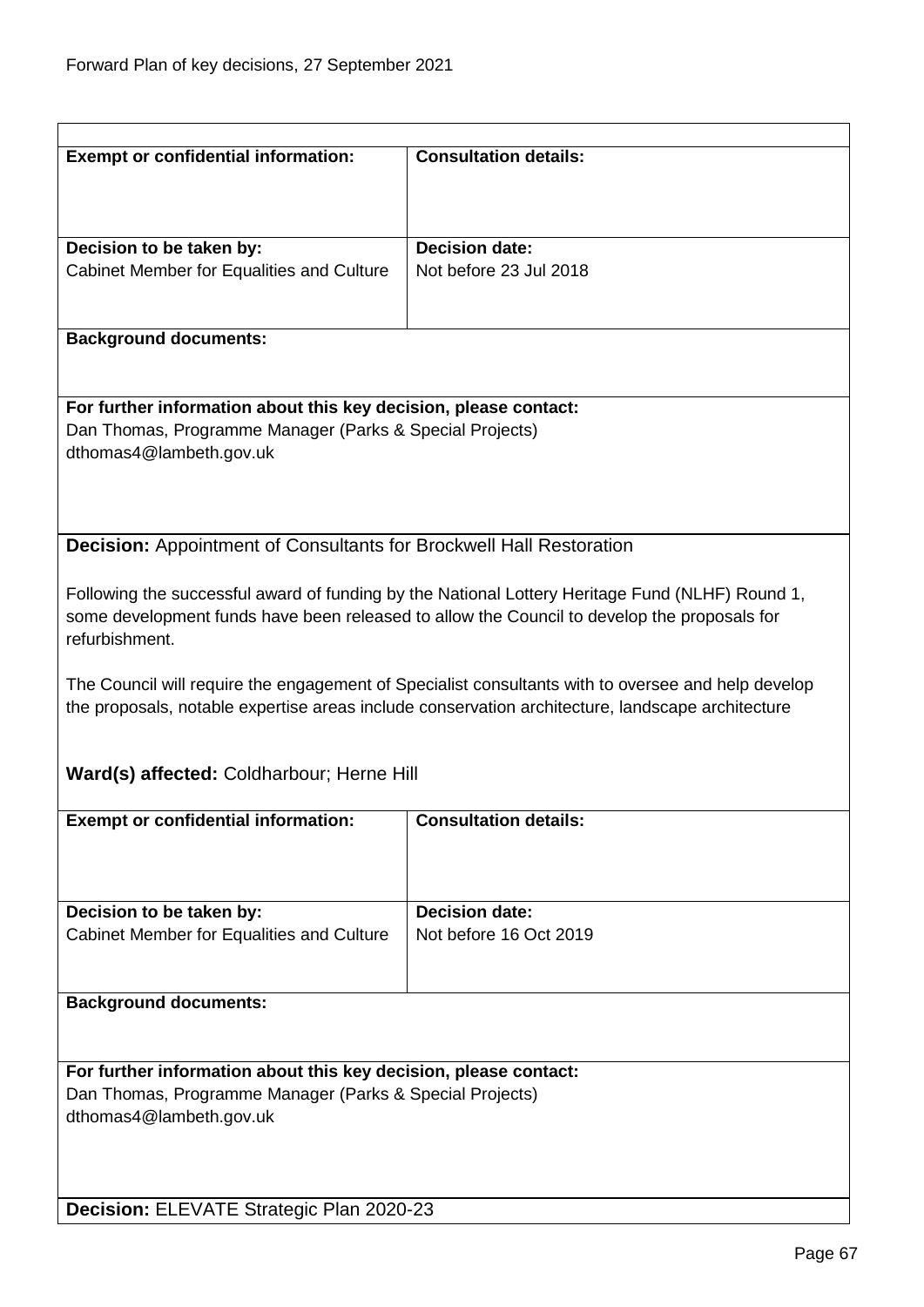To consider the future direction and 3-year strategic delivery plan for the ELEVATE programme and associated funding arrangement/financial investment.

# **Ward(s) affected:** All Wards

| <b>Exempt or confidential information:</b> | <b>Consultation details:</b> |
|--------------------------------------------|------------------------------|
| Decision to be taken by:                   | <b>Decision date:</b>        |
| Cabinet Member for Equalities and Culture  | Not before 19 May 2020       |
|                                            |                              |

#### **Background documents:**

### **For further information about this key decision, please contact:**

Dawn Bunce, Arts Partnership Officer dbunce@lambeth.gov.uk Phoenix House Tel: 020 7926 0760

# **Decision:** Expenditure Arising from London Eye Section 106 Receipts

Under the terms of a section 106 planning agreement, since 2003 the South Bank Employers' Group (SBEG) has provided specified operational and community initiatives in the South Bank area on behalf of the Council. These are financed by payments that the Council receives annually from the operator of the Lastminute,com London Eye. The Council makes payment to SBEG in arrears on the basis of goods provided and services rendered according to an agreed programme of work. The forecast expenditure in 2020/21 is £950,000 with the first quarterly payment being due for payment on 1 July 2020.

# **Ward(s) affected:** Bishop's

| <b>Exempt or confidential information:</b>                                                                                                                                                                                                                      | <b>Consultation details:</b>                    |
|-----------------------------------------------------------------------------------------------------------------------------------------------------------------------------------------------------------------------------------------------------------------|-------------------------------------------------|
| Decision to be taken by:<br>Cabinet Member for Equalities and Culture                                                                                                                                                                                           | <b>Decision date:</b><br>Not before 28 Jul 2020 |
|                                                                                                                                                                                                                                                                 |                                                 |
| <b>Background documents:</b><br>$\sim$ . The set of the set of the set of the set of the set of the set of the set of the set of the set of the set of the set of the set of the set of the set of the set of the set of the set of the set of the set of the s |                                                 |

**For further information about this key decision, please contact:** Caroline Pitrakou, Programme Office Manager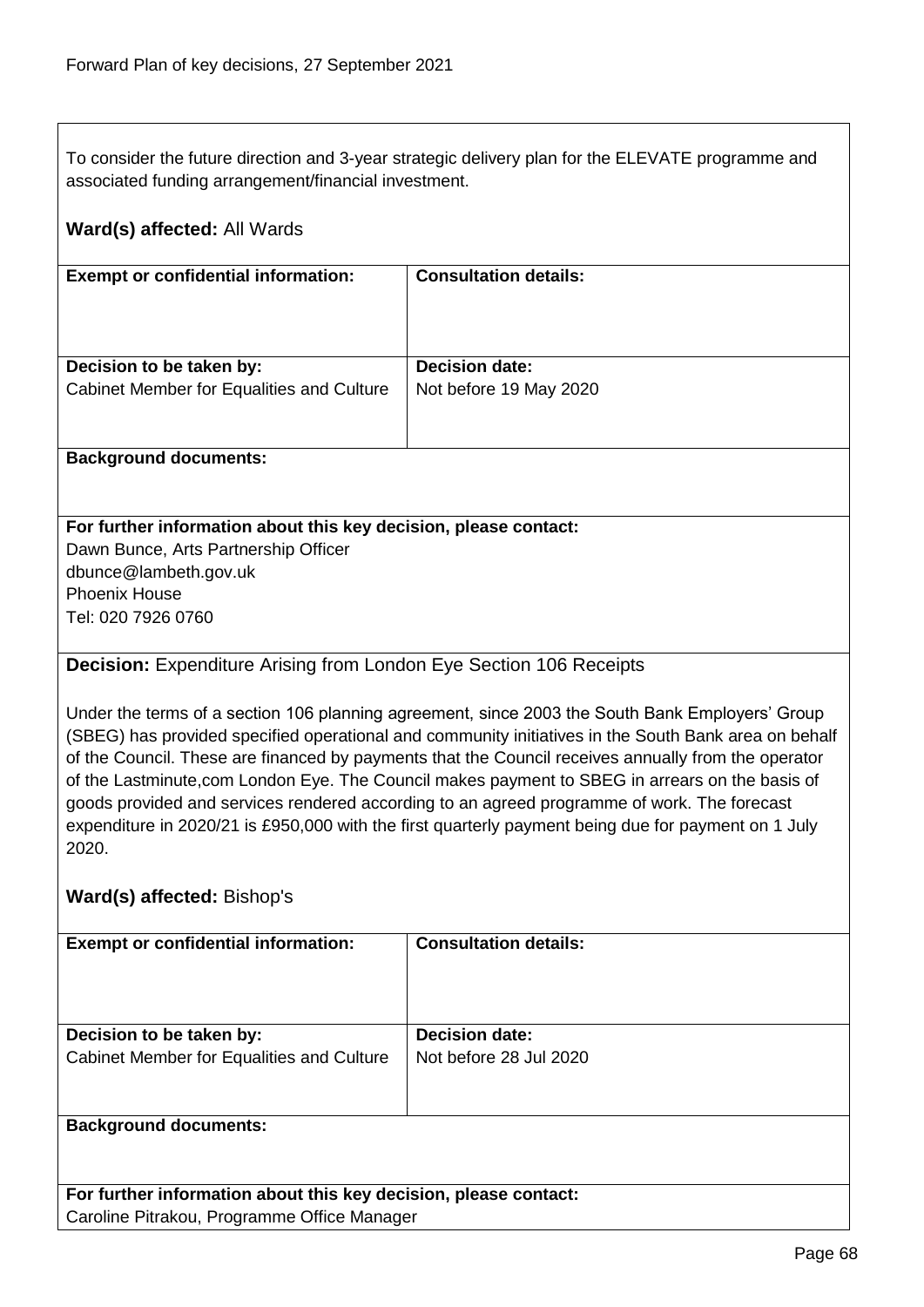cpitrakou@lambeth.gov.uk

Tel: 020 7926 1260

**Decision:** Kennington Park Funding Allocation

The 5-year capital plan allocated £6,000,000 for investment in green spaces

The Cabinet paper requests that £1,300,000 of this funding be made available for the delivery of detailed designs and construction in Kennington Park

**Ward(s) affected:** Oval

| <b>Exempt or confidential information:</b> | <b>Consultation details:</b> |
|--------------------------------------------|------------------------------|
| Decision to be taken by:                   | <b>Decision date:</b>        |
| Cabinet Member for Equalities and Culture  | Not before 23 Dec 2020       |
|                                            |                              |
|                                            |                              |

**Background documents:**

**For further information about this key decision, please contact:** Dan Thomas, Programme Manager (Parks & Special Projects) dthomas4@lambeth.gov.uk

**Decision:** West Norwood Cemetery National Heritage Lottery (NLHF) Project: procurement and award of works for Package A1

To approve procurement and award of works for West Norwood cemetery National Heritage Lottery Project Package A1 (Restoration of St. Stephens Chapel and 14 monuments).

West Norwood Cemetery (WNC) is a significant Grade II\* listed site founded in 1837, laid out in a 'pleasure ground style' to William Tite's design. The London Borough of Lambeth (LBL) has successfully secured a significant grant from the National Lottery Heritage Fund (NLHF) to deliver a wide range of proposals for the conservation of West Norwood Cemetery in Lambeth.

| <b>Ward(s) affected: Gipsy Hill</b>        |                              |
|--------------------------------------------|------------------------------|
| <b>Exempt or confidential information:</b> | <b>Consultation details:</b> |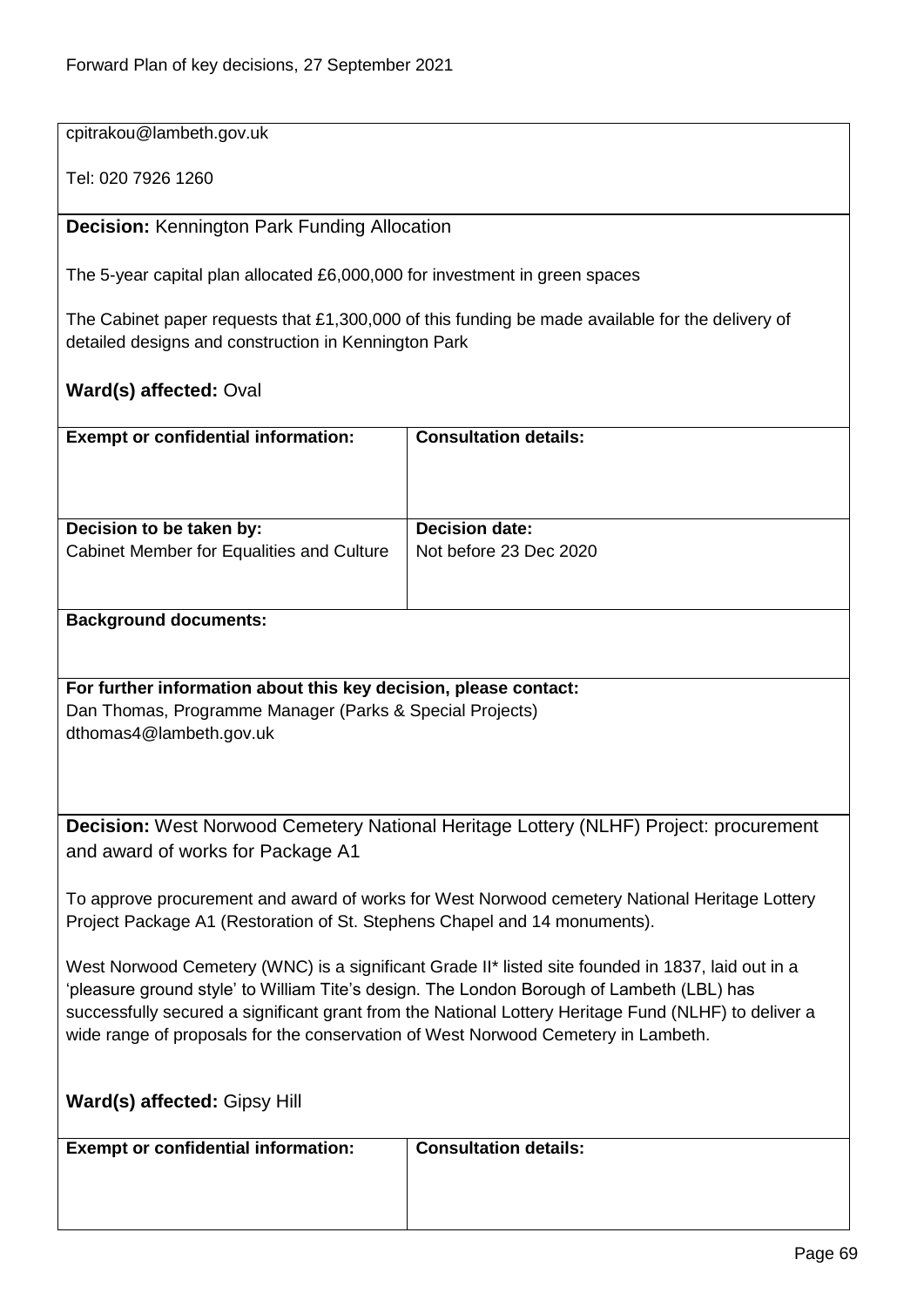| Decision to be taken by:                                                                         | <b>Decision date:</b>                                                                                   |
|--------------------------------------------------------------------------------------------------|---------------------------------------------------------------------------------------------------------|
| Cabinet Member for Equalities and Culture                                                        | Not before 17 Aug 2021                                                                                  |
|                                                                                                  |                                                                                                         |
|                                                                                                  |                                                                                                         |
| <b>Background documents:</b>                                                                     |                                                                                                         |
|                                                                                                  |                                                                                                         |
|                                                                                                  |                                                                                                         |
| For further information about this key decision, please contact:                                 |                                                                                                         |
| Preeti Chatwal Kauffman, Head of Capital Programmes                                              |                                                                                                         |
| PChatwalKauffman@lambeth.gov.uk                                                                  |                                                                                                         |
|                                                                                                  |                                                                                                         |
|                                                                                                  |                                                                                                         |
|                                                                                                  | Decision: Brockwell Hall Restoration Decarbonisation Project: procurement and award of                  |
| works                                                                                            |                                                                                                         |
|                                                                                                  |                                                                                                         |
|                                                                                                  | To approve procurement and award of works for the main contractor for Brockwell hall decarbonisation    |
| project                                                                                          |                                                                                                         |
|                                                                                                  |                                                                                                         |
|                                                                                                  | Brockwell Hall is a significant Grade II* listed building that sits in the heart of Brockwell Park. The |
|                                                                                                  | London Borough of Lambeth (LBL) has successfully secured a significant grant from the central           |
|                                                                                                  | government to deliver this once in a lifetime carbon reduction infrastructure prior to the follow-on    |
| Heritage Funded restoration project.                                                             |                                                                                                         |
|                                                                                                  | Based on the current program and in line with government spending targets, the proposed works           |
| across the site are to be procured as single contract.                                           |                                                                                                         |
|                                                                                                  |                                                                                                         |
| Ward(s) affected: Herne Hill                                                                     |                                                                                                         |
|                                                                                                  |                                                                                                         |
| <b>Exempt or confidential information:</b>                                                       | <b>Consultation details:</b>                                                                            |
|                                                                                                  |                                                                                                         |
|                                                                                                  |                                                                                                         |
|                                                                                                  |                                                                                                         |
| Decision to be taken by:                                                                         | <b>Decision date:</b>                                                                                   |
| Cabinet Member for Equalities and Culture                                                        | Not before 17 Aug 2021                                                                                  |
|                                                                                                  |                                                                                                         |
|                                                                                                  |                                                                                                         |
| <b>Background documents:</b>                                                                     |                                                                                                         |
|                                                                                                  |                                                                                                         |
| For further information about this key decision, please contact:                                 |                                                                                                         |
| Preeti Chatwal Kauffman, Head of Capital Programmes                                              |                                                                                                         |
| PChatwalKauffman@lambeth.gov.uk                                                                  |                                                                                                         |
|                                                                                                  |                                                                                                         |
|                                                                                                  |                                                                                                         |
|                                                                                                  |                                                                                                         |
| <b>Decision:</b> Brockwell Hall Restoration NLHF Project: procurement and award of works for the |                                                                                                         |
| Ground maintenance Depot Building                                                                |                                                                                                         |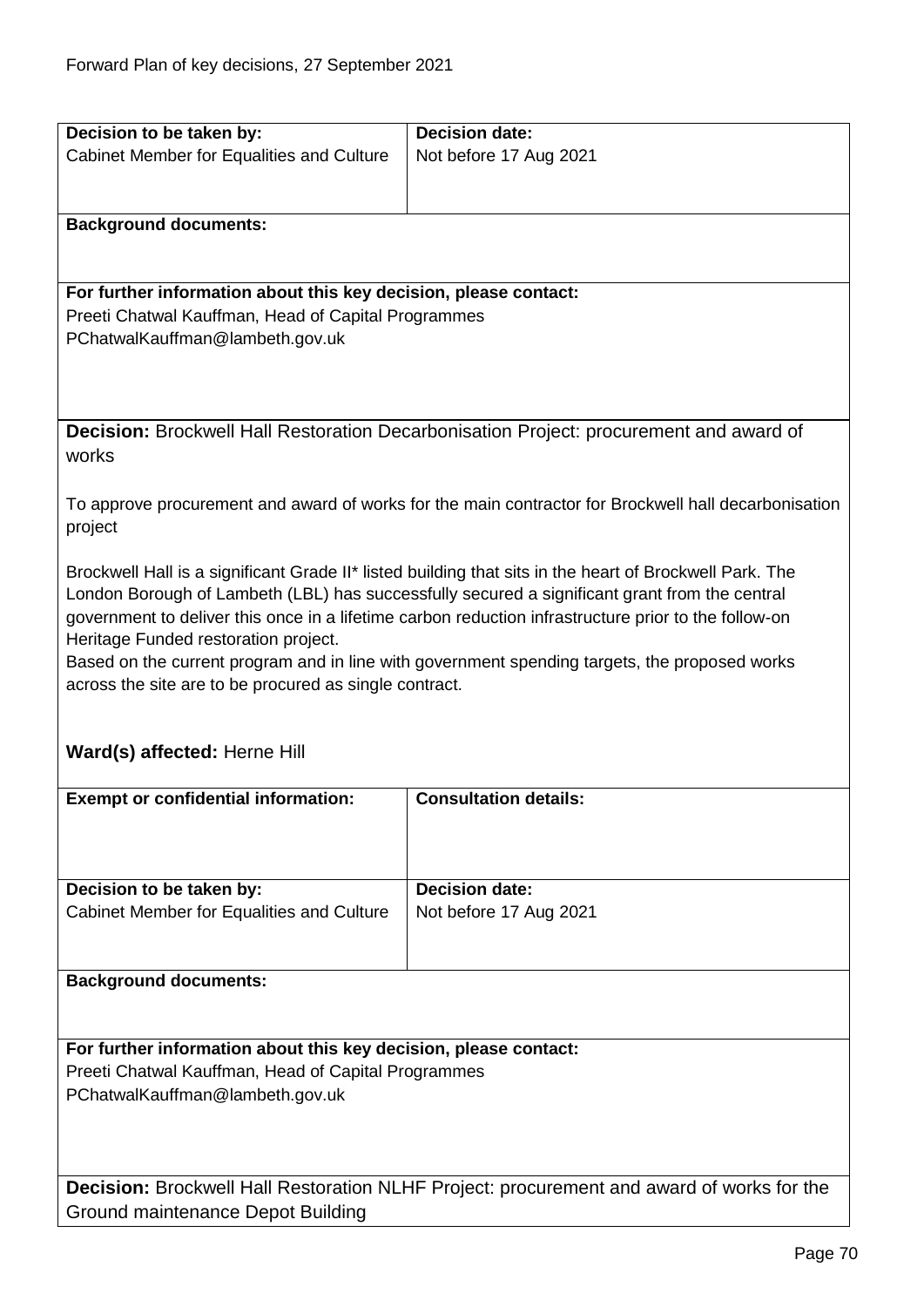To approve the procurement and award of works for building a new grounds maintenance depot.

The National Lottery Heritage Fund has recently awarded Lambeth a grant towards a project to restore the Grade II\* Brockwell Hall, stable block and yard, opening it up to greater public access and introducing revenue generating uses.

As one of the approved purposes, new grounds maintenance depot is planned to be built in an area used for green waste in the south-east corner of Brockwell Park (near Norwood Lodge) and relocate Lambeth Parks Maintenance facilities currently in the stable yard, significantly reducing vehicle movements by the Hall and within the park.

# **Ward(s) affected:** Herne Hill

| <b>Exempt or confidential information:</b> | <b>Consultation details:</b> |
|--------------------------------------------|------------------------------|
| Decision to be taken by:                   | <b>Decision date:</b>        |
| Cabinet Member for Equalities and Culture  | Not before 17 Aug 2021       |

#### **Background documents:**

# **For further information about this key decision, please contact:**

Preeti Chatwal Kauffman, Head of Capital Programmes PChatwalKauffman@lambeth.gov.uk

**Decision:** Business Case – Myatts Fields Depot Redevelopment – Request for Additional **Funding** 

Sign off for additional funding

**Ward(s) affected:** Vassall

| <b>Exempt or confidential information:</b> | <b>Consultation details:</b> |
|--------------------------------------------|------------------------------|
| Decision to be taken by:                   | <b>Decision date:</b>        |
| Cabinet Member for Equalities and Culture  | Not before 7 Sep 2021        |
| <b>Background documents:</b>               |                              |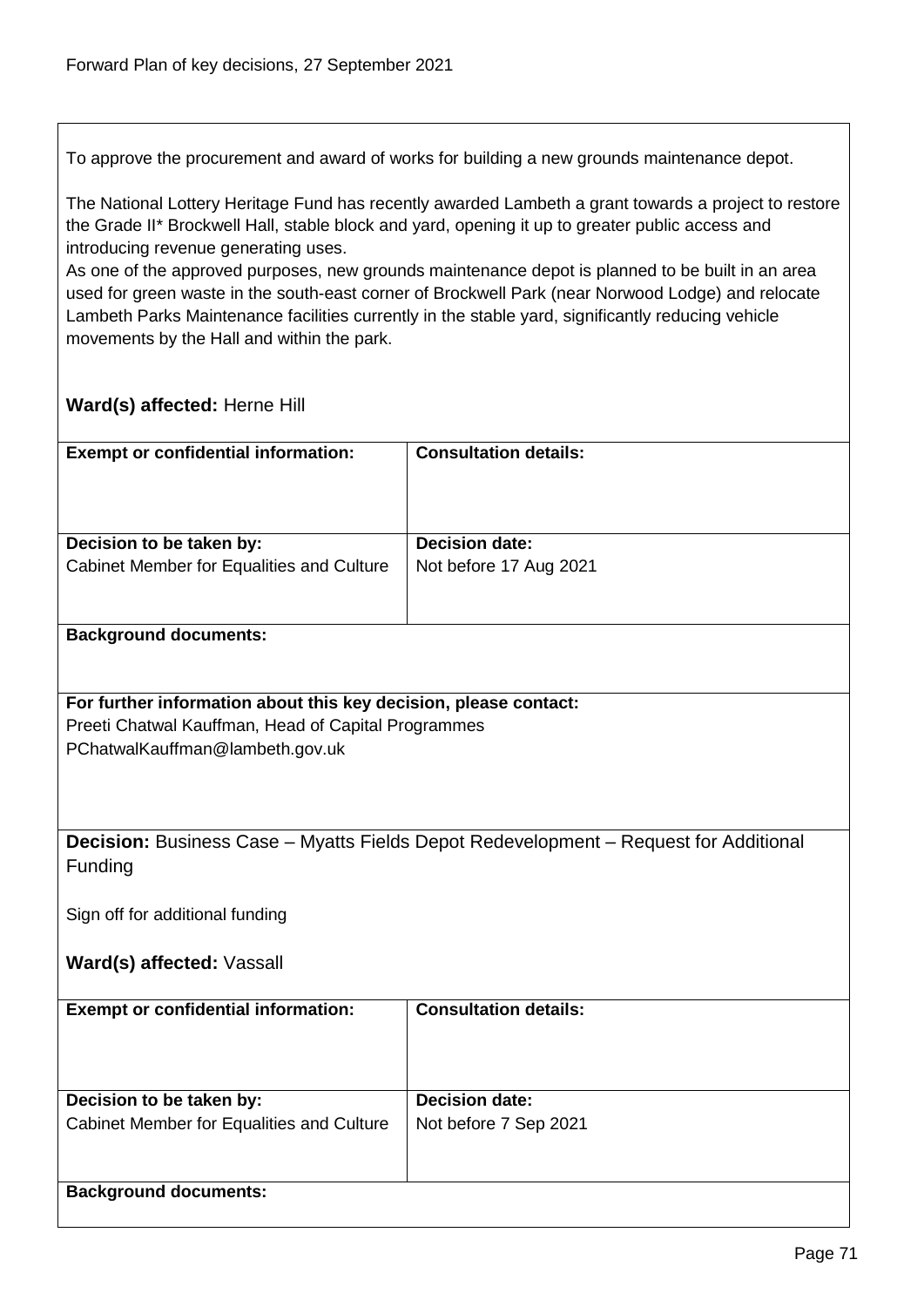**For further information about this key decision, please contact:** Stella Denyoh SDenyoh@lambeth.gov.uk Hambrook House, 17 Porden Road, London, SW2 5RW

**Decision:** Vauxhall One Business Improvement District Re-ballot 2021

**Ward(s) affected:** Oval; Prince's

| <b>Decision date:</b><br>13 Sep 2021 |
|--------------------------------------|
|                                      |

#### **Background documents:**

#### **For further information about this key decision, please contact:**

Sally Dickens, Economic Development Officer sdickens@lambeth.gov.uk

# **Decision:** Essential Maintenance works at Carnegie Library

To approve the programme of maintenance works at Carnegie Library.

The anticipated duration of the contract is 6 months from September 2021 to February 2022. The estimated cost of the works and consultancy fees is £550,000

#### **Ward(s) affected:** Herne Hill

| <b>Exempt or confidential information:</b><br>Part exempt<br>Information relating to the financial or<br>business affairs of any particular person<br>(including the authority holding that)<br>information) | <b>Consultation details:</b> |
|--------------------------------------------------------------------------------------------------------------------------------------------------------------------------------------------------------------|------------------------------|
| Decision to be taken by:                                                                                                                                                                                     | <b>Decision date:</b>        |
| Cabinet Member for the Voluntary Sector                                                                                                                                                                      | Not before 27 Jul 2021       |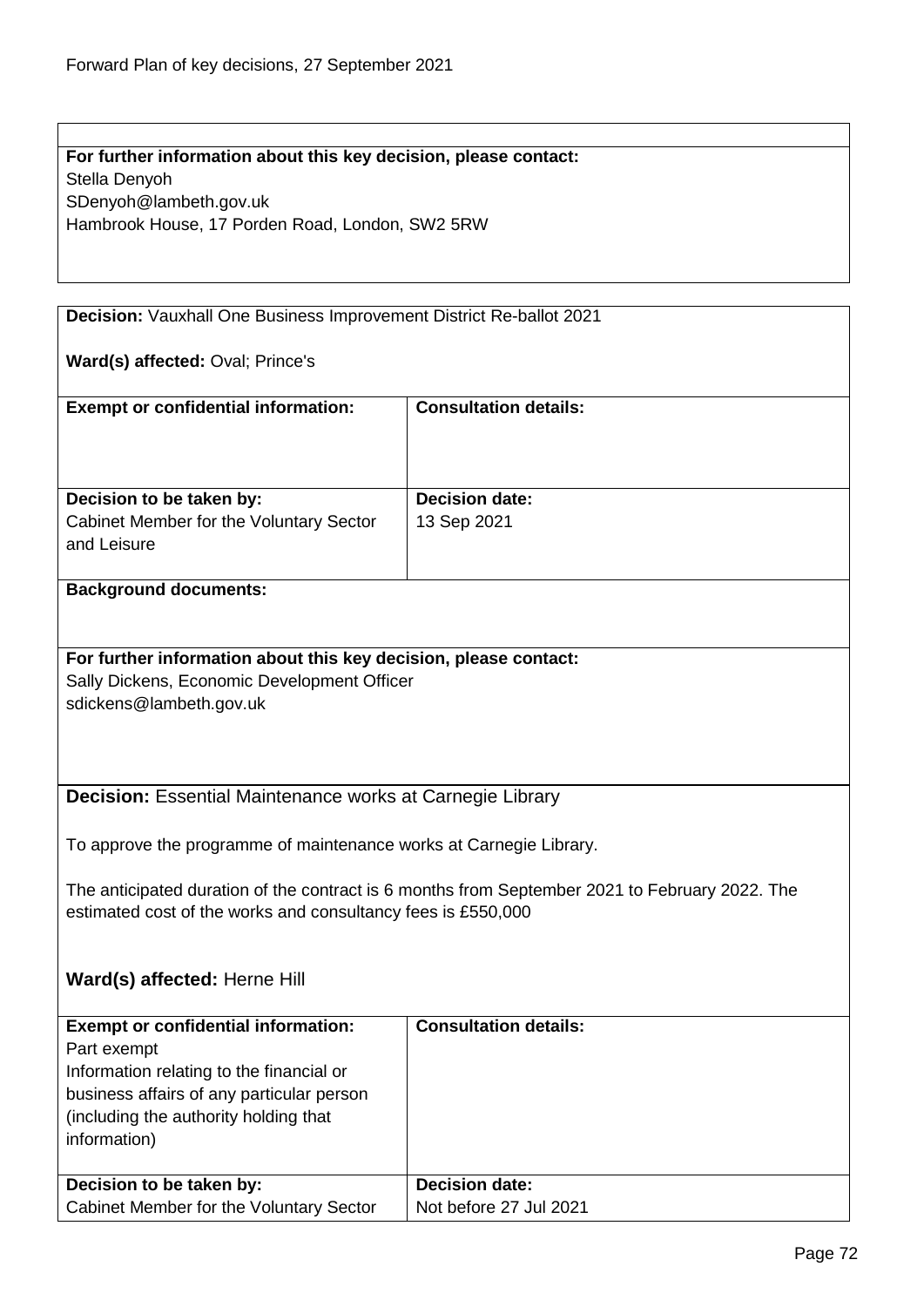| and Leisure                                                                              |                              |  |
|------------------------------------------------------------------------------------------|------------------------------|--|
| <b>Background documents:</b>                                                             |                              |  |
|                                                                                          |                              |  |
| For further information about this key decision, please contact:                         |                              |  |
| Babtunde Awofolaju, Senior Project Manager, Schools and Communities Capital Programme    |                              |  |
| bawofolaju@lambeth.gov.uk                                                                |                              |  |
|                                                                                          |                              |  |
|                                                                                          |                              |  |
|                                                                                          |                              |  |
| <b>Decision: Kickstart Scheme</b>                                                        |                              |  |
|                                                                                          |                              |  |
| Agreement of approach to Lambeth Council and Better Placed tri-borough Kickstart schemes |                              |  |
| Ward(s) affected: All Wards                                                              |                              |  |
|                                                                                          |                              |  |
| <b>Exempt or confidential information:</b>                                               | <b>Consultation details:</b> |  |
|                                                                                          |                              |  |
|                                                                                          |                              |  |
|                                                                                          |                              |  |
| Decision to be taken by:                                                                 | <b>Decision date:</b>        |  |
| Deputy Leader of the Council (Jobs, Skills                                               | Not before 9 Mar 2021        |  |
| and Community Safety)                                                                    |                              |  |
| <b>Background documents:</b>                                                             |                              |  |
|                                                                                          |                              |  |
|                                                                                          |                              |  |
| For further information about this key decision, please contact:                         |                              |  |
| Jacqueline Faulkner, Acting Head of Economic Inclusion                                   |                              |  |
| jfaulkner@lambeth.gov.uk                                                                 |                              |  |
|                                                                                          |                              |  |
|                                                                                          |                              |  |
|                                                                                          |                              |  |
| <trailer_section></trailer_section>                                                      |                              |  |

</TRAILER\_SECTION> <LAYOUT\_SECTION>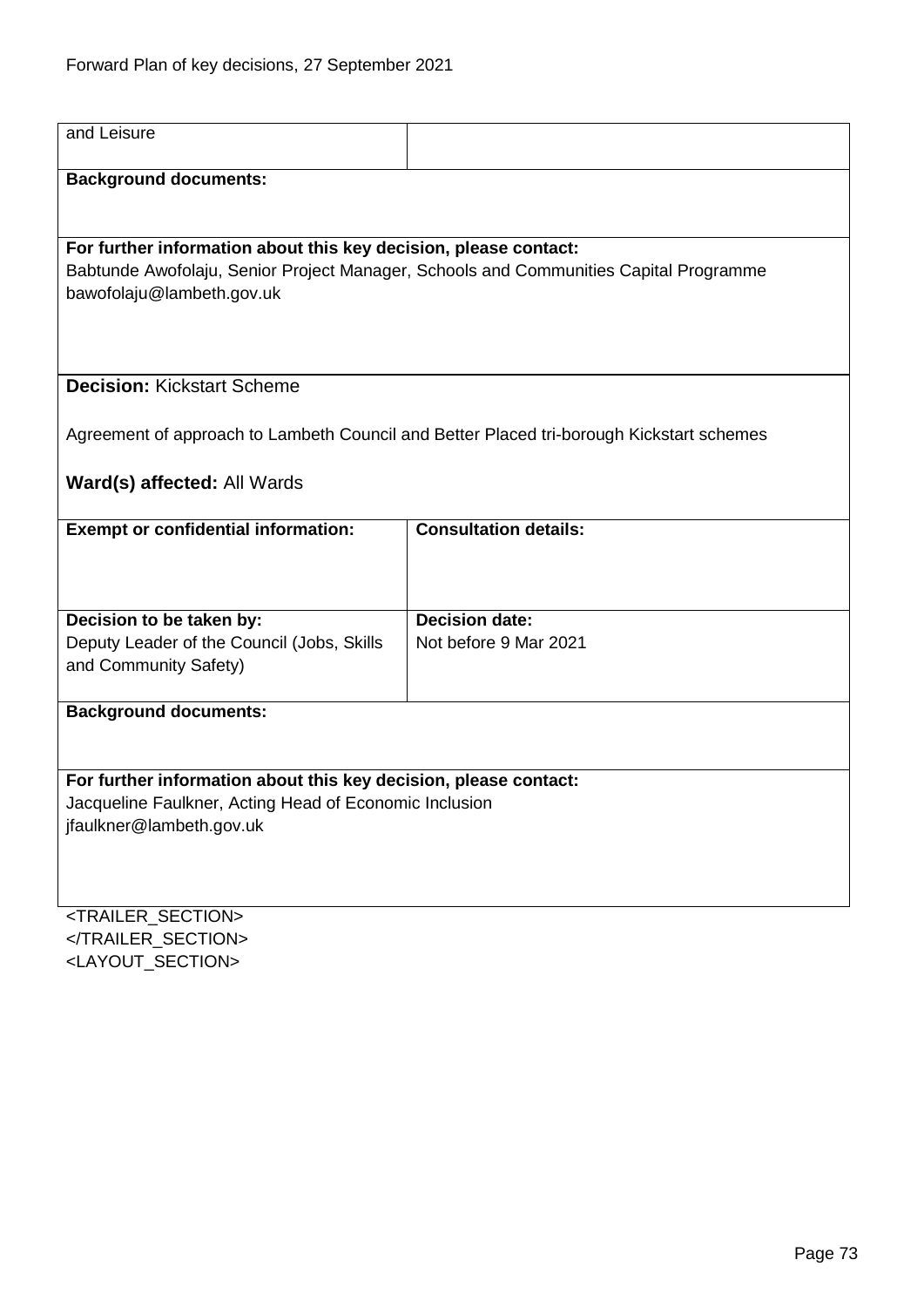| <b>Decision: FIELD TITLE</b>                                     |                              |  |
|------------------------------------------------------------------|------------------------------|--|
| <b>FIELD SUMMARY</b>                                             |                              |  |
| Ward(s) affected: FIELD_WARDS                                    |                              |  |
| <b>Exempt or confidential information:</b>                       | <b>Consultation details:</b> |  |
| FIELD_LIKELY_EXEMPTION_CLASS                                     | <b>FIELD CONSULTATION</b>    |  |
| FIELD_LIKELY_REASON_TEXT                                         | FIELD_CONSULTEES             |  |
|                                                                  |                              |  |
| Decision to be taken by:                                         | <b>Decision date:</b>        |  |
| <b>FIELD DMTITLE</b>                                             | FIELD DUE DATE               |  |
|                                                                  | FIELD USE URGENCY EXPLAIN    |  |
|                                                                  |                              |  |
| <b>Background documents:</b>                                     |                              |  |
| FIELD_ATTACHMENTS                                                |                              |  |
|                                                                  |                              |  |
| For further information about this key decision, please contact: |                              |  |
| FIELD OFFICER TITLE                                              |                              |  |
| FIELD OFFICER EMAIL                                              |                              |  |
| FIELD_OFFICER_ADDR                                               |                              |  |
| FIELD_OFFICER_TEL                                                |                              |  |
|                                                                  |                              |  |
|                                                                  |                              |  |
| <heading layout="" section=""></heading>                         |                              |  |
| <b>Decision: FIELD TITLE</b>                                     |                              |  |
|                                                                  |                              |  |
| FIELD_SUMMARY                                                    |                              |  |
| Ward(s) affected: FIELD WARDS                                    |                              |  |
|                                                                  |                              |  |
|                                                                  |                              |  |

<TITLE\_ONLY\_LAYOUT\_SECTION>